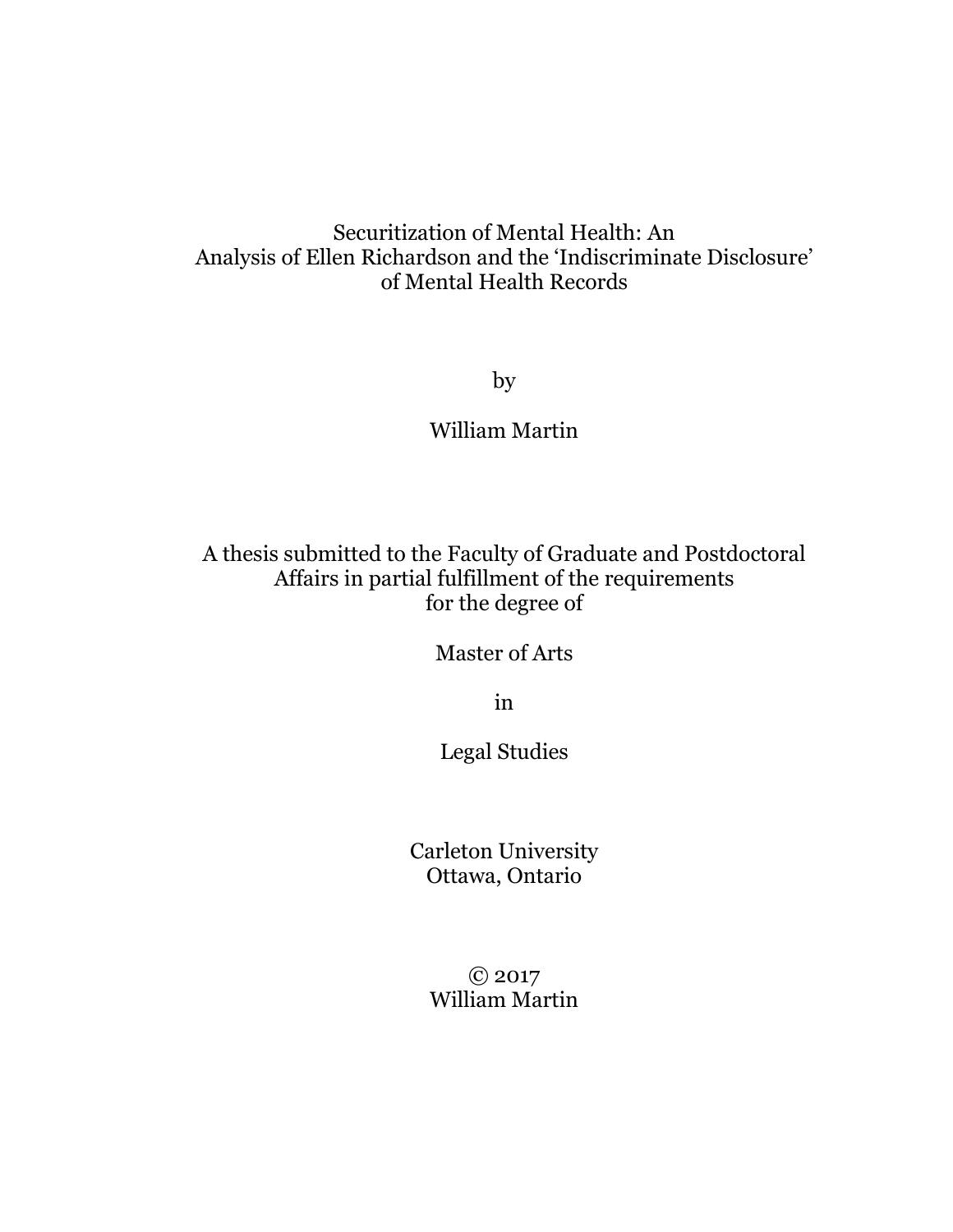### <span id="page-1-0"></span>**Abstract**

This thesis applies theoretical contributions of Michel Foucault and Giorgio Agamben to provide a framework for understanding the disclosure of mental health information to U.S. authorities for the purpose of traveller preclearance screening. Exploring the implications of biopolitics and governmentality, I investigate the case of Ellen Richardson, a Toronto woman who was denied entry to the U.S. for having a failed suicide attempt on her *special interest to police* record. Beginning with Foucault's (1995) work in *Discipline and Punish: The Birth of the Prison*, this thesis explores the depths of governmental *control* and *regulation* as they pertain to the collection and disclosure of sensitive mental health information. This thesis examines how mental health has become a 'risk' metric to determine a person's inadmissibility and points to the growing reliance on police *intelligence* on attempted suicide to infer a history of mental illness as the source of contention.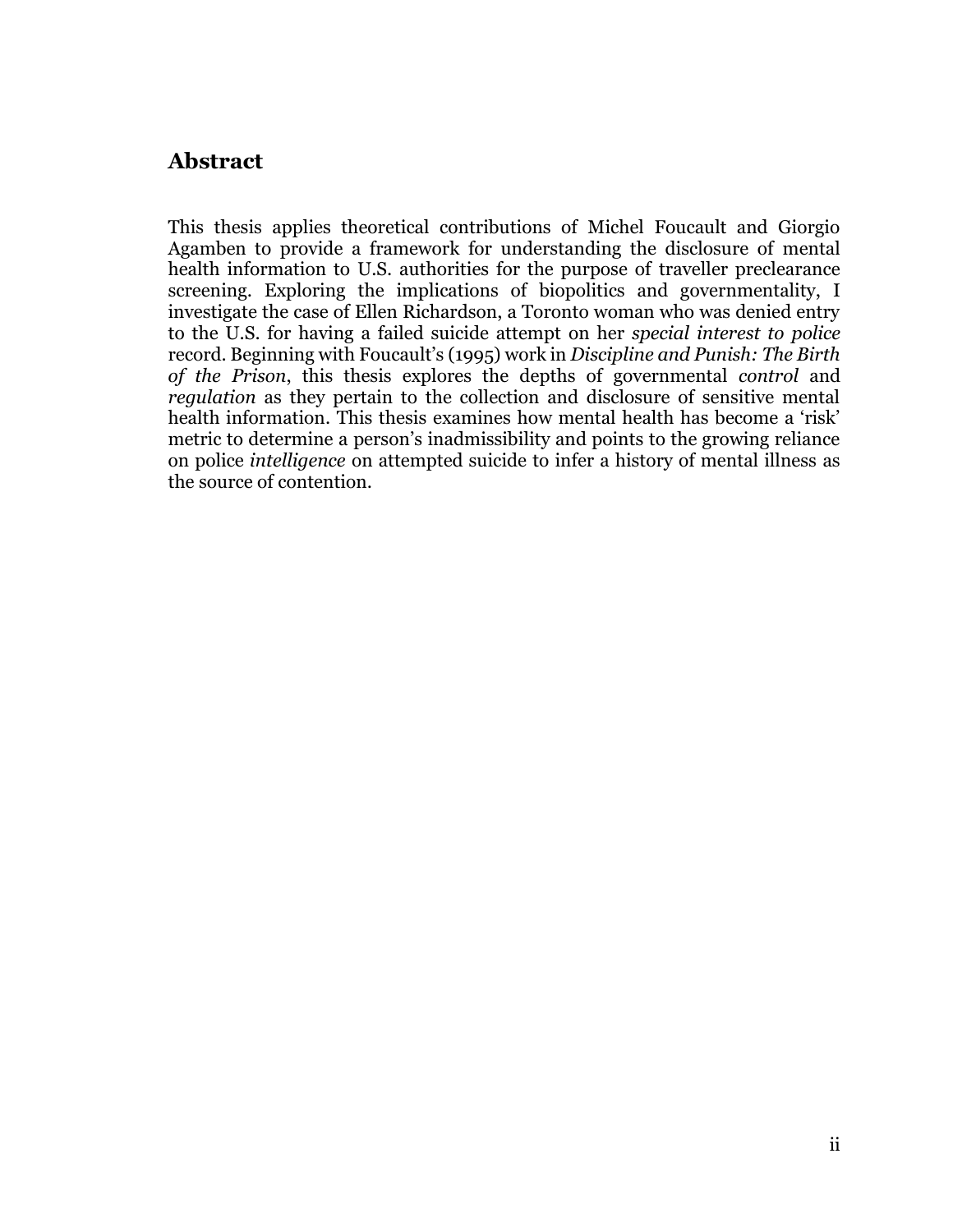## <span id="page-2-0"></span>**Acknowledgements**

I would like to express sincere gratitude to my supervisor, Dr. Dale Spencer, for his continuous support of my research, for his patience, motivation, immense knowledge, and passion for academia.

I would also like to thank my second reader, Dr. Rebecca Bromwich, for her immense support, perspective, and sage guidance.

I would also like to thank Carleton University's Faculty of Graduate and Postdoctoral Affairs and the Department of Law and Legal Studies for their administrative advice and support.

A special 'thank you' is owed to Dr. Isegul Ergul for her encouragement and dedication, and to Dr. Amy Bartholomew, whose passion and dedication lit a fire inside me.

I would be remiss if I did not acknowledge the bravery of Ellen Richardson – thank you for sharing your story and for eliciting change. It is my sincere hope that this work will, eventually, lend to the development of sound law enforcement and national security-related policies and practices on mental health information management.

Lastly, I would like to extend my gratitude to the late Michel Foucault, whose work has inspired me to pursue higher education. Thank you for 'making windows where there were once walls.'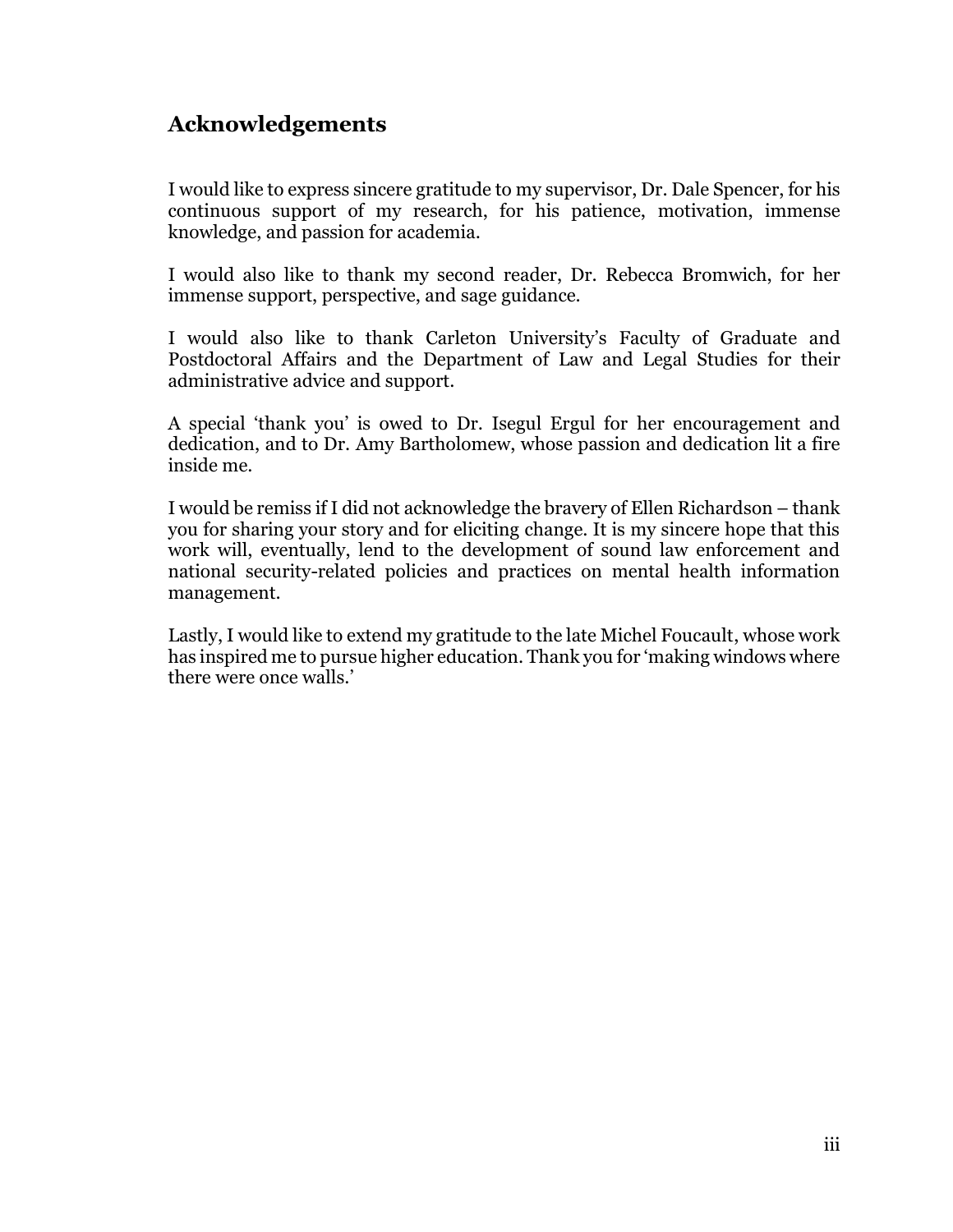# <span id="page-3-0"></span>**Table of Contents**

| 1 |                                                                    |    |
|---|--------------------------------------------------------------------|----|
|   |                                                                    |    |
|   |                                                                    |    |
|   |                                                                    |    |
|   |                                                                    |    |
|   |                                                                    |    |
| 2 |                                                                    |    |
|   |                                                                    |    |
|   |                                                                    |    |
|   |                                                                    |    |
|   |                                                                    |    |
|   |                                                                    |    |
| 3 |                                                                    |    |
|   |                                                                    |    |
|   | 3.2 – Information and Privacy Commissioner Investigation, 2014  53 |    |
|   |                                                                    |    |
|   |                                                                    |    |
| 4 |                                                                    |    |
|   |                                                                    | 69 |
|   |                                                                    |    |
|   |                                                                    |    |
|   |                                                                    |    |
|   |                                                                    |    |
|   |                                                                    |    |
|   |                                                                    |    |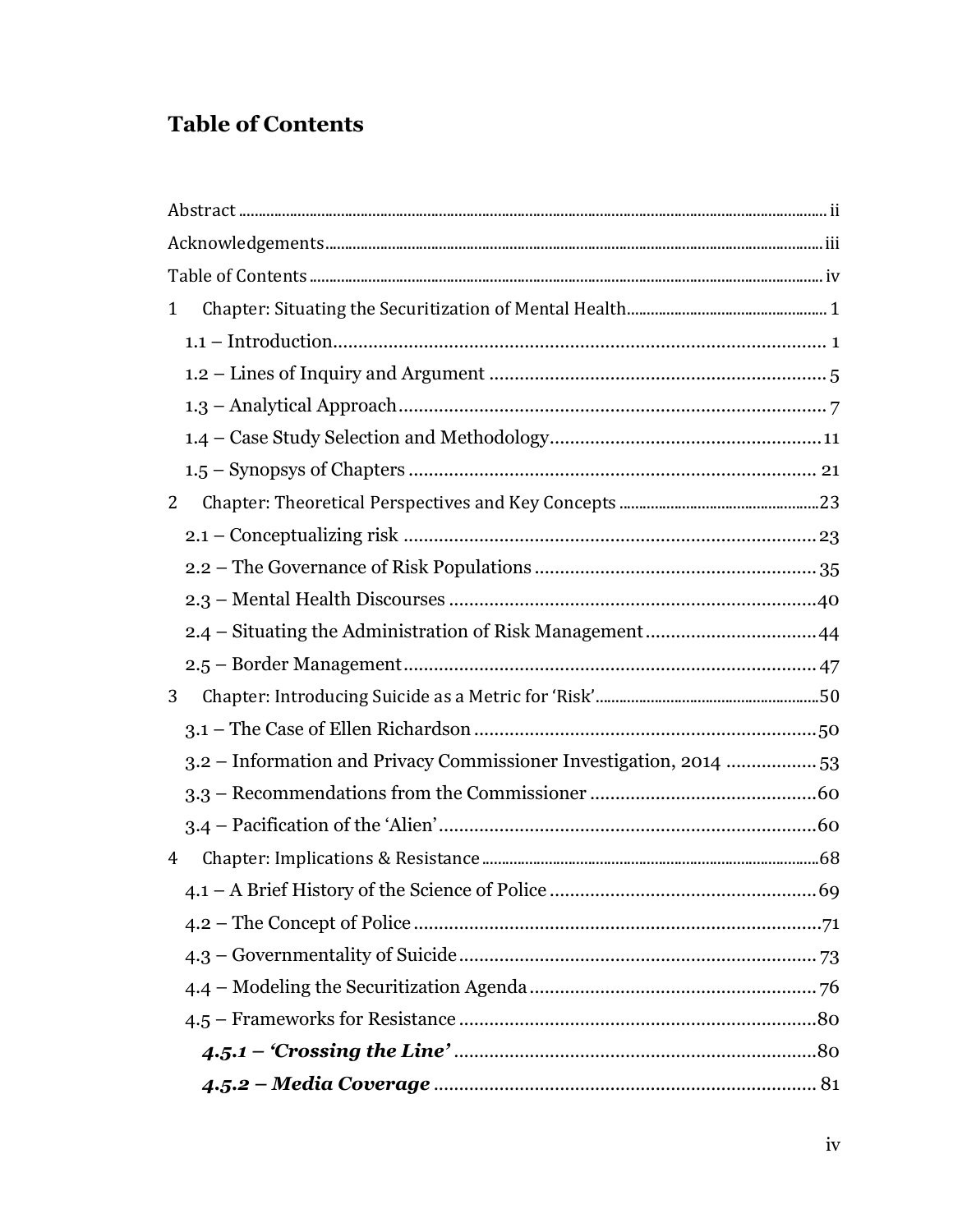## 4.5.3 - Academic Research and Policy Framework Development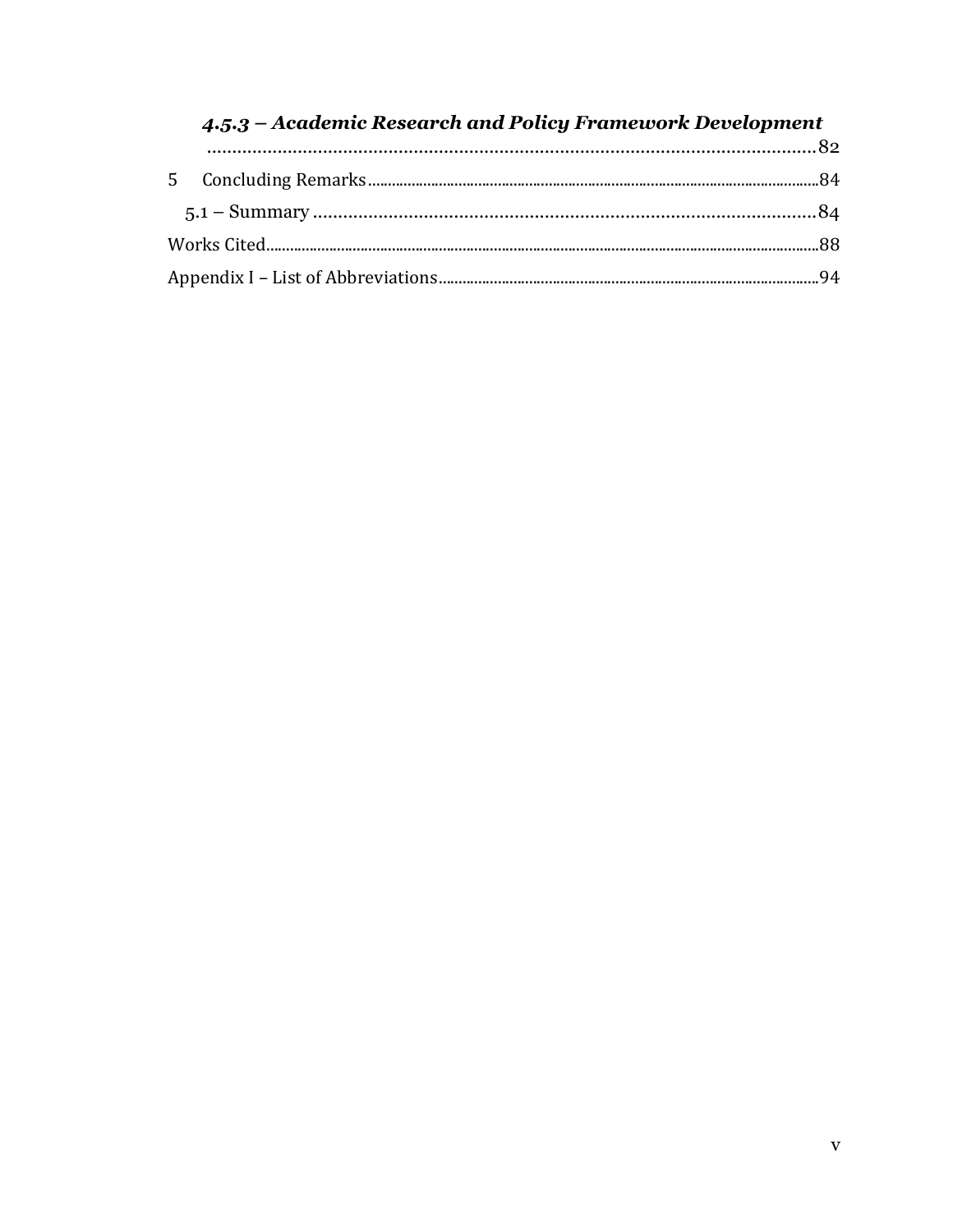#### <span id="page-5-0"></span>**1 Chapter: Situating the Securitization of Mental Health**

[...] And it is significant that through this transformation of the constitutional *order (which is today underway to varying degrees in all the Western democracies) is perfectly well known to jurists and politicians, it has remained entirely unnoticed by the citizens. At the very moment when it would like to give*  lessons in democracy to different traditions and cultures, the political culture of *the West does not realize that it has entirely lost its canon.*

—Agamben, Giorgio. 2005. *State of Exception*. Chicago: University of Chicago Press.

---

#### <span id="page-5-1"></span>**1.1 – Introduction**

Conceived by a CBC Radio One broadcast, this thesis centres on a discussion of the intersection between human biology (including physiology) and politics. *Biopolitics*, as theorized by Michel Foucault (1995, 2003, 2008) offers an analytic to scrutinize instruments of control and regulation over human life, its processes, and the authority of knowledge and power. Highlighting the case of Ellen Richardson, the CBC Radio One broadcast investigated the "indiscriminate disclosure" (Cavoukian, 2014) of mental health information to United States (hereinafter, "U.S.") Customs and Border Protection officials. Through this discourse, my intention is – by reference to written or spoken discussion or debate – to provide a framework for understanding the political ideology engaging in a biological racism of the human body.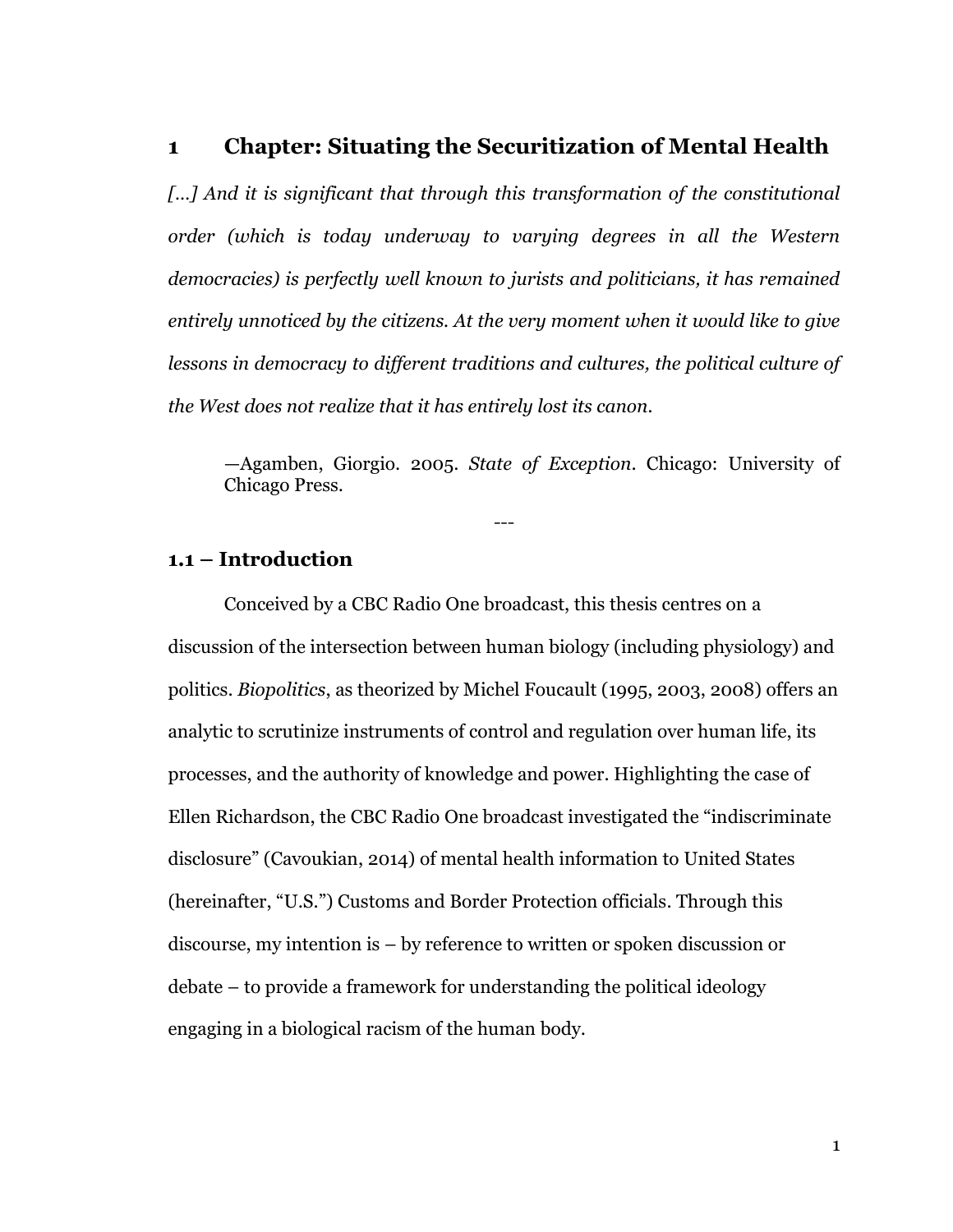In Ellen Richardson's recollection of events, she affirms that her treatment by U.S. Customs and Border Protection authorities was 'completely shocking' ("Canadian woman refused U.S. entry because of depression," 2013). According to the Toronto Psychiatric Patient Advocate Office, this is not a new occurrence. More than a dozen Canadians have been subjected to secondary screening procedures only to learn that they will be denied entry to the U.S. after mental health records were disclosed (Bridge, 2011).

Drawing from Foucault's (1997; Rose et al., 2006) work on the concept of *governmentality*, this thesis will explore the ways in which the state can exercise, with precision, control and regulation of the body politic. Biopolitics, governmentality, and instruments of security are carefully articulated to mobilize mechanisms of administrative oppression that both discipline and regulate the body politic (Bell, 2006). The regulatory mechanics of biopolitics combined with the disciplining effect of security are channeled through technologies of "national security" to ensure survival, biological life, governmental powers and 'freedom' (Bell, 2006). Ironically, the same technologies in place to protect the individual liberties of the majority are the one's put in place to control and regulate personal freedoms of the minority. Through a discussion of these instruments, this thesis will identify how these technologies enable government to practice more precise forms of exclusion and isolation. Specifically, this discourse will examine exclusion and isolation as it relates to airport preclearance security screening and the manner in which persons are denied entry to the United States based on mental health criteria – a form of political isolation that relies on biological and physiological characteristics of the traveller used to group them as high risk.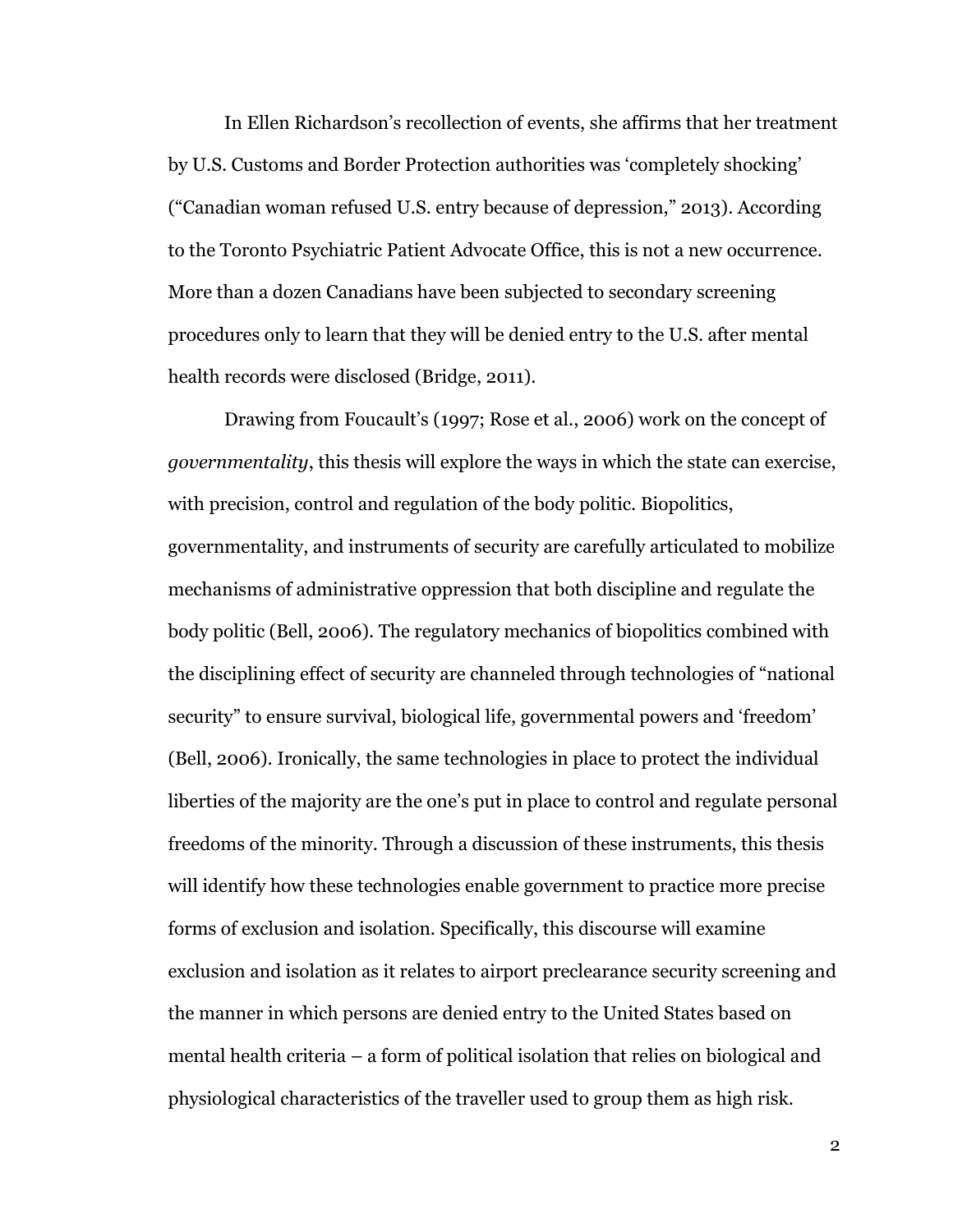Persons denied entry into the U.S. based on mental health criteria and perceived risk profile are placed in a position of uncertainty, with very few mechanisms of recourse made available to them. When U.S. Customs and Border Protection authorities deem a traveller inadmissible on the grounds of mental disorder (which is found in the *United States Immigration and Nationality Act*), they are applying a binary system to group mental illness and its perceived risk profile (Thoits, 2011; Cavoukian, 2014). Empirical studies have proven that mental illness is not binary – that is, mental health cannot be efficiently and accurately expressed using a system of numerical notation (Adam, 2013; McCarthy et al., 2015). Instead, research shows that mental disorders fall within a spectrum. There is an entire distribution consisting of various latitudes of mental illness ranging from the minute and manageable (and in some circumstances, undetectable) to the severe, debilitating mental illness (American Psychiatric Association, 2013; Adam, 2013; McCarthy et al., 2015).

Despite empirical research, Canadians are being denied entry to the U.S. based on skewed information. Upon further investigation into the disclosure of mental health information to U.S. authorities, I learned that the Royal Canadian Mounted Police (hereinafter, "RCMP") has a Memorandum of Understanding (hereinafter, "MOU") with the U.S. Federal Bureau of Investigation (hereinafter, "FBI"), Department of Homeland Security, and U.S. Customs and Border Protection granting these federal agencies access to the Canadian Police Information Centre (hereinafter, "CPIC") (Cavoukian, 2014; a discussion of what the CPIC is will follow later in this thesis).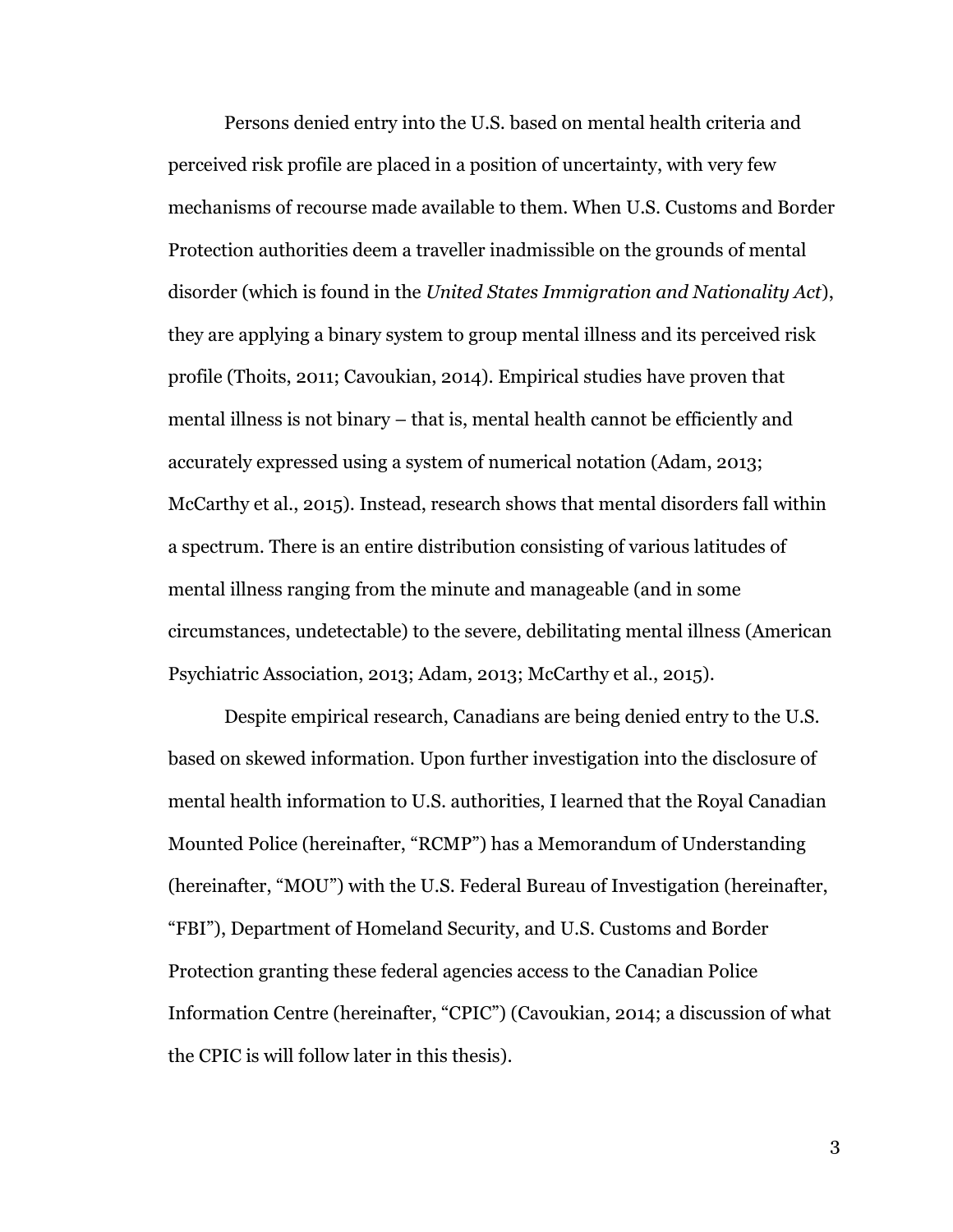Canadian passengers travelling to destinations in the United States are required to clear U.S. Customs at preclearance locations located in airports across Canada. It is at this juncture where we see the deployment of instruments to isolate and segregate at risk groups of people from the general population to manage and evade risk. These patterns of governmental and biopolitical rationality suggest that "rather than assuming that the risk society is inexorably extending its governmental reach, we are in the midst of a political shift in which governments are deploying risk in *changed* ways" (O'Malley, 2004). A key instrument used for the improved deployment of risk is the CPIC, which raises serious concerns about the credibility and reliability of the information exchange that occurs at the seams between two sovereign nations.

Through my analysis of the Ellen Richardson case, this thesis will examine the use of the CPIC as a tool for assessing a Canadian traveler's risk when crossing the Canada-U.S. border. This analysis entails interrogating the ways in which information contained within CPIC is entered, stored, and shared, and will illustrate the implications the CPIC database has on Canadians with a history of mental illness known to the police. In effect, I investigate how mental illness is scrutinized when attempting to clear a U.S. customs and immigration preclearance checkpoint.

Throughout the pages of this thesis, I will refer to the case study of one Ellen Richardson, a Toronto woman who was denied entry to the U.S. for a failed suicide attempt that resulted in her paraplegia in 2001; and, for making a second call to 9-1-1 in the spring of 2012, requesting emergency suicide intervention. I intend to construct my primary argument using various theoretical tools to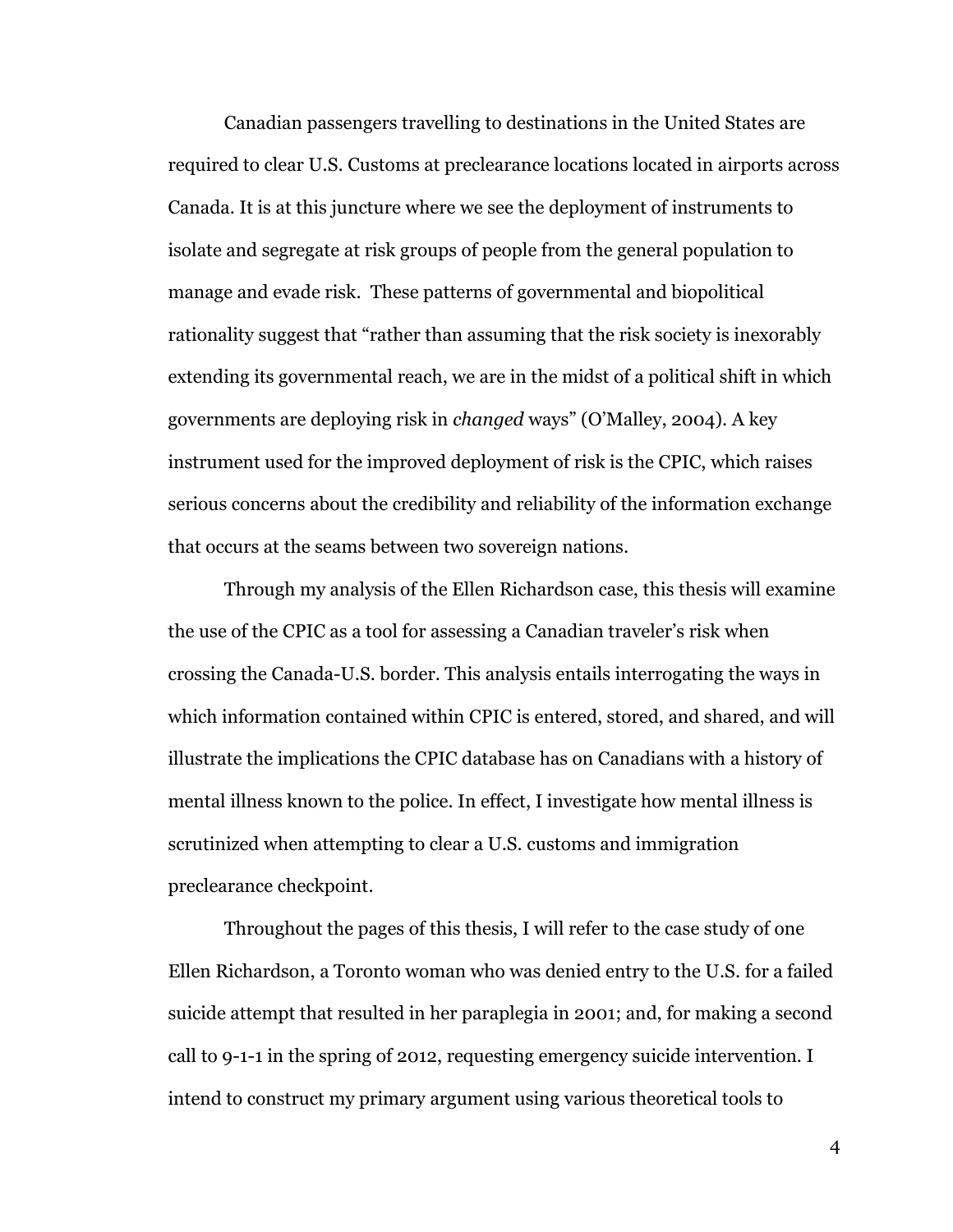conceptualize a practical understanding of the workings of government at the border between international sovereign jurisdictions. Biopolitics enables the state to apply technologies of government to control and regulate the body politic. In this thesis, I argue that mental health has become the subject of increased securitization. The objective of this thesis is to identify and examine the Canadian Police Information Centre as a technology for governing the corporeal body through international lines. This thesis seeks to demonstrate how mental health criteria, which in recent years has become something in need of security, is used to screen travelers through customs and immigration checkpoints, enabling states to apply *violence* and *oppression*.

#### <span id="page-9-0"></span>**1.2 – Lines of Inquiry and Argument**

The production and dissemination of knowledge by governments is a central theme throughout this thesis project. Processes of governmentality require vast amounts of knowledge on a given population to reach desired political ends. This project seeks to explain how the disclosure of mental health information, under the guise of the neoliberal expansion of police latitude, entrench the criminalization and securitization of mental health. How is the production and performance of data used to create conditions that isolate and ostracize individuals living with a mental health anomaly? The term 'anomaly' is used to categorize mental health characteristics which deviate from what is considered standard or 'normal.' I chose to use the word 'anomaly' instead of 'illness' or 'issue' because the term 'anomaly' lends to the understanding that deviations from the norm are of particular interest to U.S. Customs and Border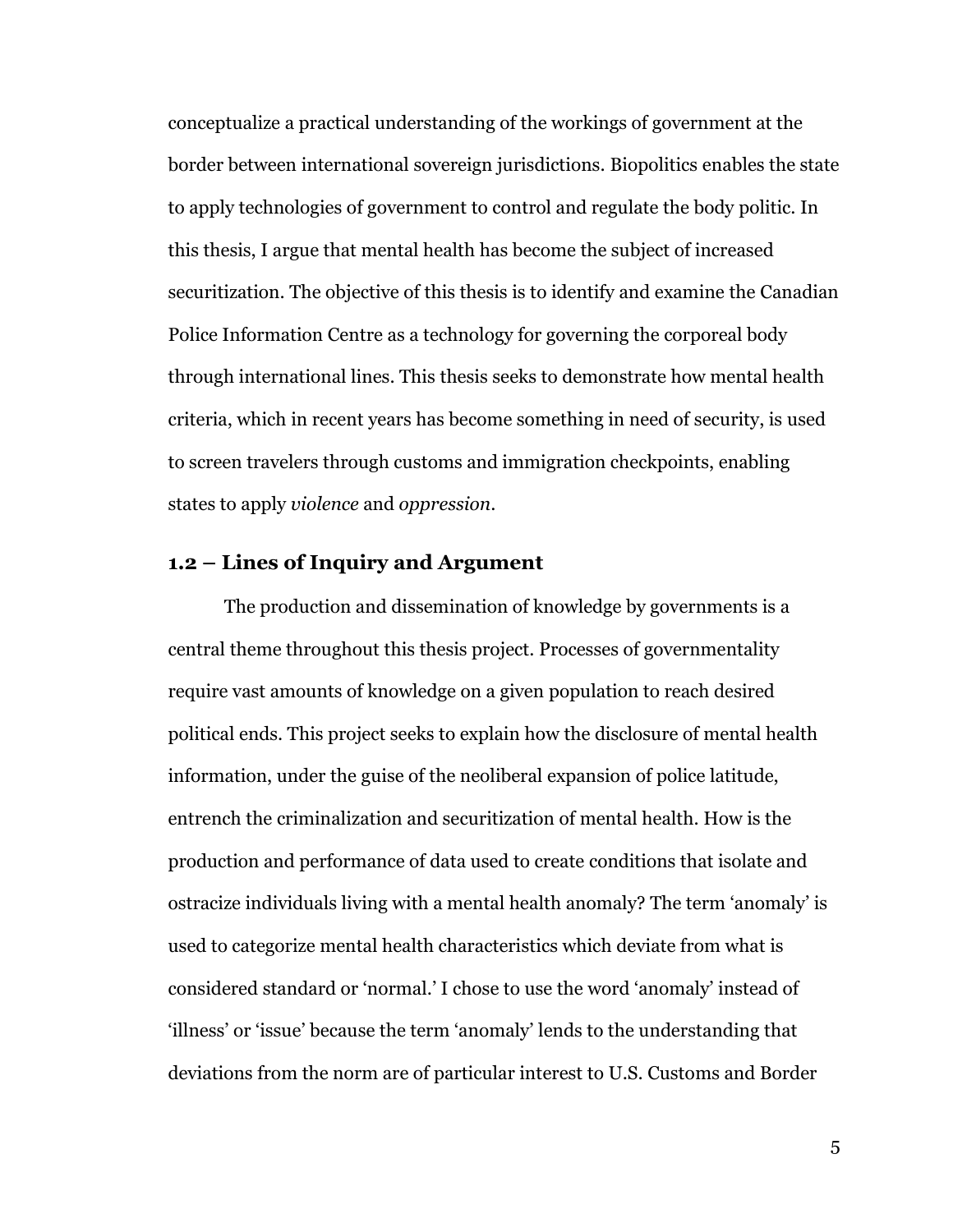Protection authorities. I also chose the word anomaly because it is possible that a person may want to call 9-1-1 requesting a suicide intervention without ever being diagnosed as 'suicidal' or with mental 'illness.' Further, the *U.S. Immigration and Nationality Act* (hereinafter, "USINA") contains provisions which authorize U.S. Customs and Border Protection authorities the right to deny entry to the U.S. those with known to police drug- or alcohol-related addiction 'anomalies.' Therefore, it is not solely on the grounds of mental health that a person may be denied entry to the U.S. under s. 212 of the USINA [8 U.S.C. 1182].

In this thesis, I argue that mental health has become a concern of the security paradigm – mental 'anomolies' have emerged as an area in need of security. The objective of this thesis is to identify and examine the CPIC as it contributes to the biopolitical governance and systems of oppression and disparity. I argue that mental health criteria made available via the CPIC is subject to misrepresentation, and does not adequately determine a person's (in)admissibility based on fact.

This project will establish three key themes of preemption, precaution, and preparedness that I will arrive at through engaging with a variety of theorists, firmly rooted in the Foucauldian school of thought. The Foucauldian theoretical framework is mainly concerned with relations of power, the expansion and practice of sovereignty, and the biopolitical power and the implications it has on the body politic.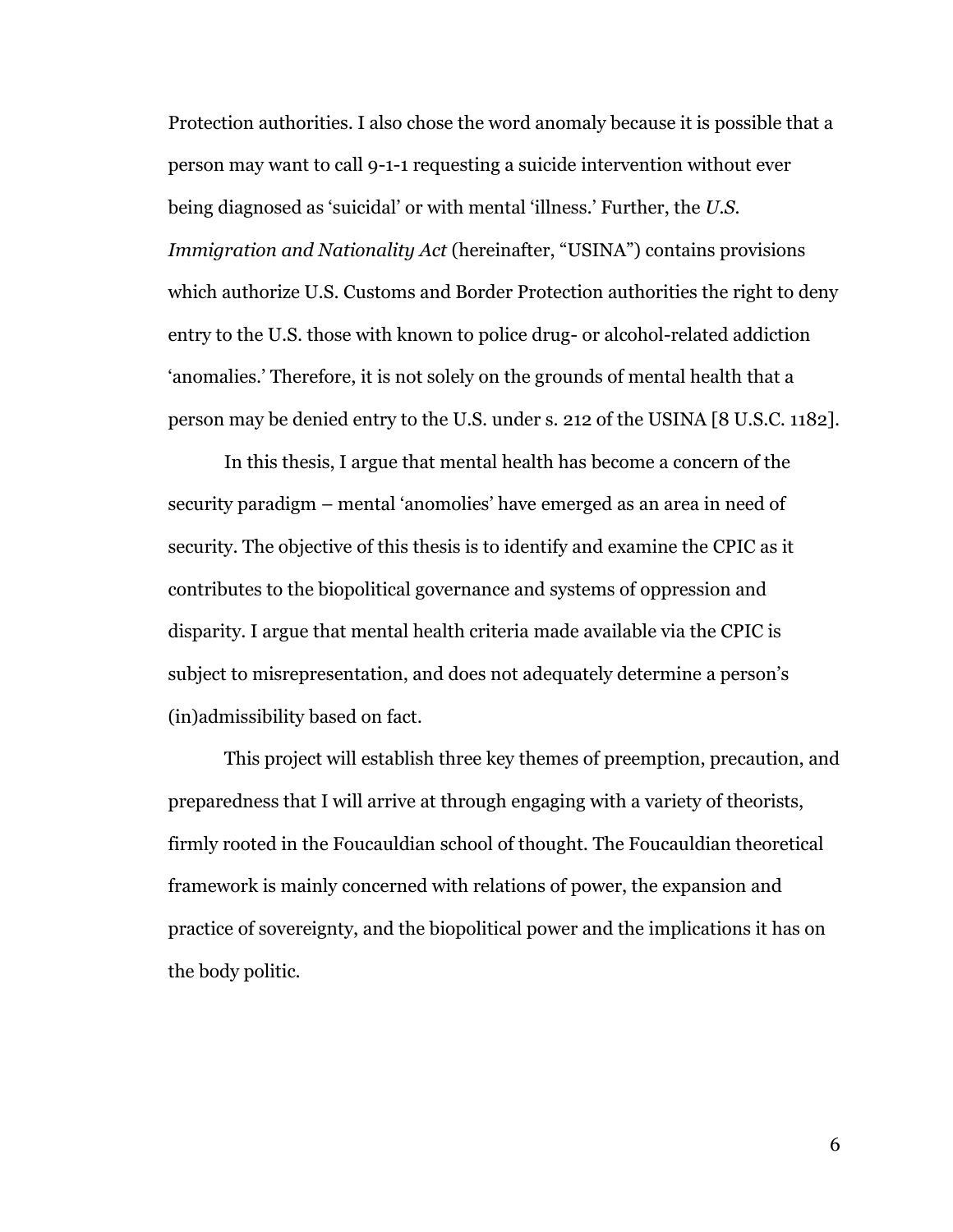#### <span id="page-11-0"></span>**1.3 – Analytical Approach**

I approach the securitization of mental health through a Foucauldian lens, along with theoretical contributions from Giorgio Agamben on sovereignty. This method entails an analysis of sovereign power as it relates to control and regulation of the corporeal body. Drawing from Foucault's work in *Discipline and Punish: The Birth of the Prison* (1995), *The Birth of Biopolitics* (2008), and Giorgio Agamben's *Homo Sacer: Sovereign Power and Bare Life* (1998), and *State of Exception* (2005), I will begin to frame my analysis of the contentious issue of the disclosure of sensitive mental health information at the Canada-U.S. border and the resulting securitization of mental health.

Furthermore, the term 'governmentality' will be used throughout this thesis to help frame an analytic of the control and regulation of the body politic. Foucault (1997; Rose et al., 2006) developed a theoretical framework to describe governmentality as the careful management of the socio-political apparatus. Disciplines such as economics, health care, fertility rates, mortality rates, policing, and security (among many other areas of specialization), may be characterized employing accurate measures taken to control and regulate the growing body politic (Rose et al., 2006, p. 87). The central theme of *governmentality* is its ability to govern at a distance. Foucault writes that governmentality can be "understood in the broad sense of techniques and procedures for directing human behavior. Government of children, government of souls and consciences, government of a household, of a state, or of oneself" (Foucault, 1997, p. 82). Modern neoliberal states employ different 'technologies of government' to mobilize various strategies to govern at a distance (Neocleous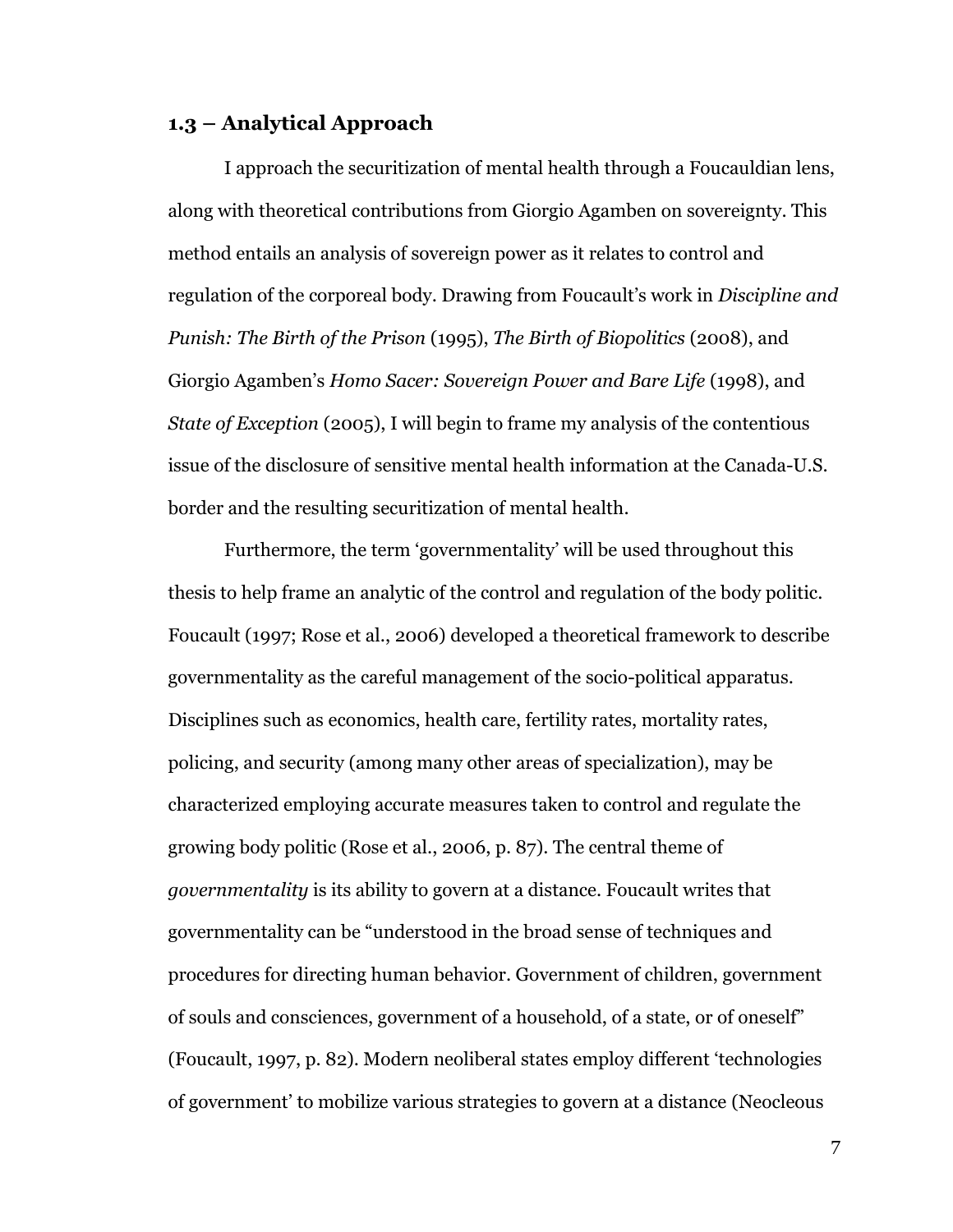2007; Rose et al. 2006). To the trained eye, these technologies shape individual and societal understanding of daily life. The strategic use of knowledge, therefore, is essential to the neoliberal project of governing the social apparatus through instruments of control and regulation (regulating the conduct of conduct) (de Boever, 2009; Garland, 1997; Rose et al., 2006).

Technologies of government are used to distribute statecraft into all corners of the social apparatus. Techniques for governing the conduct of conduct rely on risk and probability management as a particular way to collect data, analyze patterns, and establish a solution to evade risk (Rose et al., 2006, p. 95). Risk, however, is a political construct. It is built by way of the dissemination of the analytics of the social apparatus – things like birth and mortality rates, and crime statistics. Government's are in the business of codifying, quantifying, and articulating the unpredictable 'modernization [of] risk,' "held to have been created by the very *success* of modernity: its scale of production, its pace of innovation and its compression of time and space" (O'Malley, 2004, p. 2). Peter Bernstein and Ulrich Beck agree that risk is a 'worrying technology,' whereby, "probabilistic prediction of the future creates a 'prison' that consigns us to an endless repetition of past statistical patterns over which we have no control" (O'Malley, 2004, p. 3).

Deconstructing the neoliberal governance of risk is a fundamental element of this project. This includes, in part, a dissection of the "set of instruments employed to give social and political reality to the act of [exclusion] in which the formulation of the law consists" (Foucault, 2008, p. 254). Instruments of exclusion, which operate with the full authority of the law, are mobilized at the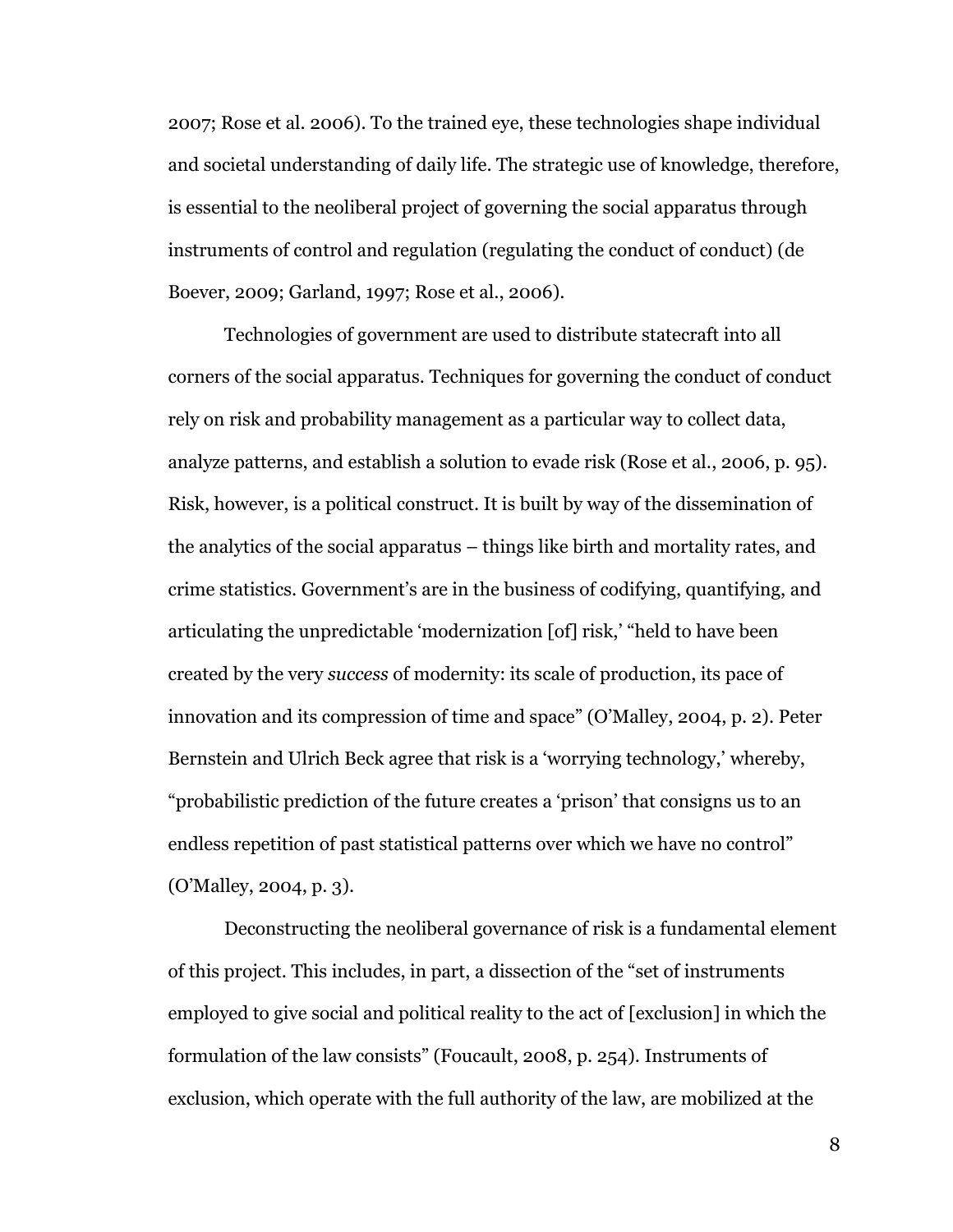edges of sovereignty where the administration freely and arbitrarily disclose sensitive traveller information.

Neocleous (2008) presupposes that the location of police work in contemporary society rests within a neoliberal technology of governance, which aims to capitalize on the commodification of policing activity. The collection of data (intelligence) is integral to modern policing, having paved the way for an entire industry of service providers, which when amalgamated, present an extensive network of security vendors (Boyle, P., 2011). What becomes apparent out of this neoliberal rationalization of police is a dichotomy between policing and security. Policing is something that everyone can contribute to, through community safety programs, neighborhood watch initiatives, and report suspicious or antisocial behavioral patterns to local authorities. Security, on the other hand, relies on intelligence gathering and has become much more complicated, involving a network of service providers (Neocleous, 2007, 2008). Like any commodity, security can be purchased and sold. Through the commodification of security arise circuits of inclusion and exclusion. Individual conduct is 'securitized' based on subjectivities and an individuals' capacity to engage in a capitalist, neoliberal rationalization of security. The included-excluded binary creates tension within society because the excluded are the unwanted, undesirable underclass who either reject or were abandoned by the existing state of affairs regarding social, political, and economic issues. The undesirable, targeted underclass groups are incompatible with the current neoliberal security agenda.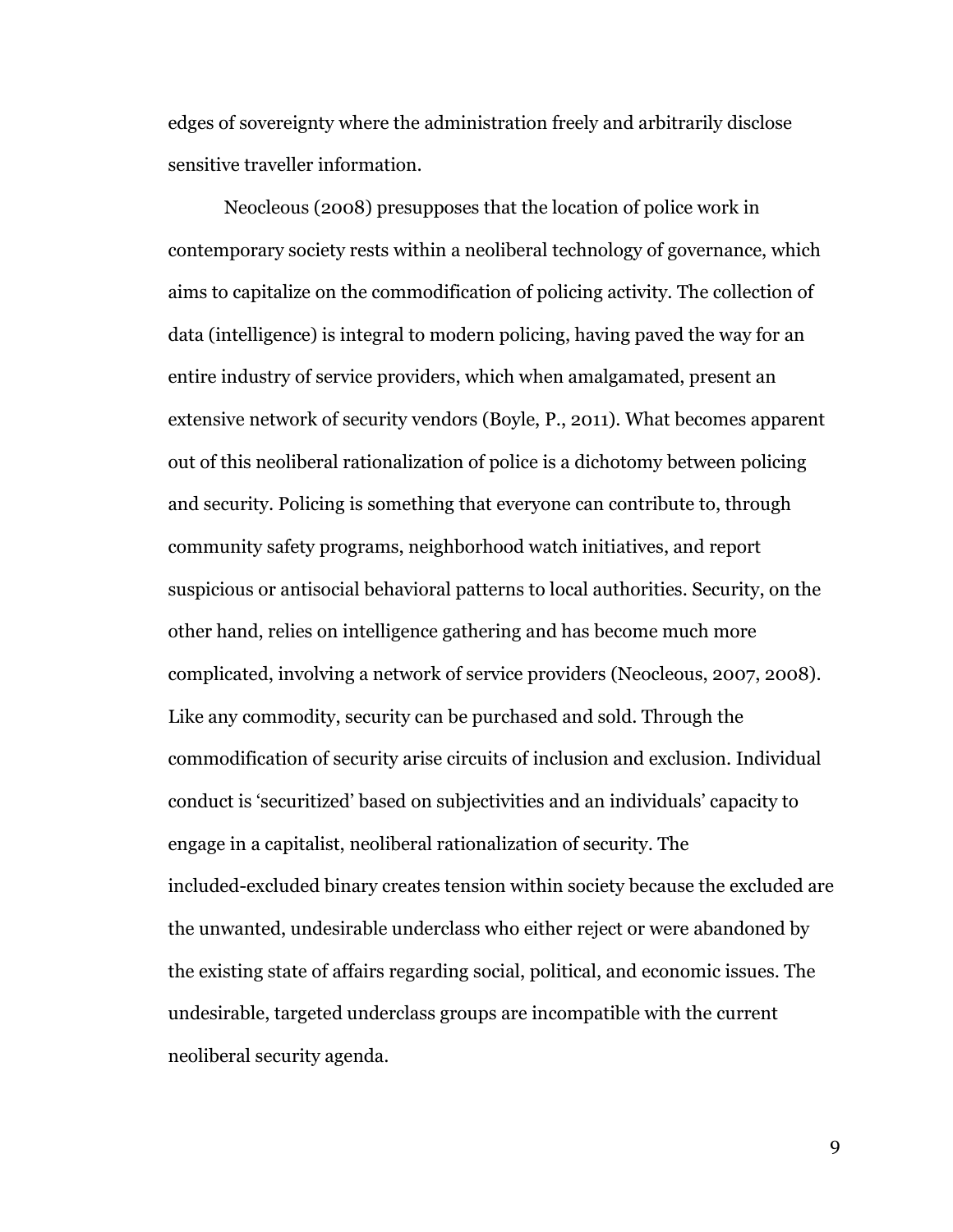Security has become the most recently developed form of economic and social polarization. (Newburn, 2001, p. 836) Looking closer at this polarization reveals the triad of state, capitalism, and security. These three interconnected, yet seemingly autonomous enterprises operate in unison and advance the notion that the state should not be the sole provider and guarantor of security. As such, the state has entered into the business of 'ruling at a distance,' where the state allocates the responsibility of steering to the state, and rowing to the citizens (Newburn, 2001, p. 837). The state makes calculated efforts to rearticulate strategic responsibility for preventing and controlling crime among its citizenry while maintaining the precision of application through political and social mechanisms aimed at controlling economies of delinquency and crime (Newburn, 2001; Foucault, 2008). The inclusion-exclusion binary is the most prominent tool used to manage the citizenry. It is a form of risk-management, which targets emerging social order through minimizing, segregating, and 'othering' risk-associated behavior.

The unpredictability of modern-day risk perpetuates an insatiable desire for knowledge accumulation. In Richard V. Ericson and Aaron Doyle's (2004) "Catastrophe Risk, Insurance and Terrorism," they suggest that "new uncertainties are not simply 'beyond boundaries,' but are 'de-bounding' because they transcend existing boundaries" (p. 136). These emerging changes transform spatially, temporally, and socially (Ericson and Doyle, 2004). Through a critical discourse analysis, this thesis aims to identify and unpack the neoliberal rationalization of intelligence networks employed at the Canada-U.S. border to screen passengers. It is particularly interesting to engage in a detailed analysis of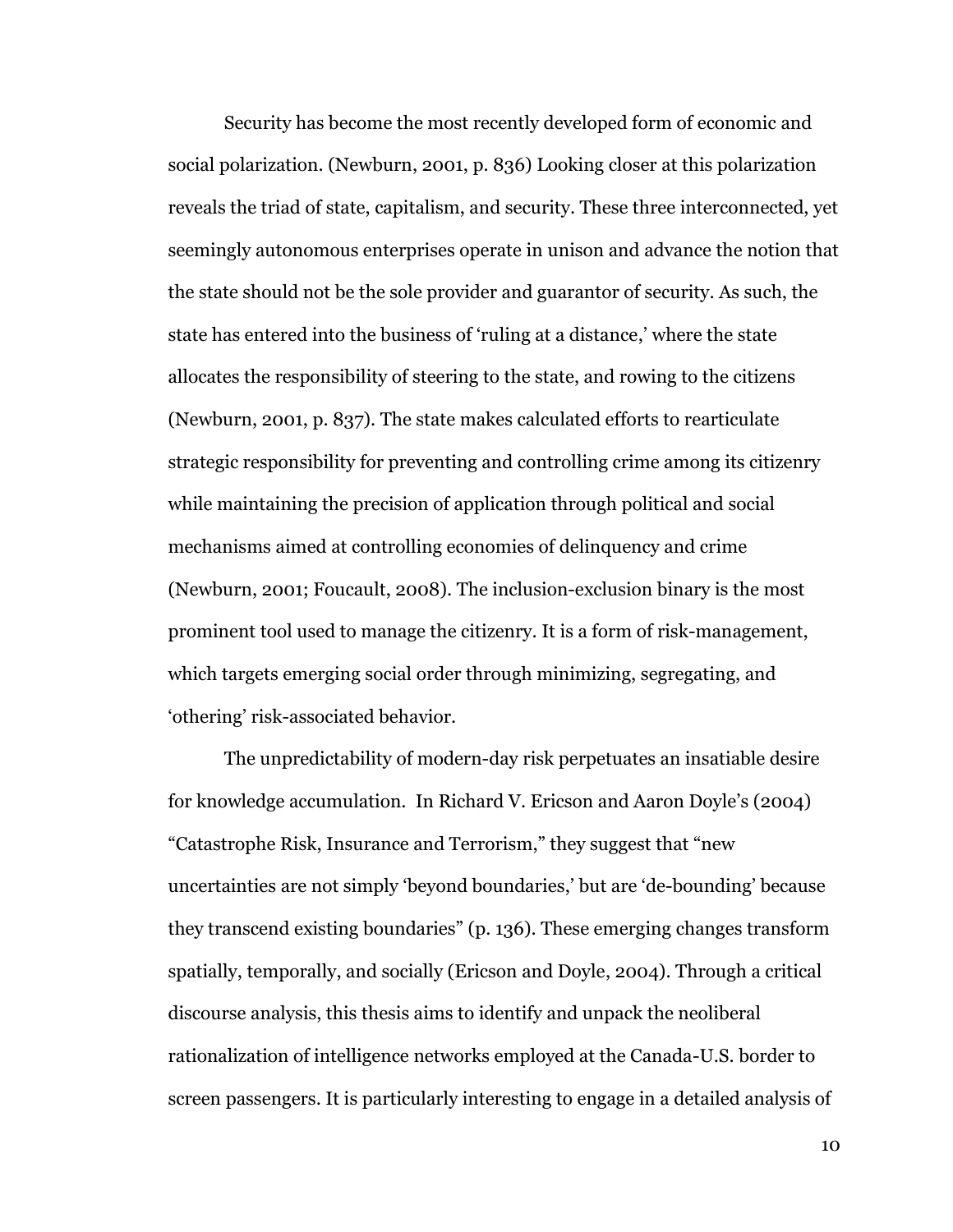the structure and performance of governmental rationality as these justifications for the expansion of police discretion will inevitably impact the governance of the social body via powers that govern the conduct of conduct. My critical discourse analysis will analyze the way biopolitical governance, systems of dominance, and inequality are enacted, reproduced, and resisted through policies and practices in the socio-legal and political context.

## <span id="page-15-0"></span>**1.4 – Case Study Selection and Methodology**

This thesis will use the case of Ellen Richardson as the central case study to expose the foundation upon which persons are denied entry to the United States. I will refer to Ellen Richardson, using her first and last names in full so that the reader does not lose sight of the fact that the disclosure of mental health information impacted the life of a normal, well-to-do Canadian citizen who was only trying to go on a much-anticipated vacation. Referring to the case as 'the Richardson case,' or simply 'Richardson' is a more mechanical practice that I have specifically chosen to avoid throughout the pages of this thesis project. The indiscriminate disclosure of sensitive mental health data affects real people trying to live their lives as best they can, and mechanical language distracts the reader from the impact the administration of government has on individuals. I would like to make it clear that Ellen Richardson's story is paradigmatic to the understanding of the art of government, and it is her story that will illustrate the need for greater restraint on the collection, storage, and dissemination of sensitive mental health data via the Canadian Police Information Centre.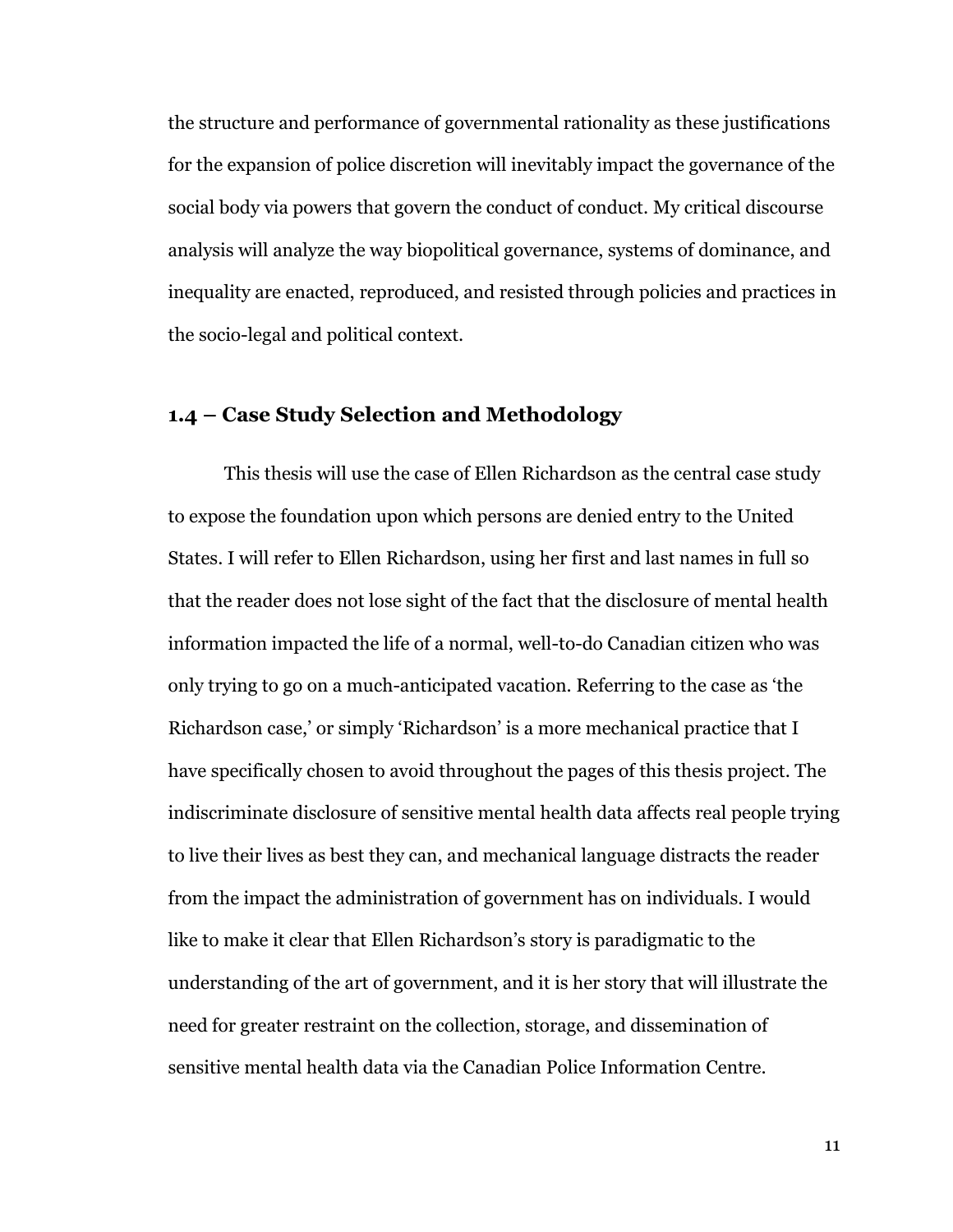I chose to focus my analysis on the single case and experience of Ellen Richardson based on a few critical components of her experience attempting to cross the Canada-U.S. border. First and foremost, the case of Ellen Richardson is significant because it has shed light on an administratively opaque system of data collection and dissemination that inadvertently affects Canadians seeking entry to the United States. Ellen Richardson's case is precisely important considering the limited amount of time she was planning on spending in the United States prior to her embarkation on a March of Dimes cruise (Eggerston, 2014); the fact that Ellen Richardson is a paraplegic and her mobility is considerably less than that of a person with full motor function of the legs and lower body; she was denied entry to the U.S. under section 212 of the USINA based on the existence of a CPIC entry in the Special Interest to Police (hereinafter, "SIP") database for a suicide attempt in 2001 and a call to 9-1-1 requesting emergency suicide intervention in 2012 (Cavoukian, 2014); and lastly, she was instructed to seek medical clearance from one of three U.S. Consulate-approved doctors practicing in Toronto. Moreover, I am compelled to share this story (even though it is not my own) and apply a theoretical interventionist approach to analyzing and interpret what I perceive to be a profound injustice. The inherent lack of transparency in security screening procedures combined with an authoritarian approach to border enforcement lends to a border security regime that is intrinsically skewed against the traveller. When coupled with a mental health episode, the result is the administration of "truth" that is institutionally authorized.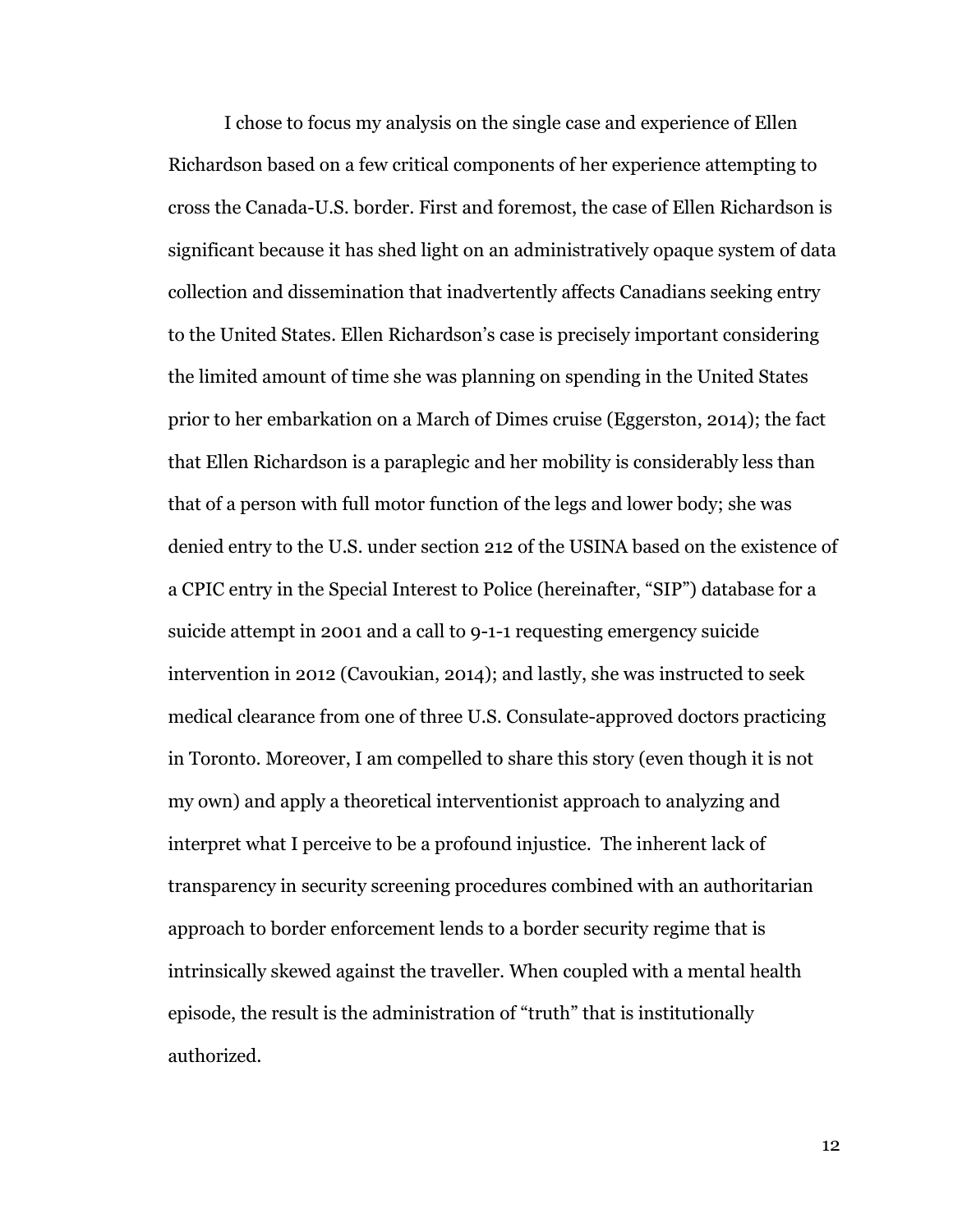A single case study analysis, such as the Ellen Richardson case, is captivating because it provides an example of the uniqueness of the exercise of control and regulation of corporeal bodies at the seams of sovereign power. I specifically chose to use one unique case rather than a multitude of cases due to a number of factors. The narrative – written or spoken account of events – of Ellen Richardson's experience sheds light on the indiscriminate application of section 212 of the USINA may be applied in cases where mental health information may be deemed of particular interest to U.S. Customs and Border Protection authorities. It also helps to demystify the administratively complex and highly secretive nature of the CPIC databank. Ellen Richardson's case will allow me to close in on the administrative collection, storage and dissemination of mental health information, and the indiscriminate disclosure of this sensitive information to foreign authorities.

Ellen Richardson's case evokes a certain sympathy and the feeling that such abject refusal of mobility can affect nearly anyone. The USINA outlines that a person can be denied entry if they have or have had "a physical or mental disorder and behavior associated with the disorder that may pose, or has posed, a threat to the property, safety, or welfare of the alien or others"  $(s. 212(a)(1)(A)(iii)(I) [8 U.S.C. 1182])$ . Ellen Richardson's case illustrates that even the most minute forms of mental health 'anomaly' can invoke such a hard-pressed bar of entry to the U.S.

My methodological approach to understanding the significance of the Ellen Richardson case relies on the analysis and interpretation of main bodies of knowledge, including but not limited to: Former Information and Privacy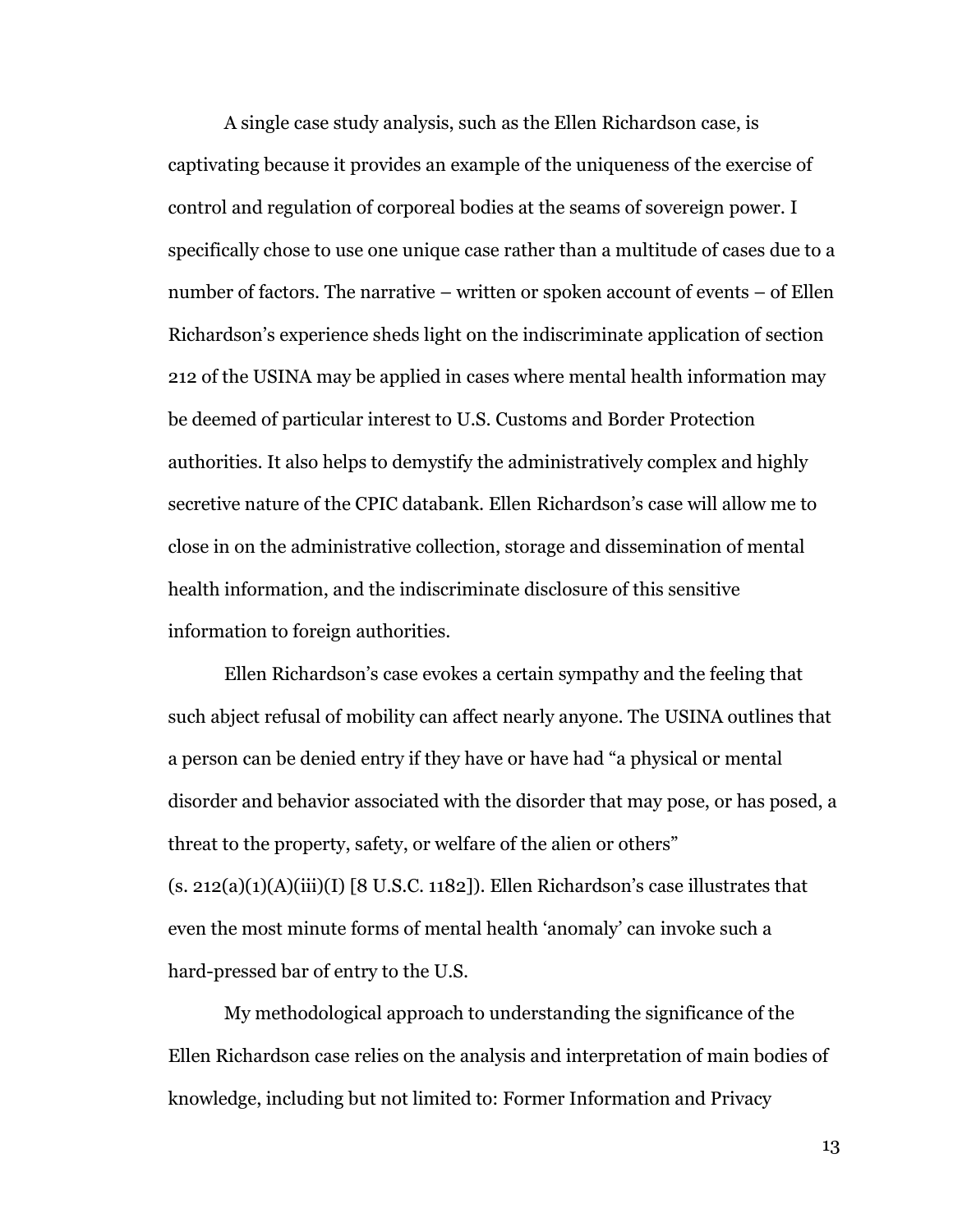Commissioner, Ann Cavoukian (2014) report titled, *Crossing the line: the indiscriminate disclosure of attempted suicide information to U.S. border officials via CPIC: A special investigation report*; Solicitor General of Canada (1978) report titled, *Study of police management information systems*; Parliamentary Information and Research Service (Acharya et al., 2010) report, *Biometrics and government*; along with various academic sources on governmentality, biopolitics, control and regulation. Through critical discourse analysis, my approach is to engage in a theoretical intervention using the works of Foucault (1990, 1995, 1997, 2003, 2008) and Agamben (1998, 2005) to the study of the disclosure of mental health information via the CPIC to U.S. Customs and Border Protection authorities. Further, this analysis will lend contributions to the development of understanding and knowledge on the social implications the practice of disclosing mental health information may have on subjects, and their ability to integrate with larger society. Weiss and Wodak (2003) argue that there is no guiding uniform theory established defining critical discourse analysis (CDA) (6). CDA is a richly dynamic approach to social science research and analysis, characterized by a plurality of theoretical and methodological approaches (Weiss and Wodak, 2003). My approach to this thesis project is to apply a socio-legal interdisciplinary methodology, guided by a theoretical interventionist approach, to the study of the disclosure of mental health information to third-party organizations. Through my analysis and interpretation of a single case study, Ellen Richardson, I illustrate mechanisms of neoliberal indifference and systems of oppression used to control and regulate individual mobilities.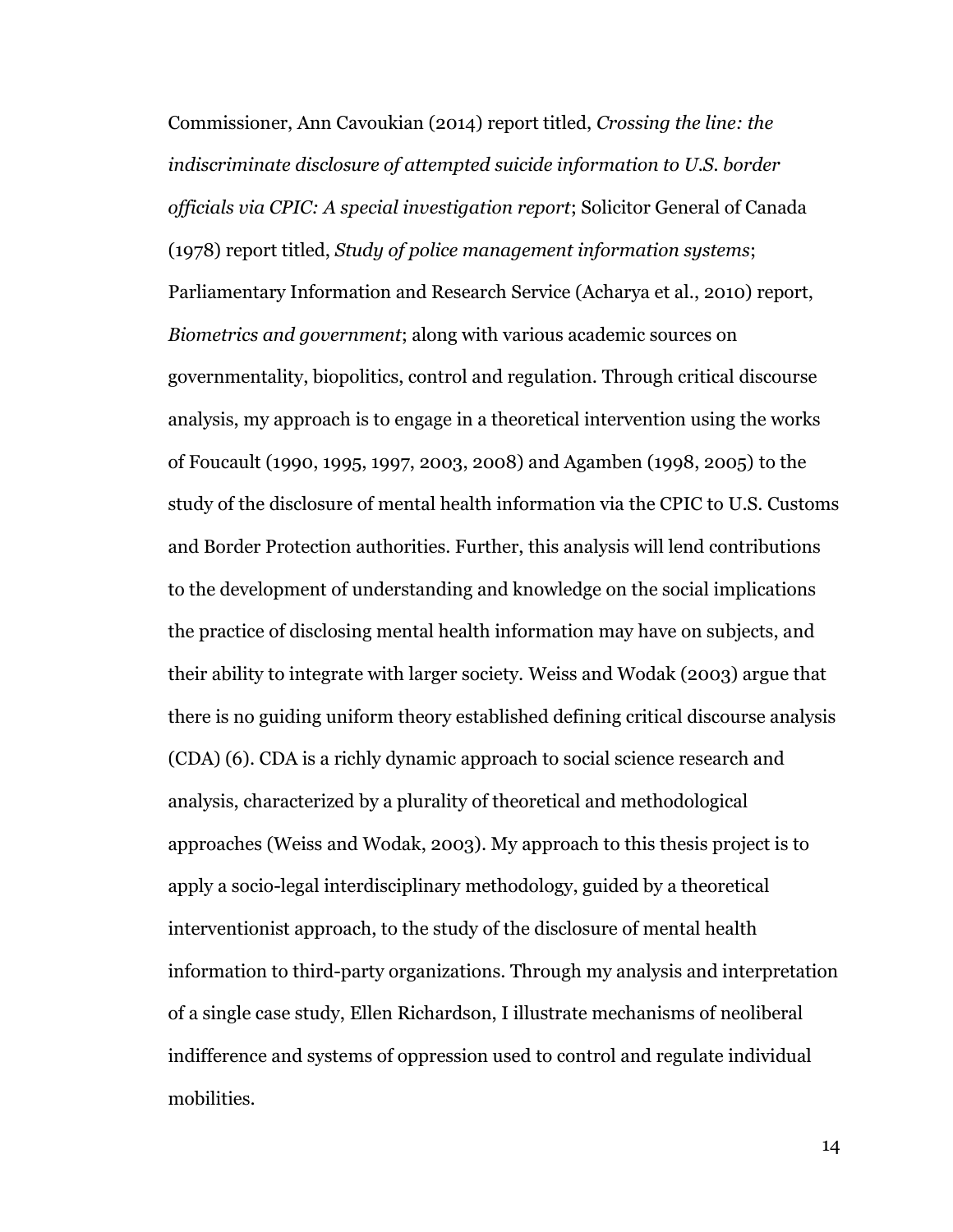Epistemologically, CDA differs from many other methods of socio-legal inquiry in that CDA approaches the study of written or spoken communication or debate as a means of sociological analysis. As mentioned by Weiss and Wodak (2003), there is no consistent guiding methodological approach to CDA. However, the methodological aim of a critical discourse approach remains consistent: to adequately unpack and produce awareness and understanding into the production and performance of social and political inequality, regimes of control/regulation and power/domination (Fairclough, 1995). Norman Fairclough (1995) identifies a three-dimensional framework for studying discourse: micro, meso-, and macro. This thesis will focus on one of the dimensions defined by Fairclough (1995), being 'macro'-events, characterized by organizational, political, operational, and performative discourses of social and political dominance (i.e., through the production and performance of politicosocial mechanisms of power and control). I engage in a broad discussion and analysis of the social and political constructs that are engaged through the securitization of mental health.

Using CDA, this project engages in the practical and qualitative use of documentation to provide the framework for my analysis and interpretation of the 'securitization' of mental health. Using written materials (official publications and reports, annual reports and audits, newspaper excerpts, combined with theoretical academic contributions and empirical studies), I provide a background into *how* and *why* mental health discourses have come under the scrutiny of the security apparatus in recent years. For example, my use of the [former] Ontario Information and Privacy Commissioner's *special investigation*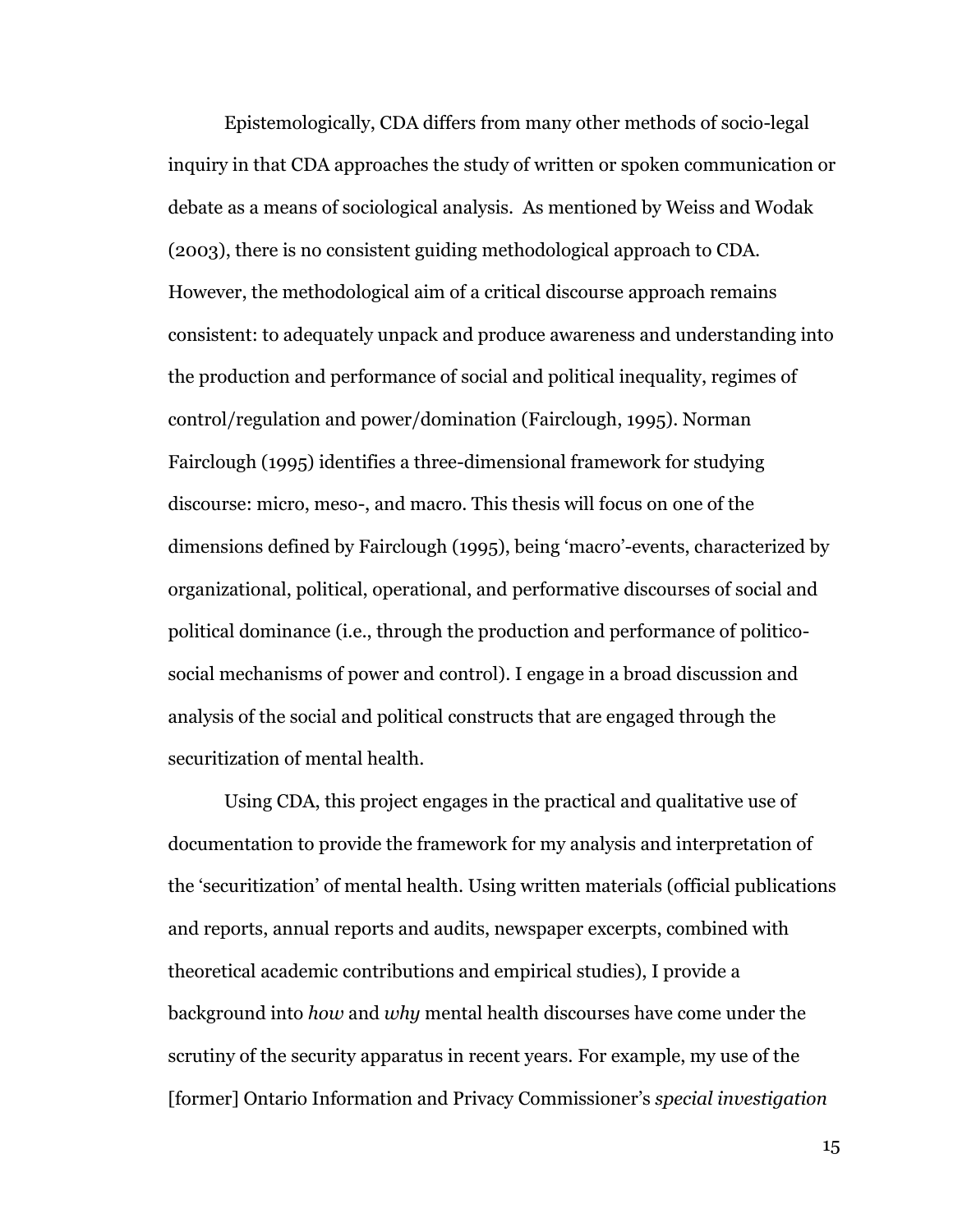*report* (Cavoukian 2014), was a critical source of information, which helped shape the direction of my analysis. Additional reports include Library of Parliament publications (Acharya, Kasprzycki, and Canada, 2010), Centre for Addiction and Mental Health reports (2004 and 2014), the United States *9/11 Commission* report (2005), and the United States *National Security Strategy*  report (2002). Throughout this thesis, I refer to various pieces of legislation including the *Criminal Records Act (*R.S.C., 1985, c. C-47)*, Mental Health Act (*R.S.O., 1990, c. M.7)*, Ontario Police Services Act (*R.S.O., 1990, c. P.15)*,* and the *United States Immigration and Nationality Act* (8 U.S.C., 1182) (among others). The legislation was used as a source of information, specifically the *United States Immigration and Nationality Act*, to configure my analysis of the 'indiscriminate disclosure' of sensitive mental health information to U.S. Customs and Border Protection officers. Also, I apply theoretical contributions on society and power to conceptualize the dynamics between the traveller and the security apparatus. I examine the theoretical works of Foucault in Discipline and Punish (1995) and The Birth of Biopolitics (2008) to provide the reader with the conjectural framework to appreciate the linkages between power/knowledge and force/politics. Giorgio Agamben's work in Homo Sacer (1998) and State of Exception (2005) were elemental in my interpretation and application of the dynamics of sovereign power and bare life (or politically qualified life and bare life). I also use a variety of scholarly articles on a range of topics including, but not limited to, intelligence-led policing, biopolitics, risk, security, governmentality, sovereignty and suicide.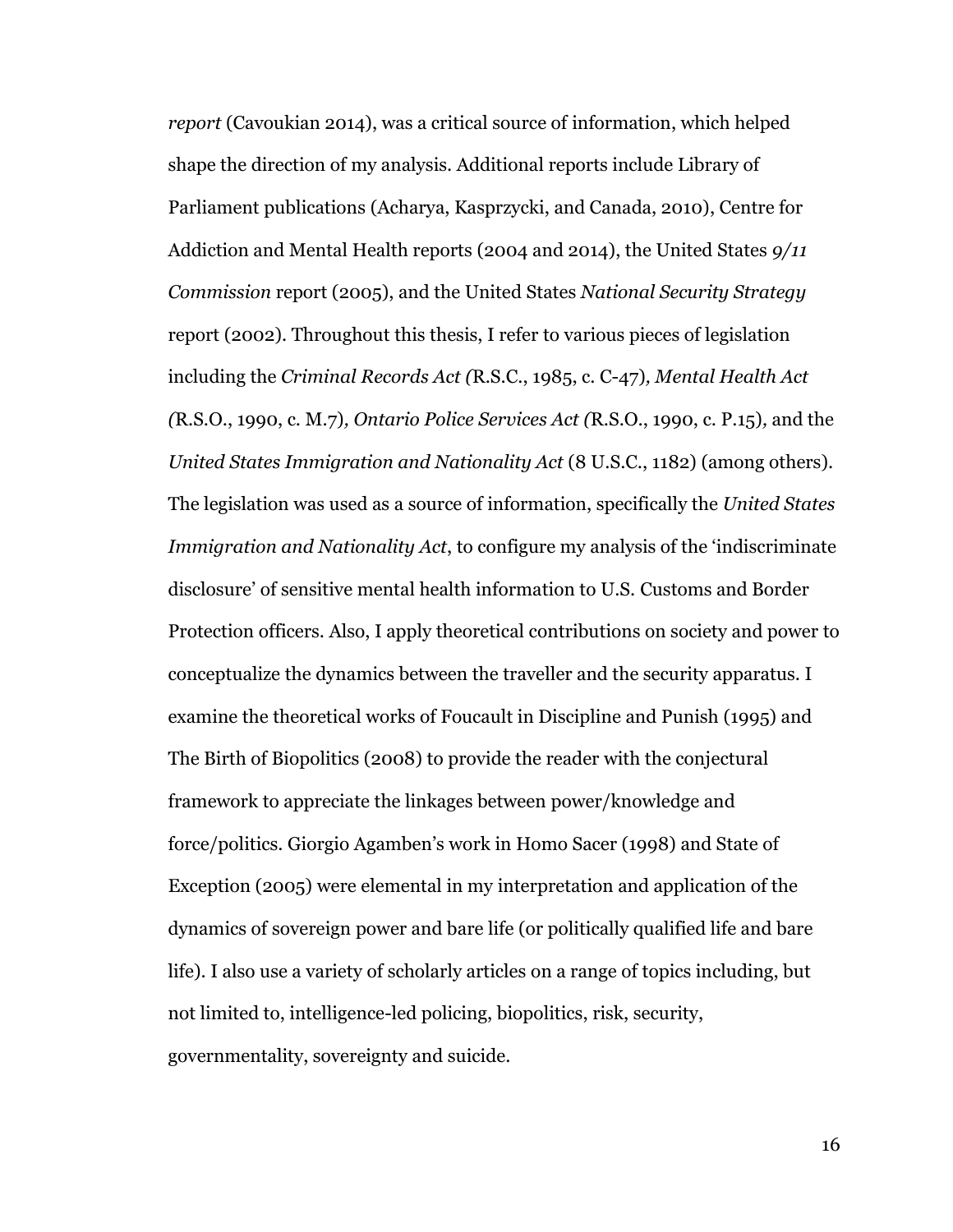This thesis relies heavily on theoretical sampling as a means of data collection. From a theoretical sampling perspective, the process of data collection does not constitute a phase to be completed; but rather, is a process that is carried out throughout the duration of the project (Wodak and Meyer, 2001). Data collection is never entirely complete, as this body of work is not an exhaustive text on the 'securitization' of mental health. Because this thesis takes the form of an experiential sample of Ellen Richardson's story, it provides a snapshot of a landscape that is constantly changing. That being said, this thesis was purposefully limited in scope to parcel out the broad range of questions on sovereignty, security, and mobility that may arise when analyzing the Ellen Richardson narrative.

As a metric for controlling not only the volume of research collected, but also the genre, style, and discourse, each body of text was subjected to a qualitative screening practice. A qualitative assessment was used as an analytic to ensure supporting documents provided a clear and semiotic perspective concerning 'imagery,' 'body language' (including language), and 'meaning making' (Wodak and Meyer, 2001). In linguistics, the term 'semiotic' is used to describe meaning making shaped by social functions (economic, political, cultural, etc.) (Wodak and Meyer, 2001). Norman Fairclough understands everyday life to include a semiotic component. Through his postulation of CDA, Fairclough maintains that CDA provides an "analysis of the dialectical relationships between semiosis (including language) and other elements of social practice" (Wodak and Meyer, 2001). Through a qualitative assessment, I can select bodies of work which provide detailed descriptions of situations, people,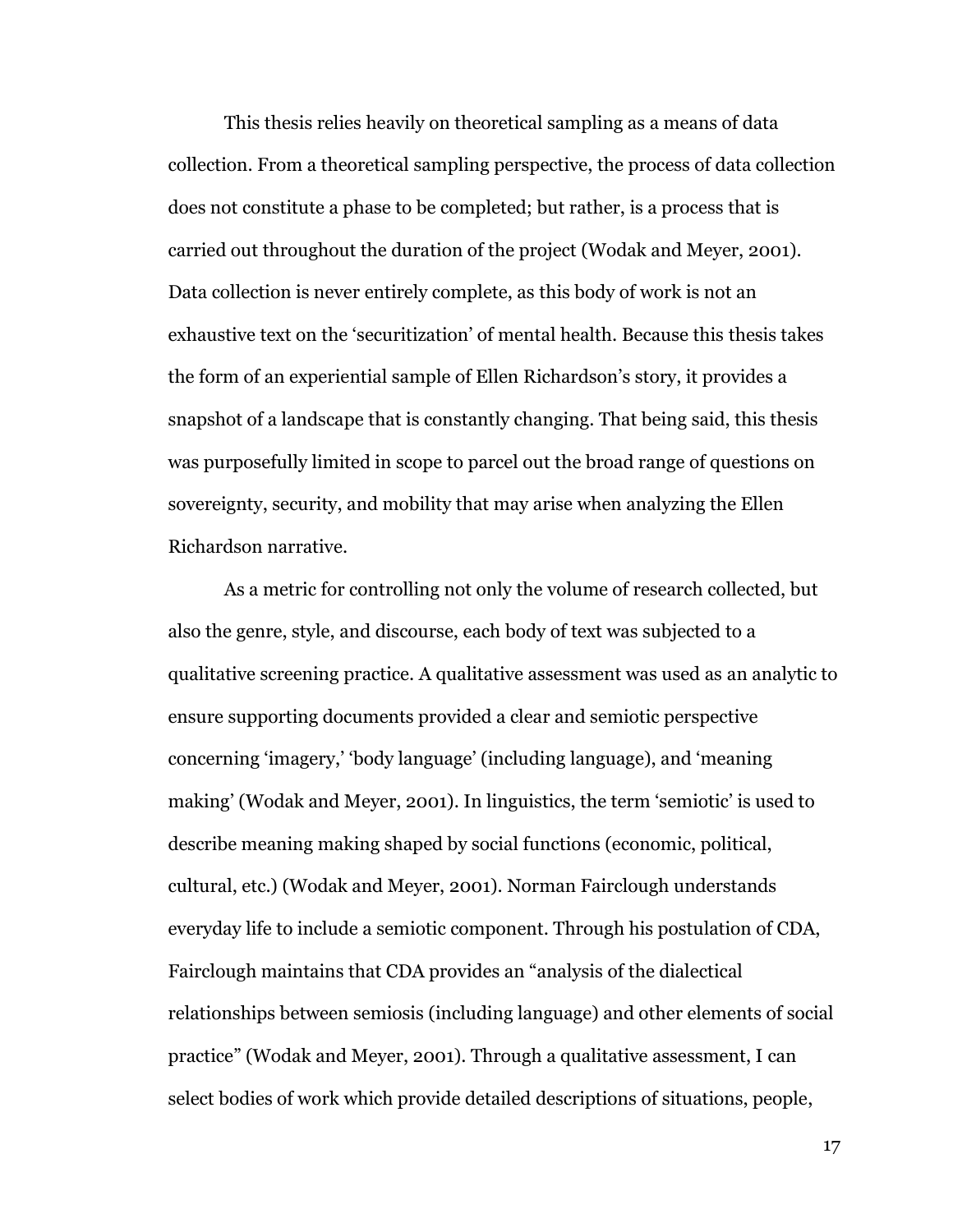events, observations, and interactions. Qualitative assessment methods also allowed me to focus my analysis and understanding towards how people make sense of the political climate (and economy) in which we live. Through a narrow scope, using documents and other written materials (government documents, independent reports, organizational publications, news/media, and academic sources), my analysis provides a generous observation of regulatory (and governmental) processes, interactions, and behavior.

Through my approach, there is an inherent element of intertextuality underscoring the various sources used to frame my analysis. A shared understanding (and subject matter) amongst the bodies of literary work chosen to present my interpretation and analysis of the 'securitization' of mental health was necessary to frame my analysis into a few key themes: the dynamics of society and power, control and regulation of the body politic, and regimes of security permeating the social body. Also, intertextuality allowed for a layering effect whereby the sources used created a depth and perspective of the dynamics of security at the seams between two sovereign entities. For example, the special investigation report by former Ontario Information and Privacy Commissioner (Cavoukian, 2014), provides a mediation between policy and practice and highlights a security apparatus that purposefully marginalizes a particular category of person. Other sources include Foucault (1995) and Agamben (1998, 2005), which provide the theoretical framework upon which this body of work is situated.

Applying a socio-legal line of inquiry to the case of Ellen Richardson, I engage in a critical discourse analysis of the main bodies of work. I rely on a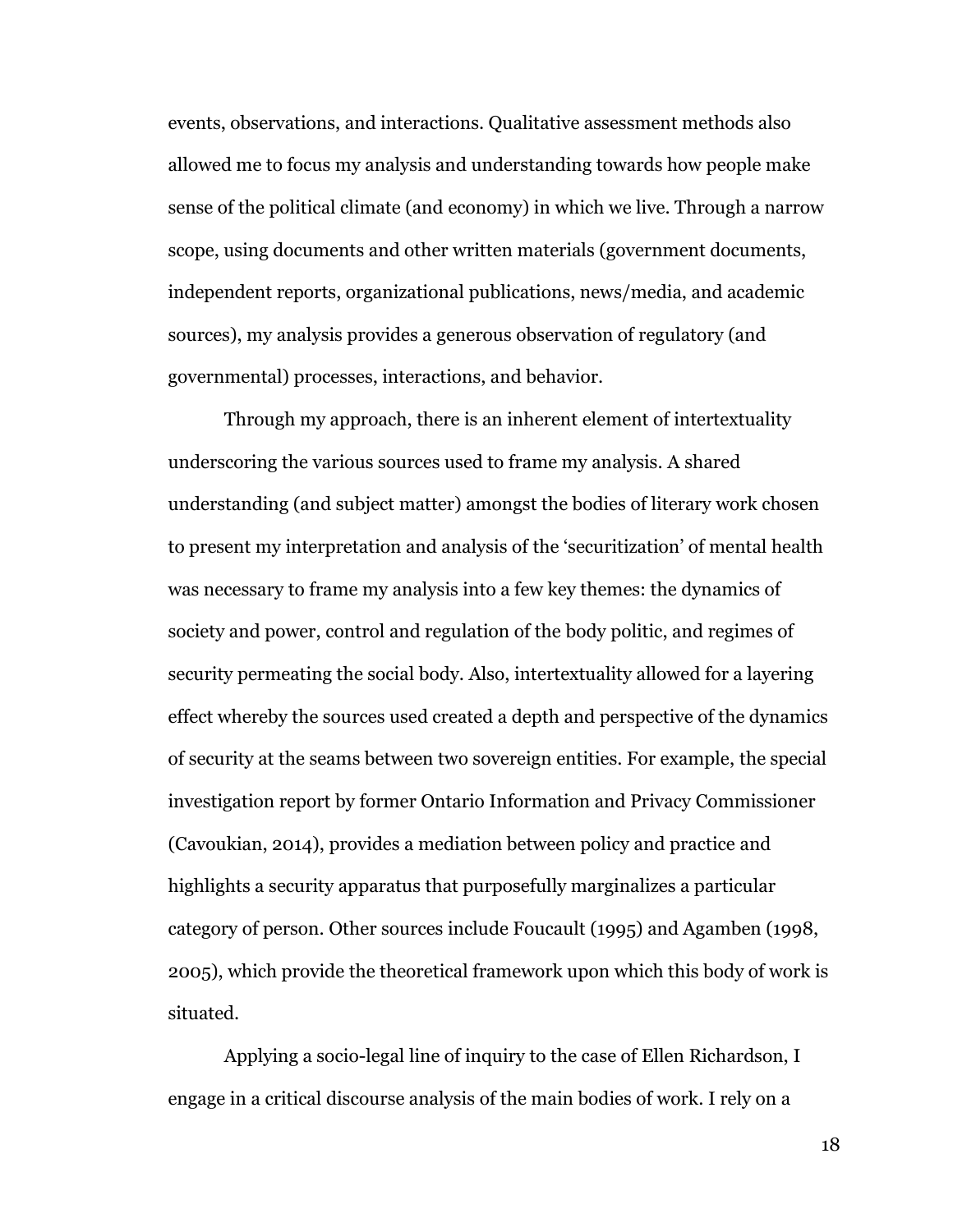Foucauldian perspective of discourse to seek to identify established regimes of oppression, control, and power that try to disenfranchise entire groups of people. While it is important to note that my analysis of the 'securitization' of mental health is exposed to my personal judgments and subjectivities, my analysis and interpretation of the literature remain critically reflexive (Wall et al., 2015).

From a Foucauldian perspective, critical discourse analysis engages in a discussion of the knowledge and practice of security as it relates to and impacts those living with mental 'incongruencies.' The work of former Ontario Information and Privacy Commissioner, Ann Cavoukian (2014), is a central body of text used throughout this thesis to deconstruct the various components of applying security to narratives of mental health 'incongruency.' Cavoukian's (2014) work, along with various other news sources, is also used to frame Ellen Richardson's story of being denied entry to the U.S. based on her history of attempted suicide and presumed mental "illness." To be clear, I do not denounce Ellen Richardson's mental health. The use of scare quotes on the word 'illness' is indicative of my antagonism towards the 'indiscriminate disclosure' of mental health information to U.S. authorities.

Due to my Foucauldian CDA perspective, this thesis is highly critical of sovereign power and other structures of administrative and institutionalized power and seeks to emancipate those who are subject to the will of state actors and institutions (Wall et al., 2015). For these reasons, my thesis will critically examine the use of the Canadian Police Information Centre as an administrative mechanism governed by the RCMP. In chapter two, I introduce major theoretical concepts and the governance of 'risk.' I explore how reforms of punishment have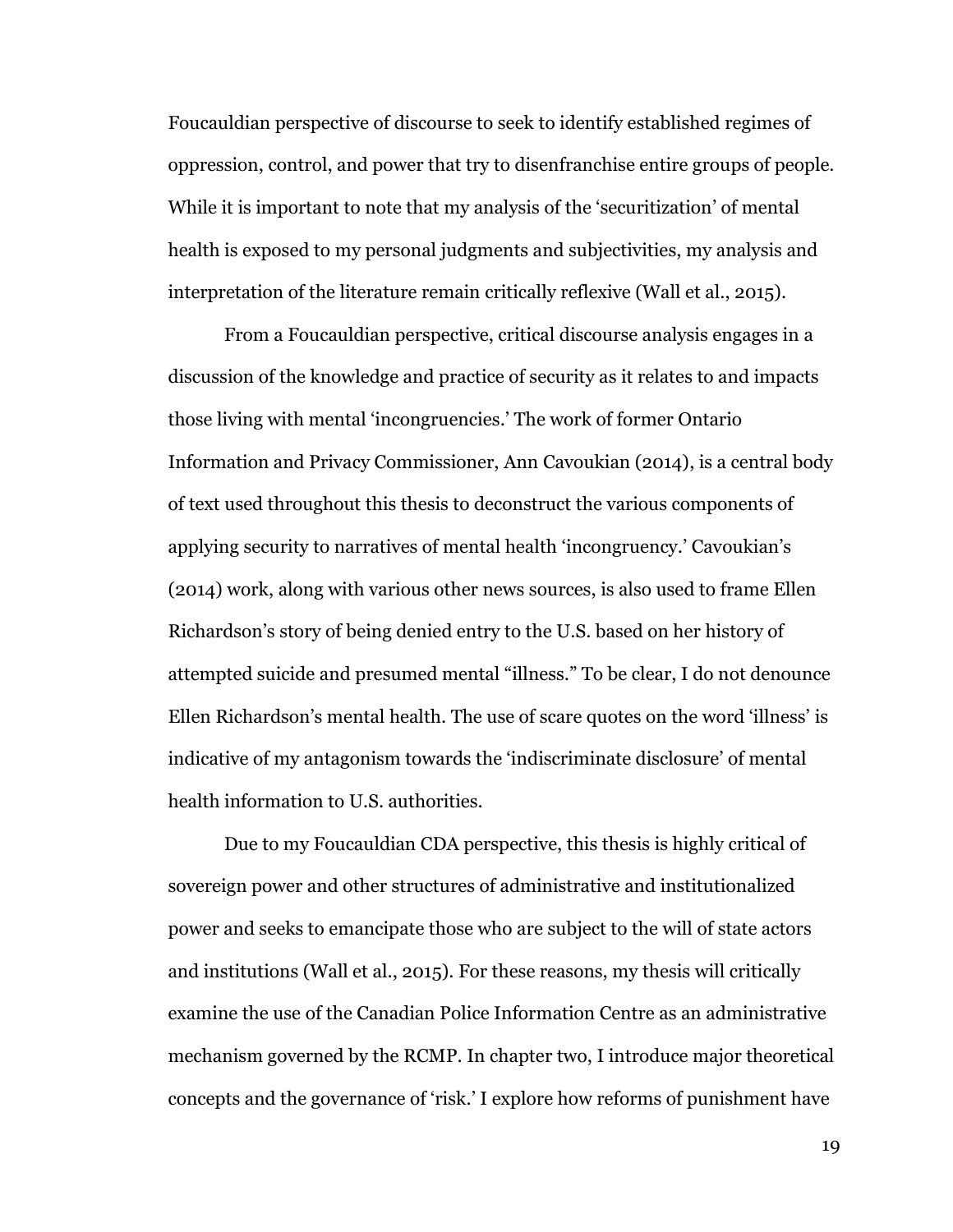contributed to a more sophisticated system of control and regulation of the body politic. I begin to carve out the theoretical frameworks of Michel Foucault and Giorgio Agamben, used throughout this body of work to frame my analysis of Ellen Richardson's story. Chapter three outlines the case of Ellen Richardson, as informed by former Ontario Information and Privacy Commissioner, Ann Cavoukian (2014). I provide a narrative of the Ellen Richardson story crossing the Canada-U.S. border and call into question the use of mental health information recorded in the CPIC to determine the admissibility of the traveling body politic. Giorgio Agamben's (2005) work on sovereignty proves to be especially relevant in this section as I tease out the analytics of sovereign power at the border crossing.

The fourth chapter introduces police science, as proposed by Sir William Petty, to lend to my analysis of policing bodies that actively shape the body politic. I explore the implications of these policing bodies through the experience of Ellen Richardson. It examines camp logic, as theorized by Agamben (1998), as a permeating feature of contemporary politico-social domains, and draws parallels from the experience of Ellen Richardson.

Through my critical discourse analysis, I provide an analytic to understand instruments of control and regulation employed in Ellen Richardson's case. I examine analytically the ways in which these instruments isolate Ellen Richardson's subjectivities and the ensuing projection of a stigma of lasting mental illness, perpetuated by border and law enforcement authorities. This prediction by U.S. Customs and Border Protection officers relies on the inference that Ellen Richardson's future mental health, and therefore level of perceived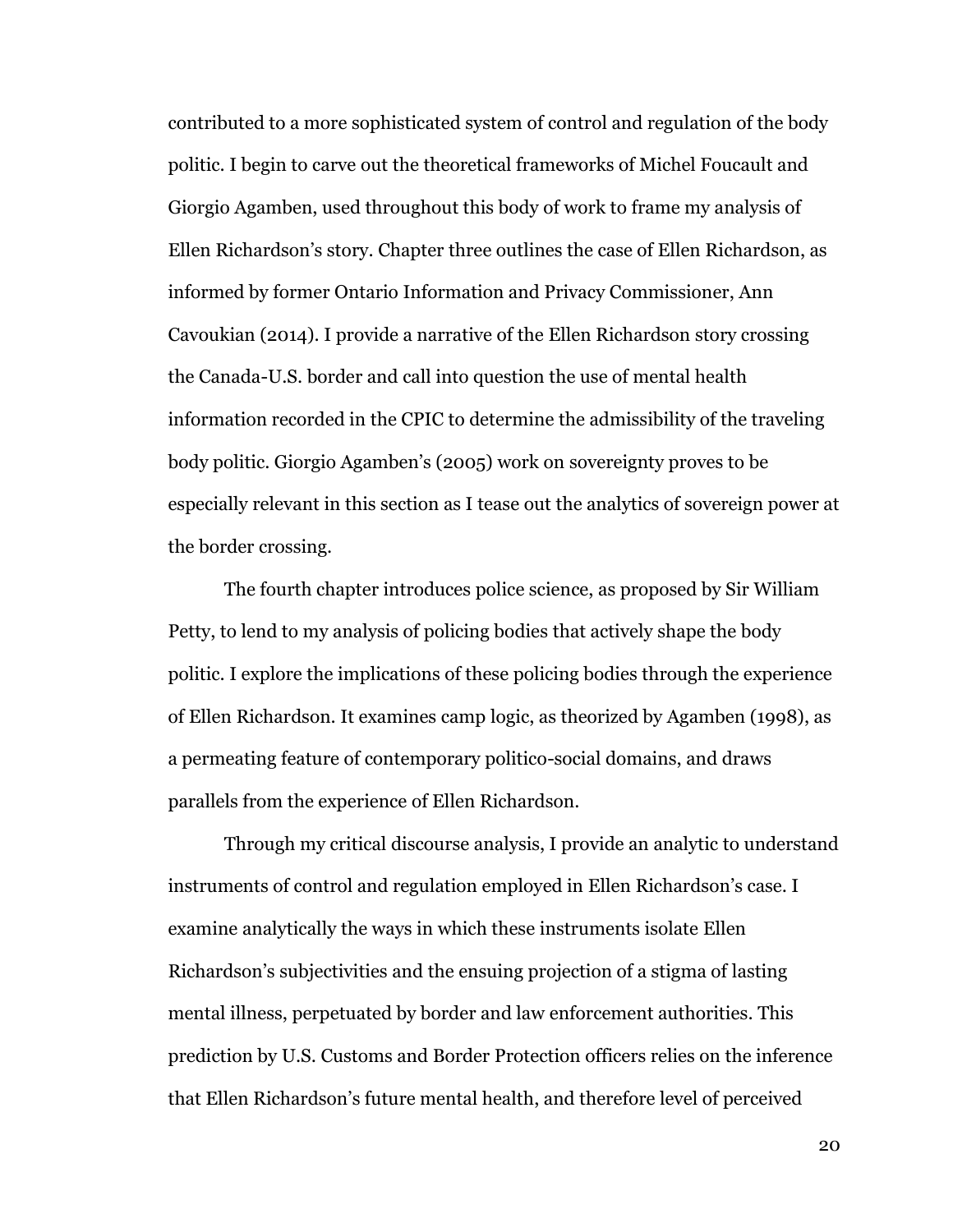risk, is predetermined by a suicide attempt that occurred in 2001. My evaluation is centred on the use of the Canadian Police Information Centre, a database managed by the RCMP used to disseminate police intelligence across local, municipal and provincial policing jurisdictions, as well as federal law enforcement agencies. In my analysis of the CPIC, I scrutinize the disclosure of sensitive mental health information to U.S. authorities, a practice that has resulted in a bar of entry for dozens of Canadians.

#### <span id="page-25-0"></span>**1.5 – Synopsys of Chapters**

The second chapter introduces the major theorists and theoretical concepts used throughout this thesis to identify and deconstruct the neoliberal rationalization of the knowledge-based police economy ('culture'?). Chapter two examines risk in light of attempted suicide as an analytic for applying regimes of power and control.

The third chapter will provide a discourse on a key source of literature and debate, which provides a breadth and depth to the issues facing the many Canadians who share narratives of denial, suspicion, and mental health stigma while trying to cross the Canada-U.S. border. This chapter will look at the mobilization of particular state actors to act by way of the state to verify and ensure the suitability of a specific person's travel, and will look at the use of doctors to serve as a petty sovereign – determining the admissibility (and by extension, rights to mobility) of patients.

The fourth chapter will explore the theoretical implications of the *United States Immigration and Nationality Act* [8 U.S.C. 1182], section 212, "General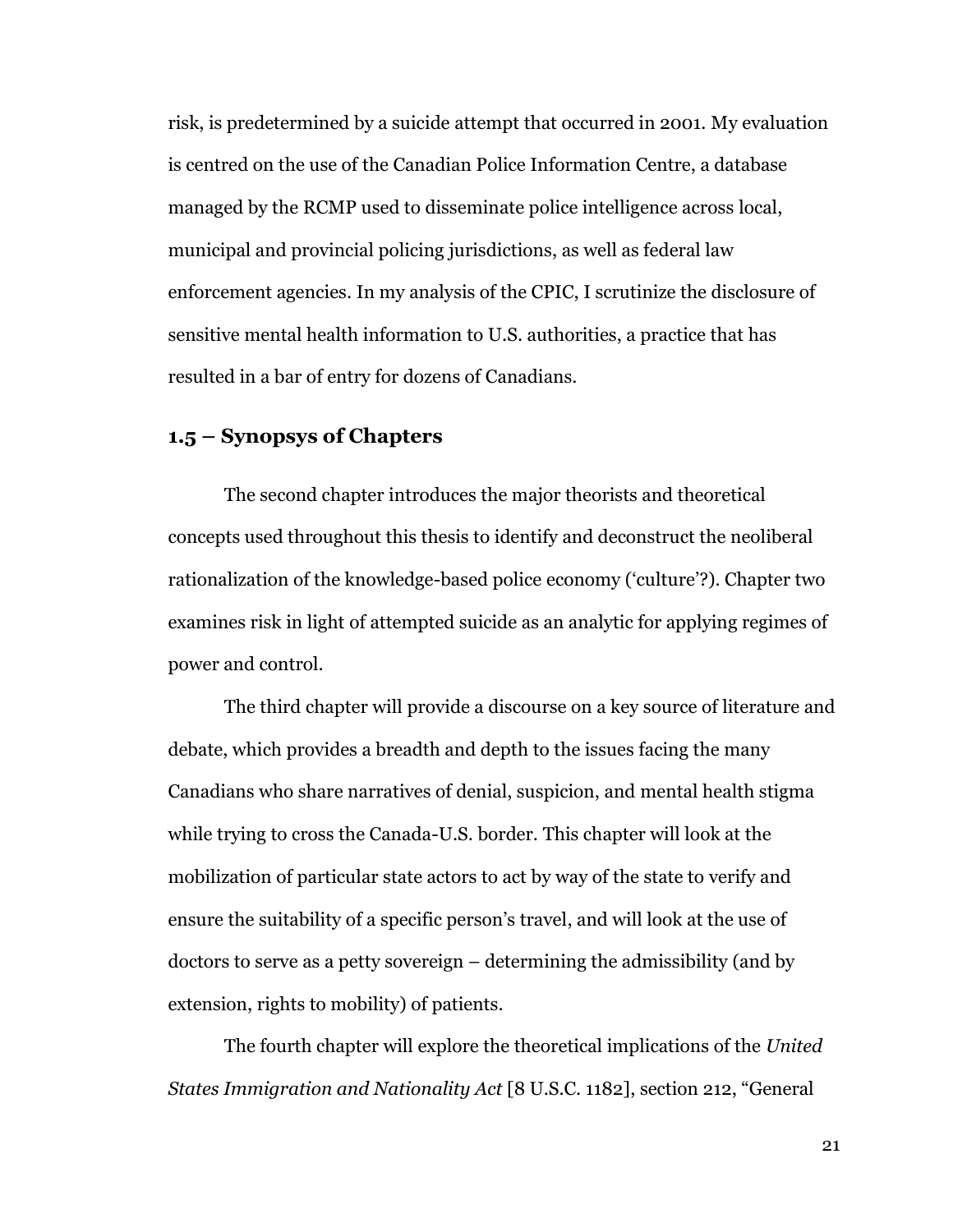Classes of Aliens Ineligible to Receive Visas and Ineligible for Admission; Waivers of Inadmissibility." The Act stipulates that 'aliens found to have a physical or mental disorder, or who demonstrate (or *have* shown) behavior associated with the disorder that may pose, or has posed, a threat to persons or property is ineligible for entry to the United States' (S. 212 [8 U.S.C. 1182]). Of significance is the interpretation of the term 'alien,' which seems to imply that visitors and noncitizens of the United States are inherently suspect. The socio-legal categorization of the 'alien' serves to exaggerate the risk narrative – painting a very stark picture of the *other* and the *alien*.

The fifth and final chapter examines channels of resistance. I will look at media exposure of the disclosure of mental health information as a means of resistance. Further, I will explore the failures of CPIC and how this is one of the points at which the security apparatus stutters. Culminating in this chapter is a synopsis of arguments brought forth throughout this thesis, and some suggested areas of further research into what I suspect will be a growing area of scholarly research and debate: the securitization of mental health.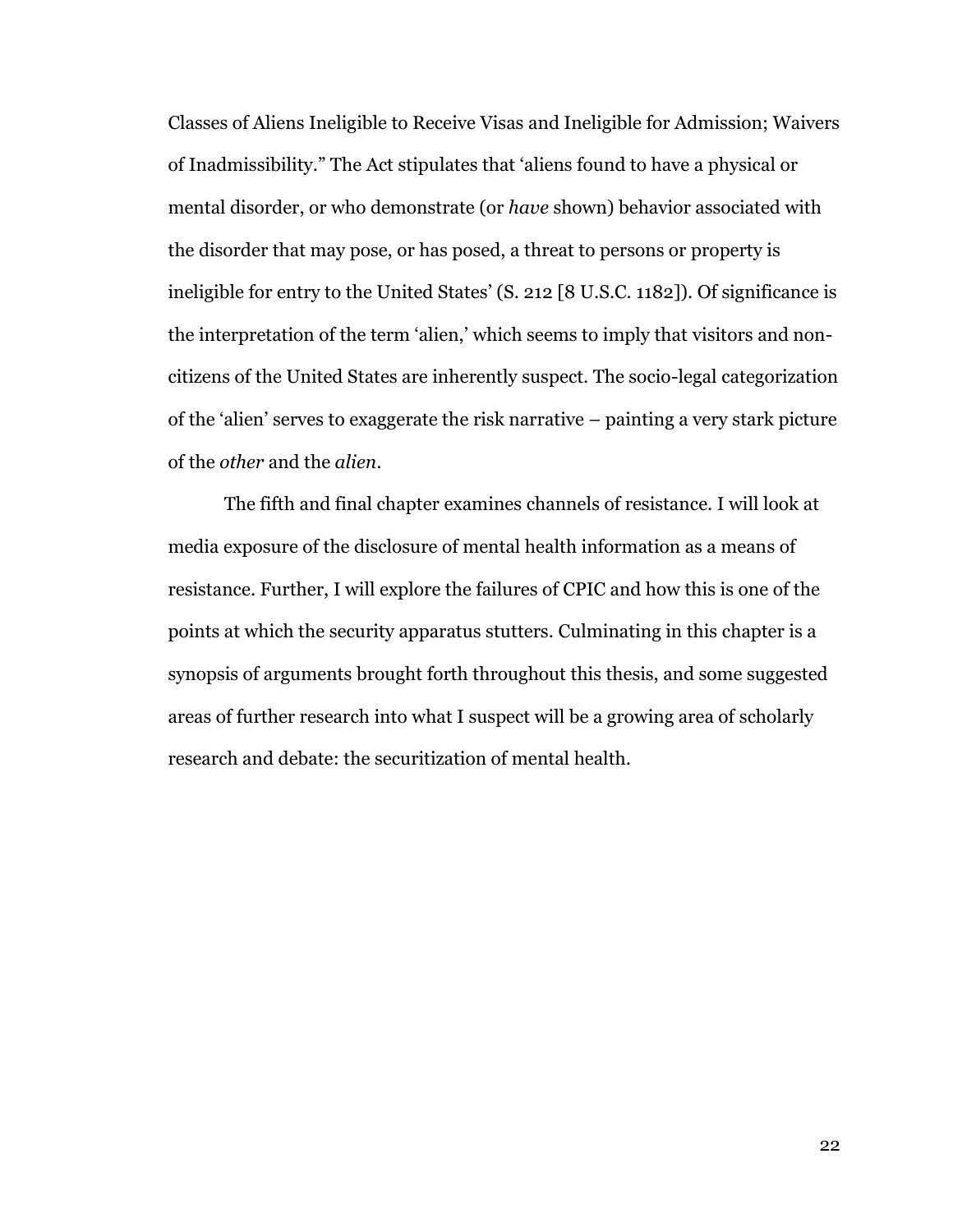#### <span id="page-27-0"></span>**2 Chapter: Theoretical Perspectives and Key Concepts**

*[…] It will soon become clear that the exception is to be understood to refer to a general concept in the theory of the state, and not merely to a construct applied to any emergency decree or state of siege.*

—Schmitt, Carl. 2005. Political theology: four chapters on the concept of sovereignty. Chicago: University of Chicago Press.

---

This chapter seeks to outline key theorists and theories that inform an analysis of the neoliberal project of security, surveillance, and mental health. As discussed in the previous chapter, my theoretical approach to this issue is predominantly informed by the Foucauldian paradigm. I express my concern for the neoliberal project of security and risk management and the implications this has on a person's mobility rights. My analysis is supplanted with a biological racism interpretation, as informed by Foucault (2003) to interpret the jurisdictional power of the sovereign, which is most noticeably evident at its international borders. This analysis emphasizes the production and performance of security regimes that produce bio-sociological inequality and seeks to challenge existing justifications of security that create and encourage systems of oppression.

#### <span id="page-27-1"></span>**2.1 – Conceptualizing risk**

This project is concerned, in part, with how the police instruments (for example, CPIC) used for documenting and reporting suicide risk are exerted in a broad sense, creating a binary system consisting of those with and without a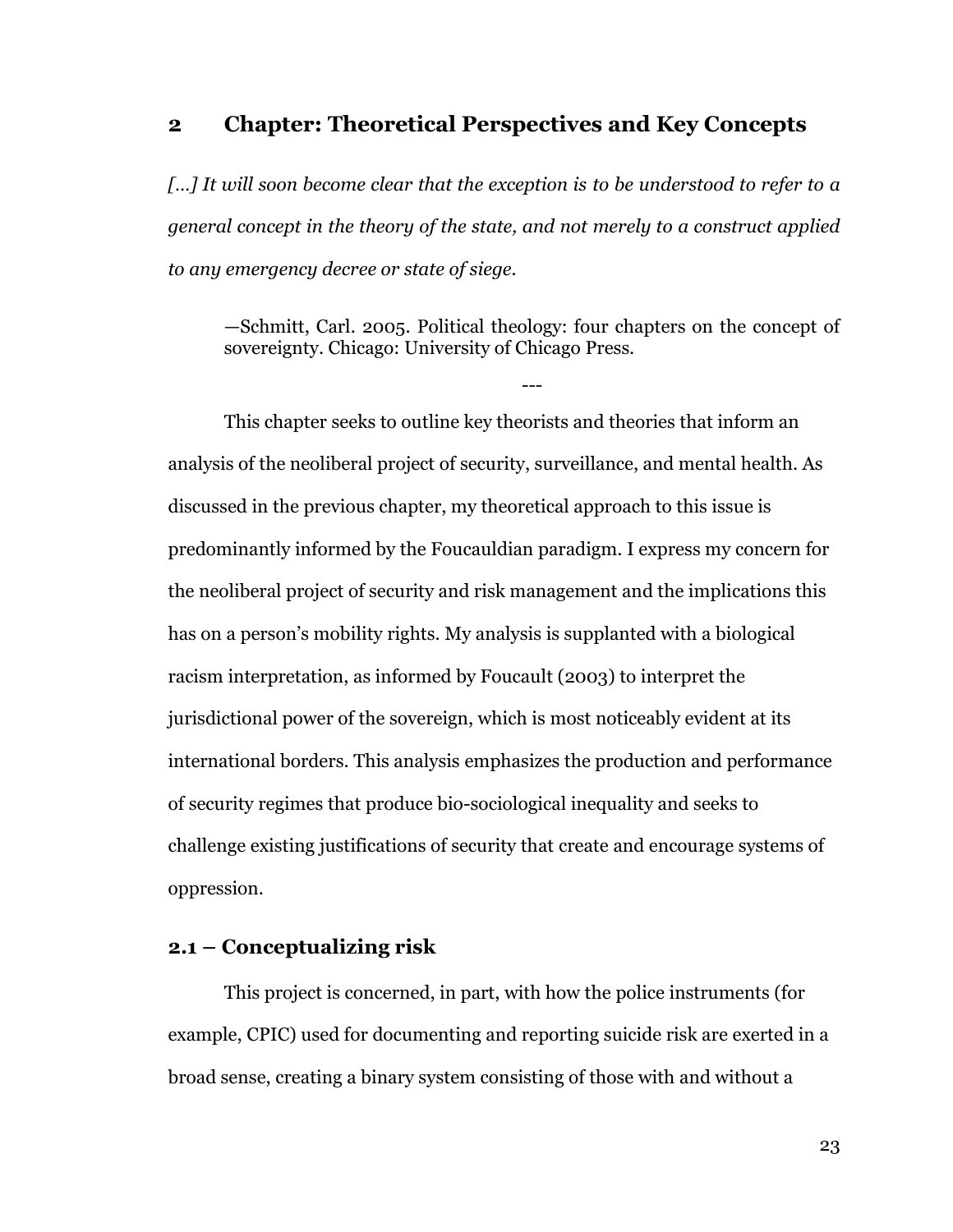mental health 'anomaly.' This system ultimately fails to address the complexities of mental health and its diagnosis. Further, probability management and risk aversion techniques have become an area of keen interest in sovereign jurisdictions over the last two decades (O'Malley, 2004, 2011). Recent acts of terrorism, such as the events of 9/11 in New York and Washington, and the latest attacks across Europe, have prompted governmental administrations to respond in carefully articulated ways.

It had been noted in a report published by the U.S. National Commission (United States. Congress. House. Committee on Government Reform, 2004, 9) that the 9/11 destruction was "the consequence of a lack of imagination." As a result of this inquest was the development of a bureaucratization of imagination, and a flurry of aggressive governmental policies and legislative reforms meant to empower sovereign's use of pre-emption (O'Malley, 2011). There is a growing body of academic literature on the development and pervasiveness of risk discourses and its emergence within the political apparatus (O'Malley 2004, 2011; Rose et al., 2006; de Boever, 2009). Central to this discussion is the term 'governmentality,' a theory postulated by Michel Foucault as the careful management of the socio-political apparatus – including economics, health care, birth, death, policing, security, and disease control (Foucault, 1990; Rose et al., 2006). *Governmentality* is an art of government that requires the careful manipulation of the social apparatus to govern at a distance. It is through a critical understanding of the works of Michel Foucault, Giorgio Agamben, and Mark Neocleous that we begin to understand the relationship between the state and its subjects. This analysis will correctly underline the production and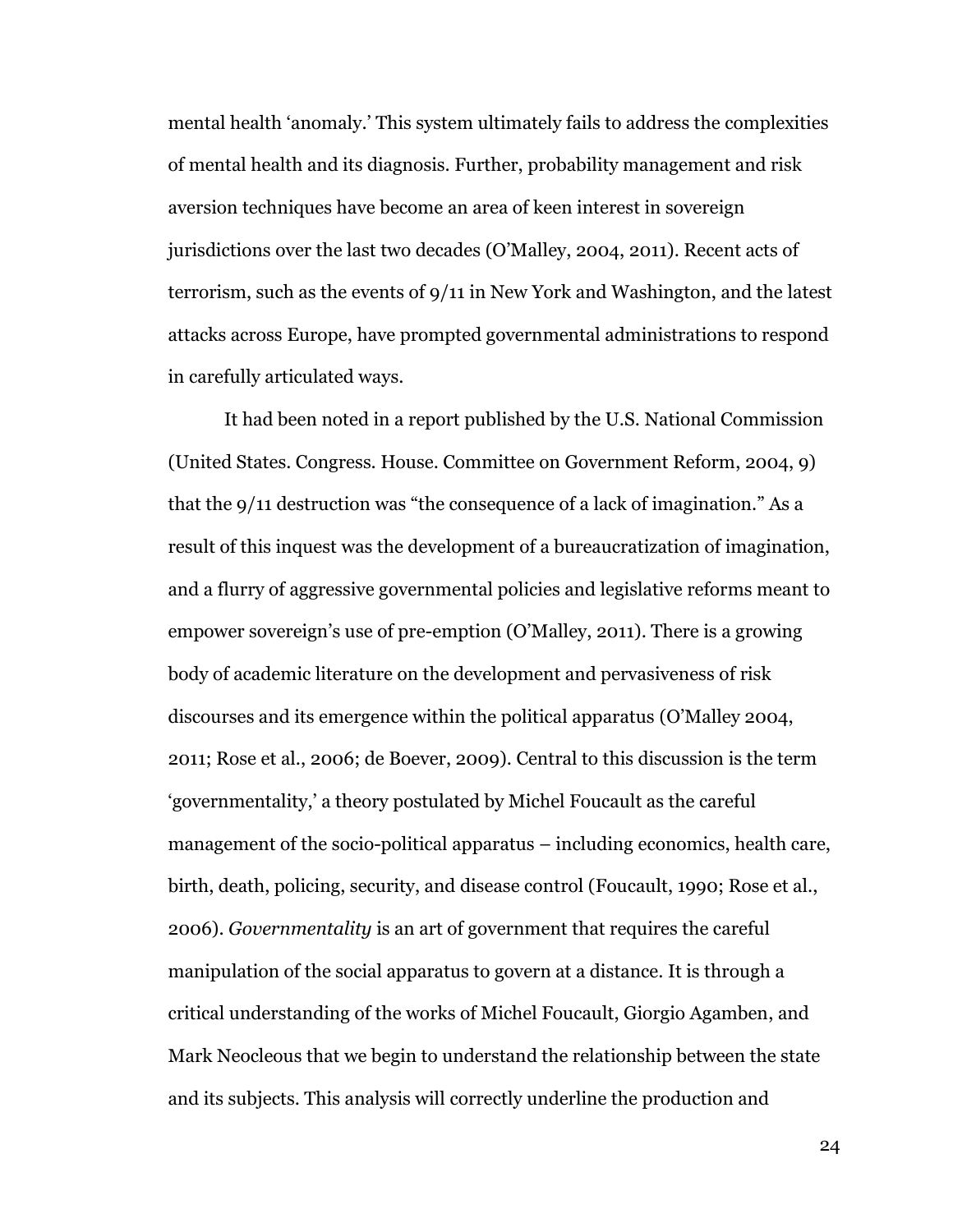performance of power relations between the state and the subject. The intersection between state power and biological autonomy is a critical point of examination. This approach will allow a deeper understanding of the implications of risk discourses on the biology and mobility of both the species and the subject.

Seventeenth-century disciplinary measures were characterized by extreme brutality and visibility. Foucault begins *Discipline and Punish: The Birth of the Prison* (1995) by reciting the public execution of 'Damiens the regicide.' Of particular interest throughout the recital of the execution is the way in which the human form was purposefully made public. Place de Grève, where the scaffolding was erected, and the body of Damiens reduced to a horrific spectacle, represented the intersection between the all-encompassing power of the sovereign and the body politic (Foucault, 1995, Part One: Torture, *The Body of the Condemned*). *Discipline and Punish* (Foucault, 1995) illustrates, through a genealogy of punishment and the development of the prison system, the "age of sobriety in punishment" that evolved throughout the late eighteenth-to-early-nineteenth century (p. 14). Death as a spectacle was removed from the apparatus, and what replaced death was the careful "punishment that acts in depths on the heart, the thoughts, the will, [and] the inclinations" (Foucault, 1995, p. 16). What resulted was an apparatus that punished the mind and soul rather than the body. The nineteenth century witnessed the development of a renaissance of crime and punishment – an economic realization and rationalization of crime and punishment. Egregious acts were established and punishable, and it was up to the state to ensure that the penalty fits the crime. Penal systems began to consider, in addition to: 'who committed it?' but also 'What causal factors attributed to the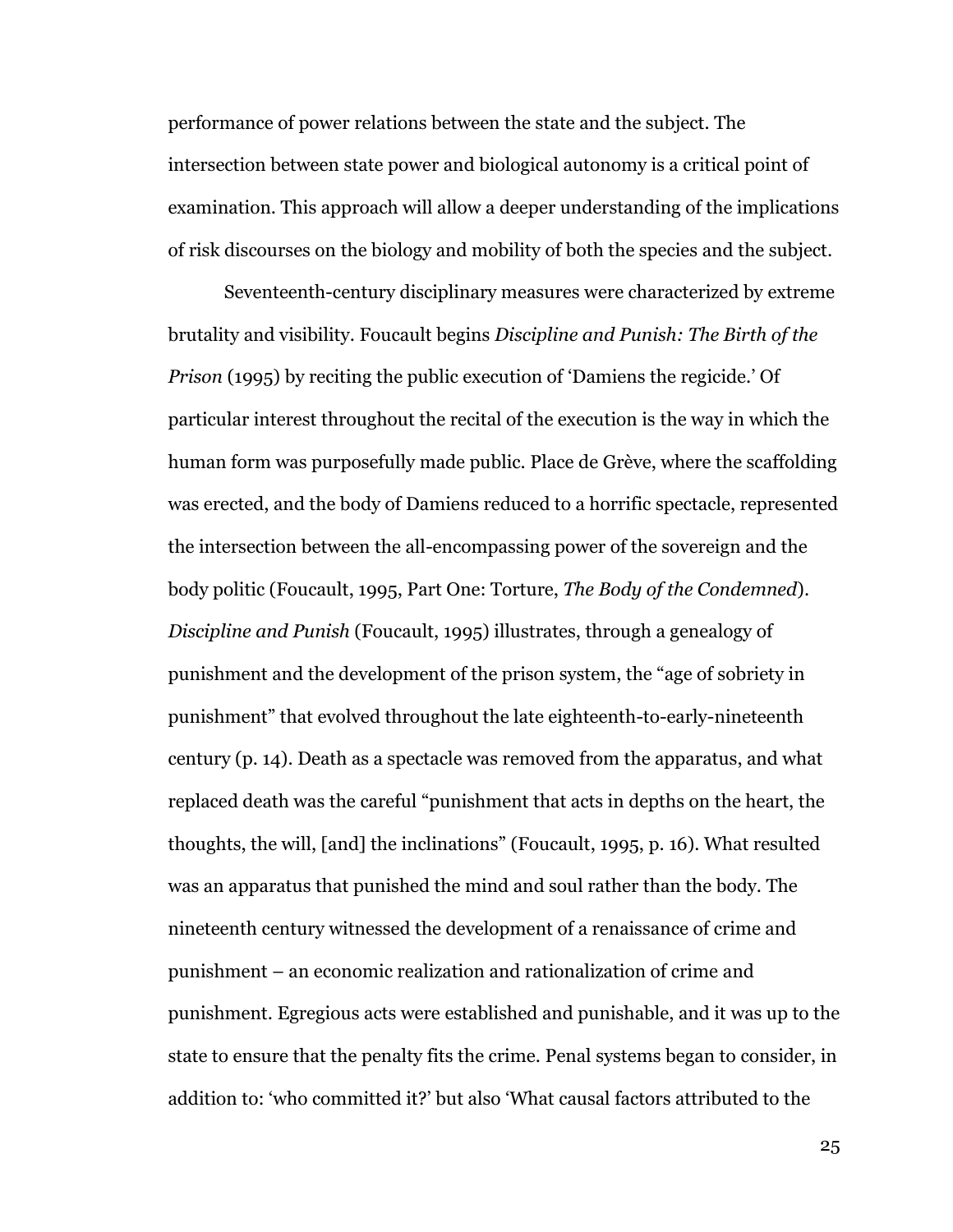commission of the offense?' (Foucault, 1995, p. 19). The nineteenth century marked a rise in the political investment in the technology of the body, characterized by knowledge and control (Foucault, 1995, p. 26).

Beginning in the eighteenth century, when a crime was committed against the state, the state began to engage in a budgetary appropriation of crime and punishment (Foucault 1995). Criminals were sentenced to machine shops where they entered "a machinery of power that explores it, breaks it down and rearranges it" until the state's needs are met, and retribution paid (Foucault, 1995, p. 138). Punishment became an industry in and of itself where criminals became regarded as individual units of economic potential. The state's role in capitalizing on the economic potential of its criminals was punishment. Eighteenth-century reformers sought to change the punitive structure so that the disposition incorporated more deterrence than merely an exercise of sovereign's coercive power. Eighteenth-century punishment reforms saw a shift from the body as the kernel of punitive power, to the mind and soul as the fundamental element in the disciplinary mechanism (Foucault, 1995, p. 8). The ceremonial ritual of punishment so familiar to the seventeenth and early-eighteenth centuries survived through the advent of new legal and administrative architecture (Foucault, 1995, p. 8). Eventually, the spectacle of the scaffold was replaced with the trial and the sentencing hearing. A realignment of disciplinary measures was consistent with the intention to correct and improve behavior. The concept of punishment no longer required taking life; instead, disciplinary actions that controlled the mind were considered more efficient than a penalty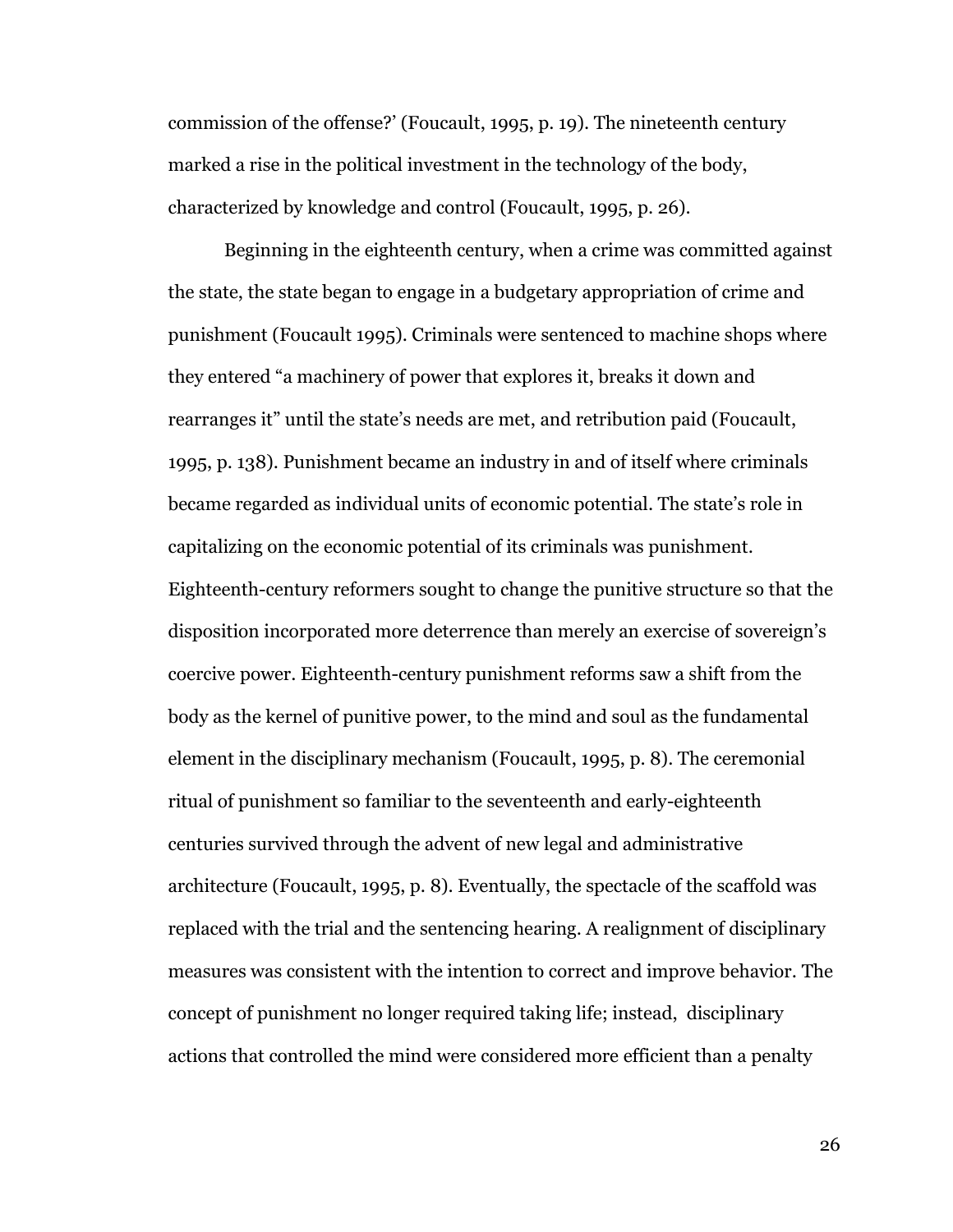that executed the body. For more heinous crimes, punishment could be articulated to affect the soul.

Reformers of punishment emphasized 'humanity' and 'measure' metrics as fundamental principles upon which to calculate discipline (Foucault, 1995, p. 75). Reform of corporeal punishment sought increasingly more calculable and governmentalized sentences, which affected the mind and soul rather than the body. When a crime was committed against the state, the state would confine the offender into a mechanism of retribution to extract labor to reimburse the state for their malfeasance. In essence, the body of the offender enters into an articulate administration of power that strategically analyzes and reorganizes the criminal into a means of capital accumulation (Foucault, 1995, p. 138). The reorganization of the criminal is significant because it allowed for strategic allocation of power and called for more effective and efficient punishment. The underlying concept lies within the *appropriation* of the criminal – it would be more beneficial to the state to seize an individual and extract capital through forced labor that is equivalent to the nature of their felony than to sentence an offender to capital punishment (Foucault, 1995, p. 109).

This shift in discipline coincided with the development of capital accumulation of wealth and the establishment of property rights. The eighteenth century boasted a prosperous agriculture-based economy, which emphasized property rights and an intolerance of violations of these rights (Foucault, 1995; Foucault, 2008). The bourgeoisies who were endowed with property rights exercised these rights over the peasantry, who relied on free property rights for survival (Foucault, 1995, p. 85). This system of property rights was built to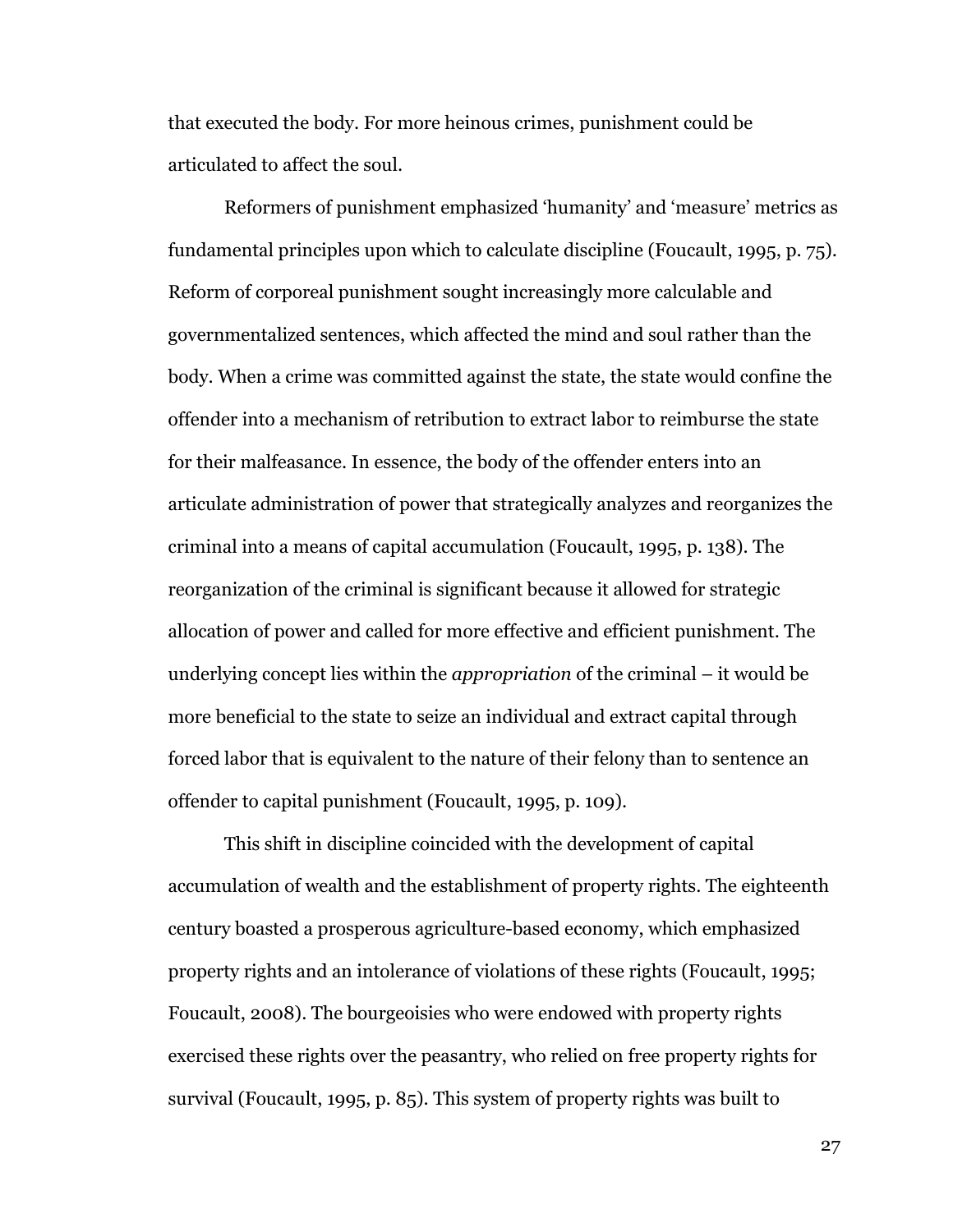exclude those without property rights, making vagrancy explicitly illegal (Foucault 1995, 85).

Foucault's theoretical work on the evolution of power over life and death, which metamorphosed into two fundamental conceptual tools, the body as a machine and the body as a species, is used to frame our understanding of biopolitics (Foucault, 2003, p. 139). Interventions and regulatory controls that focused on the body as a machine worked to optimize its usefulness, its capabilities, its docility, and its integration into economic and political systems of trade and industry (Foucault, 1990, p. 139; Foucault, 2008). Interventions and regulatory controls that focused on the body as a species were concerned with the biological mechanics and processes of the species, including birth and mortality, health, life expectancy, along with the conditions which can cause these to vary (Foucault 1990, p. 139). Biopolitics, as theorized by Foucault (1990, p. 139), refers to the biopolitical administration of bodies – it consists of disciplinary and regulatory control mechanisms to facilitate the administration and management of the population.

Eighteenth-century disciplinary reforms caused a shift in the sovereign's power over death. The right *to take life or let live* was supplanted with the careful management of bodies and biopolitical control and regulation to *make live or let die* (Foucault, 2003, p. 241). The organization of life gave rise to increased access to the body as a machine. The administration of life involves continuous mechanisms of control and corrective measures needed to be implemented to distribute life through value and utility (Foucault, 1990, p. 144). Foucault (1990, p. 147-48) describes this transformation from the *symbolics of blood* to *an*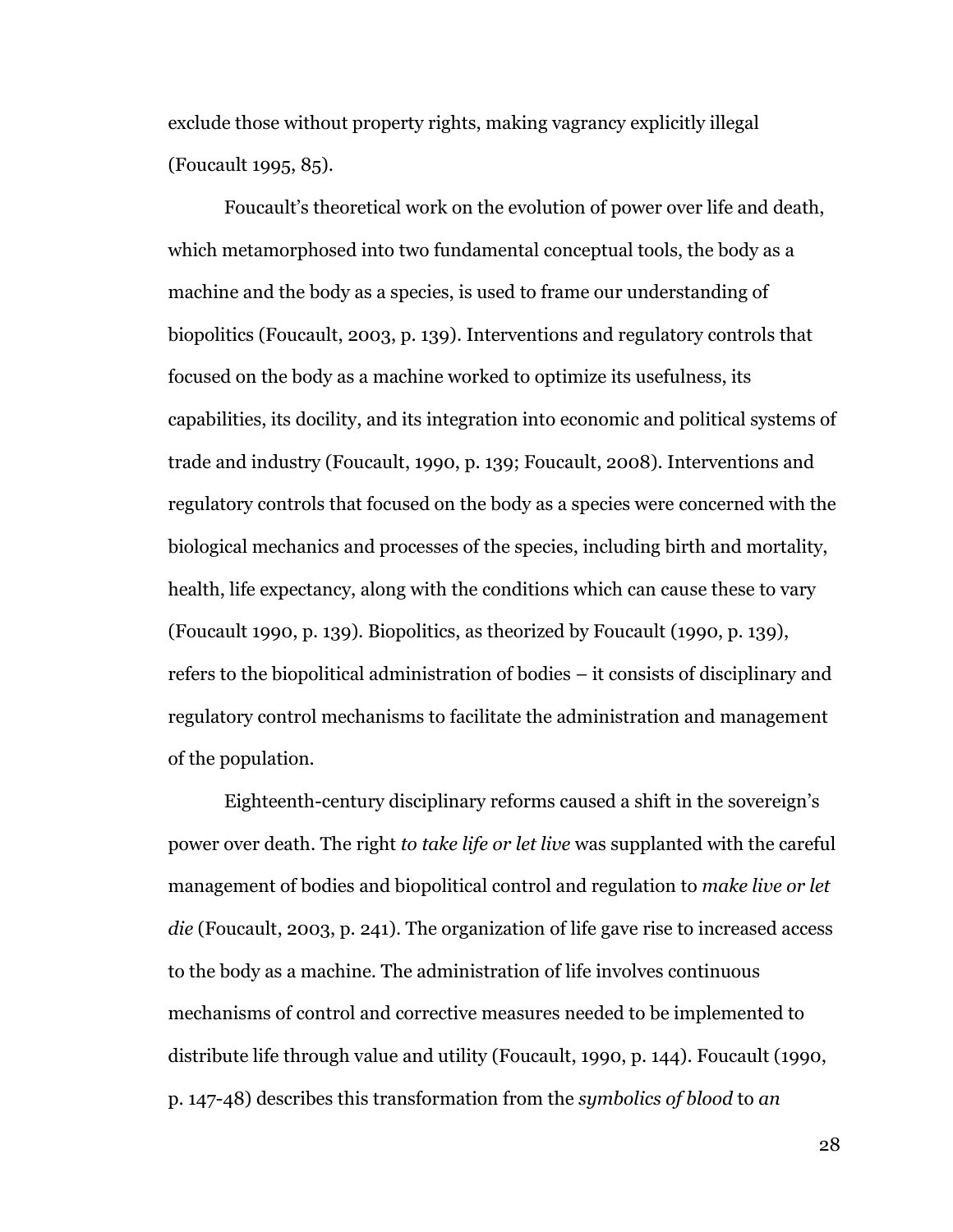*analytics of sexuality*. Contemporary society is characterized with the analytics of sexuality – mechanisms of control and regulation of the body, life, factors which contribute to proliferation, and factors that encourage the species, it's stamina, and its utility (Foucault, 1990, p. 147). As a result of the transformation of analytics of blood to sexuality, sovereign power is no longer deductive in nature; rather, power is characterized by the production and performance of the species. Sovereign power operates at the level of the individual and the level of the body politic, modulating behavior from birth until death. Instruments of power work on the potential of the body politic as a whole  $-$  micro level to macro level  $$ power functions on the production of norms. Disciplinary action is distinct in that it relies on a microphysics of the population.

A new racism modeled on the friend-enemy distinction came to the fore at the end of the nineteenth century (Foucault, 2003, p. 258). Biopower was realized to be an essential component of this new study of racism. Biopolitics was required to legitimize waging war on a population whose lives were in the hands of the sovereign to protect, control, regulate, and multiply (Foucault, 2003, p. 258). The same parallel can be drawn for criminality. "Once the mechanism of biocriminal was called upon to make it possible to execute or banish criminals, criminality was conceptualized in racist terms. The same applies to madness, and the same applied to various *anomalies*." (emphasis added; Foucault, 2003, p. 258) We are seeing this anomaly occur at the intersection between the security industry and the mental health discipline, whereby those who have experienced a failed suicide attempt or who have expressed suicidal ideation, where a police dispatch is requested, are being logged into police Records Management Systems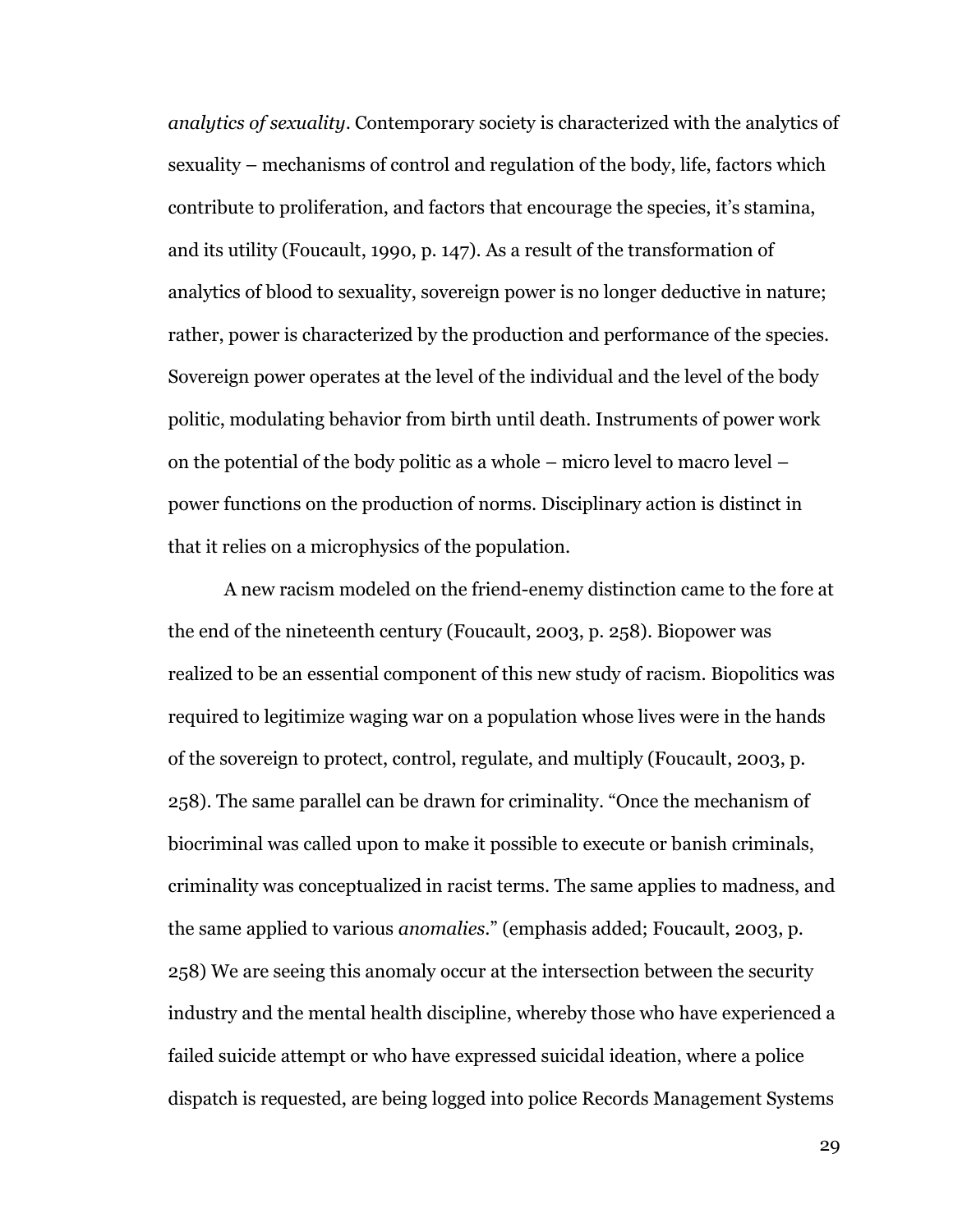(hereinafter, "RMS") and databases (for example, the *Special Interest to Police*  repository of the Canadian Police Information Centre) as "high risk" and special interest to police. Biological racism justified the death function of the political economy of the biopolitical by appealing to the assumption that the [biopolitical] death of the other made it biologically possible for one to become stronger to the extent that one is a member of a people or a nation (Foucault, 2003, p. 258).

Biological fragmentation relies on a binary between the friend-enemy distinction. Foucault (2003, p. 255) states that, "racism makes it possible to establish a relationship between my life and the death of the other that is not a military or warlike relationship of confrontation, but a biological-type relationship: 'The more inferior species die out, the more abnormal individuals are eliminated, the fewer degenerates there will be in the species as a whole, and the more I—as a species rather than individual—can live, the stronger I will be, the more vigorous I will be. I will be able to proliferate.'" The practice of biological racism uses the power of normalization to exercise the right to decide over life and death. When Foucault (2003, p. 256) theorizes about the practice and performance of the right to kill, it is not an insinuation of death per se; rather, Foucault is suggesting a political death, exclusion, rejection, or outcast. The functioning of biopolitical power works to justify the need to 'kill' people, to create a biological fragmentation, by appealing to evolutionary theoretical arguments, which at their roots is a racialized justification (Foucault, 2003, p. 257).

The art of government refers to various programs and policies of governing, used to regulate the social apparatus – these are careful technologies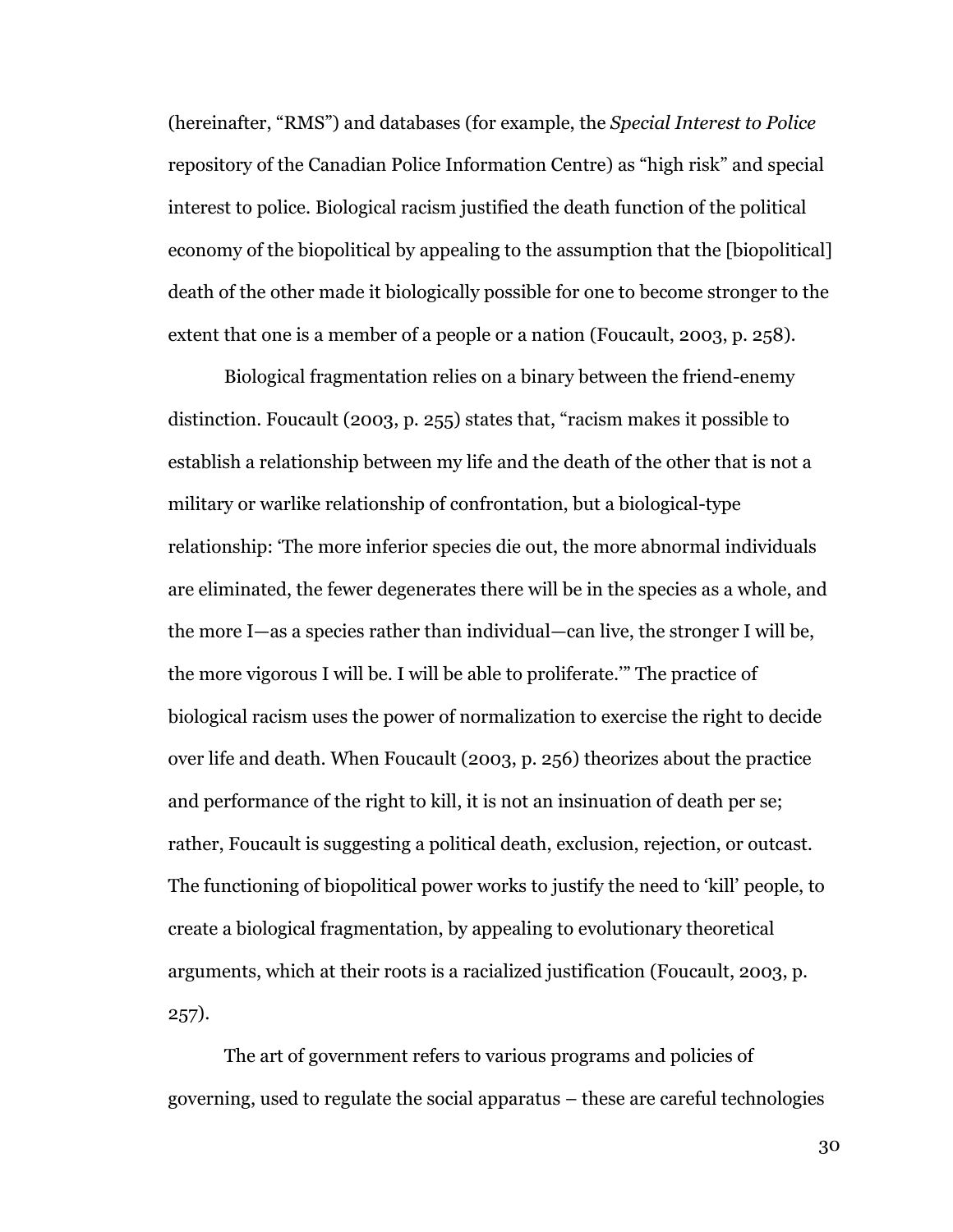designed to disseminate statecraft into all corners of the social apparatus (Foucault, 1990; Rose et al., 2006). Insurance policies, statistics, and audits are subtle forms of governing at a distance which is characterized by their respective ways of data collection, analysis, and dissemination. We can come to understand the systematic computational analysis of the *risk discourse* through the art of government. Contemporary risks, such as radicalization and terrorism, pose unique challenges to the neoliberal governance of the conduct of conduct due to a lack of pre-existing analytics about the management of risk populations (Rose et al., 2006).

Central to Foucault's theological conception is the means of control and regulation – the powers of which are used to encourage and maintain a healthy (and biologically pure) population. These restrictions also serve to produce and perform systems of normalcy. New techniques of punishing relied on the advancement of a 'technology of representation'—the success of this technology rests on its ability to find a balance between crime and punishment (Foucault, 1995, p. 104). To function properly, Foucault (1995) identifies six 'technologies' of discipline, which must adhere to a list of preconditions. First, punishment must not be autocratic; there must be an immediate and transparent link between the 'resemblance, analogy, and proximity' of the crime being punished (p. 104). Second, punishment must deter crime and instill fear of a penalty (p. 106). Third, 'temporal modulation' – the penalty must not be permanent (p. 107). Fourth, punishment must be directed at society, not just the offender – punishment must be accepted and redistributed throughout society (p. 108). Fifth, the utility of punishment is in the 'learned economy of publicity' where crimes will activate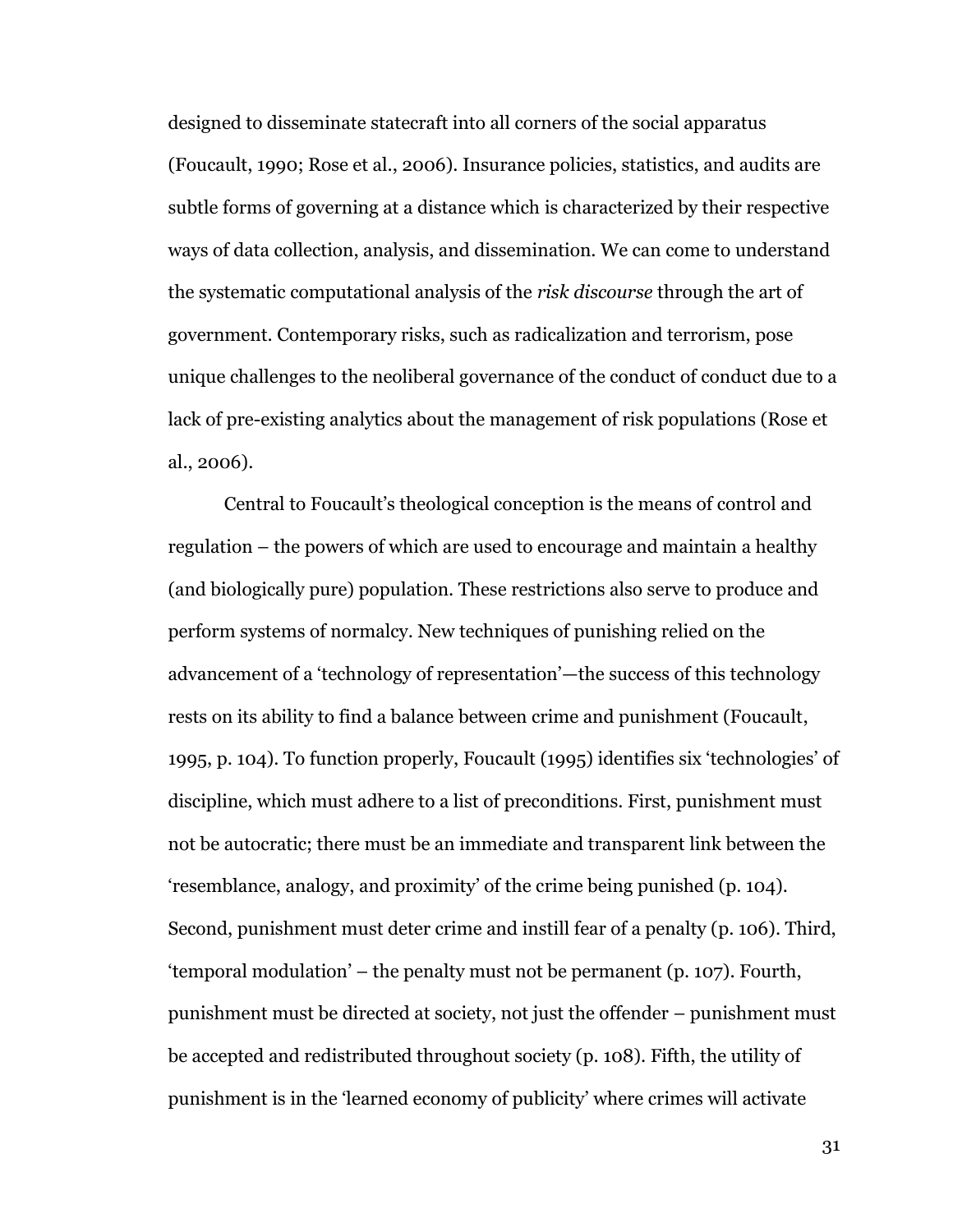certain penal mechanisms, which relies on the legal architecture legislating punishment (p. 110). Sixth, the inversion of the traditional discourse of the offence, which once idealized the criminal, will identify the offender as an enemy; a new discussion of the calculated fear of punishment will be circulated (p. 112).

The realignment of punishment in the eighteenth century gave rise to the Western administrative appropriation of the biopolitical truth that the human species are a species that can be managed according to the various fields that cover their morphology, physiology, anatomy, behavior, origin, and distribution (Foucault, 2007, p. 16; Rose et al., 2006). These six criteria, as outlined in Foucault's (1995) work, are part of a larger political apparatus used to make calculations, disseminate data sets, foster a more economically productive workforce, educate, and strengthen the political economy (p. 205). Forms of 'political technology' organize power, make calculations, and disseminate data sets with the intended aim of making subjects more economically productive, spread education, increase morality, and strengthen social forces (Foucault, 1995, p. 205). Instruments of political authority are also used to establish mechanisms to guide and control basic biological characteristics of the human species (Foucault, 2007, p. 16). Through the breakdown of gestures and the codification of the natural self, biopolitical power can exercise its jurisdiction over the human body. Biopolitical power is organized to ensure deviations from the norm (prescribed and accepted behavior) are swiftly corrected. Mechanisms of control and regulation, upon which the biopolitical rely on, can be drawn from architecture, urban planning, the management of the timetable, education and health care. Biopolitical power relies on the visibility of its subjects to impose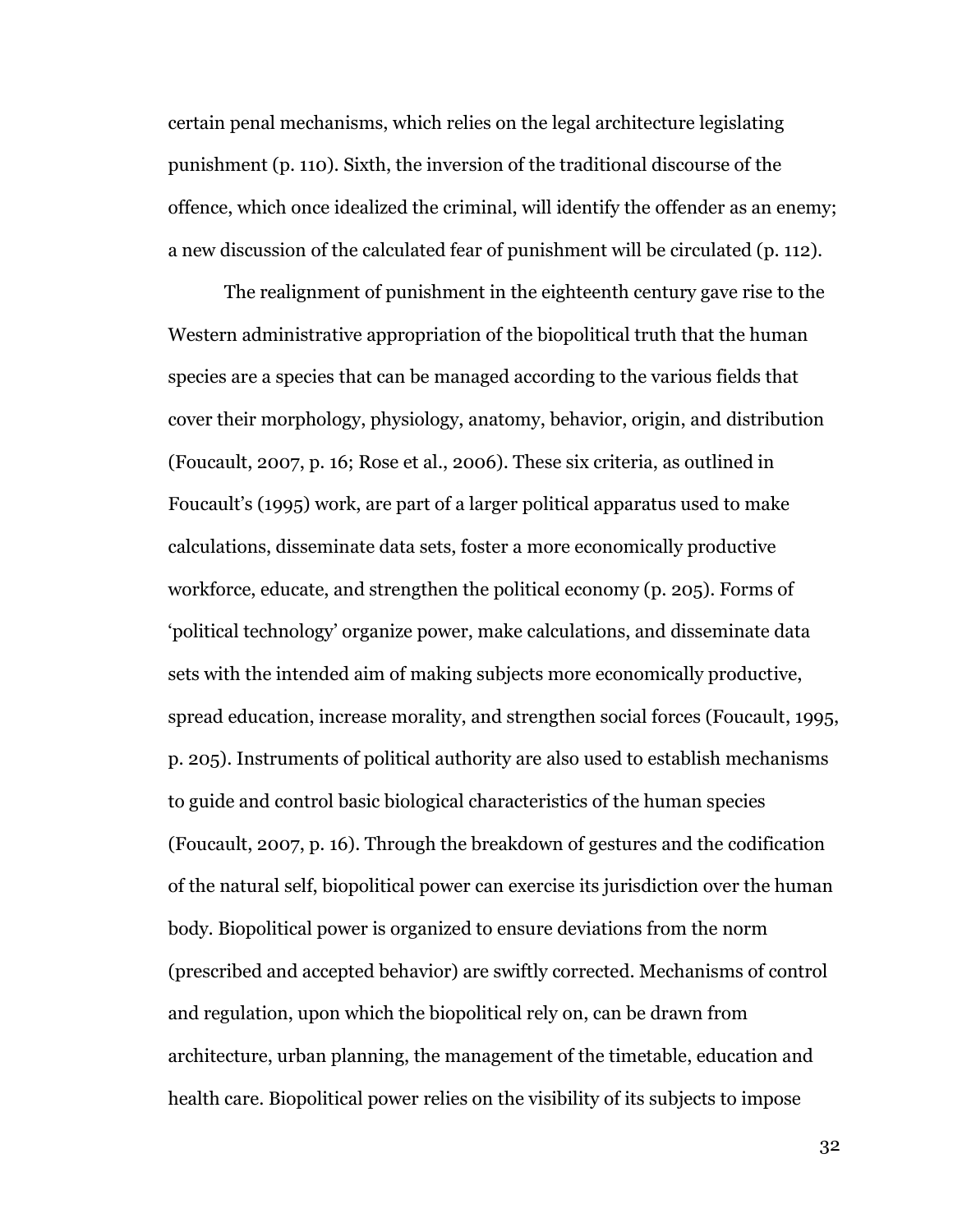self-regulation and docility (Foucault, 1995, p. 200). Through this authority, the state can impose, for example, inoculations, as a mechanism to govern at a distance. Inoculations are a biopolitical instrument used to produce immunities to specific diseases and help to ensure a healthy and productive workforce.

From a utilitarian point of view, risk operates as a regulatory mechanism to identify actions or behaviors that pose a threat or danger to an identifiable geographical territory and geo-specific groups of people; utilitarian in the sense that risk serves a practical function within the state apparatus and corporate matrix (Foucault, 1990). The risk narrative that drives many governmental programs and policy developments rely on the uncertainty of risk. The risk story can manifest itself in a variety of forms, making it difficult to categorize accurately or detect. The lack of imagination used to foresee the utilization of a fully loaded commercial airliner as a weapon, such as in the events of 9/11, caused a global shift in the political administration and management of risk (United States. Congress, 2004; O'Malley, 2011). Bureaucratic technologies have been radically amended to implement policies and programs with significant leverage to adapt to various unforeseen (unimagined) events. O'Malley (2011) notes this adjustment of the state apparatus as the development of a bureaucratization of imagination beginning to creep into the political apparatus. O'Malley (2011) stresses that for countries to respond to risk-hysteria, "governmental prediction must abandon the precise probability techniques of risk, and enter into the realms of 'uncertainty' – meaning that only estimation and imagination can prepare us for the future" (p. 183). It is important to note that while risk probability techniques are 'abandoned,' technologies of risk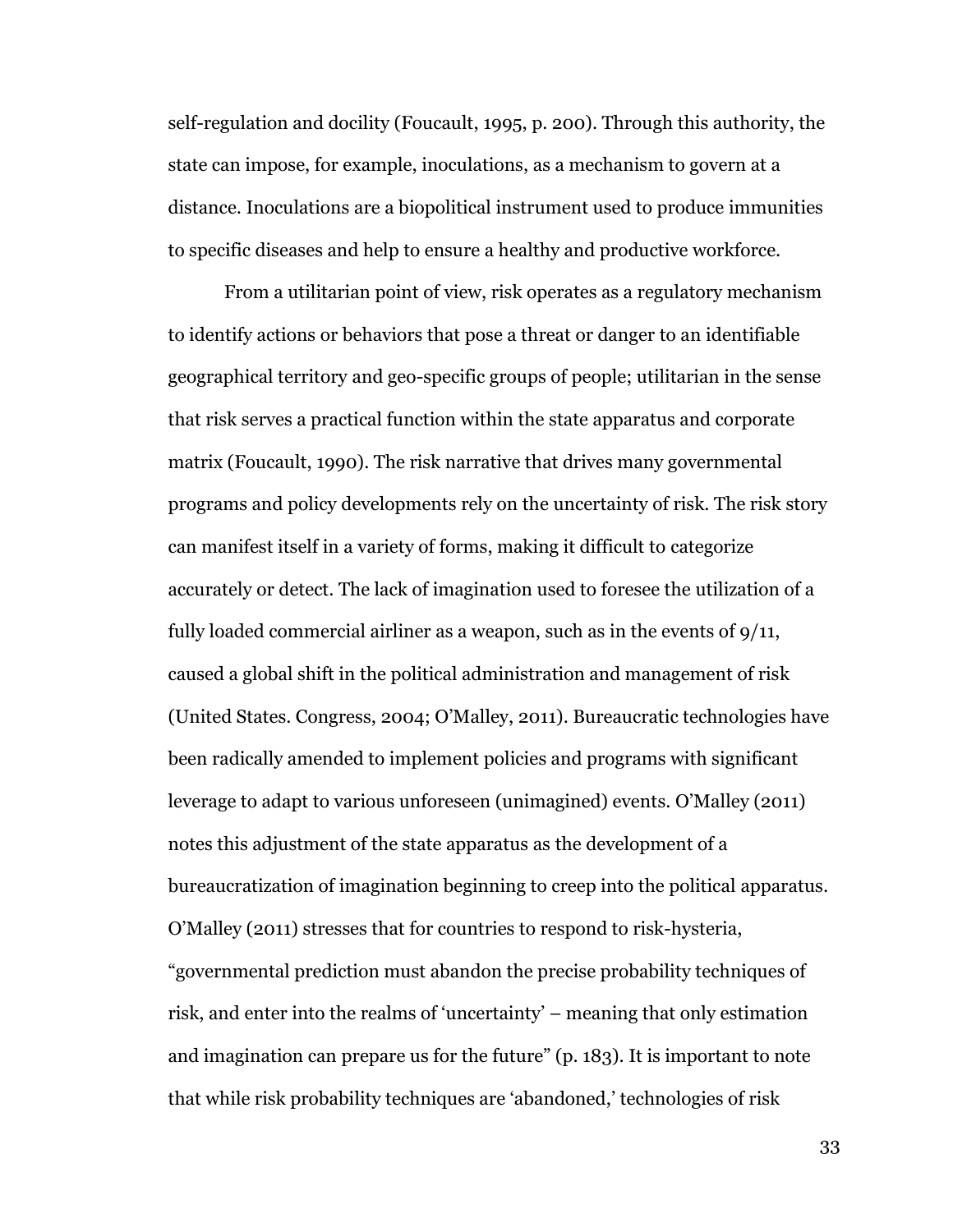remain a pervasive means to mobilize, produce, and perform desired political ends.

The central body of intelligence governing the international dissemination of knowledge between Canada and the United States is the *Canadian Police Information Centre*. The CPIC is a comprehensive database maintained by the RCMP, which provides information on crimes and criminals, including: driver's licenses and license plates, stolen vehicle and boat registry, warrants for arrest, missing persons and property, criminal history records, digital fingerprint records, firearm registration, and missing children (Canada. Solicitor General of Canada, 1978; Canadian Electronic Library (Firm), and Privacy Commissioner of Canada, 2011). In 2009, the CPIC held more than 10 million records and processed an excess of 20 million queries through 40,000 access points (Canadian Electronic Library (Firm), and Privacy Commissioner of Canada, 2011; Cavoukian, 2014). A memorandum of understanding exists between the RCMP and the United States Federal Bureau of Investigation, whereby access to the CPIC is granted (Cavoukian, 2014, p. 2). An MOU is created when an agency requests access to the CPIC system (Canadian Electronic Library (Firm), and Privacy Commissioner of Canada, 2011). The FBI has since disseminated access to the CPIC to the US Department of Homeland Security, which includes U.S. Customs and Border Protection (Cavoukian, 2014, p. 2). Identifying the implications of this disclosure of information and the manner in which this information is used will be the focus of this thesis project.

According to the Declaration of Principles outlined in section one of the Ontario *Police Services Act*, police services have a duty "to ensure the safety and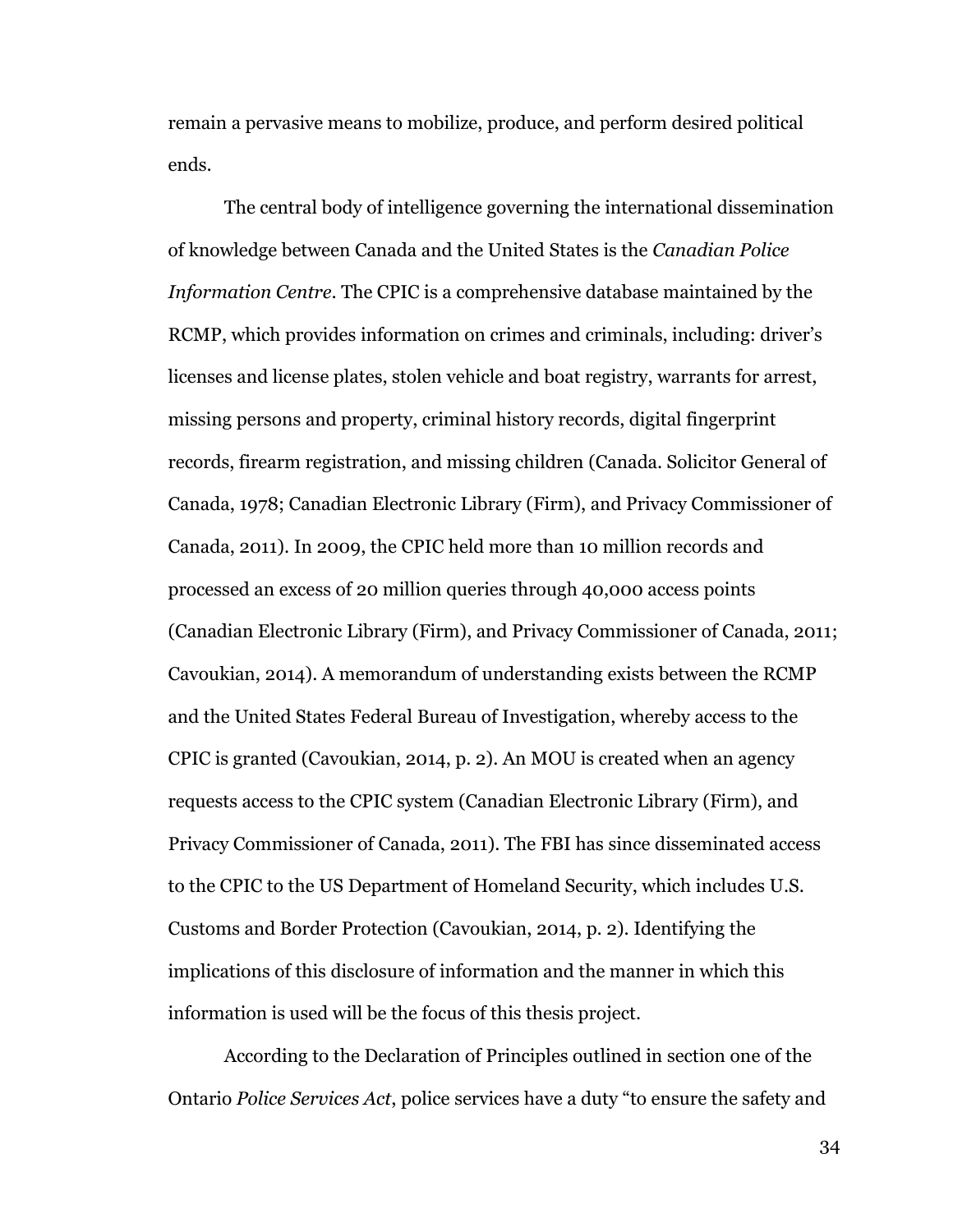security of all persons and property in Ontario" (Ontario Police Services Act, R.S.O. 1990, c. P.15). The role of policing jurisdictions in Ontario (and across the country) is increasingly interconnected with individuals who suffer from mental health and addiction issues (Cavoukian, 2014; Centre for Addiction and Mental Health, 2004). As such, contemporary policing requires resources for the growing number of police encounters with subjects who may be experiencing or living with mental health concerns. In 2007, Ontario police saw over 40,000 police encounters with persons living with mental illness, with 16,000 of them involving apprehensions under the *Mental Health Act* (Centre for Addiction and Mental Health, 2014).

# **2.2 – The Governance of Risk Populations**

According to a special investigation report by the former Ontario Information and Privacy Commissioner (Cavoukian, 2014, p. 2), the issue at large concerns the disclosure of attempted suicide to U.S. officials employing the CPIC. Cavoukian (2014) found that recording failed suicide attempts in the CPIC results in disclosures under the *Municipal Freedom of Information and Protection of Privacy Act* and the *Freedom of Information and Protection of Privacy Act*. Further, it was discovered that police jurisdictions practice exclusive discretion as to the information transmitted to the CPIC, which includes failed suicide attempts. According to the Declaration of Principles, S. 1 of the *Ontario Police Service Act*, police services have a duty "to ensure the safety and security of all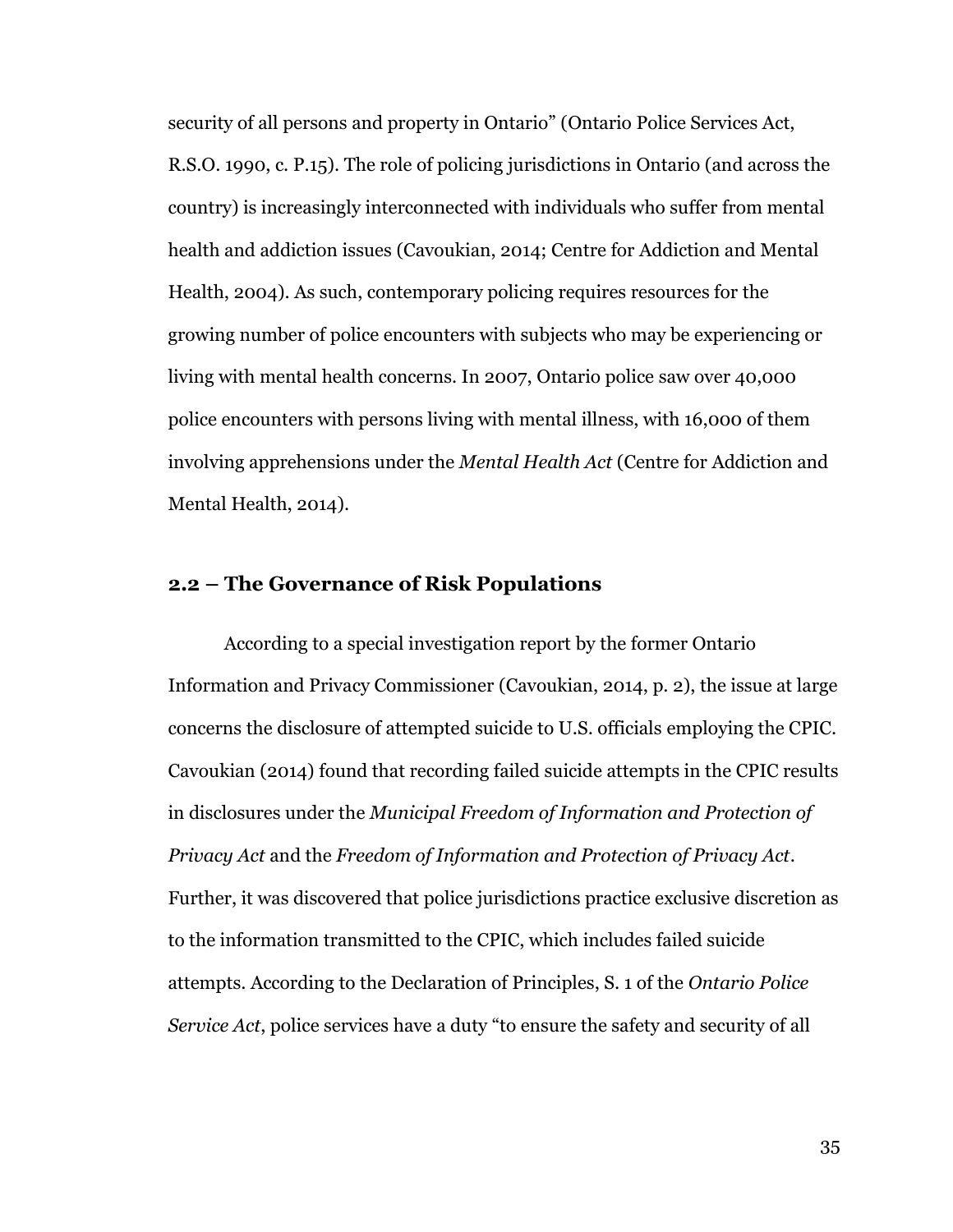persons and property in Ontario" (Ontario Police Services Act, R.S.O. 1990, c. P.15).

The USINA governs the eligibility requirements for persons seeking an entry Visa, immigration, or traveling to the U.S. for business or leisure. Section 212 of the USINA identifies classes of persons ('aliens') who are ineligible, and thereby inadmissible to the U.S. on health-related grounds (8 U.S.C. 1182) (Canadian Woman Refused U.S. Entry Because of Depression 2013). Section 212 (*a*) defines these categories of persons as those who have been found to share the following characteristics:

- "Have a physical or mental disorder and behavior associated with the disorder that may pose, or has posed, a threat to the property, safety, or welfare of the alien or others;" or,
- "Have had a physical or mental disorder and a history of behavior associated with the disorder, which behavior has posed a threat to the property, safety, or welfare of the alien or others and which behavior is likely to recur or to lead to other harmful behavior" (S. 212 (a) [8 U.S.C. 1182]).

It is within the scope of this piece of legislation upon which Canadians have been denied entry to the U.S. based on skewed data found in the CPIC that we will focus. What is particularly interesting is that while Canadian police jurisdictions have operational latitude in determining what information to record in the CPIC, there is no obligation for police to investigate further failed suicide attempts or to update electronic files should the subject seek medical help.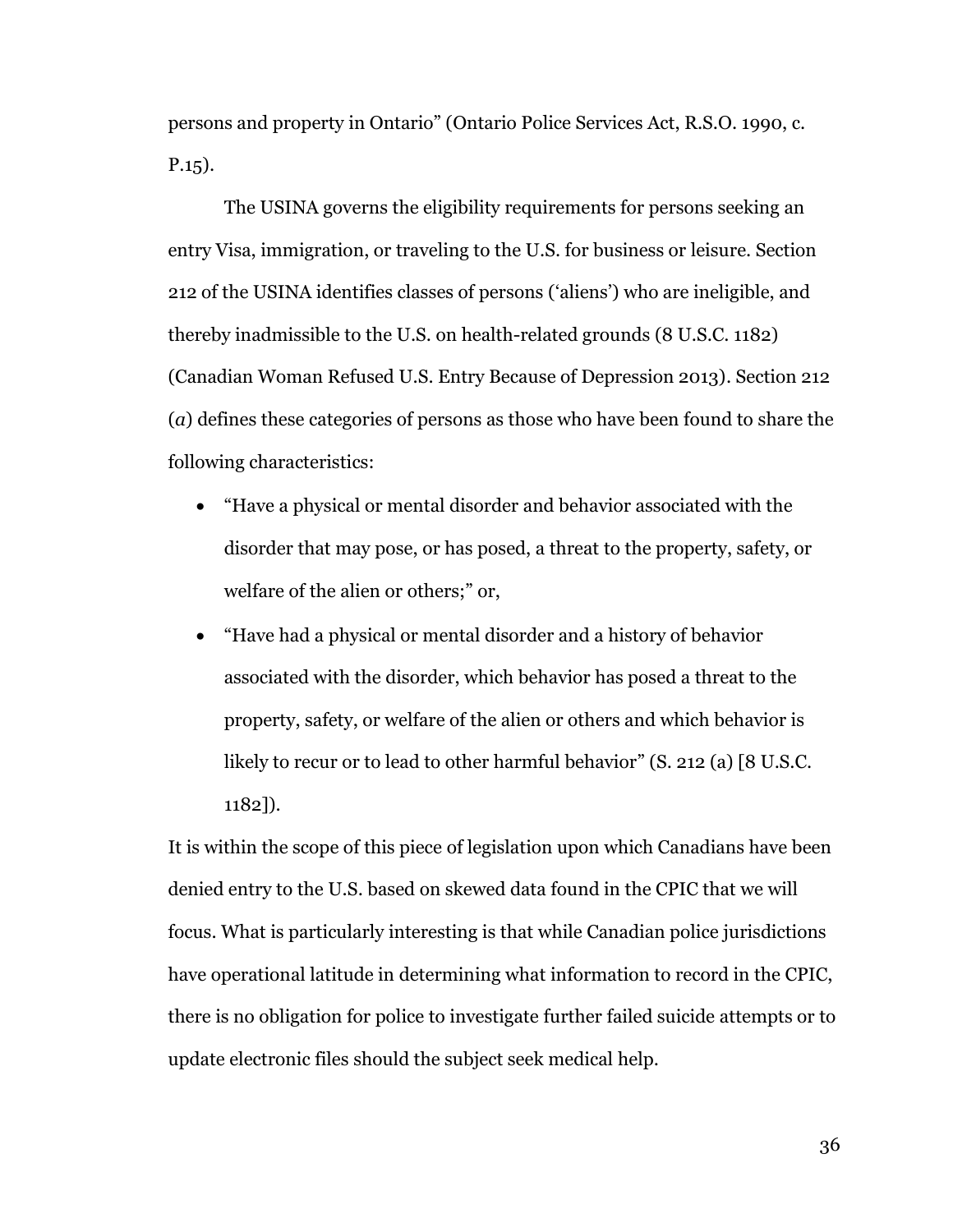The USINA is a legislative tool used to control mobility. It operates in a racialized mode of classification whereby the individual body of the traveler is subject to technologies of estimation and risk management used to determine one's admissibility. This racism is not exercised via ethnicity so much so as it is used via biological characteristics. The state cannot enact interventions and regulatory controls on the social body without an element of biological fragmentation, which is most noticeably visible at the border between sovereign jurisdictions (Foucault, 2003, p. 255). Estimation and imagination seek to mobilize a discourse of foresight to anticipate potential high-risk behavior and to respond pre-emptively. Foucault's work on the art of government, technologies of power, and governmentality are particularly useful to this discussion. Foucault writes, "[…] investigations concerning madness, disease, delinquency, [and] sexuality… [are] to show how the coupling of a set of practices and a regime of truth form an apparatus (*dispositif*) of knowledge-power that effectively marks out in reality that which does not exist and legitimately submits it to the division between true and false" (Foucault, 2008, p. 19). In this reiteration of power relations, Foucault (2008) explains that power is exercised via the discretion to *make die or let live*. In line with this logic is the idea that power is deductive – it is only evidenced in the subtraction of life (Foucault, 1990, p. 136).

Security narratives have oversaturated contemporary Western political culture in that security permeates political discourse, leaving little room for 'balance' between liberties and securities. In Mark Neocleous's *Critique of Security* (2008), Neocleous unpacks the mythological balance between security and liberty state actors often latch onto as a "liberal project of 'liberty' [to affect] a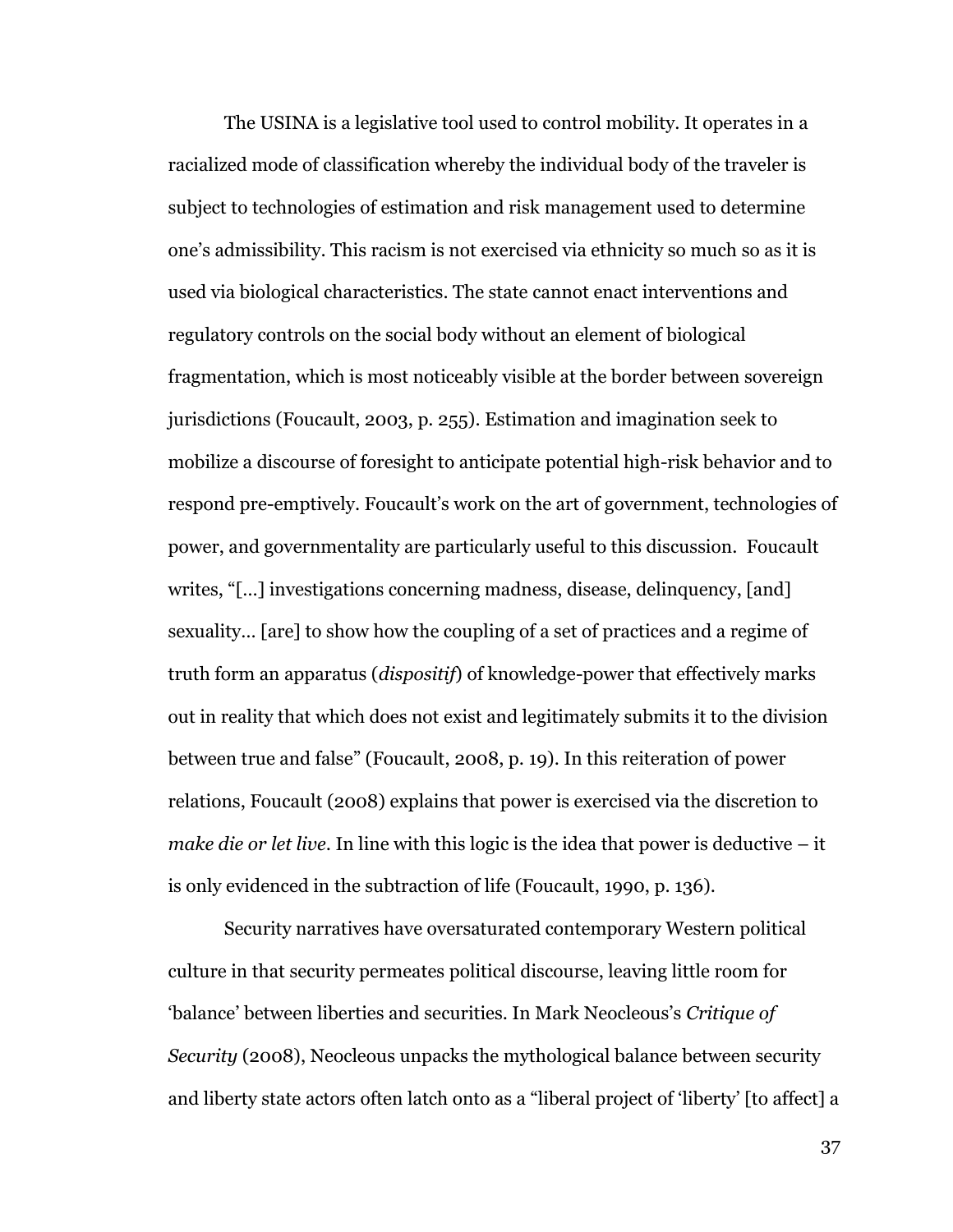project of security" (13). This political rhetoric is grounded in the state's capacity to exercise discretionary powers. The state may act in excess of legal doctrine so long as those discretionary powers are necessary and perform a utilitarian function for the public good (Neocleous, 2008, p. 18; Agamben, 2005). Neocleous identifies the development of security as being intimately correlated with the rise of the modern state; however, as Neocleous points out, we must also acknowledge the correlation between the increase of security and "the rise of bourgeois property rights and a liberal-order building" (Neocleous, 2008, p. 30). The concept of liberty relies so heavily on security because security is fundamentally interrelated with property rights, providing a triad of political ideologies so firmly enmeshed that they appear to have been amalgamated to form one singular entity (Neocleous, 2008, p. 30). Liberty (freedom) relies on security, which is intended to protect and uphold property rights. These three elements (liberty, security, and property rights), arguably capitalistic in nature, are part and parcel of a larger political apparatus.

Ontologically, Neocleous approaches the world from a very different perspective from that of Agamben or Foucault. However, from this difference, we can come to understand that there exist overlapping themes, which enable an intersectional approach to these competing theoretical domains. Foucault's (2008) genealogical approach to biopower and disciplinary change recognizes that the reform of penal law addressed towards the end of the eighteenth century "involved an economic analysis or at any rate an economic style of reflection on politics or the exercise of power" (p. 248). Through Foucault's work on unpacking instruments for the control and regulation of the populace, we can conclude that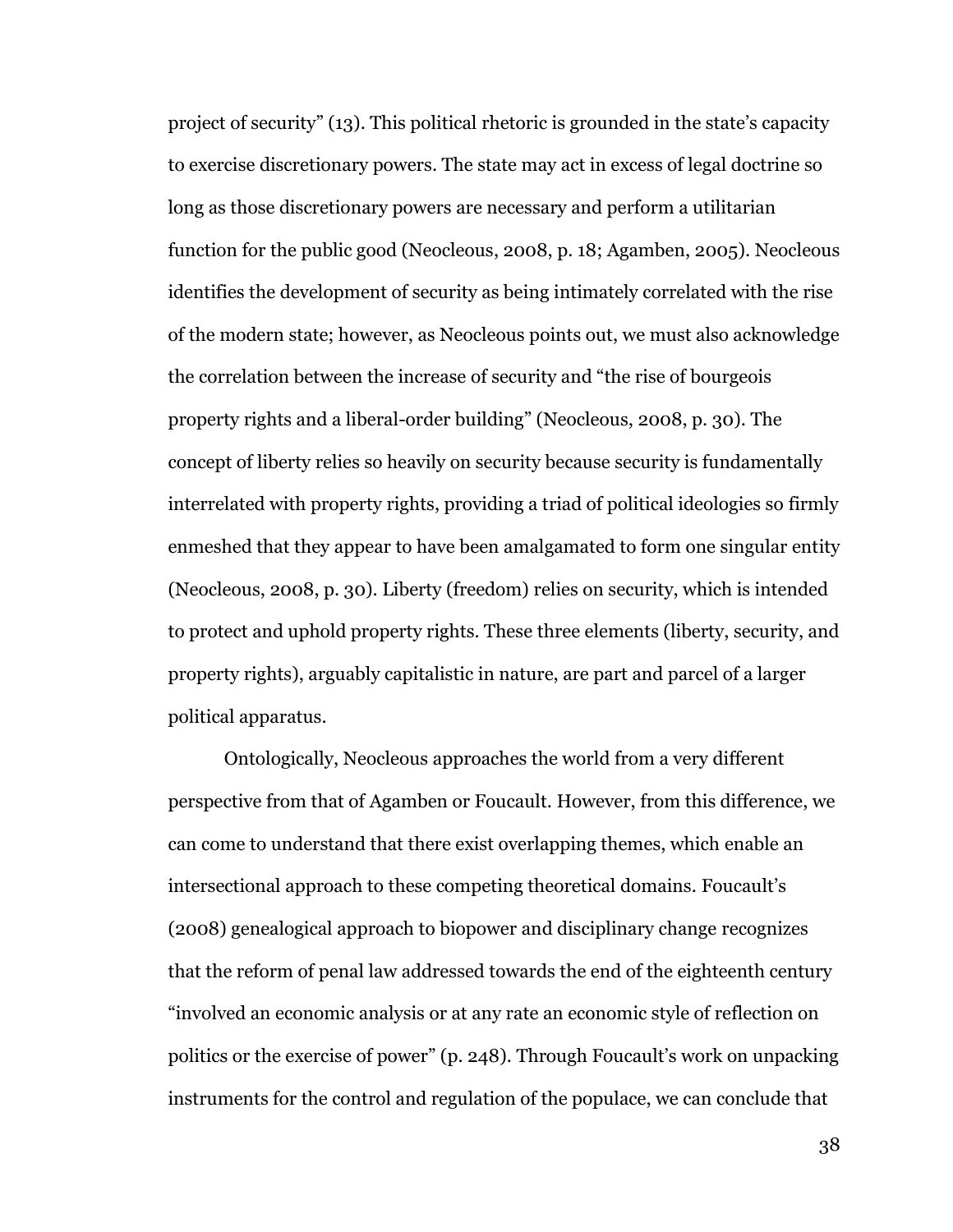the direction of Foucault's analysis was fixed on an economic analysis of power and control. The works of Foucault and Agamben illustrate that there is more to government than meets the eye; "it involves a whole series of real instruments which have to be employed in order to apply [government]" (Foucault, 2008, p. 254). Agamben (2005) theorizes that the state of exception is an instrument employed by governments "to allow for the physical elimination not only of political adversaries but of entire categories of citizens who for some reason cannot be integrated into the political system" (p. 2). While Neocleous (2008) outlines the development of security as being intricately connected to the rise of the modern state, we can draw a parallel between Neocleous's work on security to that of Agamben (2005) or Foucault (2008).

Unlike Foucault who argues that the rise of biopower began in the eighteenth century, Giorgio Agamben (1998) claims that biopower has always existed – or at least for as long as sovereign jurisdictions have existed. Agamben reminds us that life which is not politically qualified is naked life. The concept of bare life rests on the logic of the camp, where the *homo sacer* can be killed but not sacrificed (Agamben, 1998). Agamben writes (1998), "bare life remains included in politics in the form of the exception, that is, as something that is included solely through an exclusion" (p. 11). Agamben's work on the camp as the definitive space of exception is useful in our understanding of risk discourses, and regimes of security and surveillance, as they begin to impede on a person's mobility by way of physiology. Physiology, being the branch of biology that deals with the proper functioning of living organisms is important in this discussion since numerous Canadians have been denied entry to the U.S. for having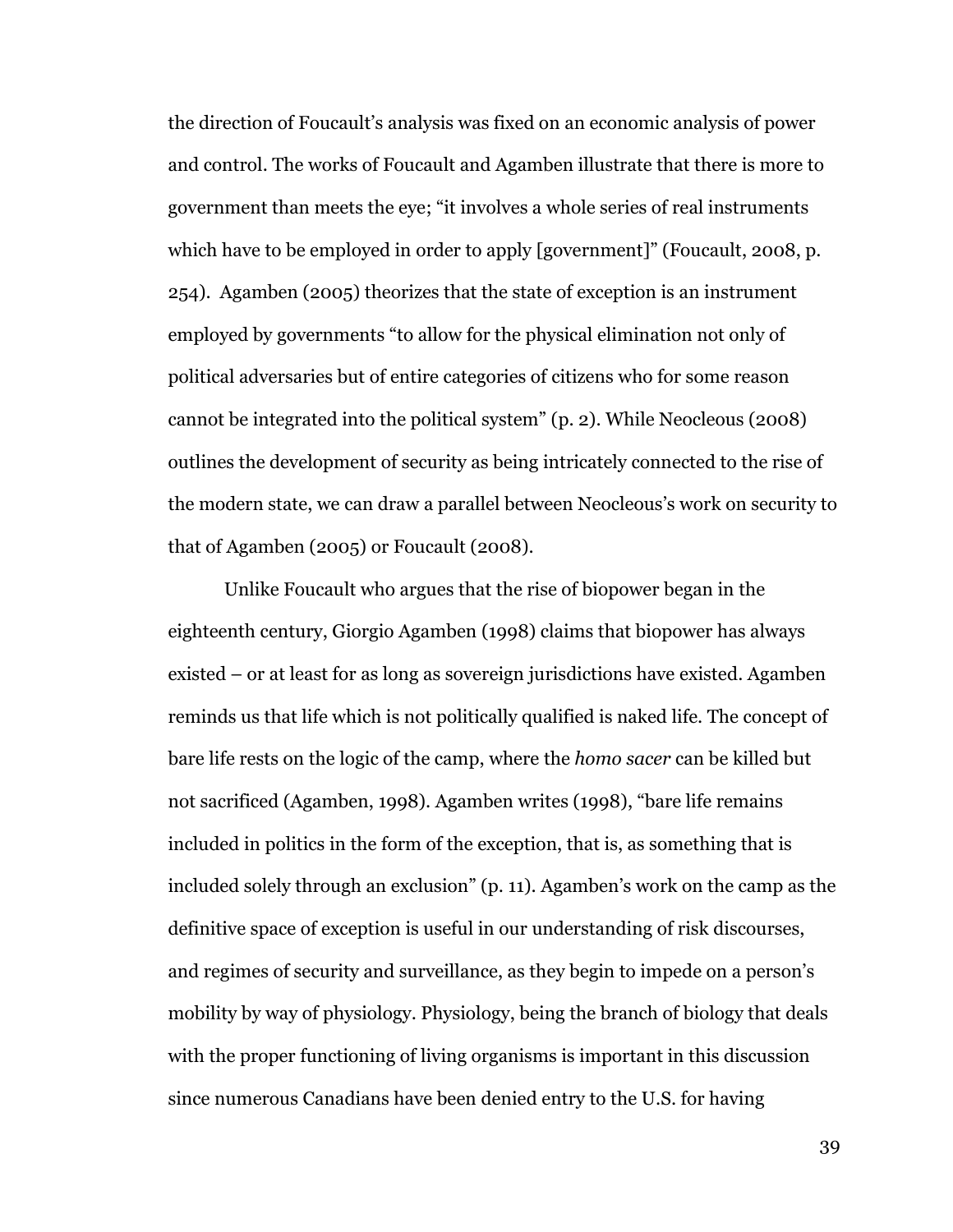attempted suicide – for demonstrating unusual characteristics of mental health disposition.

### **2.3 – Mental Health Discourses**

A discussion of mental health and mobility rights is paramount to our understanding of the security regime in place to control the movement of persons at the Canada-U.S. border. As seen in the Ellen Richardson case, mental health criteria have become an interesting and problematic measure when determining the admissibility of persons at border crossings ("Canadian woman refused U.S. entry because of depression," 2013; Cavoukian, 2014). What this practice amounts to is a molecularization of risk-prone travellers – people, such as Ellen Richardson, are screened and deemed high-risk based on mental health observations via police officers, who then enter the data regarding their police encounter into the SIP database of the CPIC. While, in some regards, the CPIC is viewed as a highly sophisticated police database and tool, the method in which the information obtained within the CPIC generally, and the SIP specifically, is highly unsophisticated. Moreover, the disclosure of sensitive mental health information to foreign governments generates a regime for governing the corporeal body that is based on a molecular, biological fragmentation – or biological 'othering' – whereby foreign state actors, such as the U.S. Customs and Border Protection authority, systematically isolate and extract 'the enemy within' (Neocleous & Rigakos, 2011; Braun, 2007).

In Peggy Thoits' (2011) analysis of the stigmatization of mental health, Thoits notes that "social devaluation will produce self-devaluation" (p. 7).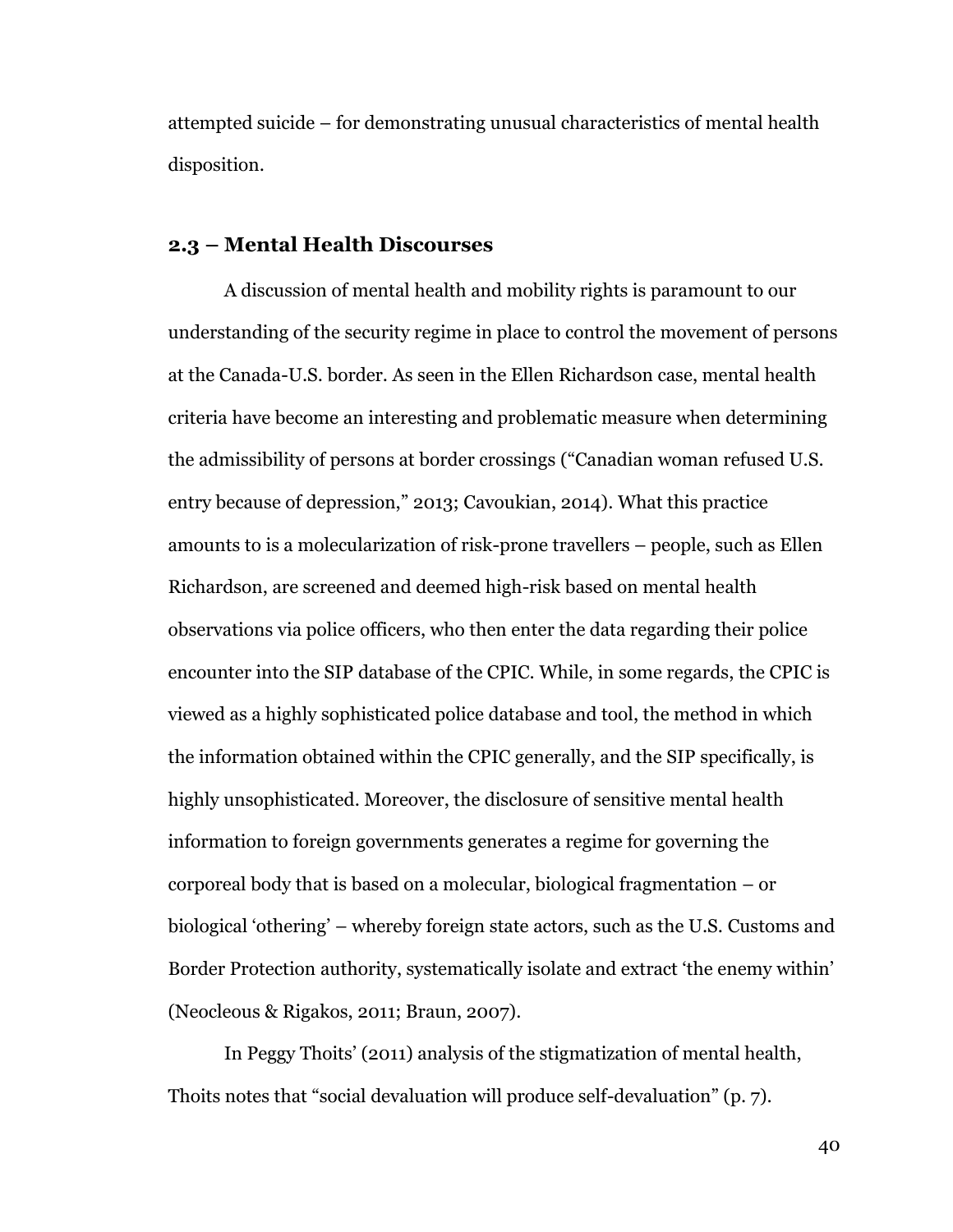According to classic labeling theory, those who are labeled as 'deviant' come to identify themselves as deviant, especially in cases where the marker is one cast by an agency of social and political control (Thoits, 2011). The stigma of mental illness begins the moment an individual enters into mental health care – they become a 'patient' of mental disorders, and at that point, the stigma of mental illness as something other, perhaps a deviant, achieves personal and social relevance (Thoits, 2011).

In 2001 Ellen Richardson was hospitalized after she attempted suicide by jumping off a Toronto city overpass; her injuries sustained in the fall resulted in her paraplegia (Cavoukian, 2014). In June 2012, Ellen Richardson's mother made a call to 9-1-1 requesting an ambulance after Ellen Richardson expressed 'suicidal thoughts and ideation' (Eggerston, 2014). In late November 2013, Ellen Richardson was denied entry to the U.S. by U.S. Customs and Border Protection authorities on the grounds of "a [previous] mental episode" in June 2012 (Eggerston, 2014). To enter the U.S. Ellen Richardson would need to obtain a medical evaluation by one of three U.S. Consulate-approved doctors operating in the greater Toronto area (Cavoukian, 2014).

The USINA outlines grounds for which persons may be denied entry to the United States. These include health-related grounds, criminal and related grounds, and security and related grounds, among others (s 212 [8 U.S.C. 1182]). Section 212(A)(I) states: any alien "to have a physical or mental disorder and behavior associated with the disorder that may pose, or has posed, a threat to the property, safety, or welfare of the alien or others" is inadmissible to the United States (8 U.S.C. 1182). The act fails to define specific mental disorders that are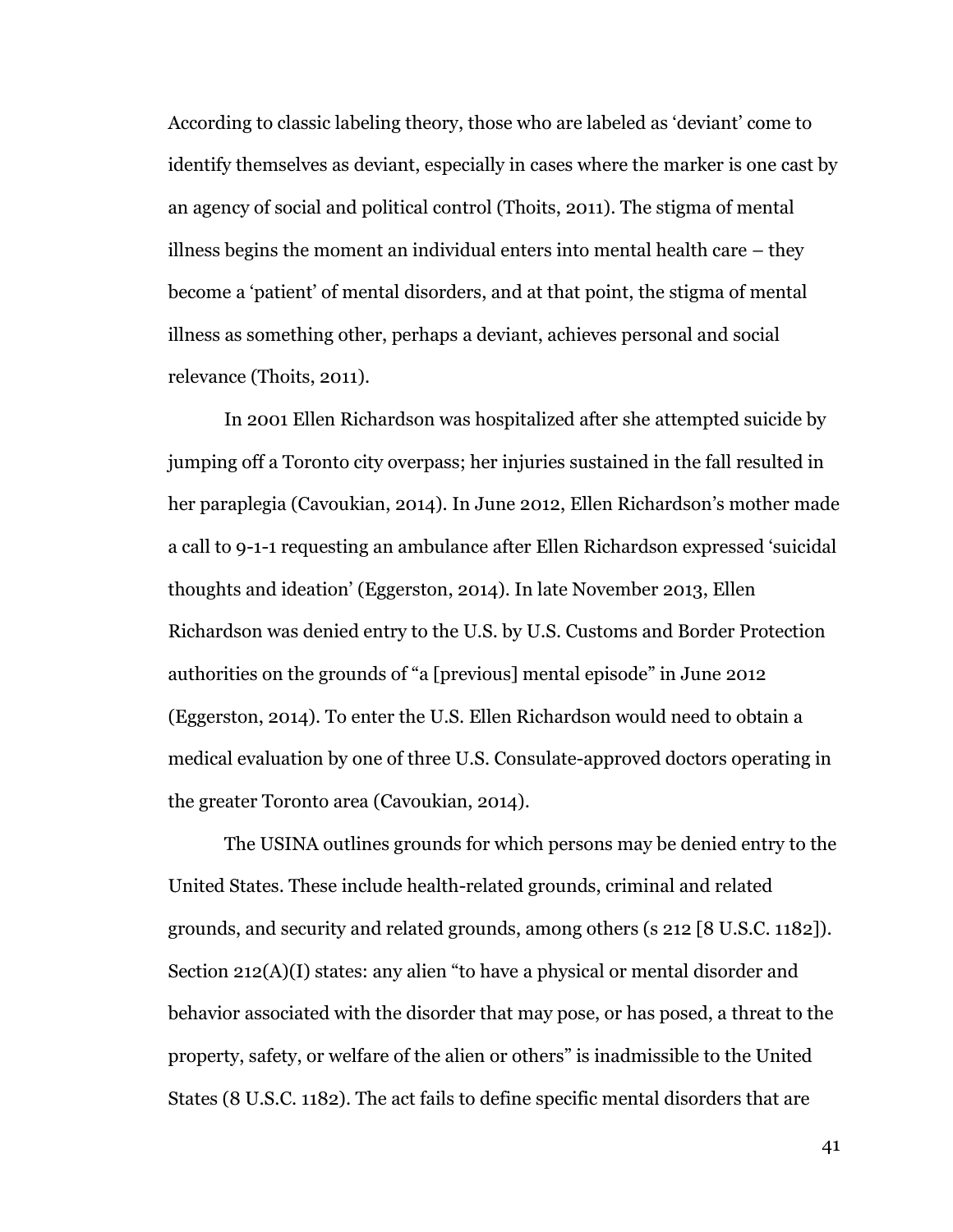prohibited, leaving the legislation open to interpretation; and, it is assumed, the Act does not stipulate a window of precaution after a mental episode has occurred. There is one contradiction which the bill does not address: the USINA addresses mental disorders *known* to have caused injury (and police apprehensions under the *Mental Health Act*), and *not* mental 'anomolies' which are inconspicuous to the layperson. As such, the application and interpretation of the health-related provision of the USINA can at best be interpreted to be an asymmetrical piece of legislation, or technology of government, used to legislatively isolate entire groups of persons from entering the United States.

The health-related provision of section 212 of the USINA is not meant to enhance the safety and welfare of Americans so much so as it is intended to control and exclude certain corporeal bodies who demonstrate a molecular or biological composition deemed high-risk or dangerous. The information for which a person may be denied entry to the U.S. based on the mental health provision found in section 212 of the USINA, as reflected in the Ellen Richardson case, is largely unsubstantiated observational *opinion* (Cavoukian 2014). The information within the SIP repository of the CPIC is largely a summary of events transcribed for police-related investigations. This information does not provide a sufficient basis, clinical or otherwise, for which to deny persons' entry to the U.S.

This form of administrative regime creates what Thoits (2011) calls a 'social devaluation,' whereby the subject begins to adopt the label attributed to their character. Like many other forms of labeling, the U.S. Customs and Border Protection authorities, under the USINA, assign travelers a distinct designation before issuing a travelers' admissibility or inadmissibility. However, this regime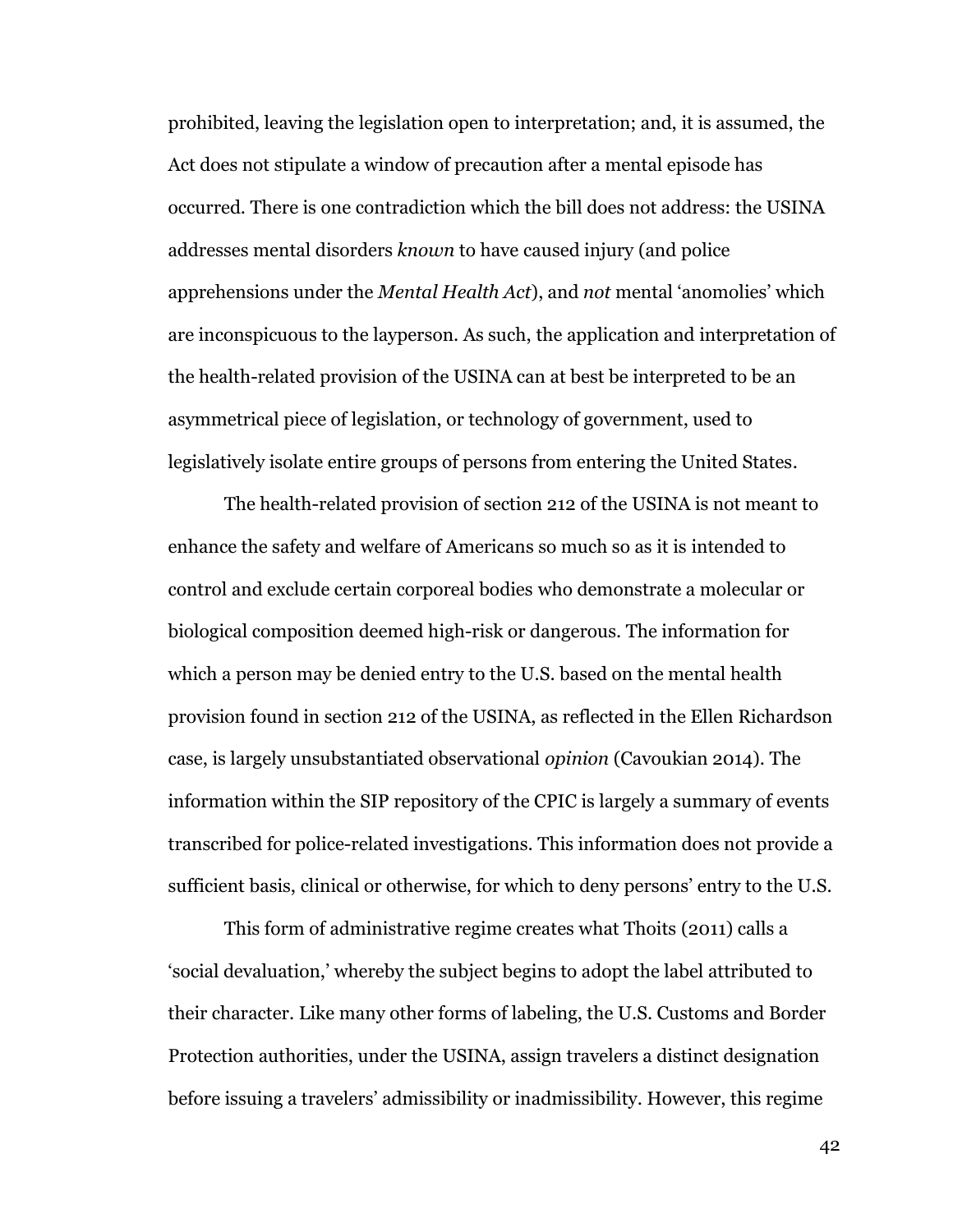of labeling is constitutionally unsophisticated - it relies on information that is antithetical to clinical, diagnostic, or empirical fact. Instead, this system relies on the logic of *Empire* in which the sovereign exercises the policing of the social body and increased inequality and marginalization of entire groups of people (Bartholomew, 2006).

Peter Adey (2009) argues that there has been a shift in the broader policing and enforcement of airport security to include psychological, 'physiological indicators, and micro-expressive gestures.' It is through the logic of pre-emption that we see the broadening of a geography of terror (Adey, 2009). All actions, including past, present (via micro-expressions), and those yet to come are scrutinized using biopolitical techniques employed to control and regulate mobility (Adey, 2009). Throughout the early ages, movement was the cornerstone of life – mobility was essential to provide sustenance to groups of people. In contemporary society, mobility is about a quality of life. However, 'through modern regimes of border interrogations, what was once a natural right – mobility – has now come to be presented as unusual and requiring explanation' (Salter, 2008). If a person may be denied entry to the U.S. merely on the grounds of their biology, physiology, or psychology, then the logical inference is that this person is subject to discrimination based on their mental health. In effect, they are administratively 'securitized' by a bar of entry. In the case of Ellen Richardson, her mental health status as having attempted suicide in 2001 and her expression of 'suicidal ideation' in 2012 was a problem of security. The normal functioning (physiology) of Ellen Richardson's brain gave U.S. Customs and Border Protection authority the leverage to deny her entry and the audacity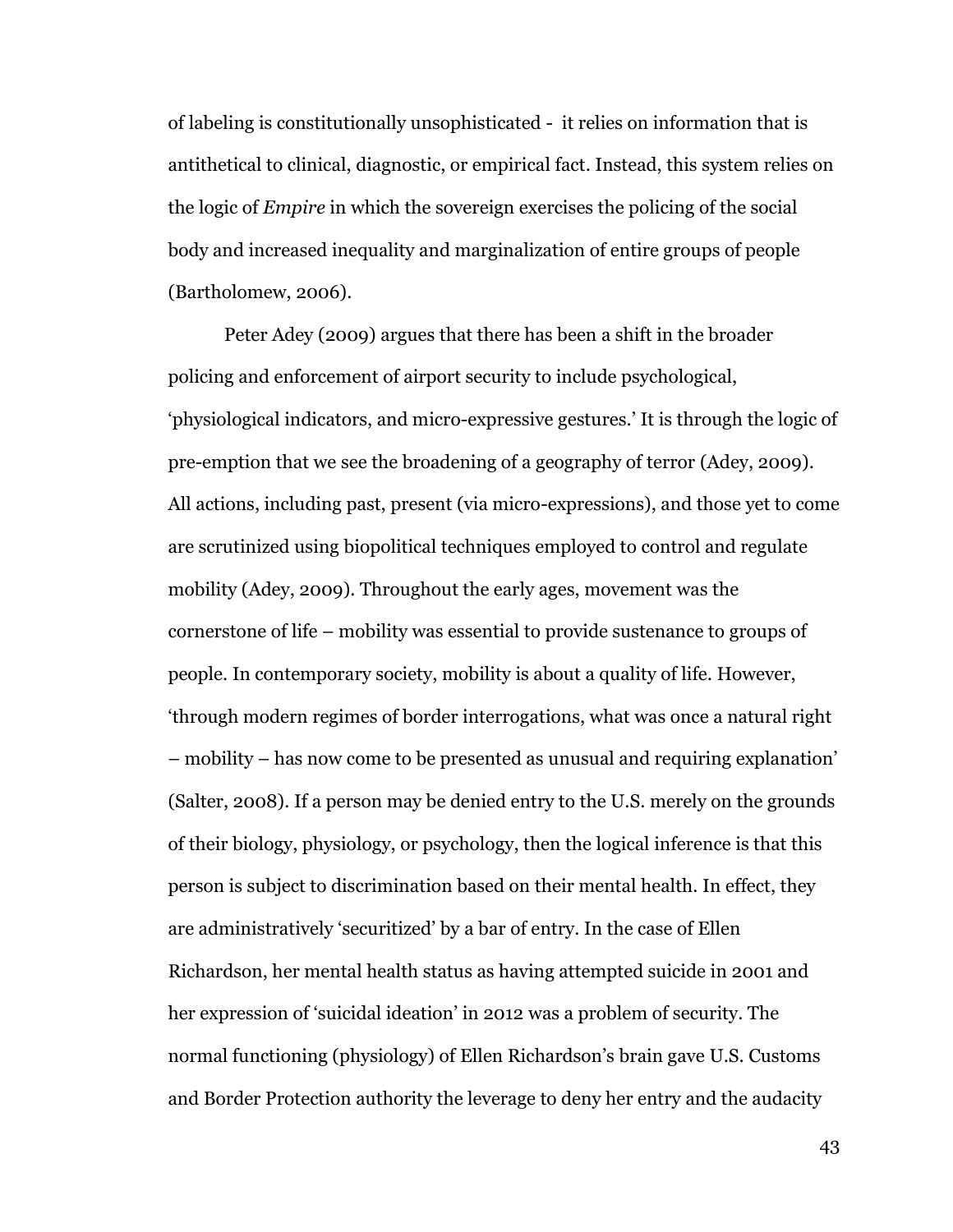to request medical clearance from a Consulate-approved physician. Mobility is stunted by 'confessionary' and investigative dynamics imposed at the border – 'producing truth [has become] a primary arrangement of modern power/knowledge regimes' (Salter, 2008).

## **2.4 – Situating the Administration of Risk Management**

The 9/11 Commission report (United States. Congress, 2005) identified a 'lack of imagination' as one of the leading causes of the terrorist attacks on the United States. Entire teams of analysts and thinkers worked to create potential terrorist scenarios. The intelligence community failed in its ability to take seriously the threat posed by a fully loaded commercial airliner as a weapon. What came out of the report were three strategies for governing uncertainty, namely precaution, preparedness and pre-emption (O'Malley, 2011).

Deep-seated change has led to regimes of precaution that effectively stop, or attempt to stop threatening activities before they become *real* threats. The principle of *precaution* "invites one to consider the worst hypothesis (defined as 'the serious and irreversible consequence')…I must, out of precaution, imagine the worst possible, the consequence that an infinitely deceptive malicious demon could have slipped into an apparently innocent exercise" (O'Malley, 2011). The principle of precaution does not necessitate fact; rather, it is solely based on probability and chance logic.

Jeffrey Monaghan and Kevin Walby (2012) argue that Government is in the business of constructing 'terror identities,' which are based on individual subjectivities – so much so that these terror constructs can be reduced down to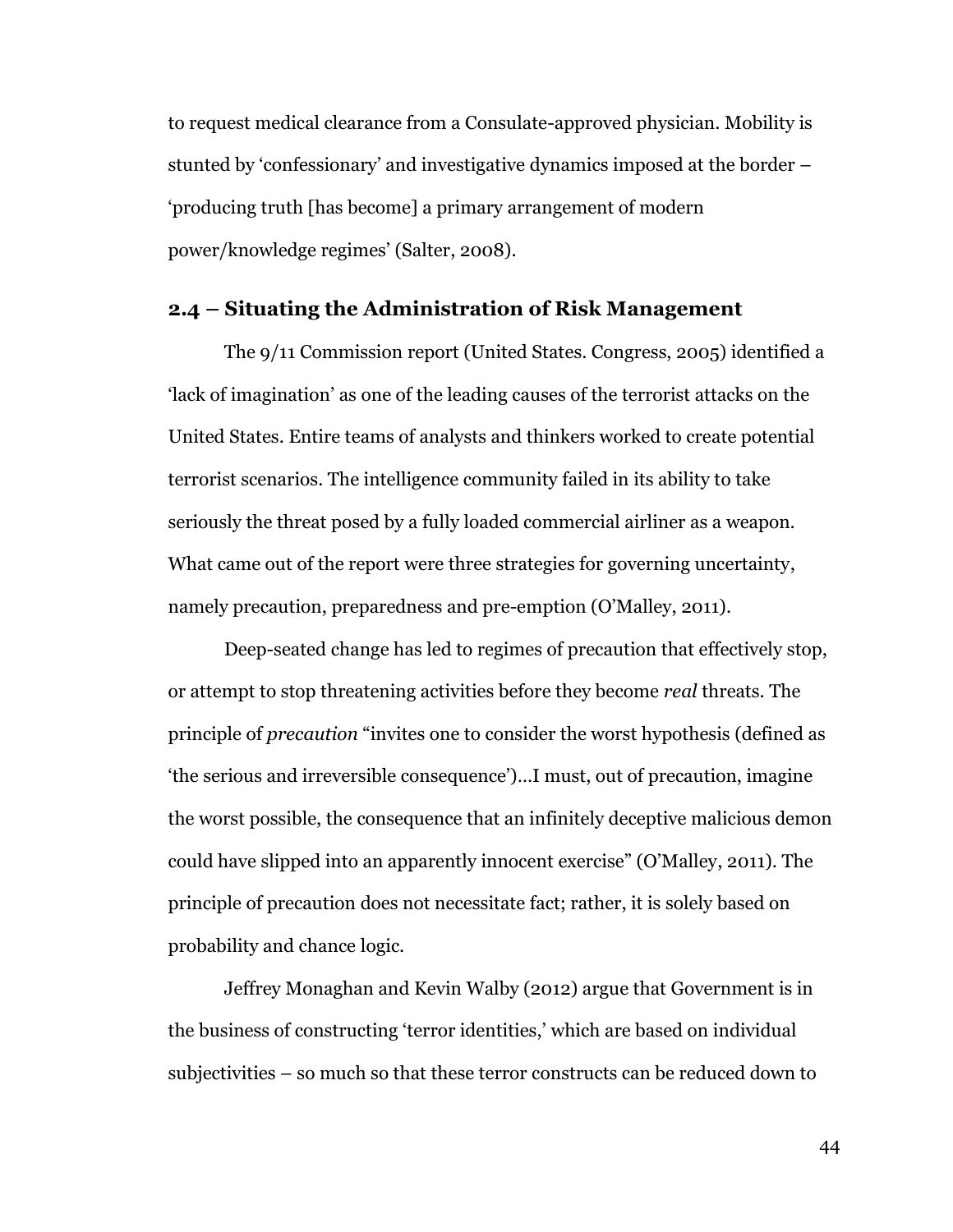physiological fragmentation of the body politic. The concept of a terror identity is synonymous with a 'risk profile,' which can be deduced into two primary categories: formal risk and informal risk (O'Malley, 2006). Formal risk assessment relies on a set of verifiable information that demonstrates an increased chance of a harmful outcome (Monaghan and Walby, 2012). This application can include, in a medical context, an aggressive form of cancer with a high mortality rate. Or, a person attempting to cross the Canada-U.S. border who has multiple convictions for violent offences. On the other hand, informal risk assessment relies on information and generalizations that are much less substantiated. For instance, the decision to deny persons with a police apprehension under the *Mental Health Act* entry to the U.S. because of a CPIC entry detailing a mental health episode is largely based on loose, informal, precautionary metadata – that is, data that provides information about other data (Zeng and Qin, 2016). For example, the metadata made available to the U.S. Customs and Border Protection authority during Ellen Richardson's November 2013 attempt to clear U.S. customs at Toronto Pearson International Airport would have originated from the SIP repository of the CPIC and would likely include date and time, injuries sustained, cause of harm (attempted suicide) – none of which is diagnostic or clinical information.

Risk profiles are a dangerous practice because they rely on the establishment of a 'truth' about entire categories of people, and facilitate the employ of police interventions on those designated as 'dangerous' or high risk (O'Malley, 2006). In 2013, while attempting to clear U.S. customs at Toronto Pearson International Airport, Ellen Richardson was deemed 'dangerous,' and a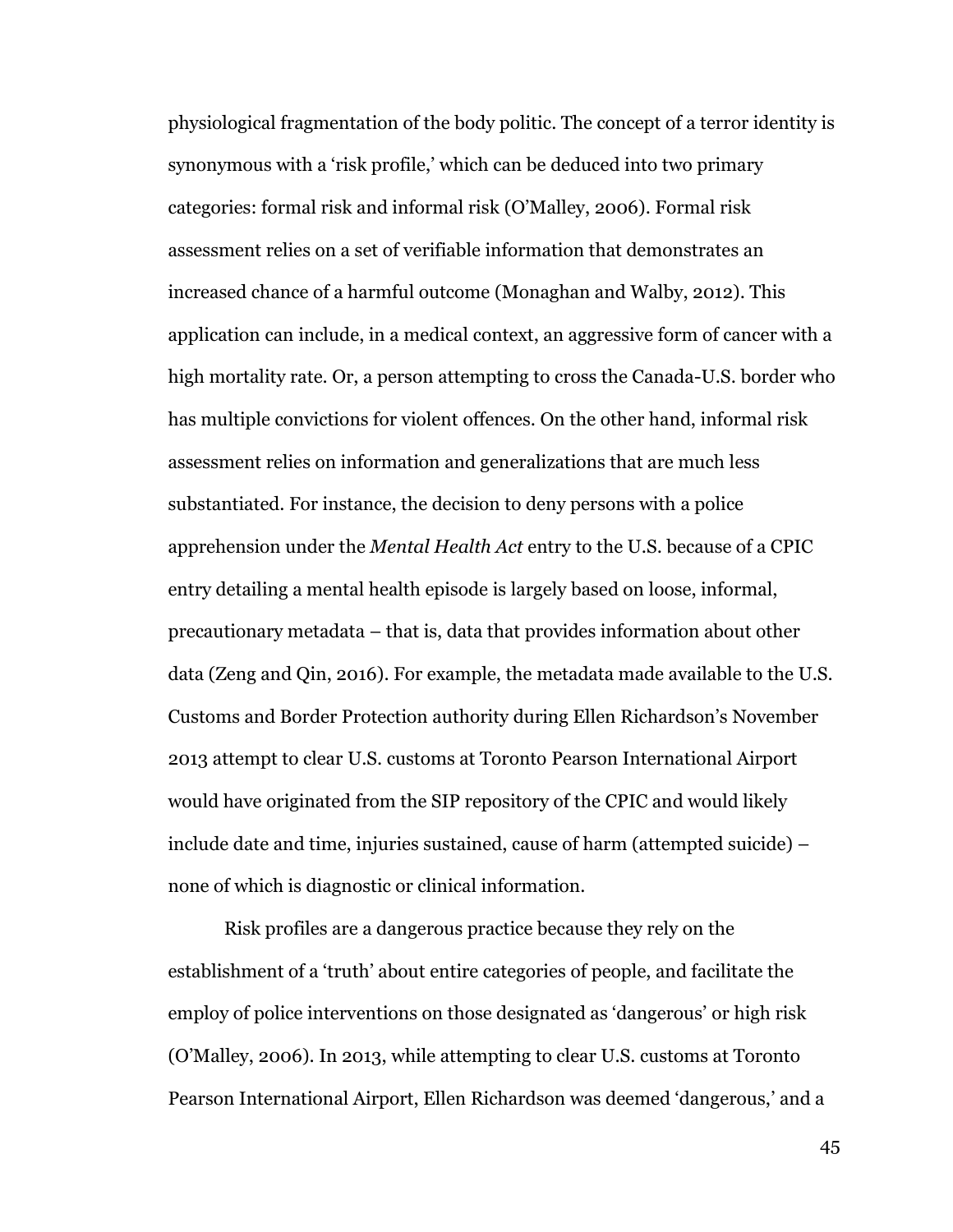'threat' to the public safety and security of American citizens from her having two previous mental health episodes in which police were dispatched for intervention. Her biometric information (photograph and fingerprints) were collected by the U.S. Customs and Border Protection authority, which has the effect of a form of 'compound discrimination' and the automatic enrollment in a 'high-risk' category of traveler (O'Malley, 2006; Thoits, 2011). The discrimination Ellen Richardson faced while attempting to cross the border is compounded when she is told that she will need to obtain medical clearance from a U.S. Consulate-approved doctor. The U.S. is effectively relying on the physician to act as petty-sovereign to determine the admissibility of a patient with which there does not exist medical history. Further, this information will be readily available to U.S. authorities each time Ellen Richardson attempts to pass a U.S. customs and immigration checkpoint.

The administration of risk management relies on formal and informal technologies for determining risk. The technology for governing borders has become increasingly more robust, including biological securitization and the development of micro-expression profiling (Pratt and Thompson, 2008). Due to the transactional nature of border crossing, U.S. Customs and Border Protection receive brief notice or little in advance information on persons seeking to cross the border. As a result of this transactional nature, the corporeal body is subject to more meticulous technologies used to fragment, isolate, and extract high-risk travelers (Pratt and Thompson, 2008).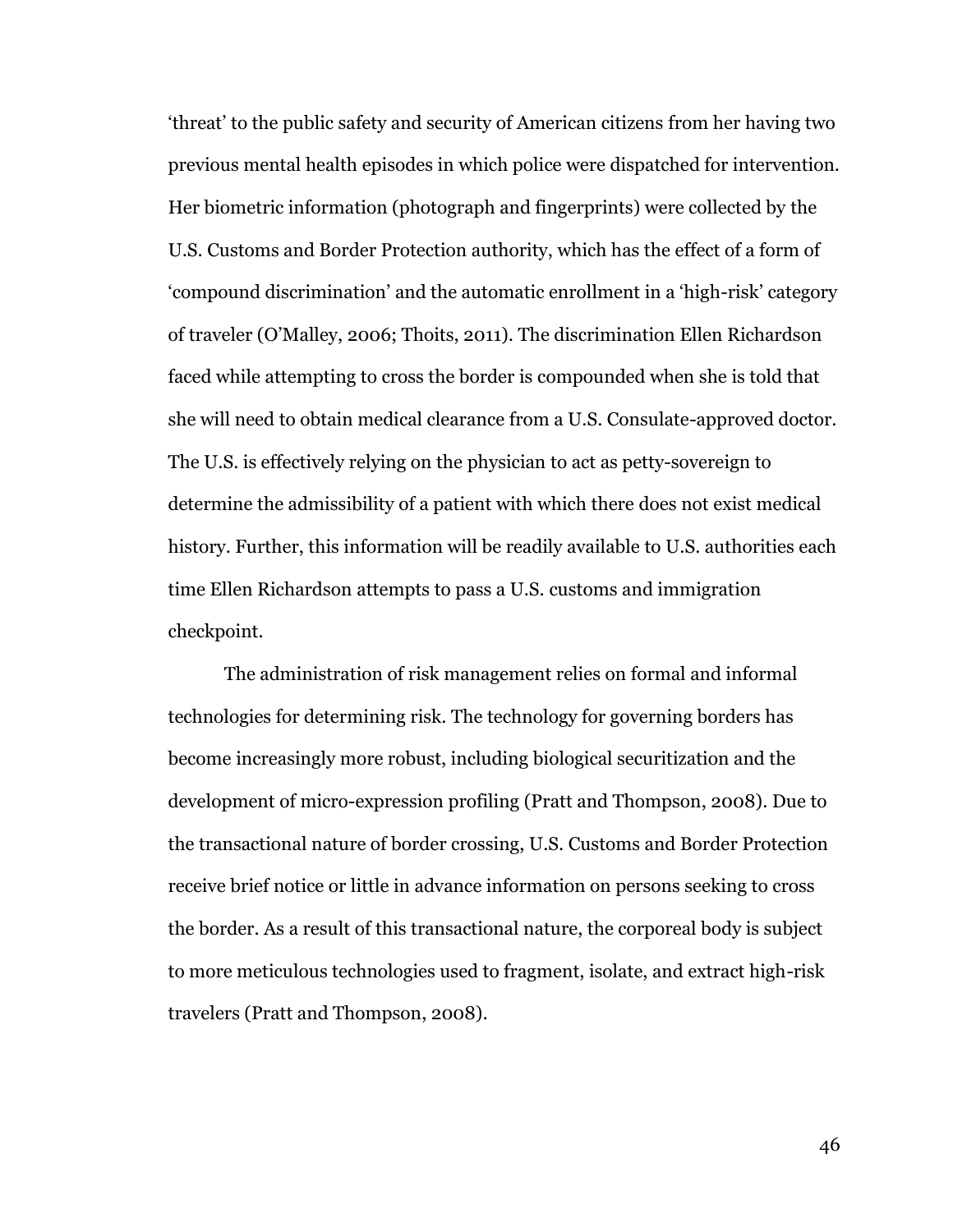### **2.5 – Border Management**

The rise of information-led policing has increased the use of biological metrics – biometrics are used to identify persons convicted of criminal activity via Fingerprint Serial (FPS) numbers, DNA verification, facial recognition software, iris recognition et al. (Bell, 2006; Neocleous, 2008; Acharya, Kasprzycki, and Canada, 2010). The United States is a world leader in the administration and implementation of biometric systems, including: Integrated Automated Fingerprint Identification System (IAFIS), United States Visitor and Immigrant Status Indicator Technology (US-VISIT), Registered Traveler (RT) Program, Electronic Passport (E-Passport), and Transportation Worker Identification Credential (TWIC) (Acharya, Kasprzycki and Canada, 2010). It is through the increasingly complex and notoriously secret production and performance of biometric technology and intelligence-led policing that we see the advent of a system that was once intended to facilitate the safe movement of people, which is now being used to ostracize entire categories of persons.

The function of policing and surveillance can be characterized into two distinct categories: low policing and high policing (Luscombe and Walby, 2015). Low policing refers to the routine, street-level, investigative police work in which its foundation rests on probable grounds (Luscombe and Walby, 2015). High policing is a more sophisticated, intelligence-led form of investigation and analysis used to enhance preemption, precaution, and preparedness (Luscombe and Walby, 2015). The mechanisms employed to screen passengers through preclearance at the Canada-U.S. border are very much aligned with the practice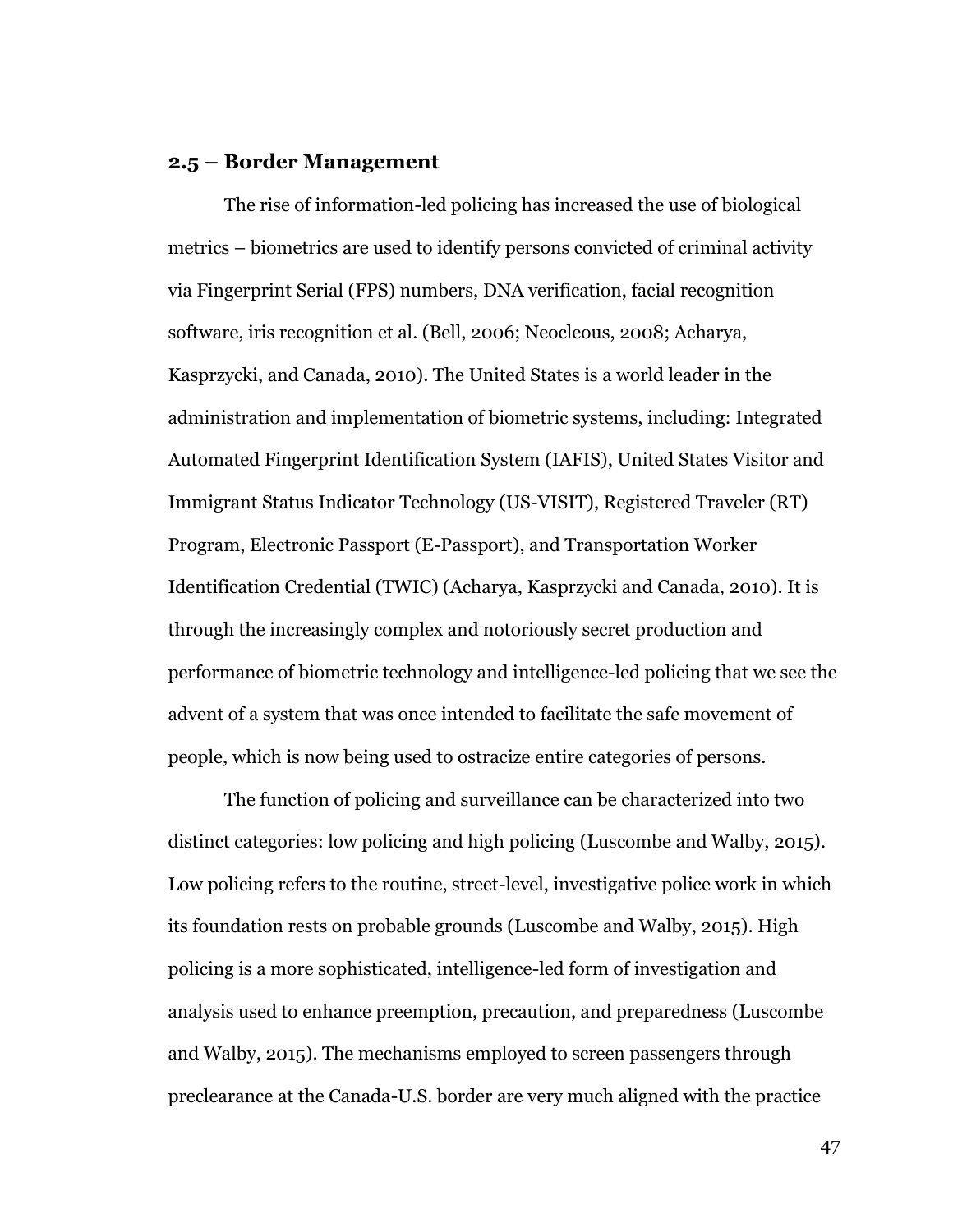and performance of high policing (Neocleous, 2008; Luscombe and Walby, 2015).

'Function creep' (Schneier, 2010) at the Canada-U.S. border is another issue that is raised by the disclosure of sensitive mental health information. The term 'function creep' is used to describe the collection of data for one particular purpose that is subsequently used for another unrelated purpose (Acharya, Kasprzycki, and Canada, 2010; Schneier, 2010). In the case of Ellen Richardson, her sensitive mental health data was made available to U.S. Customs and Border Protection authorities via CPIC. In 2001, under the *Mental Health Act*, Ellen Richardson was taken into police custody after an attempted suicide. Record of this incident has been registered in the respective police jurisdiction's RMS and later in the SIP repository of the CPIC to inform future police officers should there be another apprehension under the *Mental Health Act*. The functionality of this information relevant to Canadian police jurisdictions was subject to function creep, a term developed by Schneier (2010), as this information which was once intended to inform officers of apprehensions under the *Mental Health Act* has now become a tool used to inform U.S. agents rendering decisions of traveller admissibility at an international border crossing. While Ellen Richardson's CPIC query is effectively serving two purposes, what is then created is a 'data double' – a digital duplicate file of the individual self that is set up to provide the U.S. Customs and Border Protection authority with a detailed account of traveller details and other biometric information (Adey, 2009). This information may be used to confirm traveller identity upon future border crossings and may help to inform agents where possible identity fraud is suspected. In the case of Ellen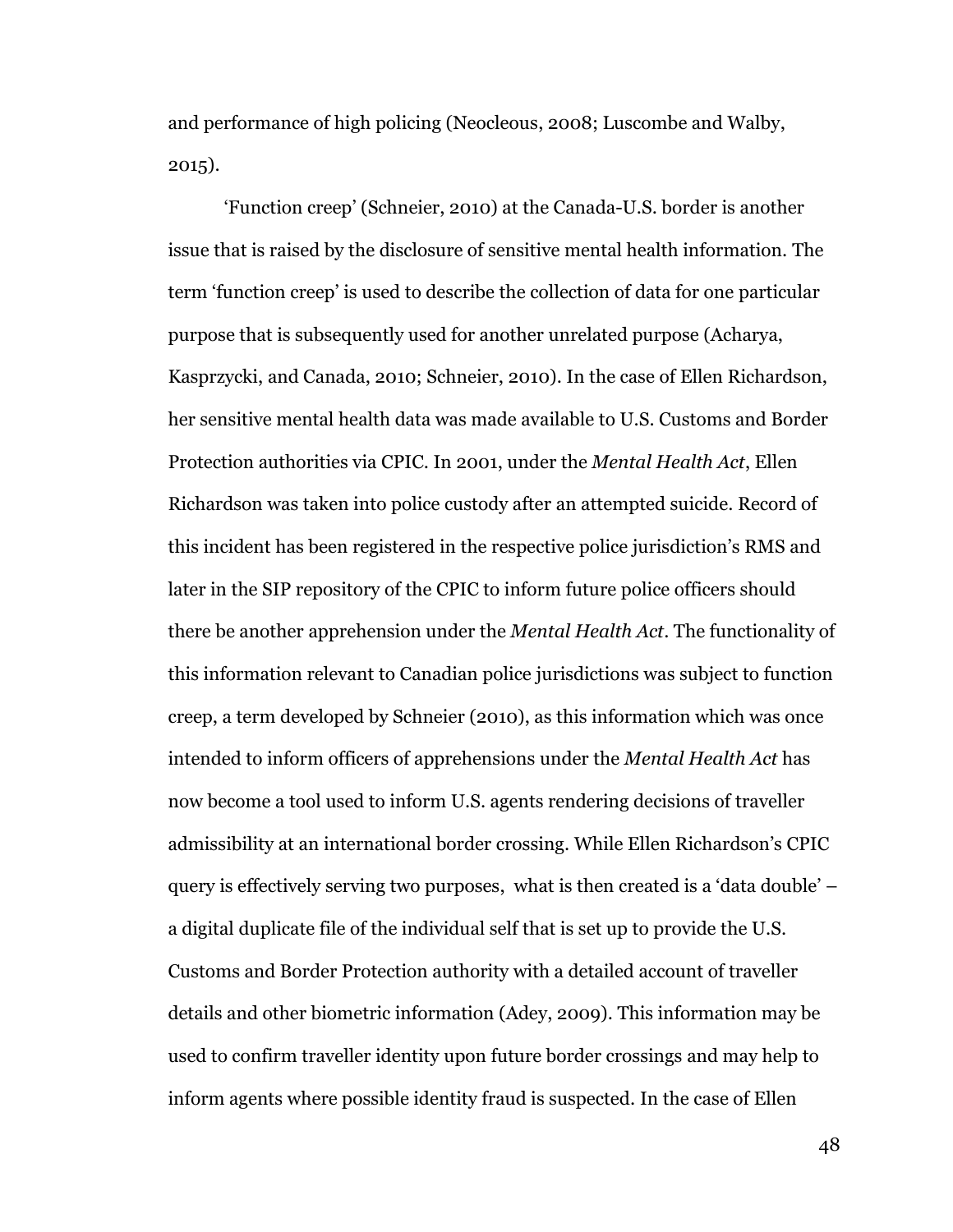Richardson, the next time she intends to cross the Canada-U.S. border, officials will have access to her digital photograph (taken in 2012 when she was denied entry), digital fingerprints, a record of her denied entry status to the U.S., and other relevant information (including a CPIC query). Effectively, the function creep of Ellen Richardson's past mental health episode will continue to affect her each time she attempts to travel to or through the United States.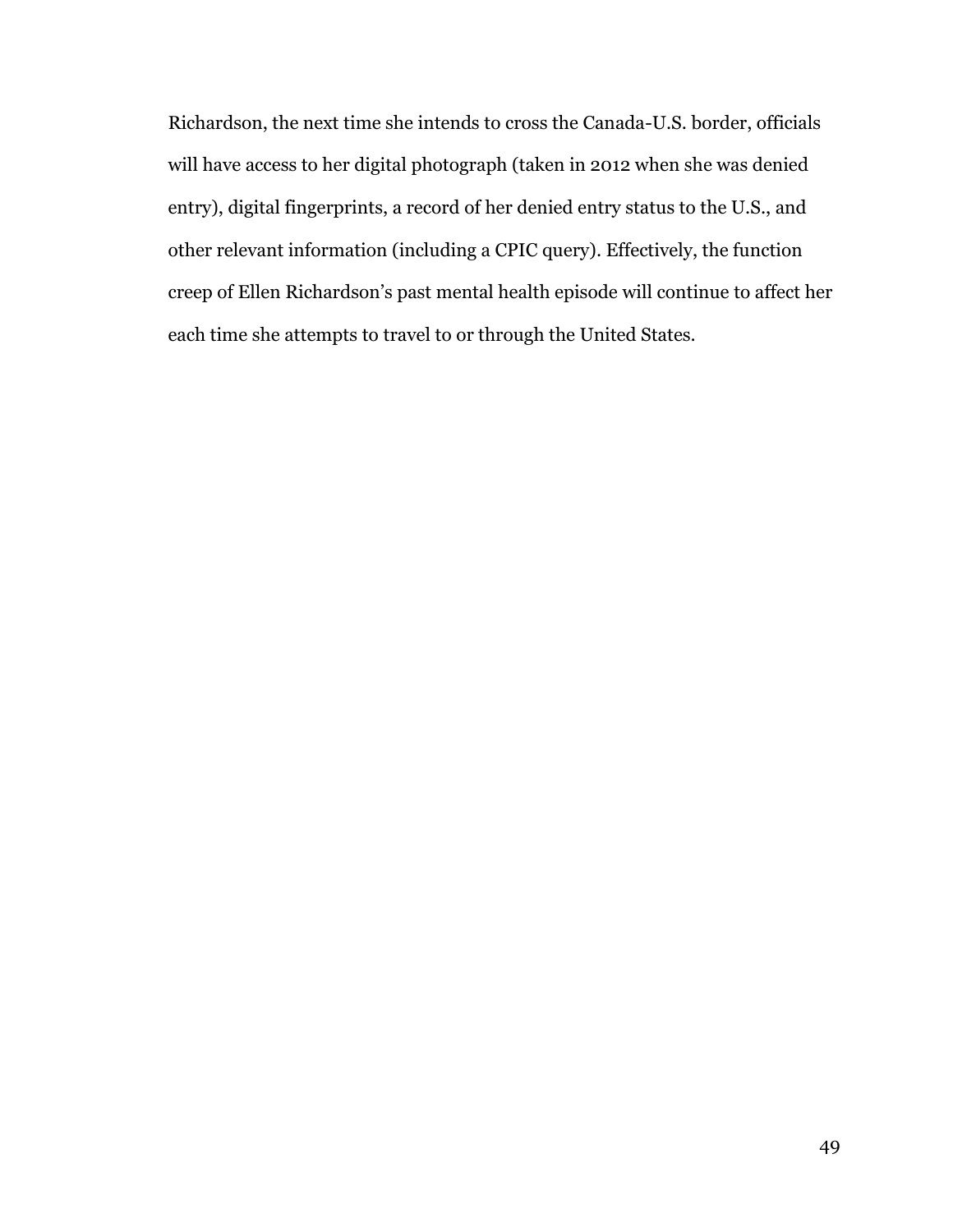## **3 Chapter: Introducing Suicide as a Metric for 'Risk'**

*Is it not surprising that suicide—once a crime, since it was a way to usurp the power of death which the sovereign alone, whether the one here below or the Lord above, had the right to exercise—became, in the course of the nineteenth century, one of the first conducts to enter into the sphere of sociological analysis; it testified to the individual and private right to die, at the borders and in the interstices of power that was exercised over life. This determination to die, strange and yet so persistent and constant in its manifestations, and consequently so difficult to explain as being due to particular circumstances or individual accidents, was one of the first astonishments of a society in which political power had assigned itself the task of administering life.*

*—*Foucault, Michel. 1980. The History of Sexuality: Volume 1: An Introduction, trans. Hurley R. New York: Vintage: 138—139.

---

### **3.1 – The Case of Ellen Richardson**

The case of Ellen Richardson presents a noteworthy dichotomy in the control and regulation of persons at the Canada-U.S. border. On the one hand, sovereign powers have a vested interest in protecting their "security;" while on the contrary, citizens assume their liberties will enable them to move freely across international borders. It is the clash between security and liberty that this chapter will use the case of Ellen Richardson, a Toronto woman who was denied entry to the U.S. while attempting to clear U.S. customs at Toronto Pearson International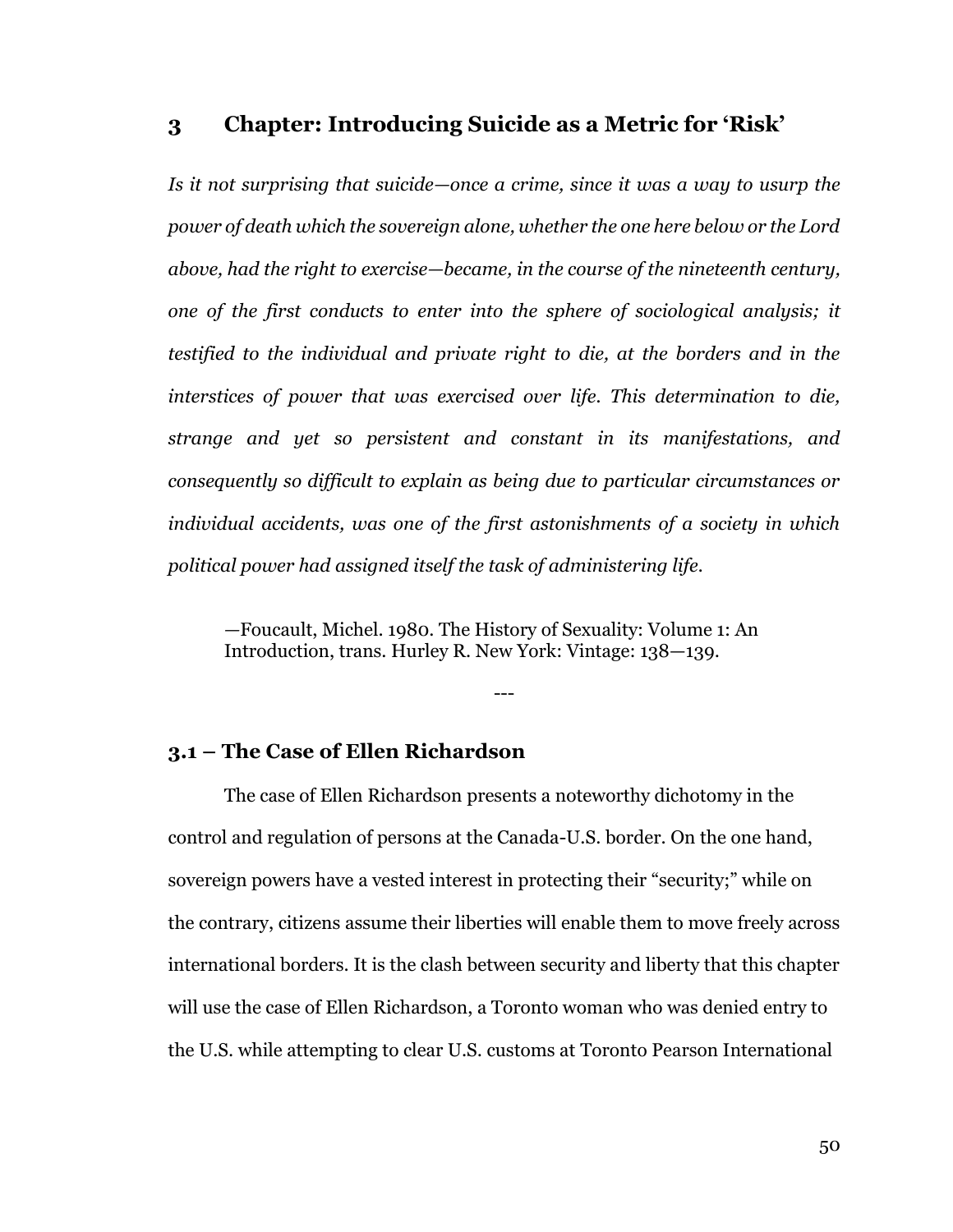Airport, to illustrate the mechanisms in place used to control and regulate the body politic at the edges of sovereign power.

In late November 2013, Ellen Richardson was about to embark on an eagerly anticipated March of Dimes cruise when she was stopped by U.S. Customs and Border Protection at Toronto Pearson International Airport (Cavoukian, 2014). Ellen Richardson was photographed and fingerprinted and informed that she would require medical clearance to enter the U.S. due to a 2001 suicide attempt from which she had been hospitalized, and a later mental health episode from 2012 (Cavoukian, 2014, p. 5). Toronto Police Service first responders to Ellen Richardson's 2012 mental episode described it as a 'half-hearted' attempt to take her life (Cavoukian, 2015, p. 5). Unaware that a history of mental 'incongruency' may be cause for a bar of entry to the U.S., Ellen Richardson was astounded for a number of reasons when U.S. authorities denied her entry. The first being, how is it that her mental health information was shared with the U.S. Customs and Border Protection authority; and second, what was the relevance of this information to the public safety and security of the U.S.? Despite offering to have her psychiatrist confirm her mental health, Ellen Richardson was denied entry and informed that she would need to seek the medical clearance of a U.S. Consulate-approved physician (the cost of which would not be covered by the Ontario Health Insurance Plan (hereinafter, "OHIP") practicing in the Greater Toronto Area (hereinafter, "GTA"). There are three physicians practicing in the GTA who possess U.S. Consulate approval to conduct medical assessments on behalf of the U.S. government and to determine if the health-related grounds of inadmissibility in the USINA are demonstrated (Cavoukian, 2014, p. 7).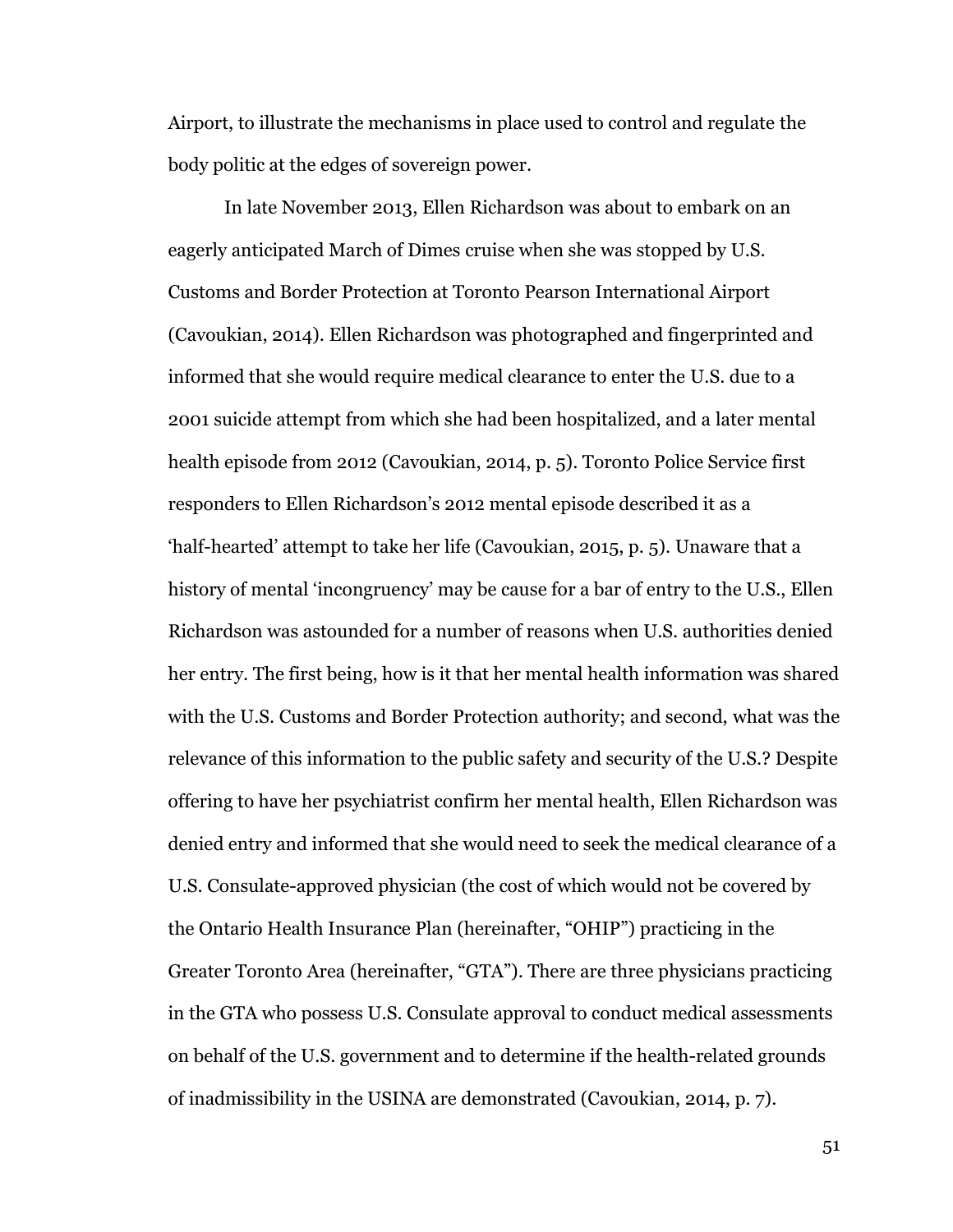The use of a petty sovereign to determine the admissibility of travelers with a history of mental 'incongruency' is reminiscent of Agamben's (2005) work on the state of exception. Agamben (2005) argues that sovereign power is both inside and outside the juridical order. In his work on the state of exception, Agamben (2005) theorizes how the state proactively blurs the distinction created by juridical order, imposing instruments and practices that perpetuate a blurred "zone of indistinction" of what lies within the confines of the state and what falls outside of this legislative border. The management of *bare life*, or governmentality in Foucauldian terms, endows sovereign with the latitude to indiscriminately turn individuals into *homo sacer –* that which may be killed but not sacrificed *–* through the politicization of their biological existence (Agamben, 2005). Didier Bigo (2006) argues "(in)security professionals have the strategy to overstep national boundaries and form corporatist professional alliances to reinforce the credibility of their assertions and to win the internal struggles in their respective national fields" (8). Bigo's (2006) analysis on "(in)security professionals" points to the instrumental nature of these petty sovereigns for extending sovereign latitude, a practice which has impacted dozens of Canadians.

There have been other cases where Canadians have been denied entry to the U.S. due to the disclosure of mental health information. In September 2013, an Ontario woman was denied entry to the U.S. while attempting to clear U.S. Customs at Toronto Pearson International Airport. She was told that due to a previous suicide attempt from 20 years ago and because of a 9-1-1 call made a few months before to her departure, she is inadmissable based on section 212 of the USINA (Cavoukian, 2014, p. 5).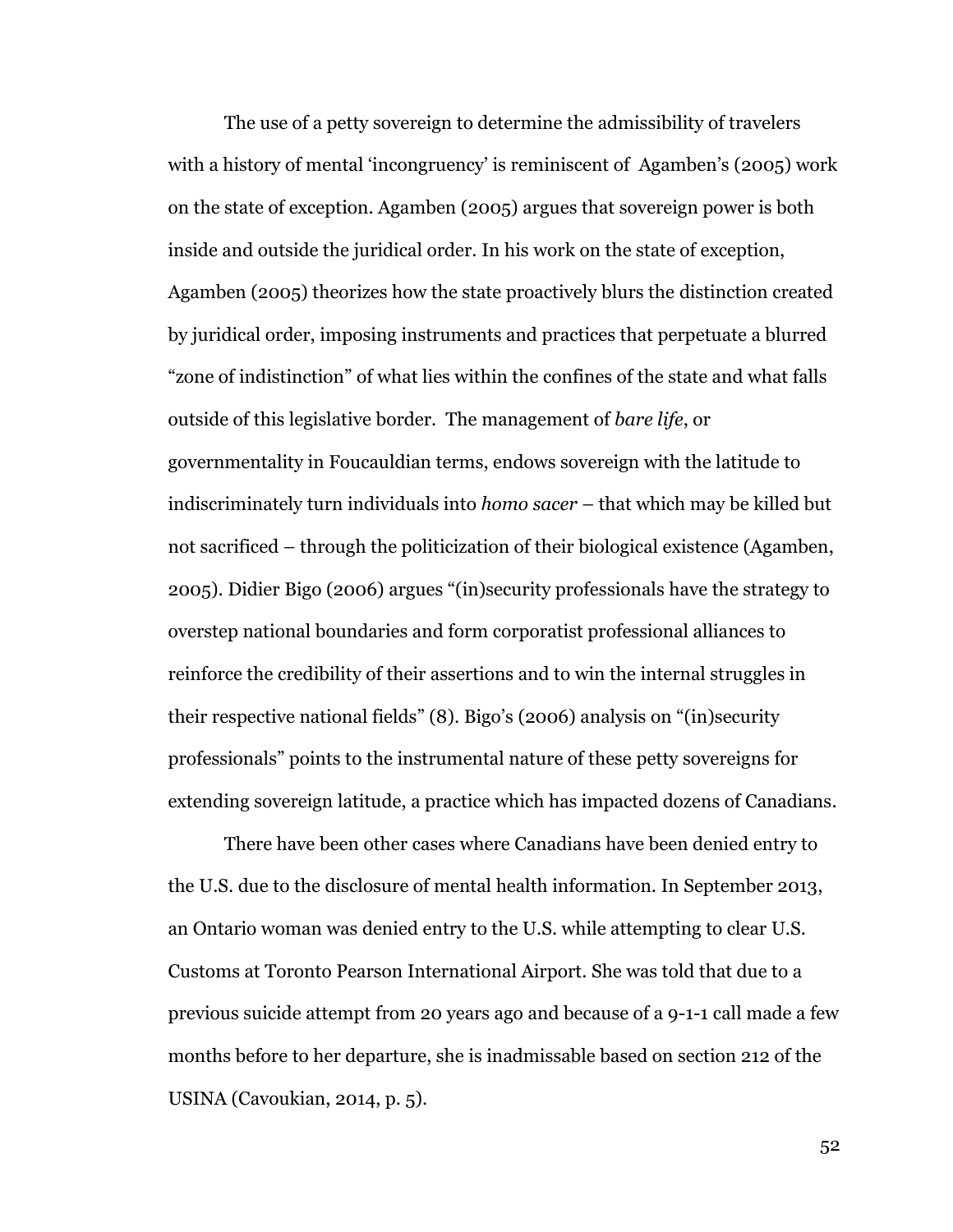An Ontario-based lawyer was denied entry to the U.S. at the Peace Bridge in Fort Erie, Ontario, in July 2012, after U.S. Customs and Border Protection officials ran his information through the CPIC. They found that the Toronto Police Service responded to the subject's residence after he mistakenly overdosed on pills (Cavoukian, 2014, p. 6).

Another Toronto-based woman was denied entry to the U.S. in November 2010, at Toronto Pearson International Airport after U.S. Customs and Border Protection officials ran her information through CPIC during a secondary screening procedure (Cavoukian, 2014, p. 6). They discovered she had previously attempted to take her life by overdosing on pills in 2006 (Cavoukian, 2014, p. 6). She was referred to a list of U.S. Consulate-approved doctors to seek medical clearance to enter the U.S.

# **3.2 – Information and Privacy Commissioner Investigation, 2014**

In a 2014 special investigation report, Ann Cavoukian discovered that the disclosure of sensitive mental health data was being released to the U.S. via the RCMP, through access granted to the U.S. Customs and Border Protection to the Canadian Police Information Centre (p. 8). The RCMP has a Memorandum of Understanding with the U.S. Federal Bureau of Investigation, granting access to the CPIC, which includes other key federal organizations with interest in national security, including the U.S. Customs and Border Protection and the Department of Homeland Security (Cavoukian, 2014, p. 11).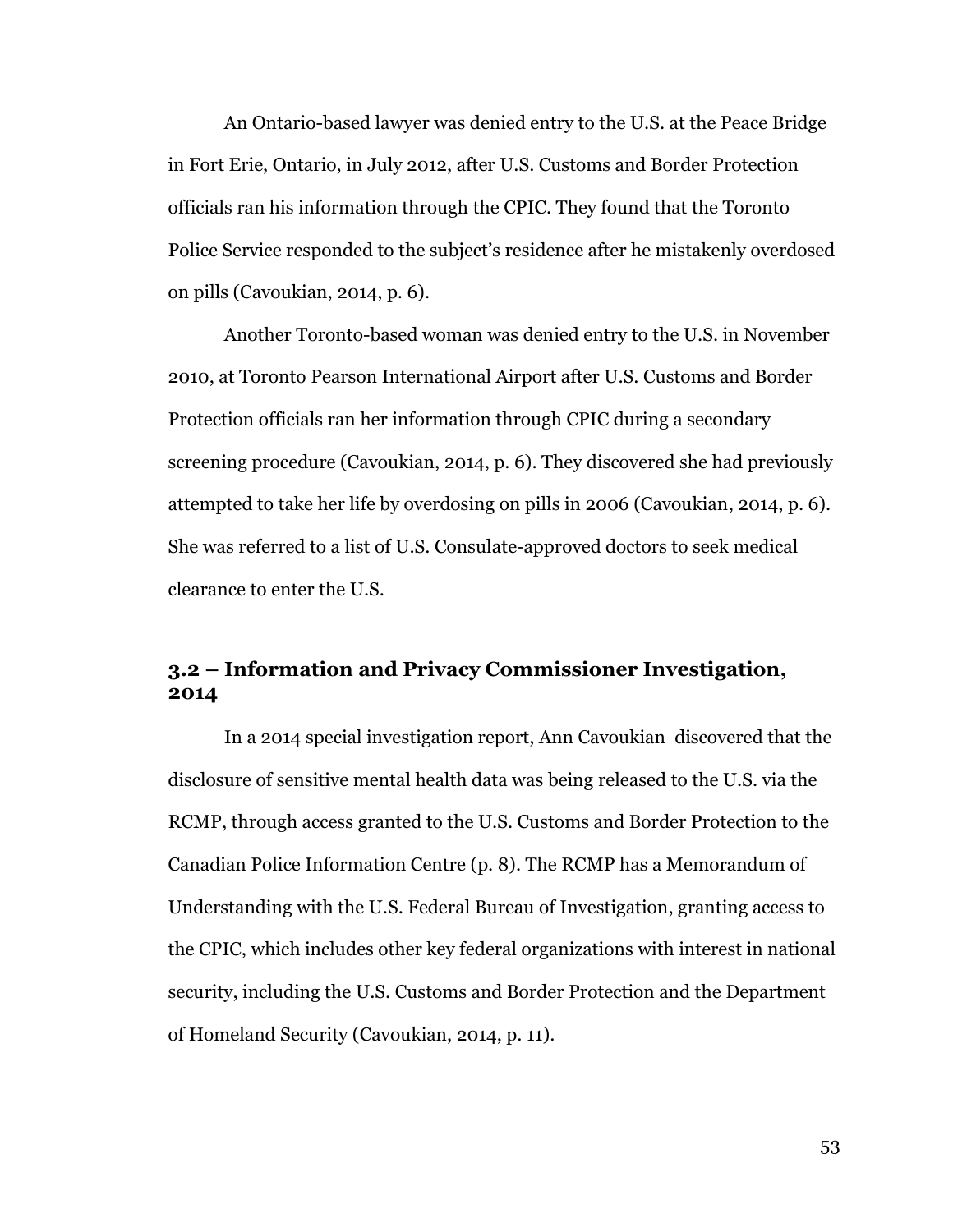The CPIC is a Management Information System (MIS), which was the result of discussions between the Federal Attorney General and the Provincial Attorney Generals in 1966 about the need for 'automation within the police environment' (Canada. Solicitor General of Canada, 1978). The primary goal of CPIC was to facilitate the information exchange at the operational level between the various police forces in Canada (Canada. Solicitor General of Canada, 1978). The development of CPIC was approved by the Federal Treasury Board in 1967 as a computerized information system for law enforcement use to provide all Canadian law enforcement agencies with information on crimes (Canada. Solicitor General of Canada, 1978). In 1968, the RCMP recruited computer specialists from outside the police community to undertake the development and creation of the CPIC, and requested that the Federal Government subsidize the creation of an Advisory Committee of senior members of major city police forces in Canada and representatives of Federal and Provincial law enforcement agencies (Canada. Solicitor General of Canada, 1978).

The CPIC is composed of four databanks: Investigation, Intelligence, Identification, and Ancillary, which contain many files and categories contained within (Canada: Solicitor General of Canada, 1978; Canada Electronic Library (Firm), and Privacy Commissioner of Canada, 2011; Cavoukian, 2014, p. 10). Information about attempted suicides is evidenced under the SIP repository in the 'Investigation' section of the CPIC (Cavoukian, 2014). This information is used to create "caution flags" within the CPIC. Cavoukian's report (2014) shed light on the level of discretion Canadian police jurisdictions hold when recording information into the CPIC. It was discovered that the Toronto Police Service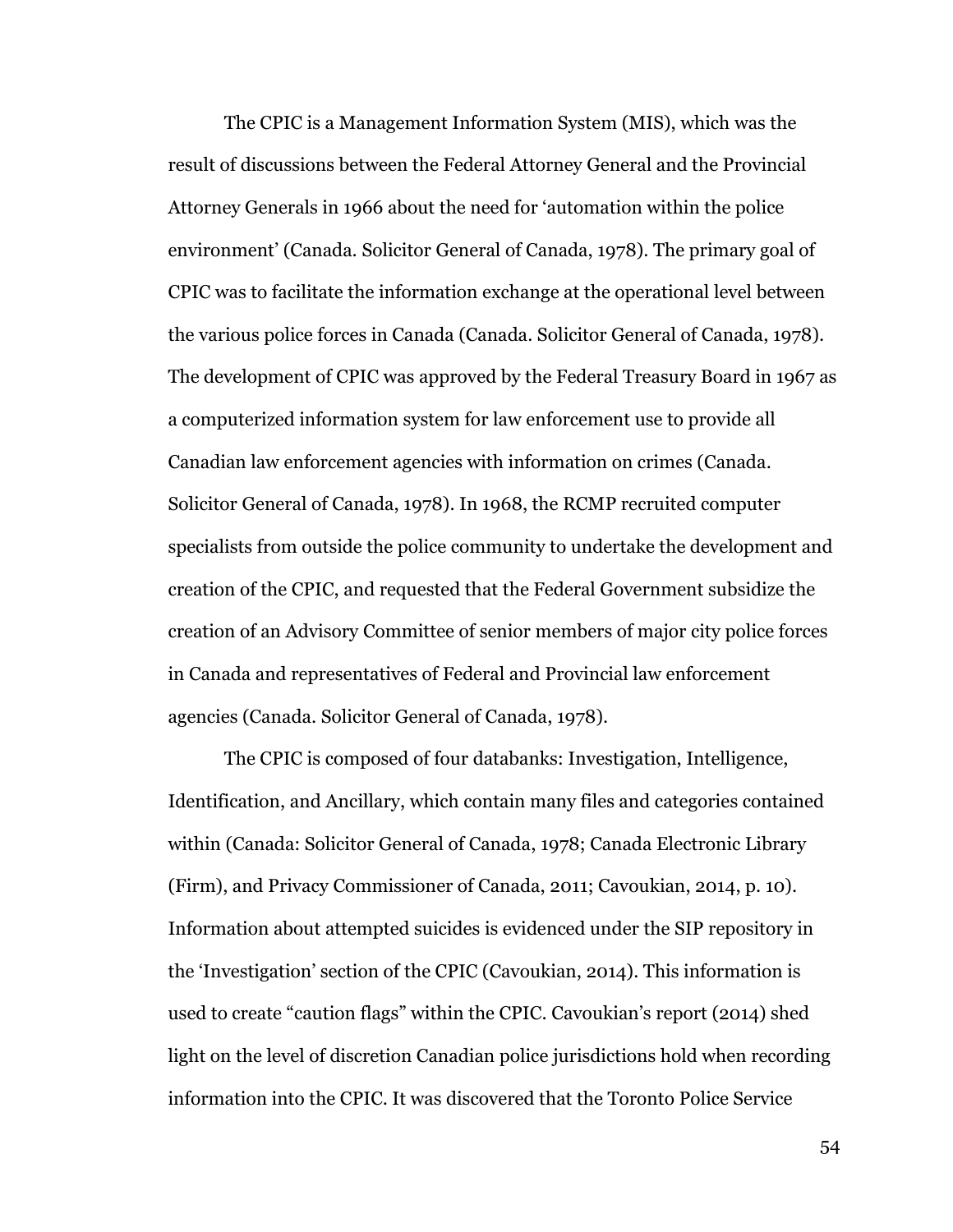established a blanket policy whereby information related to every suicide attempt resulting from a 9-1-1 dispatch call or apprehension under section 17 the *Mental Health Act* was to be recorded in the SIP repository of the CPIC (Cavoukian, 2014, p. 10). Section 17 of the *Mental Health Act* grants police officers the latitude to, where a person who is acting or has acted in a disorderly manner and exhibits attempts to cause personal bodily harm, is behaving violently towards others, or is demonstrating a lack of control to care for themselves, take into custody the person and take them to an appropriate place for medical examination (*Mental Health Act*, R.S.O. 1990, c. M.7). A person may be apprehended under section 17 of the *Mental Health Act* without a criminal charge – suicide (or attempted suicide) is not an offence punishable under the *Criminal Code* (R.S.C., 1985, c. C-46); however, aiding and abetting suicide is punishable under section 241 of the *Code*.

Cavoukian's special investigation report (2014) into the disclosure of sensitive mental health information ruled out the possibility of this confidential information being divulged from the Ontario Ministry of Health and Long-Term Care (hereinafter, "MOHLTC") (8). Cavoukian (2014) requested that the Minister of Health and Long-Term Care, the Honourable Deb Matthews, confirm that this sensitive mental health information was not being disclosed to U.S. officials under any past, existing, arrangement or agreement via an affidavit (p. 8). Minister Matthews agreed and delivered an affidavit to this effect.

There exists a level of variation among police services to decide the circumstances which would require a SIP record to be generated in the CPIC for an attempted suicide. As mentioned earlier, the Toronto Police Service enacted a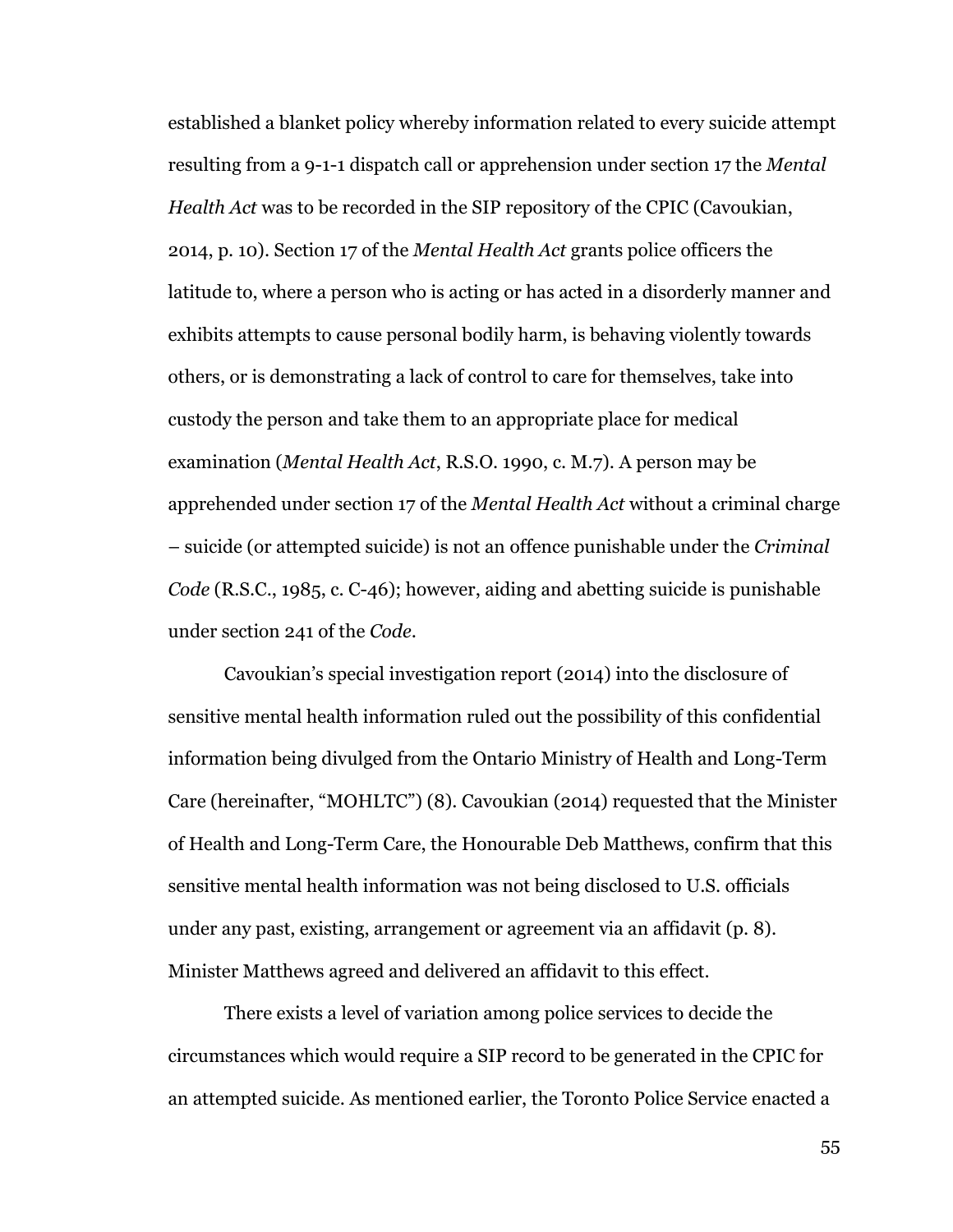blanket policy whereby *all* attempted suicides were registered as a SIP entry under the *Investigation* databank of the CPIC. The rationale for this policy being, "these guidelines stress the importance of responding police officers having as much information as possible concerning the mental health state of the individuals they encountered" (Cavoukian, 2014, p. 17). The practice of recording police responses to 9-1-1 dispatch calls for police intervention for various circumstances is not the issue. Rather, this practice is encouraged for each police jurisdictions' respective Records Management Systems (hereinafter, "RMS"). It is through the disclosure of sensitive mental health information via the CPIC to third-party organizations and foreign police agencies that problems begin to rise.

The Toronto Police Service applied a generalized approach to suicide when deciding to implement their blanket policy on police suicide interventions. Under this procedure, combined with section 212 of the USINA, suicide, and thereby mental health has been effectively designated as a risk metric in need of security. While there is no disputing the importance of police jurisdictions recording suicide interventions within their respective RMS, the broader question is whether or not this information is relevant to policing at the national level, and more importantly, the international scale. While information pertaining to suicide calls to 9-1-1 are of interest to the safety and security of police officers and the general public, it is important to remember that not *all* cases of attempted suicide require a SIP entry into the CPIC, because "not all suicide attempts involve circumstances that pose a risk of danger to police officers or others" (Cavoukian, 2014, p. 18). The Canadian Mental Health Association (hereinafter, "CMHA") published a report, *Violence and Mental Health: Unpacking a*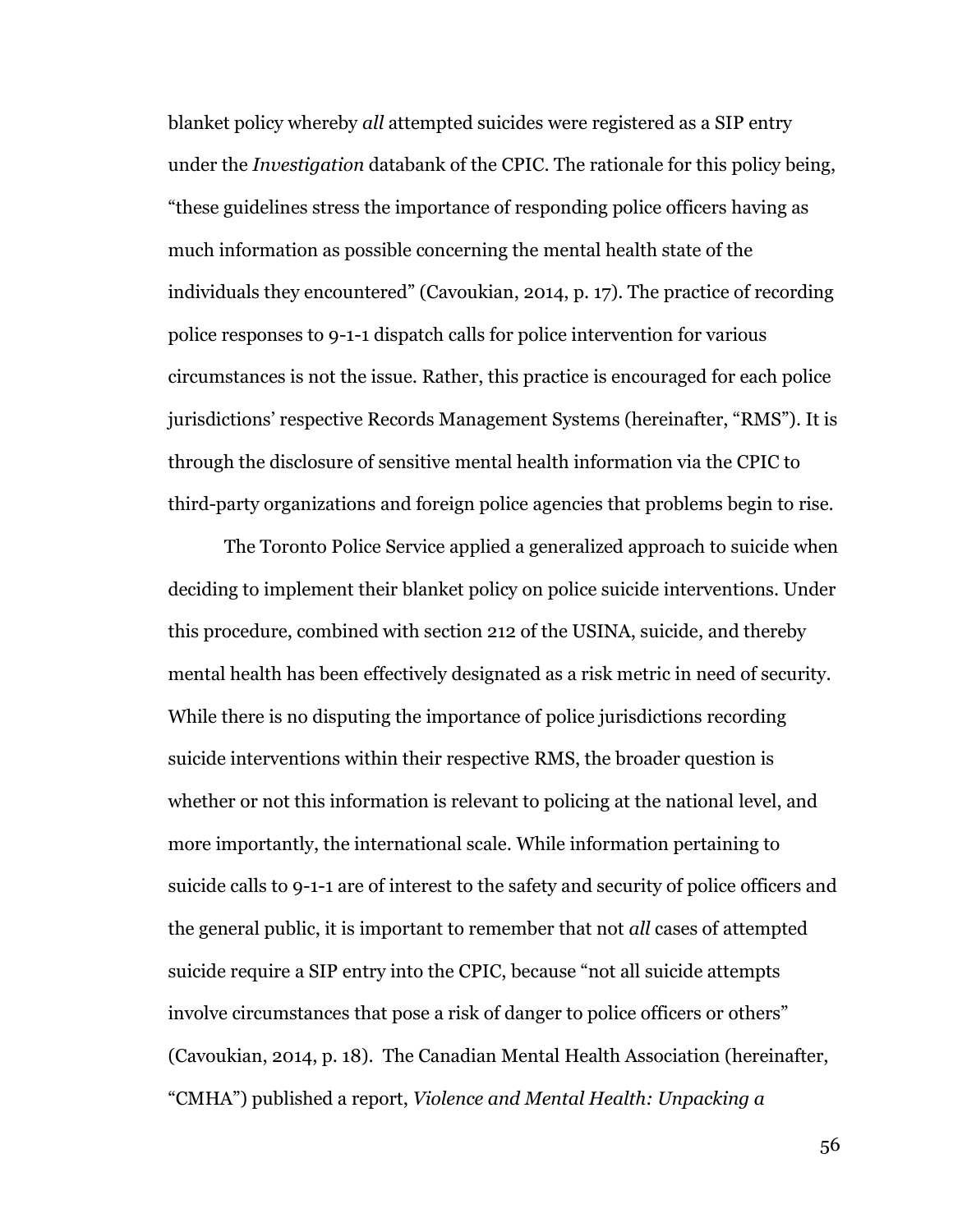*Complex Issue* (Canadian Mental Health Association, 2011), which found "public misperceptions [of attempted suicide] contributed to negative attitudes and fears, which have a significant impact on the lives of people living with mental health conditions" (Cavoukian, 2014, p. 18). Schneier's (2010) interpretation of 'function creep' is applicable in the use of SIP information being used to restrict individual mobility and ostracize entire categories of people who have experienced a mental health anomaly coupled with a police apprehension under the *Mental Health Act*. Mike Salter (2007) maintains that while traveling by air, "a traveler is the author of one's identity, but not the final arbiter of his/her belonging or mobility" (p. 53).

There are circumstances where a SIP documentation would be warranted – such as if a subject were to attempt to take their life using a weapon; if the subject were in police custody during the commission of the attempted suicide; or, if the subject were to act aggressively deliberately towards police officers in an effort to encourage a lethal police response – police call this "police assisted suicide" (Cavoukian, 2014, p. 18). However, mental health professionals accept empirical research which suggests that a single suicide attempt is not an accurate indication of a subject's future behavior, nor does it *always* represent a grave risk to the public safety (Cavoukian, 2014, p. 19).

Further, information recorded in police RMS or the SIP repository of CPIC are based on observations and are not supported by clinical diagnosis. Police officers lack the clinical knowledge necessary to document properly the circumstances of an attempted suicide, which creates barriers when this information is recorded and accessed by third-party law enforcement agencies.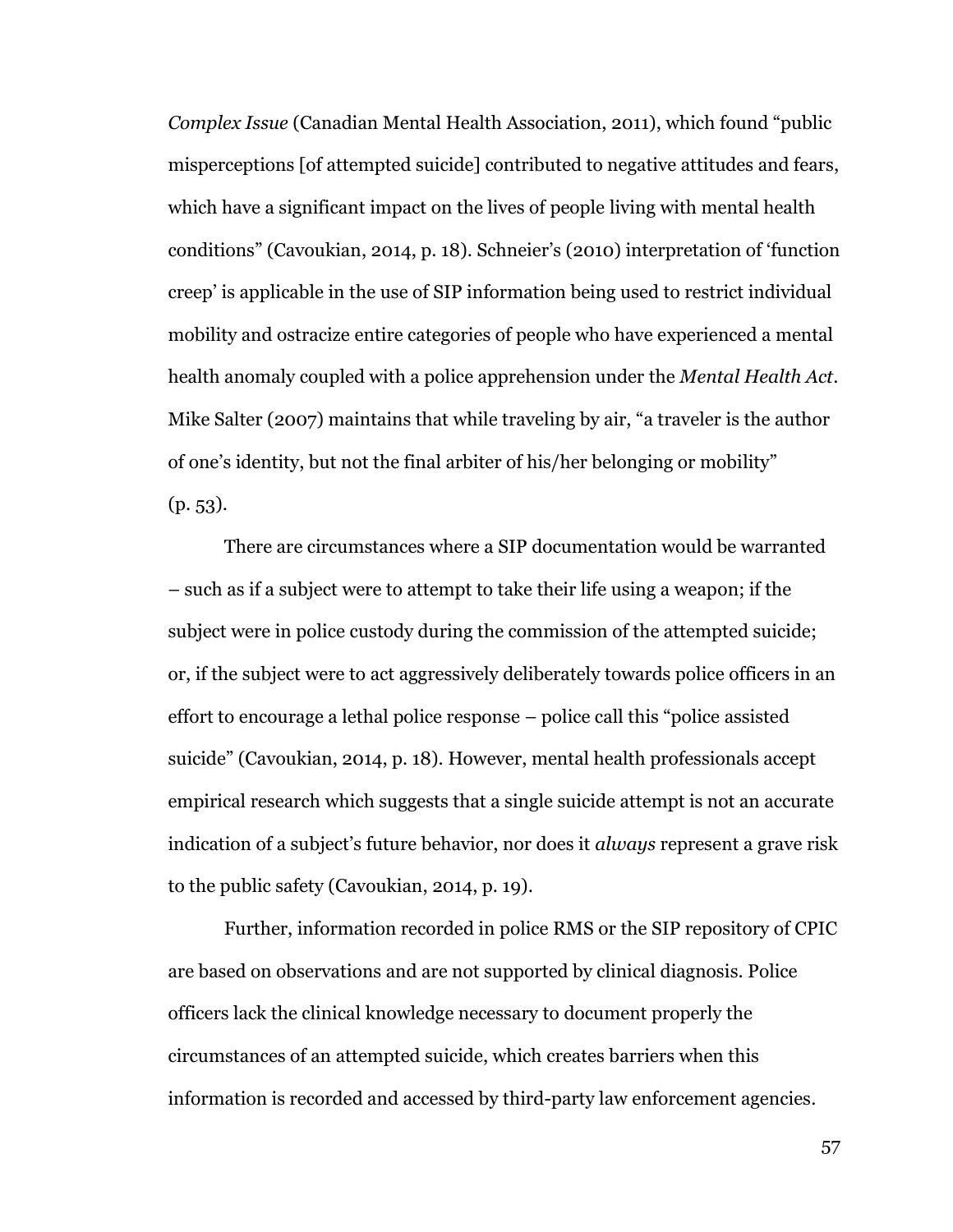We have seen barriers to mobility created through the disclosure of observation-based mental health episodes registered in the SIP repository of the CPIC and later disclosed in real-time to external law enforcement agencies (Cavoukian, 2014, p. 20). Other potential barriers include volunteer and employment opportunities; however, in cases where a person may be seeking a paid or volunteer opportunity with vulnerable individuals, section 6.3 of the *Criminal Records Act* (hereinafter, "CRA") stipulates that in cases where a person has received a record suspension, the Minister of Public Safety may disclose information pertaining to a suspended record of a sexual nature (Schedule II of the CRA). The Minister must be satisfied that "the disclosure is desirable in the interests of the administration of justice or for any purpose related to the safety or security of Canada or any state allied or associated with Canada" (*Criminal Records Act* (R.S.C., 1985, c. C-47), s. 6(3)). While the circumstances of the disclosure are different, the interest to the safety or security of Canada or any allied state is synonymous. The distinction rests on the fact that there does not exist a legislative instrument to protect the types or extent of information disclosed to foreign third-party law enforcement authorities; therefore, enabling the unilateral disclosure of sensitive personal information contained within the CPIC.

The CPIC tends to be viewed as a helpful tool for law enforcement; however, CPIC reporting of attempted suicides is an unsophisticated practice at best. Suicide is a complex mental health anomaly that affects a broad range of persons suffering from a variety of mental illnesses and substance dependencies. The Diagnostic and Statistical Manual of Mental Disorders V (hereinafter,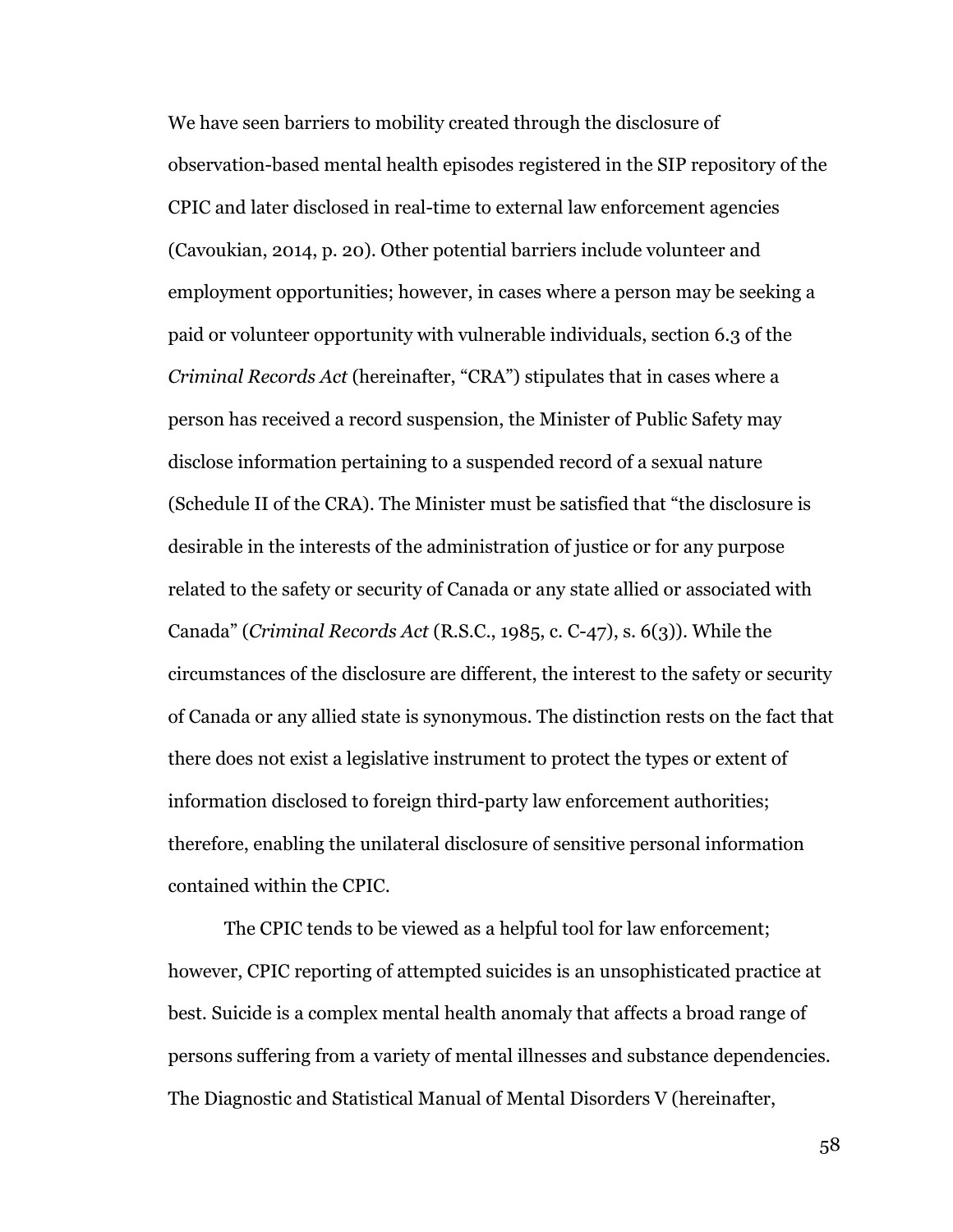"DSM-V") is a manual produced by the American Psychiatric Association, which outlines the characteristics and diagnosis of organic mental disorders; substance use disorders; schizophrenic, paranoia and affective disorders; anxiety and dissociative disorders; factitious and somatoform disorders; personality disorders; psychosexual disorders; infancy, childhood and adolescence disorders; eating disorders; reactive disorders; impulse control disorders; psychosomatic disorders; and multiaxial diagnosis (American Psychiatric Association 2013). The existence of an attempted suicide flag or apprehension under the *Mental Health Act* in the SIP repository of the CPIC, without proper context and clinical diagnosis, is insufficient to provide police with enough information to determine reasonable and probable grounds that the individual in question poses a threat to the public safety. Suicide is a much more complex, intersectional mental health issue that cannot be captured through observational data alone (Thoits, 2011). Observational data captured in the SIP is ancillary but is by no means diagnostic.

The SIP repository is a metadata repository – police officers enter data into the SIP that describes and gives information about other data (Zeng and Qin, 2016). The SIP is merely an ancillary tool to be used for local police jurisdictions. The disclosure of SIP metadata lends to the argument that policing is increasingly becoming driven by the collection of data. The disclosure to third-party authorities of mental health information collected under the SIP repository is analogous to casting a wide net that gathers information on *anything* and *everything*. What you end up with is an incredible amount of information without any concrete, substantive knowledge or, to use police nomenclature, *intelligence*.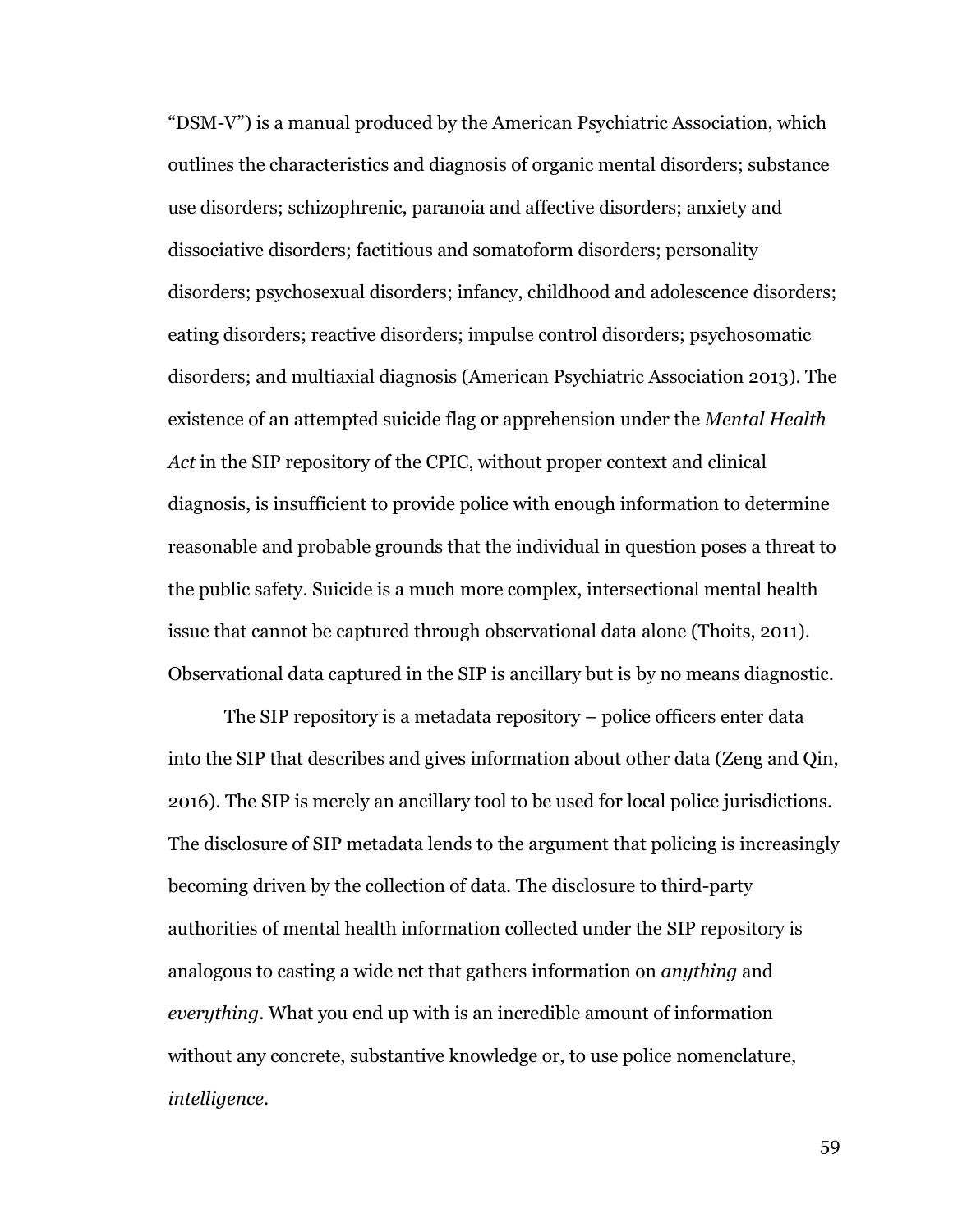### **3.3 – Recommendations from the Commissioner**

In a special investigation report by former Ontario Information and Privacy Commissioner (Cavoukian, 2014), it was found that the disclosure of sensitive mental health information failed to comply with section 32 of the *Municipal Freedom of Information and Protection of Privacy Act* (MFIPPA, "the Act"), which is the Act governing municipal police services operating in Ontario. The report (2014) outlines a *Mental Health Disclosure Test*, comprised of four key circumstances upon which disclosure of mental health information would be in compliance with section 32 of the Act. These conditions include: suicide attempts involving the threat of serious violence or harm, or the actual use of serious violence or harm directed at other individuals; the suicide attempt is perceived to initiate a legal police response ("police assisted suicide"); the subject has a history of serious violence or harm to others; last, the suicide attempt occurred while the individual was in police custody (Cavoukian, 2014, p. 30). The application of this test would ensure that police services are disclosing sensitive mental health information under "limited and justifiable circumstances" (Cavoukian, Denham 2014, *National Post* May 07).

### **3.4 – Pacification of the 'Alien'**

The term 'pacification' had a strong imperial-military connotation and was a key militaristic term used during the U.S. strategy in Vietnam from 1964-5 (Neocleous & Rigakos, 2011). In its warlike connotation, pacification was used to describe a form of military operation to achieve police and security (Neocleous & Rigakos, 2011). In this sense, pacification is used to extrapolate "'police-type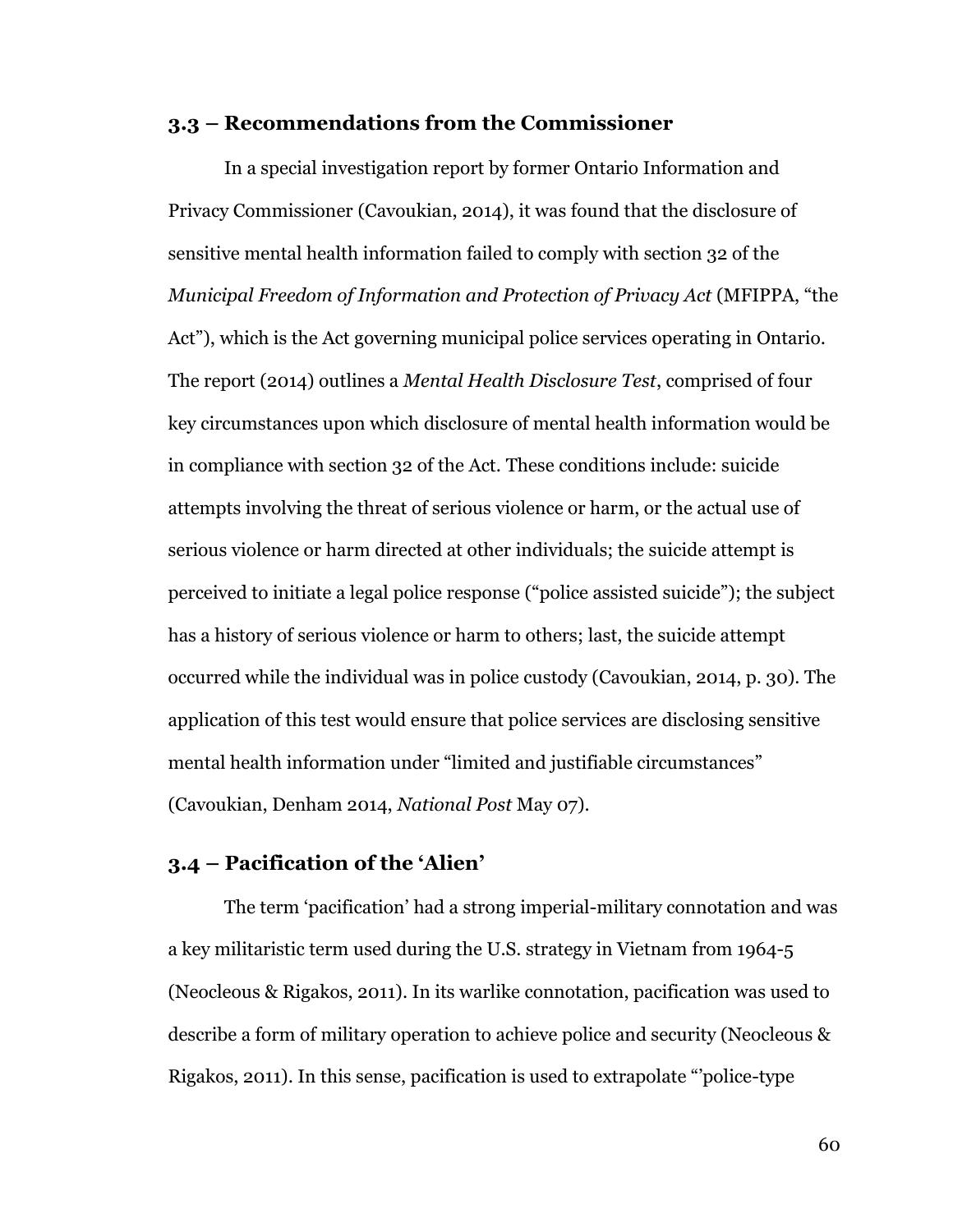actions and constructive politico-economic programs as security is restored'" (Neocleous & Rigakos, 2011, p. 27). Pacification, like governmentality, can be focused at the level of the individual, the group, and the body politic. Pacification, as a technology of government, invokes a whole series of instruments used to regulate the body politic. Mark Neocleous and George Rigakos (2011) argue that security is a fundamental element of pacification. In its most elemental sense, pacification "touches on the fundamental nature of security in its most expansive sense, involving 'police-type actions and constructive politico-economic programs as security is restored'" (Neocleous & Rigakos, 2011, p. 27). Agamben's (2005) discussion of the state of exception highlights the sovereign's power to decide if and when the law applies – it is the ability to decide on the exception of the politically qualified. The homo sacer, Agamben (1998) argues, is indiscriminately subjected to the raw power of the sovereign.

Neocleous and Rigakos (2011) maintain that pacification is the product of the combined application of force and politics (administration). The project of pacification is reconcilable with Foucault's (1995) theoretical constructs of governmentality and biopolitics because these instruments rely on discipline and regulation – power/knowledge, destruction/reconstruction, force/politics (administration) – to "organize everyday life through the production and re-organization of the ideal citizen-subject" (Neocleous & Rigakos, 2011, p. 35). It is a ubiquitous power that operates under disciplinary and administrative regimes.

The USINA uses the term 'alien' to describe a person seeking entry to the U.S (USINA [8 U.S.C. 1182]). Section 212 of the USINA enables the construction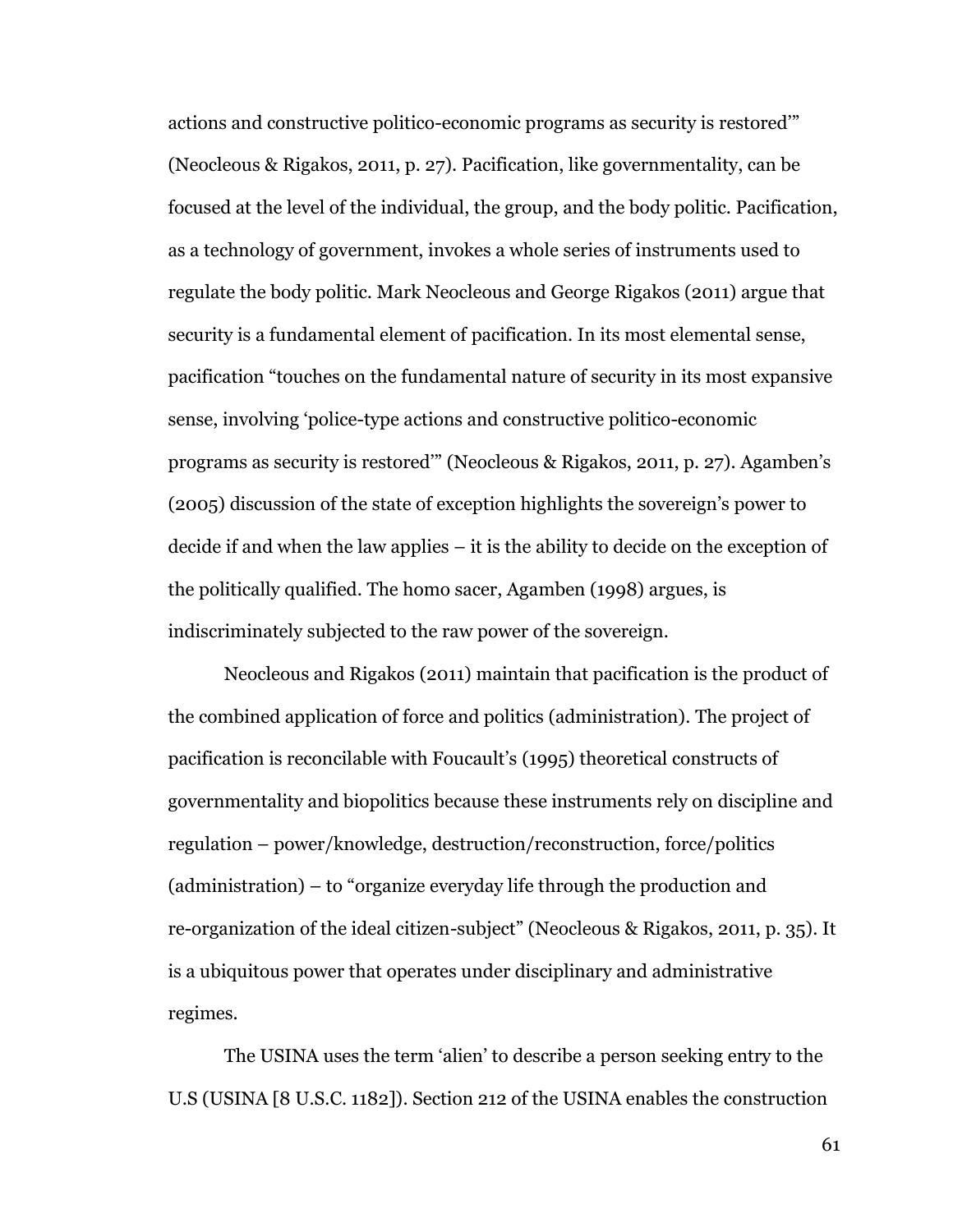of an *alien* identity based on the mental health status of a traveler wishing to enter the United States. Customs and immigrations checkpoints and administrative technologies used to screen travelers create a system that is purposefully unsympathetic and hostile towards those who fail to meet the eligibility requirements for entry to the U.S. The use of the CPIC and biometric administrative technologies are implemented at immigration checkpoints to segregate entire groups of people administratively on the basis of national and public safety and security. Interestingly, mental health 'anomolies,' particularly suicide episodes, have become an area of increased attention for border security guards. The narrative of the 'alien' is one that is synonymous with Agamben's (1995) *homo sacer* – it is fundamentally based on the relationship between the sovereign and the ban. The mobility of the homo sacer/'alien' is presented as deviant, as requiring explanation and adjudication (Salter, 2008).

The 'public safety' and 'national security' rhetoric legitimizes the securitization of the corporeal body and masks a central objective of security: *pacification*. The theoretical concept of pacification has been derived from Karl Marx's, *The Manifesto of the Communist Party*, whereby Neocleous and Rigakos deduce the process of pacification as an outcome of social instability under capitalism: "The order of capital is an order of social insecurity," which "gives rise to a politics of security" (Neocleous & Rigakos, 2011). Airport customs and immigration checkpoints can be understood "*in terms of the logic of security* as a whole: the construction of elaborate security structures targeting civilian populations in general and 'suspect communities' or the 'enemy within' in particular" (Neocleous & Rigakos, 2011). Airports function under a logic of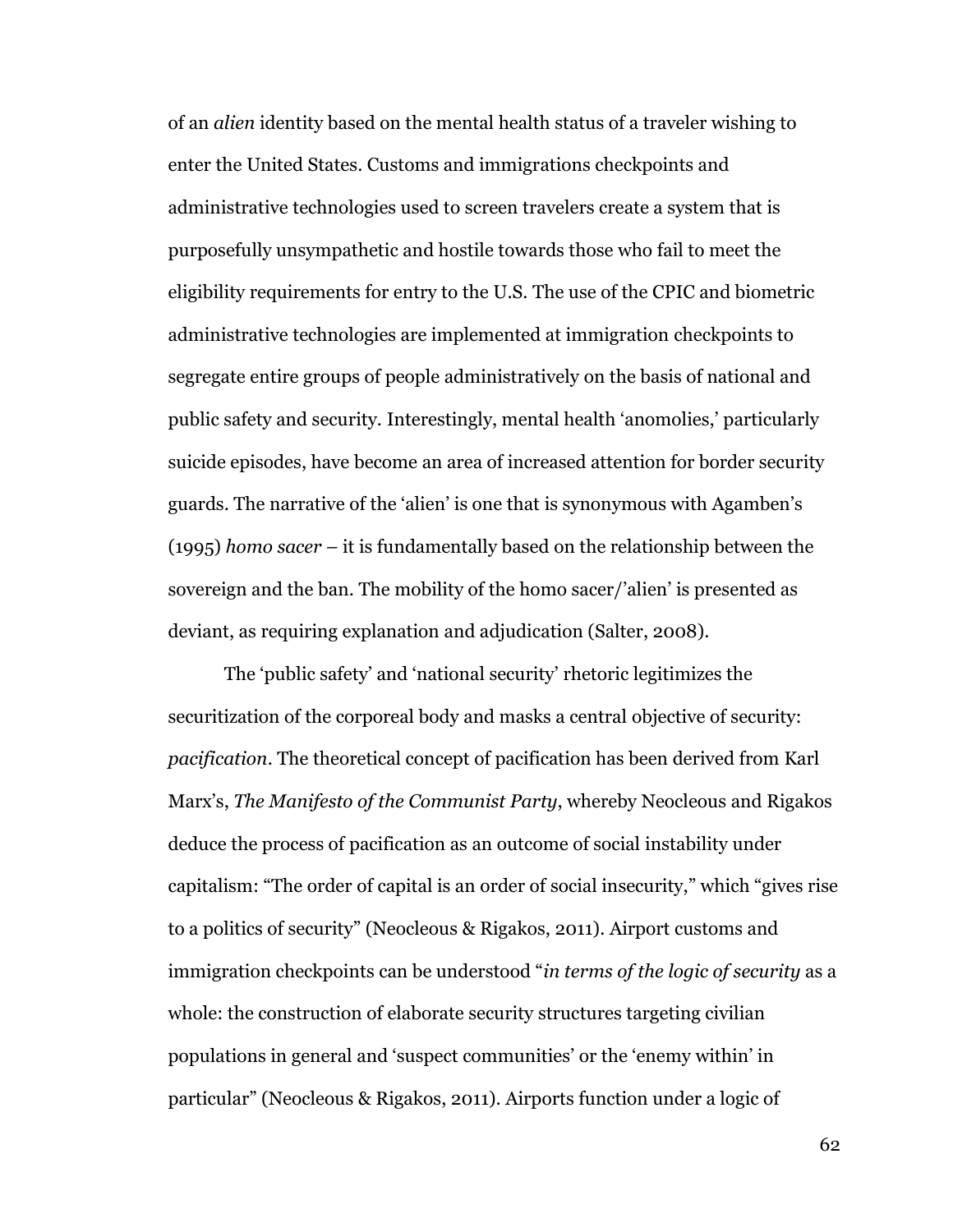political and social pacification, whereby the production and performance of individual behavior and groups of action are carefully articulated around a particular regime of power (Neocleous & Rigakos, 2011). The individual, the group, and the class are subject to the logic of internal pacification to ensure the security of the airport as a pacified political, social, and economic space.

The development of advanced security screening procedures at airports is intended to generate vulnerabilities and dependencies that can have a disciplining effect on its subjects. Administrative technologies of surveillance are used to control and regulate mobilities – sorting the undesirable from the desirable (Adey, 2004). Gilles Deleuze (1992) argues that we are constantly entangled within a society of control. Nowhere is that more evident than within the walls of the airport. In modernity, the airport has become an 'environment of enclosure,' characterized by the logic of discipline and the "progressive and dispersed installation of a new system of domination" (Deleuze, 1992, p. 7).

Neocleous and Rigakos (2011) argue that pacification is not passive; rather, it is actively engaged in the allocation of security to enable the state to "present violence and war in the guise of peace" (p. 177). Pacification, as a police science, is intrinsically wed to the presupposition that war (or counterinsurgency) is imminent (Neocleous & Rigakos, 2011). Airport architecture is strategically designed with security measures in mind, working in harmony with various technologies of security. Foucault (1995) argues, "architecture […] is no longer built simply to be seen, or to observe the external space, but to permit an internal, articulated and detailed control—to render visible those who are inside it; in more general terms, an architecture that would operate to transform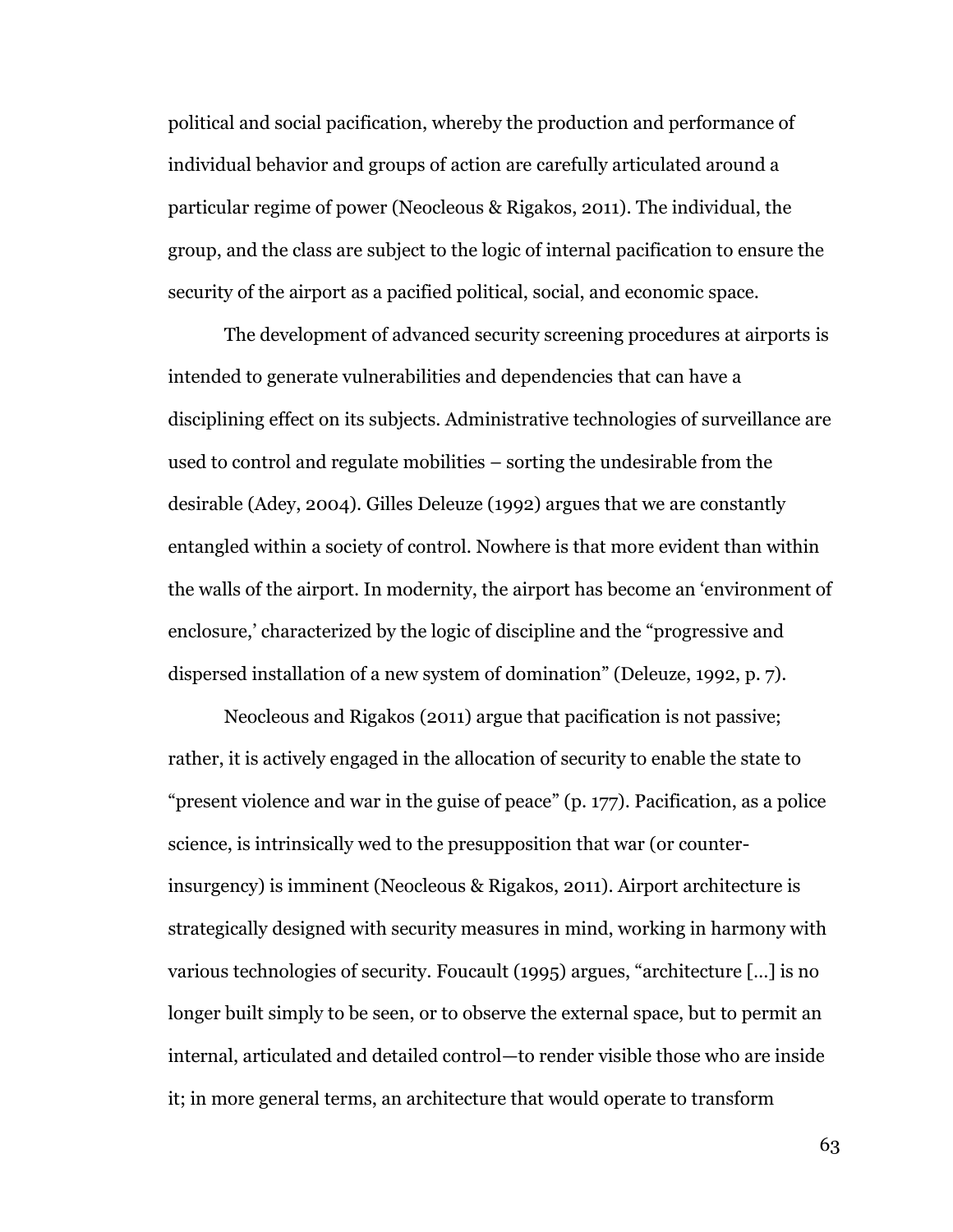individuals: to act on those it shelters, to provide a hold on their conduct, to carry the effects of power right to them, to make it possible to know them, to alter them" (p. 172). While Foucault never theorized on airport space, in particular, his work on hospitals, prisons, and workhouses may help to inform an analysis of airport architecture and governance. Modern day airports are designed to funnel passengers through terminals – Foucault (1986) describes these spaces as "heterotopias" or spaces which are characterized by multiple layers of meaning and are linked with all other spaces. In many cases, airport corridors are equipped with cameras to detect the movement of passengers and can detect when there is a variance to the prescribed flow of passengers through a particular passage (Adey, 2004; Adey, 2009). The airport space is characterized by prescribed norms and customs of behavior. Deviations from this system of force and politics (administration) are met with swift administrative segregation and hostility.

Contemporary airports are modern-day manifestations of Sir William Petty's *London Wall Project* (Rigakos, 2009; Neocleous & Rigakos, 2011). Sir William Petty (1623-1687) is the father of political economy and an early statistician and political arithmetician (Neocleous & Rigakos, 2011). Petty's vision for a London wall was to create a system of arithmetic "'[t]o take an accompt of all persons and things going in and out of the City' and to provide '[a] foundation of libertyes, securityes, and priviledges' which included who may be allowed into the city, how their possessions should be catalogued, a taxation system, a system of management for those who were not productive, a licensing system for beggars and so forth" (Neocleous & Rigakos, 2011, p. 68). Contemporary airport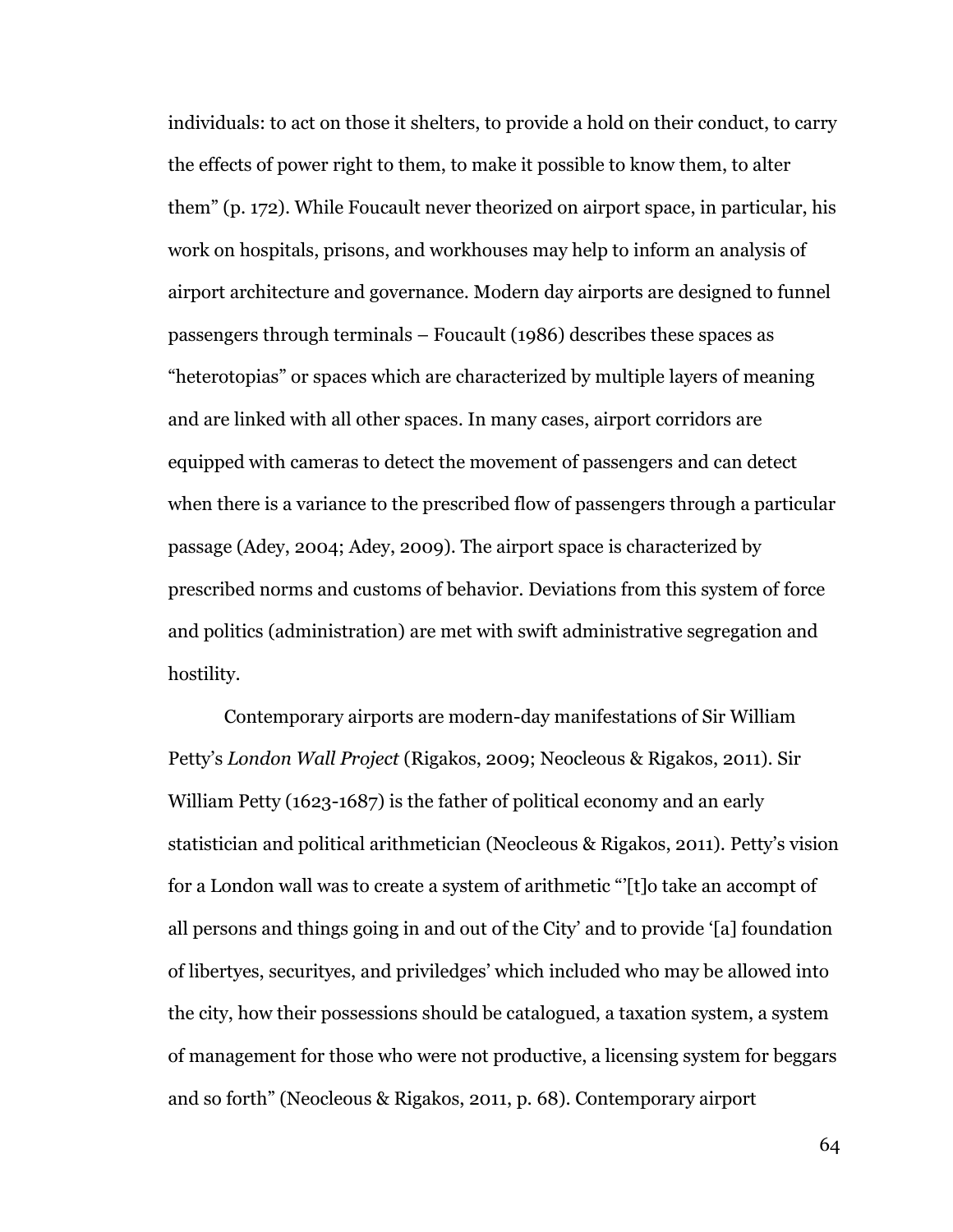architecture goes far beyond bricks and mortar and into the realm of administrative record keeping and surveillance – it is a regime that is guarded by equal parts sword and pen (Neocleous & Rigakos, 2011).

The theoretical underpinnings of pacification help us to understand security as an interdisciplinary social science. Sir William Petty combined principles of architecture, economics, sociology, and political economy to generate statistical analyses that would later be used to propel capitalist relations of power and control (Neocleous & Rigakos, 2011). Petty perceived a need to pacify public spaces and people "to fabricate a social order based on the wage-labour system, and to inculcate a neo-liberal system through the threat of force all under the rubric of security" (Neocleous & Rigakos, 2011, p. 80).

It is important to interrogate why, in contemporary society, extensive amounts of resources – both public and private – are poured into the development of security. Customs and border protection authorities employ technologies of pacification disguised as security measures meant to protect national security and public safety. Airport officials, along with customs and border protection codify, filter, separate and exclude the undesirable from the desirable. This fragmentation has the effect of further strengthening a regime that is equal parts force and politics.

We live in an age of security fetishism whereby public and private sectors are fixated on securitizing various aspects of daily life. As biological metric technology becomes increasingly available, we can expect to see an increase in the alienation of the corporeal body based on 'biocapital' (Lock, 2001). Biocapitalism refers to the commodification of human genetic material, such as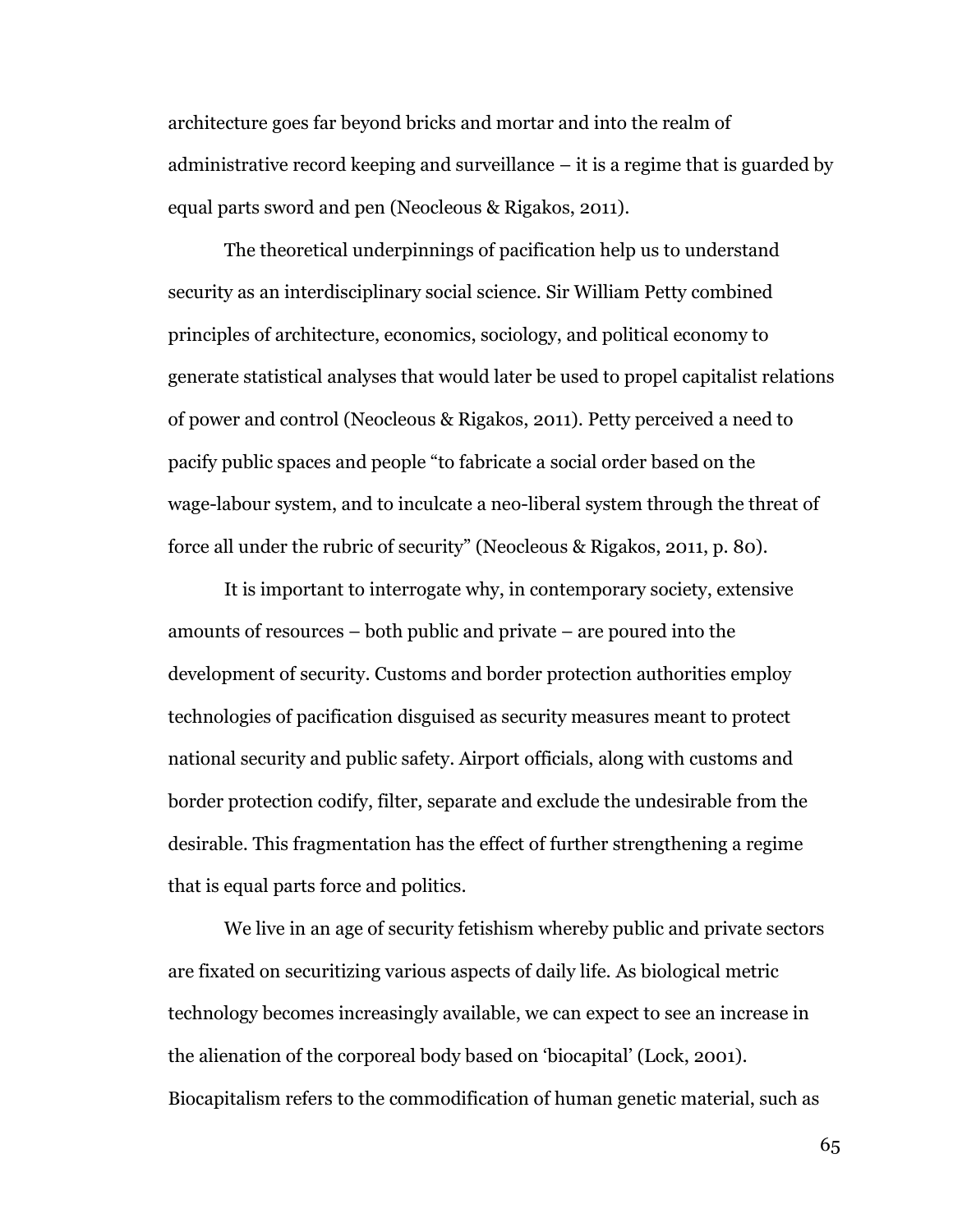human genome patents with the result that human genetic material becomes the private property of pharmaceutical or other companies (Lock, 2001). Margaret Lock (2001) argues that as pharmacology corporations research further into biological prospecting, we can expect to see private sector patents on human genetic material. Bruce Braun explains that "the molecularized body… has become the site of very different political rationalities, gathered around the concept of 'security'" (Braun, 2007). Administrative authorities use risk as a metric to calculate allocations of spending, urban planning, industrial development, etcetera. Airport authorities, as well as customs and immigration authorities, manage risk at the level of the individual or population based on traits that are peculiar to one's body, identity, police record, travel itinerary, and so on.

Bigo's (2006) analysis of "professionals of the management of unease" highlights a top-down approach whereby authorities anticipate the likelihood of a risk situation to materialize, and actively work to reinforce the sovereign's power to preemptively target groups of people who demonstrate threatening or abnormal characteristics. Ellen Richardson's case is unique in this regard because her risk 'analysis' was solely based on her having one previous suicide attempt and another more recent mental health episode (there was no medical record of diagnosis). These two events combined were significant enough for U.S. Customs and Border Protection authorities to deny her entry to the country, despite the fact that she would be boarding a March of Dimes cruise – a travel service for persons with specialized needs, such as paraplegia – and would have only spent a day or two on U.S. soil (Eggerston, 2014). Upon requesting entry to a country, a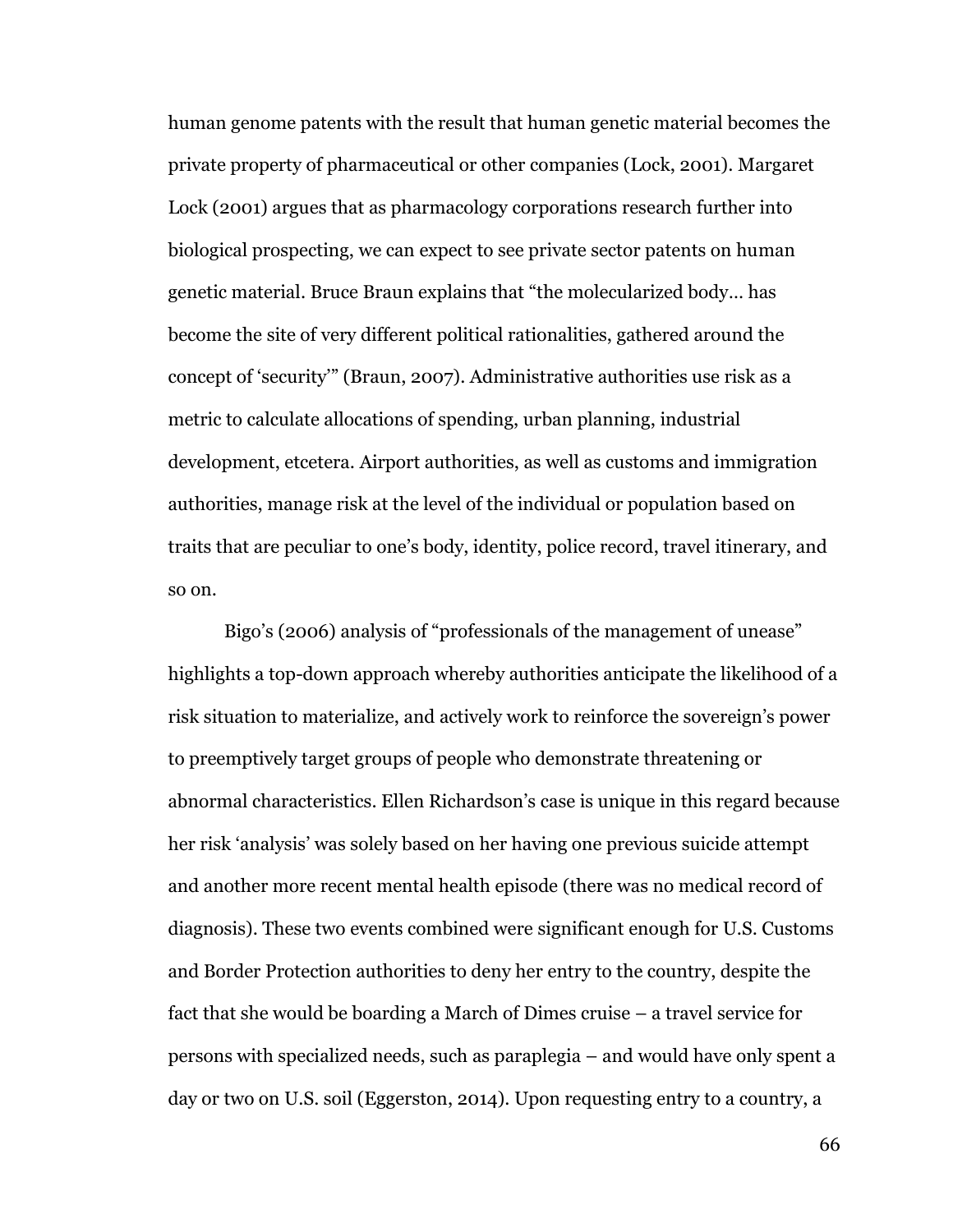traveler must commit to a sovereign contract, which is redrawn upon each request of entry, and requires a willing disclosure of all manner of personal information; even so, a traveler is not granted a right of entry, only a right to ask (Salter, 2008).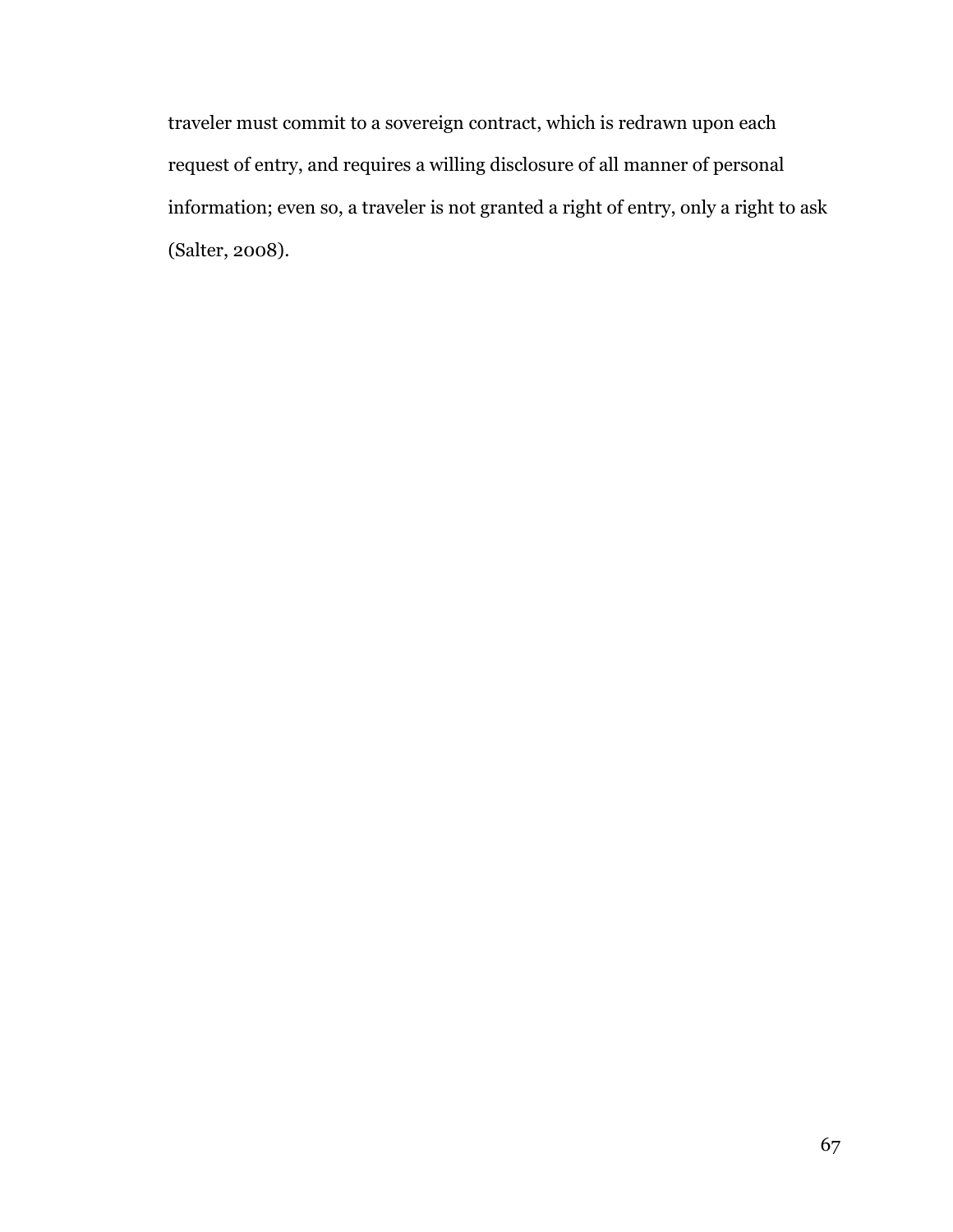## **4 Chapter: Implications & Resistance**

*Throughout the penal ritual, from the preliminary investigation to the sentence and the final effects of the penalty, a domain has been penetrated by objects that not only duplicate, but also dissociate the juridically defined and coded objects. Psychiatric expertise, but also in a more general way criminal anthropology and the repetitive discourse of criminology, find one of their precise functions here: by solemnly inscribing offences in the field of objects susceptible of scientific knowledge, they provide the mechanisms of legal punishment with a justifiable hold not only on offences, but on individuals; not only on what they do, but also on what they are, will be, may be.*

—Foucault, M. 1995. Discipline and Punish: The Birth of the Prison. 2nd Vintage Books ed. New York: Vintage Books.

---

The case of Ellen Richardson illustrates the unintelligibility of the biopolitical security apparatus. In Mark Neocleous's *Critique of Security* (2008), he intends to shed light on the ways in which the master narrative of security shapes our lives, organizing subjects in such a way so as to expose the body politic to violence in defiance of the established order (p. 5). Neocleous sustains the argument that security has become a commodity, and has taken the form of the greatest fetish of the 21st century (2008, p. 9).

There are those who would take the position that there exists a balance of liberties to ensure the security of the many (Neocleous, 2008). However, this view assumes that 'balance' is the fundamental goal or purpose of a system of liberties meant to promote equality in and of the law (Neocleous, 2008). The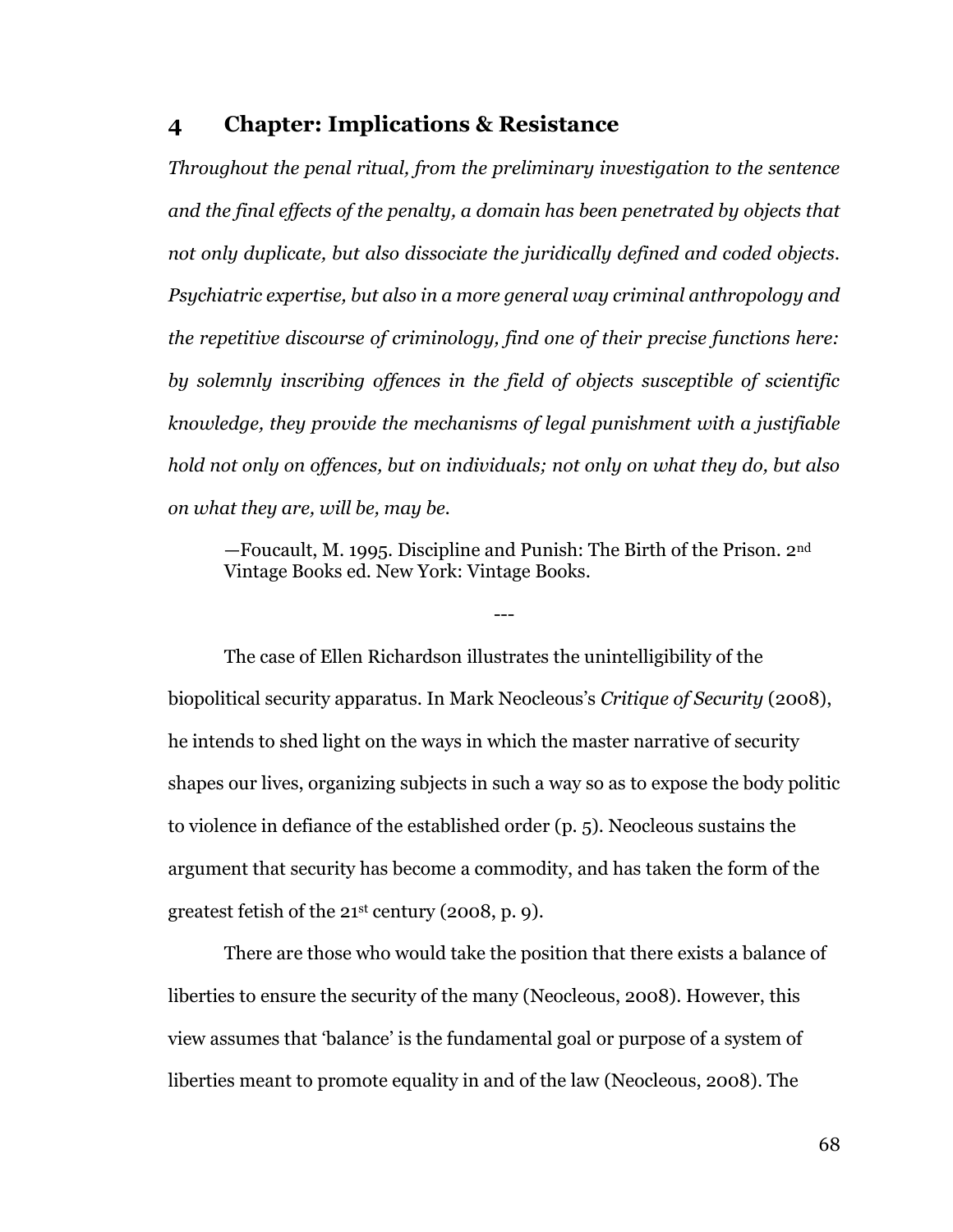proposition that we must find a balance between rights and securities is desperately misguided. The concept of liberties is derived from natural law to suggest that there exists a fundamental state of existence within a society that is free from oppressive mechanisms of control and regulation (Neocleous, 2008). Liberties are protected within bodies of law, such as Canada's *Constitution Act, 1867 and 1982*, the *United Nations Declaration of Human Rights*, or *The Constitution of the United States*. Security is strictly a political technology that has become the driving force behind neoliberalism and enterprise culture (Neocleous, 2008, p. 14).

## **4.1 – A Brief History of the Science of Police**

Petty's proposal for the 'protection and expansion of the means of the state' centers on the economic doctrine of mercantilism (Neocleous & Rigakos, 2011; Rigakos, 2009). The essential properties of mercantilism hold that the benefit of the state is also good for society. Under the economic doctrine of mercantilism, a state's power is measured by two principal characteristics; first, the wealth of the nation, measured by how much capital it generates; and second, military force. The more capital a state can accumulate the more money it can invest in building a robust military. Military force is directly tied to economic strength. Military force, in the context of the expansion and protection of the means of the state, fueled trade, created trade routes, allowed for the expansion of colonies, and the development of private markets. Therefore, the aim of the mercantilist state is to produce wealth (Rigakos, 2009).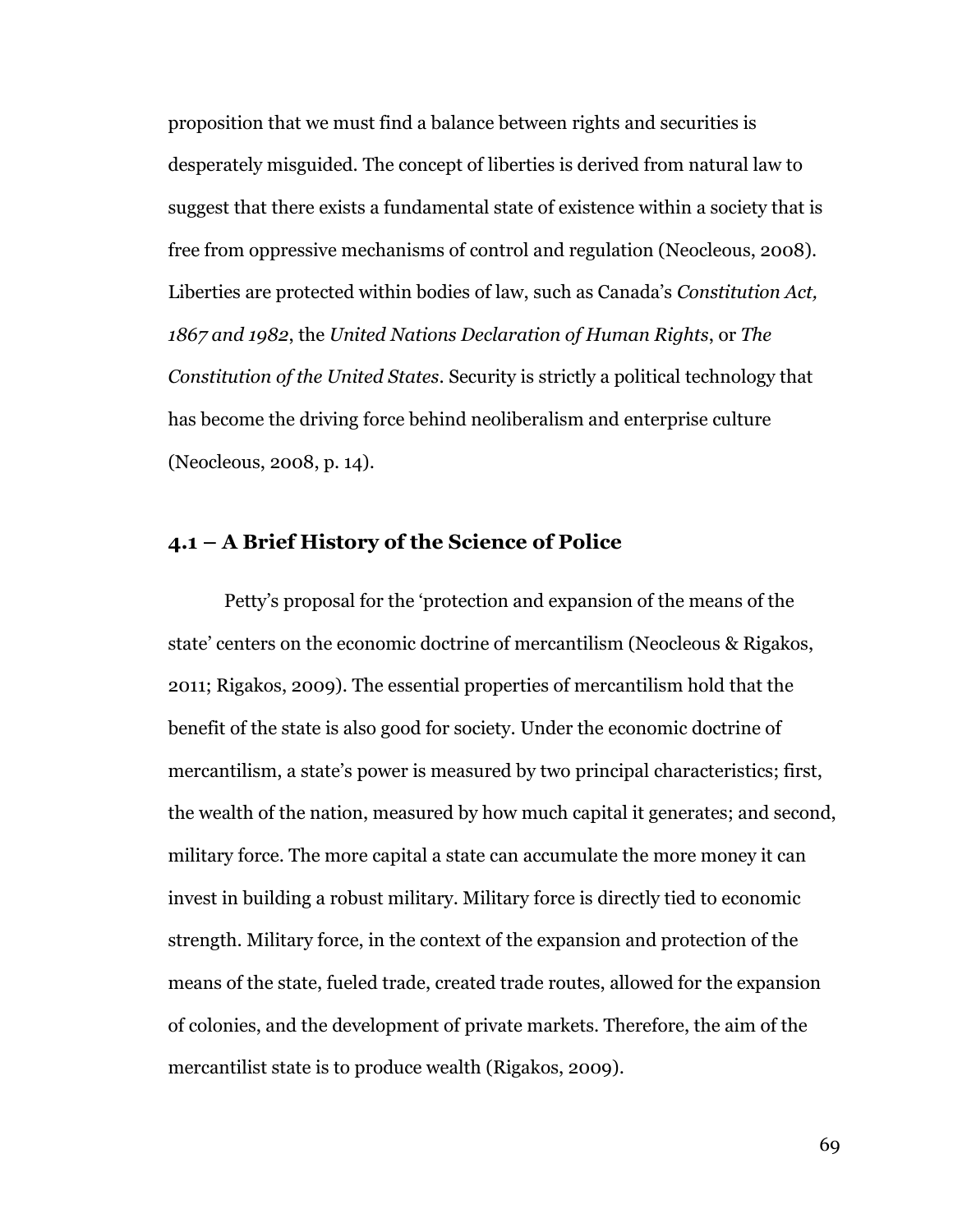The relationship between the sovereign and subjects is one of obedience. The body politic is seen as passive – they serve the goals that are set by the sovereign, the 'mortal God' (Rigakos, 2009). The centrality of the sovereign implies that mercantilists try to avoid any class gaining more power than they should because this would endanger the position of the sovereign (Rigakos, 2009). In other words, it is necessary to *regulate* the classes that might be a danger to the sovereign. These classes might be the emerging merchant class because of the economic power they are gaining, and the working classes because they are great in numbers. Therefore, it should be ensured that neither of these social divisions could abuse their power against the sovereign. It should be made sure that they cannot place their self-interest above the interests of the state. Through a detailed calculation of their behavior, the state can ensure docility of the body politic (Foucault, 1995, 2008; Rigakos, 2009).

The mercantilist state engages in a detailed recording and arithmetic of all economic activities within the state. Economic prosperity was directly associated with a mastering of the market forces; therefore, it follows that policing the market would ensure that there are no false shortages and violent price fluctuations and provides each member can maintain his or her subsistence in a *regular and predictable fashion* (Rigakos, 2009). There will be strict restrictions on free trade – the goal of this is to keep currency (Gold and silver) within the state. This policy shows that mercantilists see the accumulation of wealth in the treasury than the circulation of money as the symbol of power.

Mercantilism presupposes an identification of the interests of the state with those of society and operates under the assumption of governmental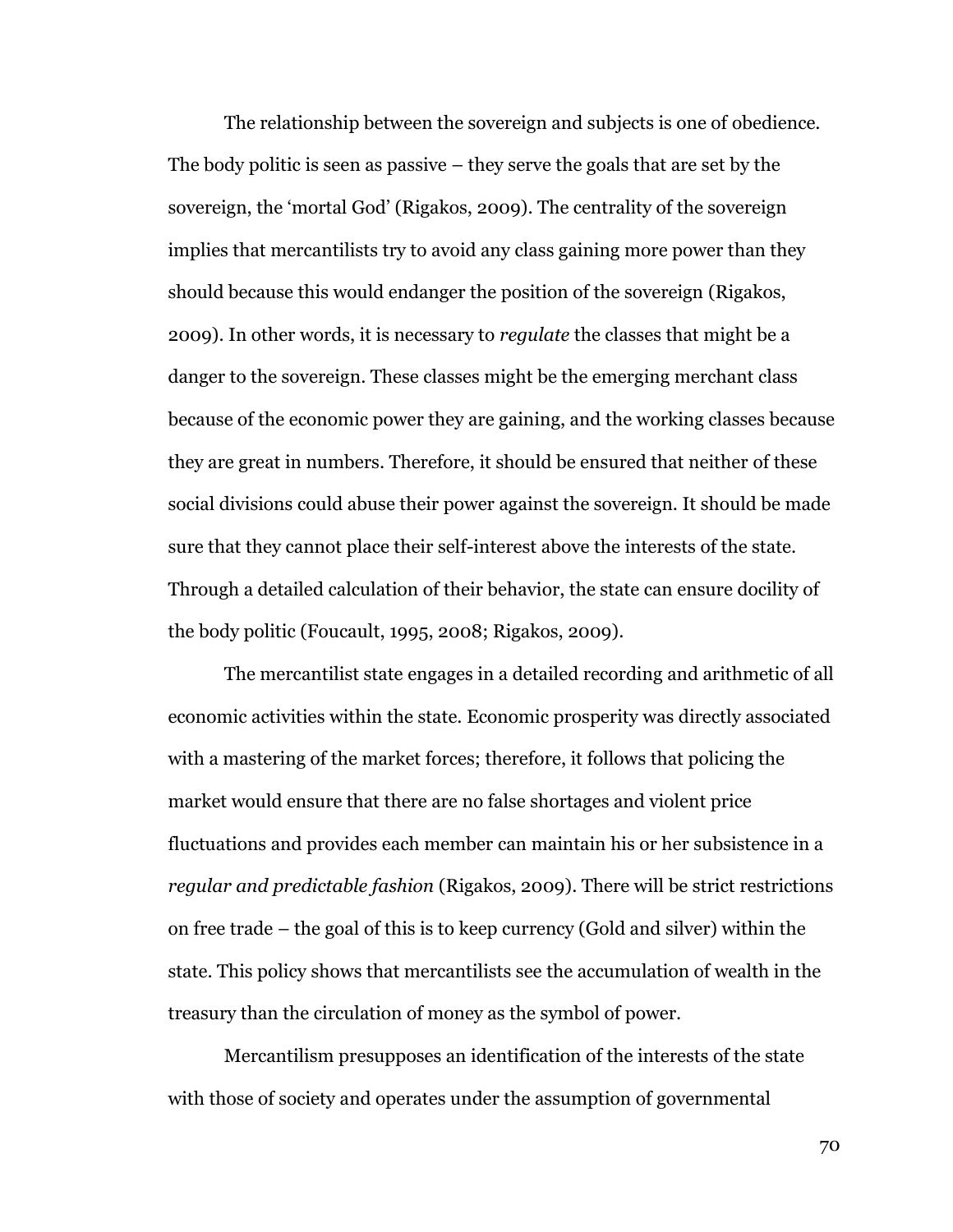intervention into economic activities. By policing the economy and the population that propel its operations, the state can ensure economic prosperity. Petty sought to implement different forms of taxation for which the monarch could adhere when deciding how to raise money for war. Petty was an advocate of consumption taxes and suggested that taxes should be sufficient to meet the needs of the various public charges (Rigakos, 2009). Petty recommended a high standard of statistical information be gathered to tax equally and proportionately.

The relationship between state and society is based on labor – the mercantilist state encouraged population growth so as to ensure a large working class to carry the economy. Petty understood capitalism was an emerging economic system and identified the source of wealth under capitalism as being human resources (labor). The state must manage society through administrative and legislative control of the population, namely the working class, to achieve greater prosperity.

#### **4.2 – The Concept of Police**

The rise of the concept of police in the Continental Europe was brought about by the culmination of shifting political, social, material, ideational, and international conventions. The beginning of a shifting political configuration brought with it a reformation or rebirth of normative institutions – a renaissance. With the collapse of the feudal system, obedience to the sovereign lost its legitimacy and the rising population began to question the state. The dependent relationship between masters and serfs began to deteriorate at the collapse of the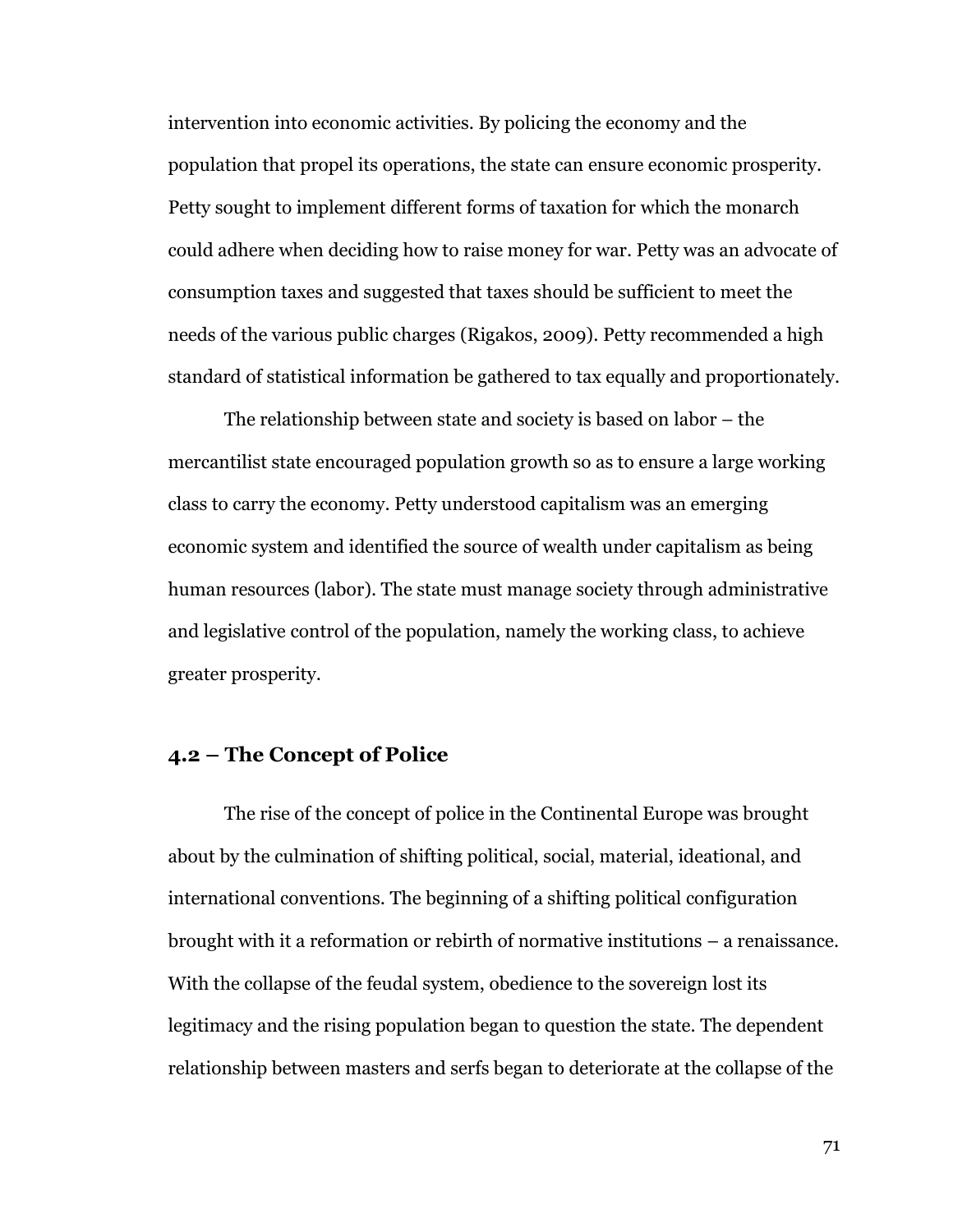feudal system (Rigakos, 2009). The aristocracy found itself facing an increasingly powerful merchant class, especially in the developing towns. Consequently, increasing populations of masterless subjects began to migrate to the cities – growth of towns began to expand exponentially (Rigakos, 2009). A stronger merchant class meant that there would be new opportunities for gambling, drinking, adultery, blasphemy, and more generally, the opportunity to 'wander' much further than was traditionally found possible (Rigakos, 2009).

The emergence of police was in response to the growing concern that the new masterless population would become disorderly and to respond to an increasing concern for the protection of property rights. The concept of governing over souls was losing grip on society, and as such, God was no longer an active deterrent. In its place was the governance of man, where the state began to implement administrative and legislative regulation and control of the internal life of the community, thereby promoting the general welfare and the conditions of the good order, and the regimenting of social life. Police science became increasingly concerned with *mastering* the masterless population and imposing order (Rigakos, 2009). Controlling every aspect of civil life for the purpose of maintaining good order and prosperity were primary objectives. During the onset of police, they were mainly used as reactive ad hoc measure to address emerging social problems and crises – police science was created as a form of 'emergency legislation,' passed without breaking with legal tradition (Rigakos, 2009). The second principle of police was less reactionary and more active and conscious, taking an interventionist form of social regulation grounded on the principle of good order and common good of the population (Rigakos, 2009). Police were less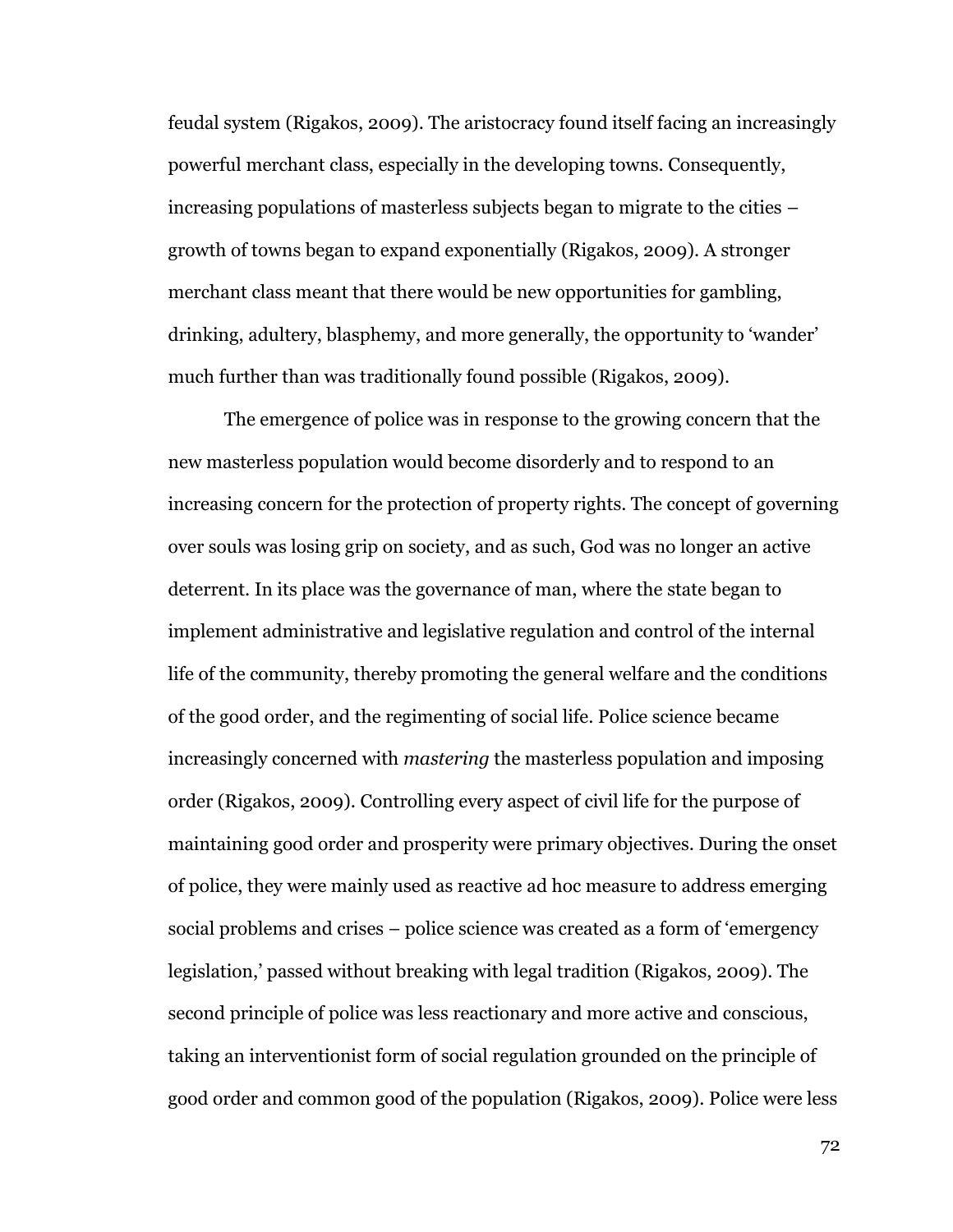concerned with the reformation of the social body and more concerned with actively shaping the social body, according to certain ends – the protection and expansion of the means of the state.

The concept of police was a continental concept – the English system resisted the implementation of a 'police,' for the liberty of the subject (Rigakos, 2009). The idea of 'police' in Britain was in fact equivalent with 'policy,' which also derived from the old French 'policie,' and was defined as 'an organized state,' or 'an organized and established system or form of government or administration' (Rigakos, 2009). England in the seventeenth and eighteenth centuries was not an un-policed society, but the agents of policing were understood as carrying out *policy* rather than being *police.* In Britain, it was assumed that every member of society was to take an active role in the 'policing' of the state (Rigakos, 2009). The 'watchmen' system was a practice that utilized members of society – it was a public system for the administration of regulations and norms.

### **4.3 – Governmentality of Suicide**

The concept of *police*, as illustrated by Rigakos (2009), is actively concerned with shaping the body politic through the production and performance of norms. 'Governmentality' of 'suicide' implies that there exists a strong political response to the performance of an attempted suicide. Through statistical and algorithmic analysis generated by way of the various data entry points concerning 'suicide' (for example, police RMS, and the SIP repository via the CPIC),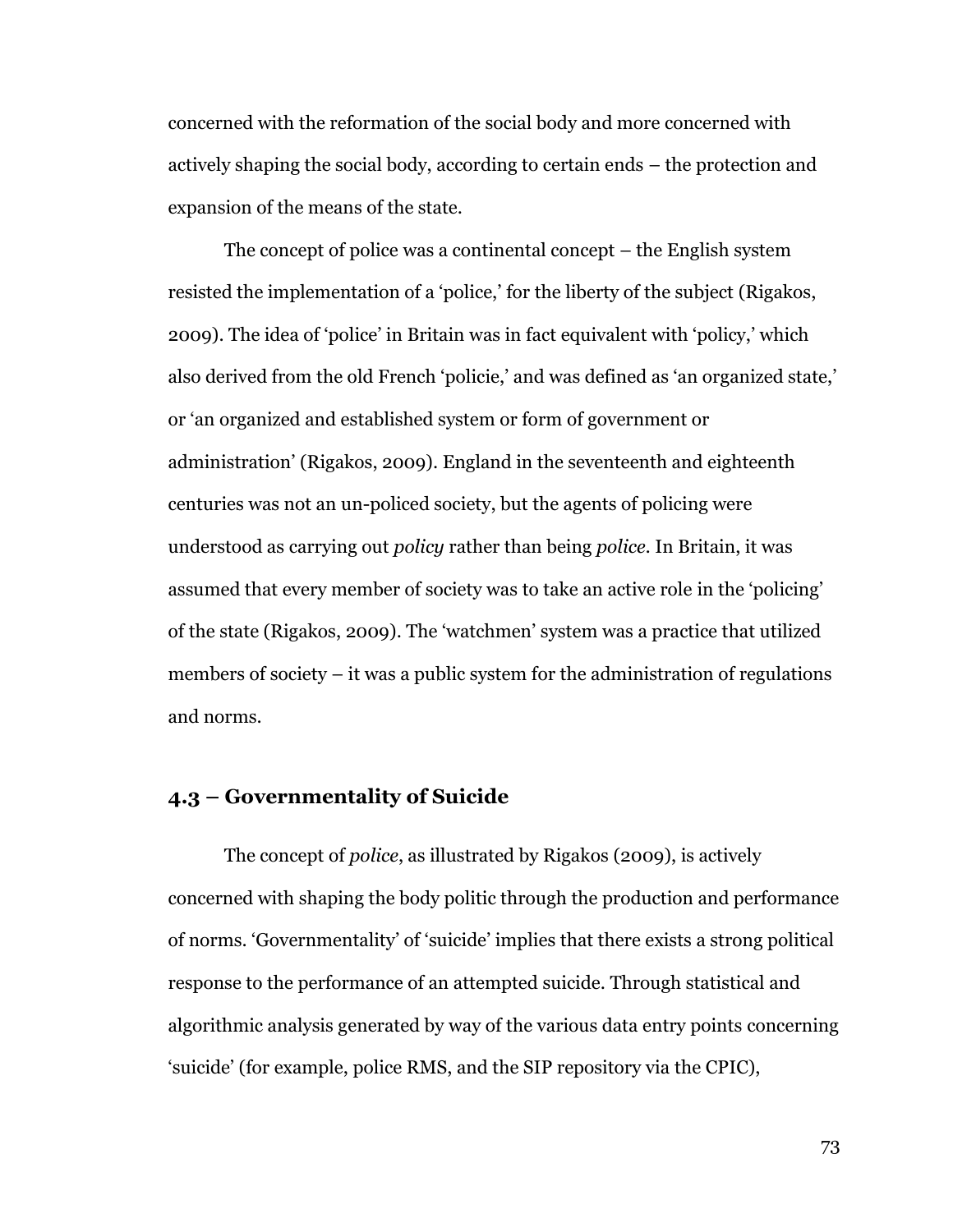governments can establish an administrative response. The social science of governmentality combines mercantilist ideas (a *regular* and *predictable* populace) and practices with some competing principles developed under liberalism (Tierney, 2010). One of the primary functions of governmentality developed under mercantilism was the political concern for categories of persons who inhabit a governed geographical territory (Tierney, 2010, p. 360). Under mercantilism, the population is seen as a valuable resource. The stronger and more robust populace will help generate a stronger and more robust economy, and in turn, more powerful and more healthy state. The mercantilist conception of 'police' was rooted in the administrative governance of a multitude of factors affecting civic life (Tierney, 2010, p. 360). The role of policing was to ensure the maximization of population size and growth; providing a productive and healthy workforce; and maintaining public infrastructure so as to facilitate the movement of goods (Tierney, 2010, p. 360).

Foucault's (1990) conception of policing in the seventeenth and eighteenth centuries can be found in his lectures on *governmentality*, in which Foucault examines the "'history of the pastorate [which] involves… the entire history of human individualization in the West'" (Tierney, 2010, p. 361). The word *pastor* is Latin for 'shepherd,' and is representative of a person who not only cares for a flock but of each member of the herd (society). Using the employ of Christianity, the pastorate was particularly efficient at using the almighty power of God to control and regulate the behavior of individuals through the generation of three core technologies for governing the population: life after death (everlasting life; salvation); strict religious obedience to God's will; and the production of norms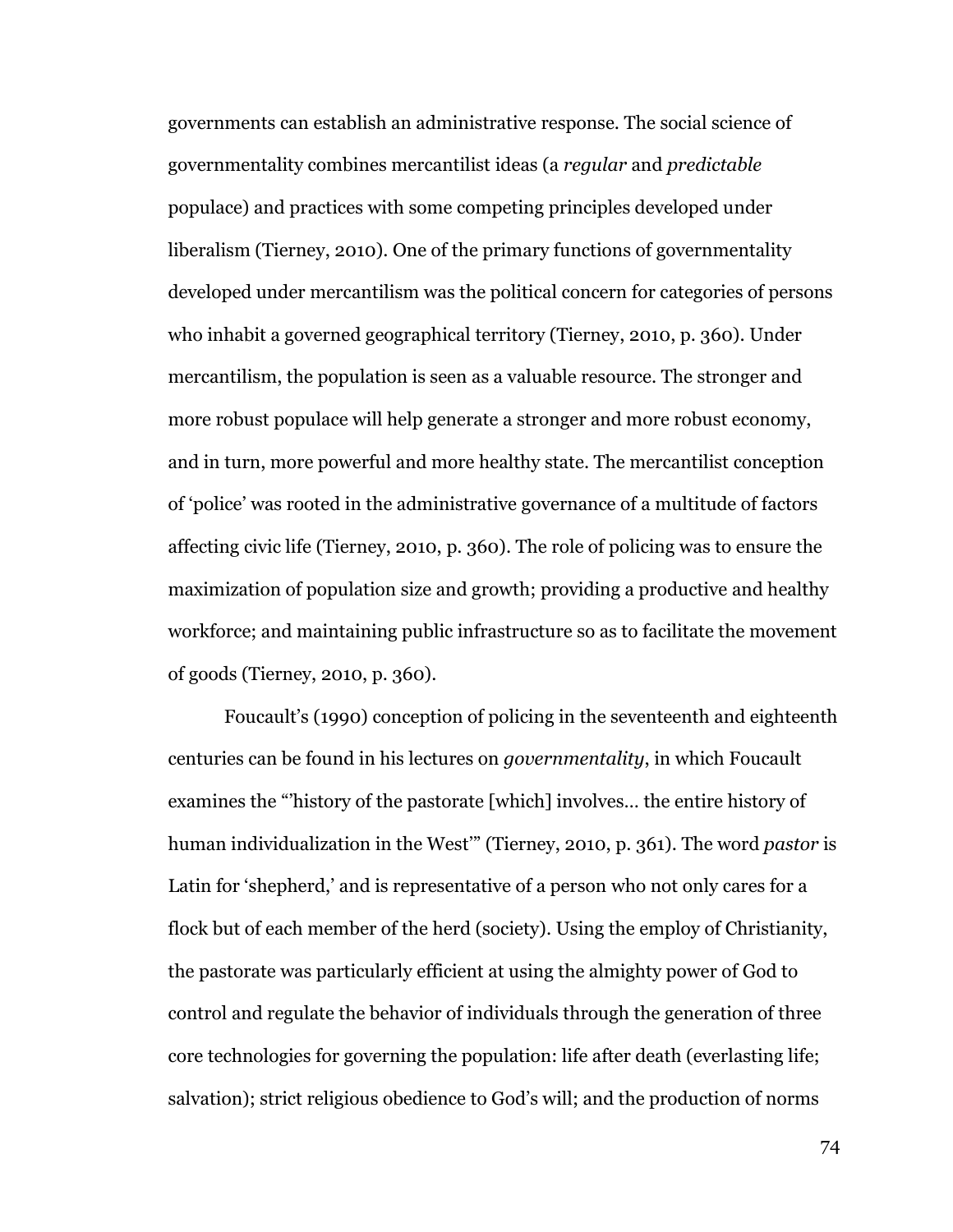(Foucault, 2008, p. 165-185). However, at the collapse of the feudal system and the rise of the Age of Enlightenment, sciences were gaining popularity and were able to explain phenomena that were otherwise taken for granted. People began questioning areas of astronomy, biology, medicine, mathematics, and physics, to name a few. As the Church's ability to satisfy these issues receded, the Age of Enlightenment paved the path for the age of reason and established a base for early modern sciences (Foucault, 2008; Rigakos, 2009).

Early modern police implemented two technologies for governing the population and for expanding state control over the populace: the social science of statistics; and bureaucratic intervention and regulation (Tierney, 2010, p. 362; Rigakos, 2009; Rigakos and Neocleous, 2011). The science of statistics continues to be used to study and measure the characteristics of a given population that occupy a geographical space. Through the science of statistics qualitative and quantitative information may be used to improve the body politic. The social science of bureaucratic interventions may be at both the individual and group level to address a broad range of social idiosyncrasies, which can include medical, social, economic, and political interventions.

The practice of suicide and the appropriate legal response had troubled European legal traditions for centuries. Throughout history, suicide has received considerable debate. Some cultures view suicide as a suitable alternative in circumstances where life had become excessively oppressive; other religious or cultural traditions viewed suicide as a deliberate violation of biblical commands against murder (Tierney, 2010, p. 365). In the late Empire of Roman civil law suicide was punishable via the Emperor seizing the property of the self-inflicted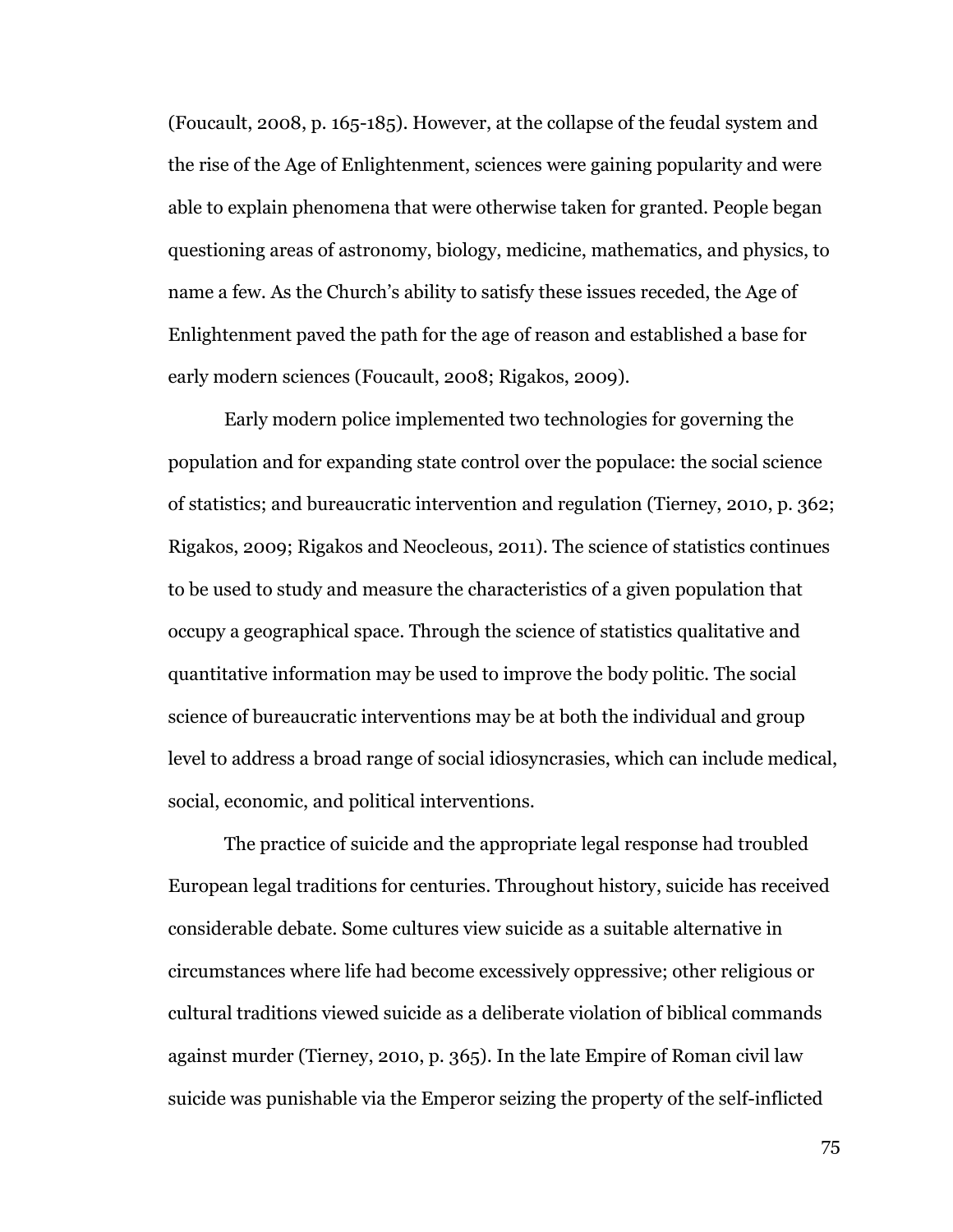deceased, and this practice became more centralized throughout the medieval era (Tierney, 2010, p. 365). Suicide was regarded as a serious felony in secular law in medieval England. Throughout the medieval period, many dishonorable burial practices developed in response to the egregious act of suicide (Seabourne, 2000). Most common was the forfeiture of land and goods of the offender. The seizure of property had many socio-economic impacts on family members who may have relied on the offender for their livelihoods, such as a spouse and children.

## **4.4 – Modeling the Securitization Agenda**

Neoliberal expansion of police powers and the spread of state control and regulation in increasingly precise forms involve a violent appropriation of rights and liberties. As Foucault (2004) suggests, the technology of security "have the constant tendency to expand" (p. 54). Not only are technologies of security constantly developing, but state borders have started to bleed into each other. The U.S. operates many preclearance locations across Canada, including Ottawa MacDonald-Cartier International Airport, Montréal-Pierre Elliott Trudeau International Airport, Toronto Pearson International Airport, and Vancouver International Airport, with intentions of expanding the number of preclearance locations imminently (U.S. Customs and Border Protection, Web). Canadians traveling to the U.S. from these and other preclearance sites are required to pass customs, immigration, and agriculture inspections before arrival on U.S. soil (U.S. Customs and Border Protection, Web).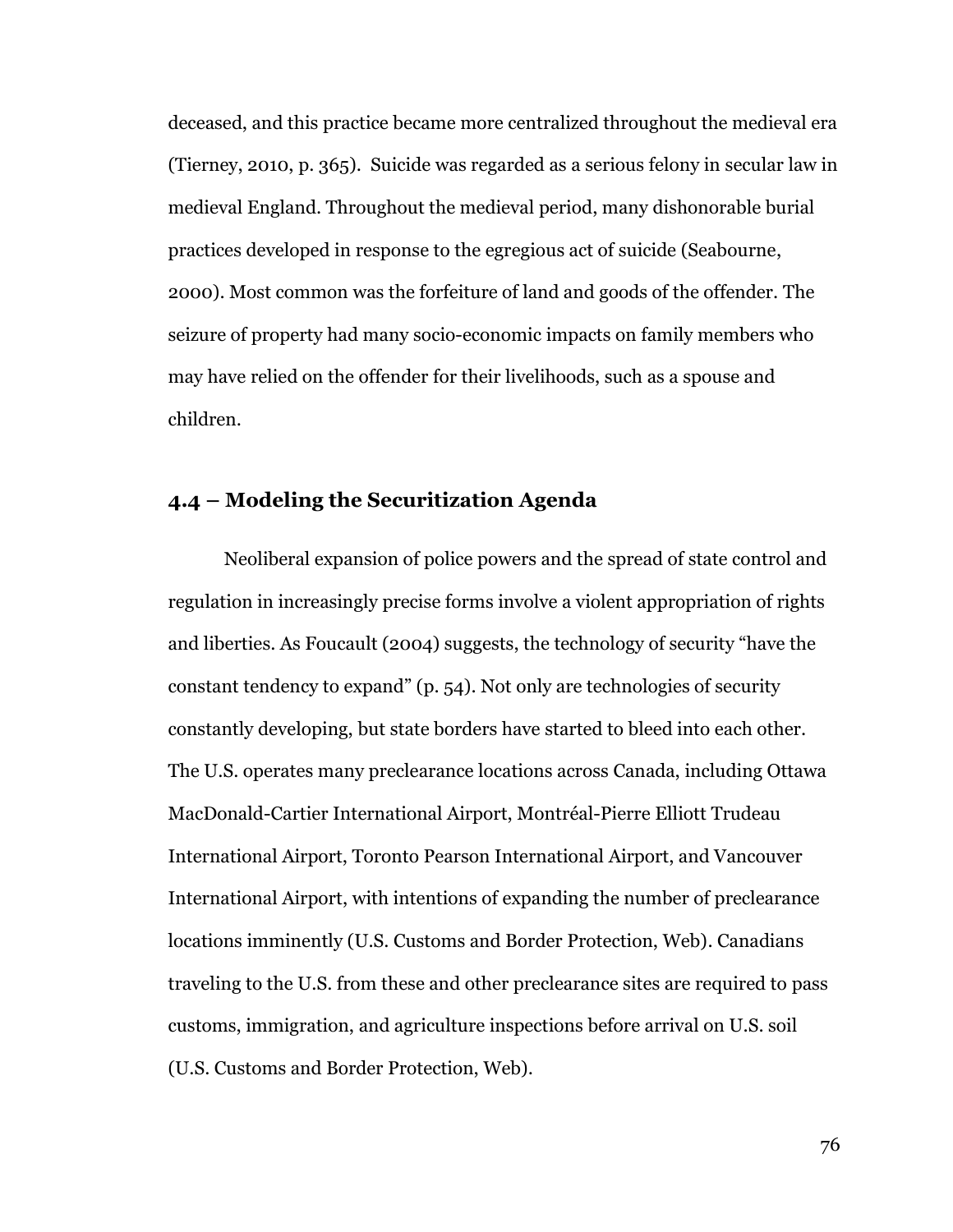Preclearance locations, such a Toronto Pearson International Airport, contextualize how securitization – as pacification – is necessary to govern airport space and the people that pass through. Situated state racism combined with the logics of American neoliberalism, violence, and capital accumulation (Foucault, 1990) extend the reach and jurisdiction of U.S. authorities to increase efficiency (administration/politics) and meet security (force) objectives. Mechanisms of power and control work at the level of the body to modulate the individual subjectivities. Security regimes, especially, function on the potential of individual agencies and the body politic as a whole – micro level to macro level. U.S. Customs and Border Protection authorities work to define *bare life* from the politically qualified life (Agamben, 1998). Giorgio Agamben describes the concentration camp as the ultimate biopolitical space where persons may be *killed but not sacrificed* (Agamben, 1998); however, one could argue that airports have come to be governed by particular biopolitical techniques reminiscent of the logic of the camp.

The Ellen Richardson case study explores the depths of the 'risk' narrative and securitization of mental health. Two fundamental components of Agamben's theoretical conception of Homo Sacer (1998) and bare life are *bios,* which refers to politically qualified life; and *zoê,* which denotes bare life. In the case of Ellen Richardson, she experienced a form of administrative discharge as she went from the 'politically qualified life' as a Canadian citizen (with a clean criminal record) – *bios* – to life 'free of form and value' – *zoê* (Agamben, 1998). The very moment Ellen Richardson's history of mental health episodes became known to U.S. authorities was the very same moment she experienced non-politicized, naked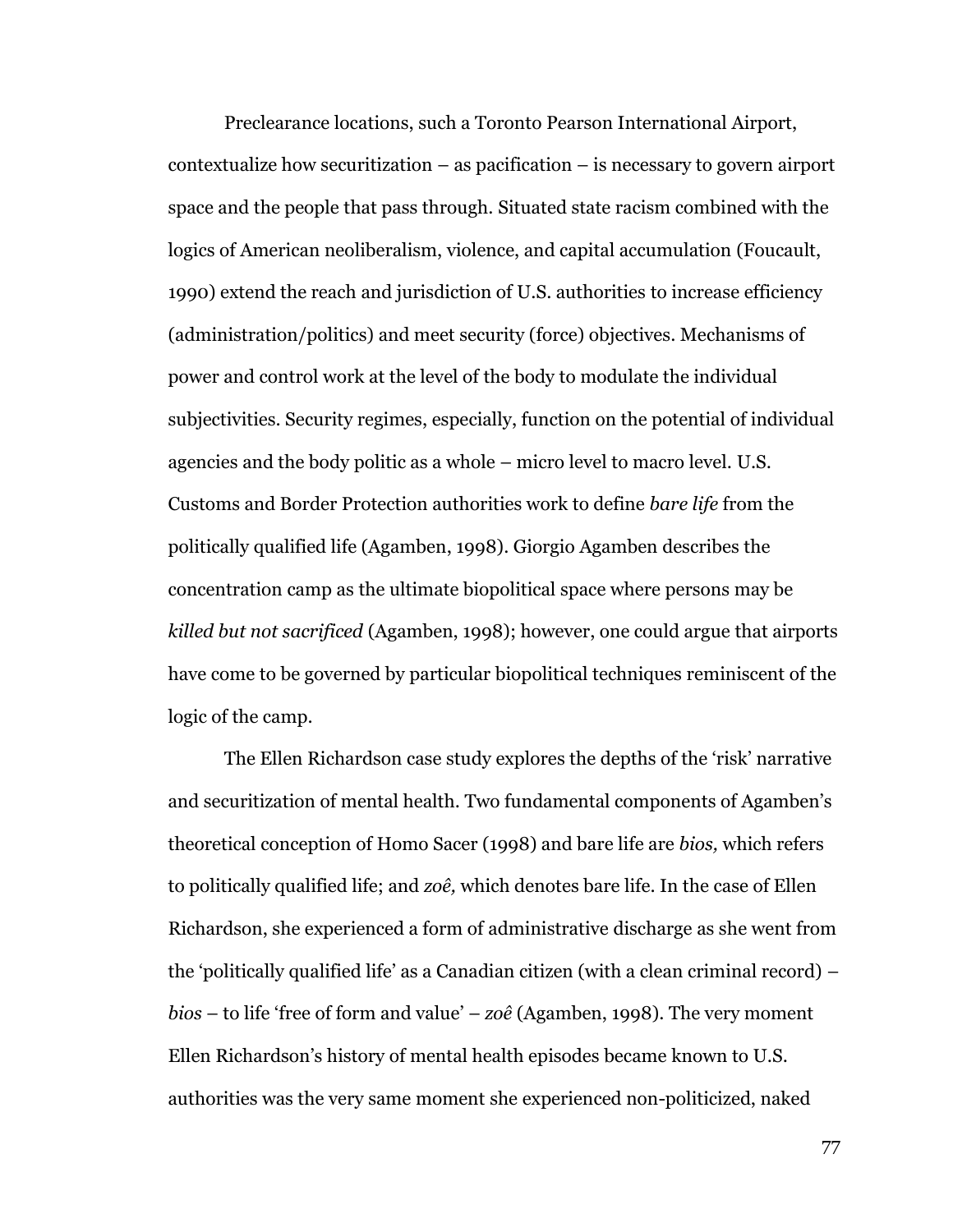life – she was thrown into the camp logic, figuratively, whereby her physical body could not be 'integrated into the [American] political system' (Agamben, 2005).

Camp logic, as theorized by Agamben (1998), has become a permeating feature of the politico-social domain – it has become a fixture of contemporary politics. Contemporary states have continuously challenged the threshold upon which bare life and death intercept each other – this threshold has seen the inception of this accelerating *state of exception* exceed political practice and move into domains such as health care, security, and culture, to name a few (Agamben, 2005; Neocleous, 2008; O'Malley, 2011). While the concentration camps of the Nazi regime will remain a stark realization of camp logic, new experiences of this logic are being displaced onto larger society. Contemporary sovereign jurisdictions have seen the production and performance of the logic of *homo sacer* as being intricately merged with the letter of the law (Agamben, 2005). Enactments such as the *Uniting and Strengthening America by Providing Appropriate Tools Required to Intercept and Obstruct Terrorism Act* (hereinafter, "USA PATRIOT Act") (Neocleous, 2008), and the *National Security Strategy of the United States*, 2002 (United States. President (2001-: Bush), 2002), authorize aggressive actions such as extraordinary rendition and other pugnacious demeanor in the 'war on terror.' Through this shift in political thought, citizens have become more vulnerable to sovereign rule as biopolitical governance becomes increasingly more robust. Biopolitics continually challenge the threshold at which the political and non-political intersect, the desirable from the undesirable, the *bios* from the *zoê*.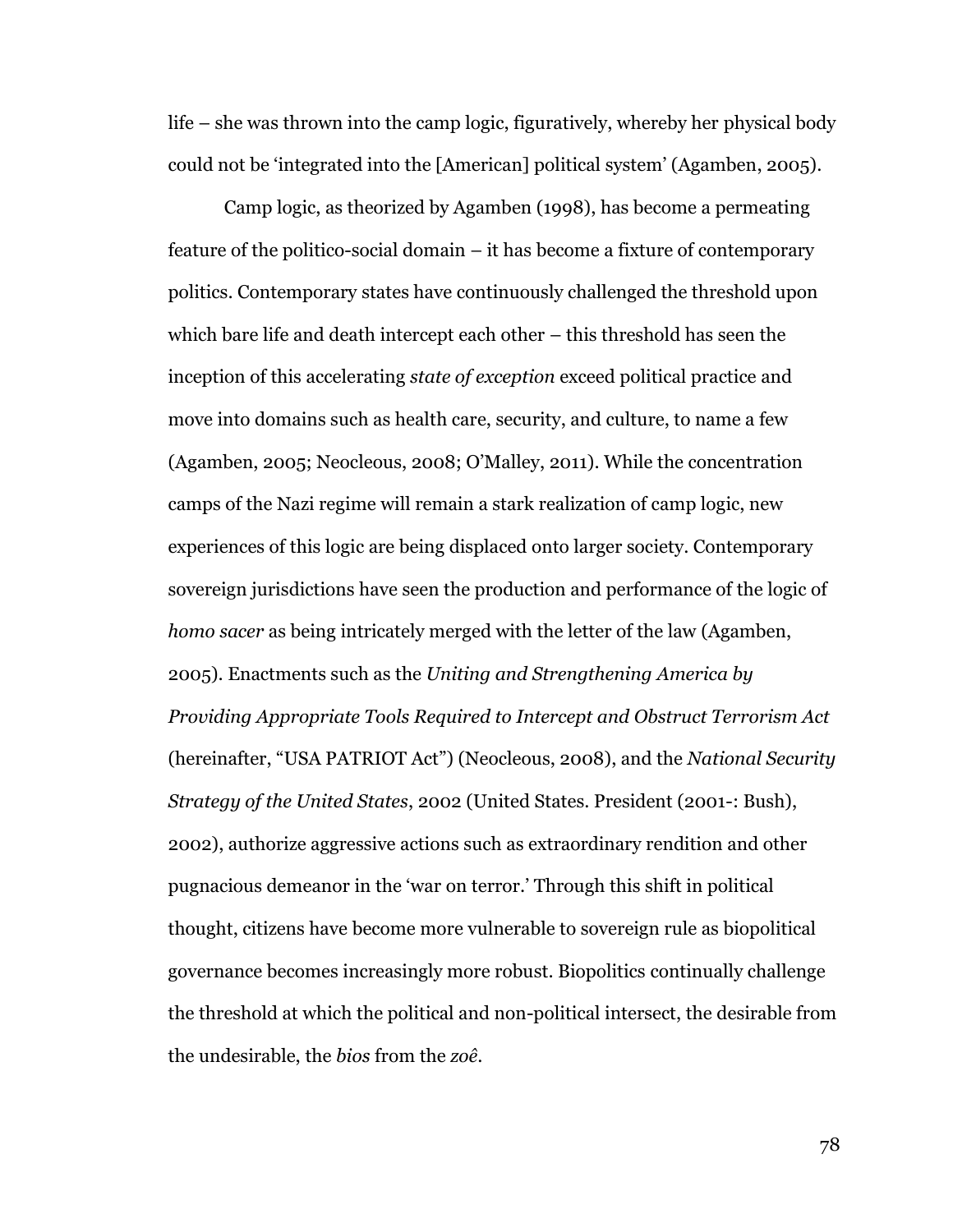We tend to think of sovereignty as the power to make rules and decisions over a given geographical territory. Agamben (1998) postulates that sovereign power is the unilateral capacity to decide over life and death; it is a strange and equivocal power over lives – Foucault (2003) defines this as the ability to *make live or let die*. Sovereign power, Agamben (1998) argues, is both inside and outside juridical order - such is the paradox of sovereignty. Sovereign power holds a special relationship with its subjects as it remains external to society – sovereign power remains within the state of nature while its subjects, who have surrendered their natural rights, are subjected to state rights and, at times, state violence (Agamben, 1998, 2005; Foucault, 1995).

Through modernity, sovereign power has become increasingly interested in the functions of its subjects. A function of the biopolitical state is to ensure the growth of the population and to increase potential – this is the quintessence of biopolitics. The risk associated with mental health has come to produce a *zone of indistinction* (Agamben, 2005) whereby the politically qualified life and totalitarian rule overlap and intersect. Biopolitical governance requires the organization of life, which gives increased access to the body; and, the distribution of life through value and utility (Foucault, 1990). "Such a power has to qualify, measure, appraise, and hierarchize, rather than display itself in its murderous splendor" (Foucault, 1990, p. 144). Through technologies of control and regulation, the state can introduce "intuitive, empirical, and fragmented forms [of surveillance]," which "are adjusted to phenomena of population, to the biological or biosociological processes characteristic of human masses" (Foucault, 1990, p. 250).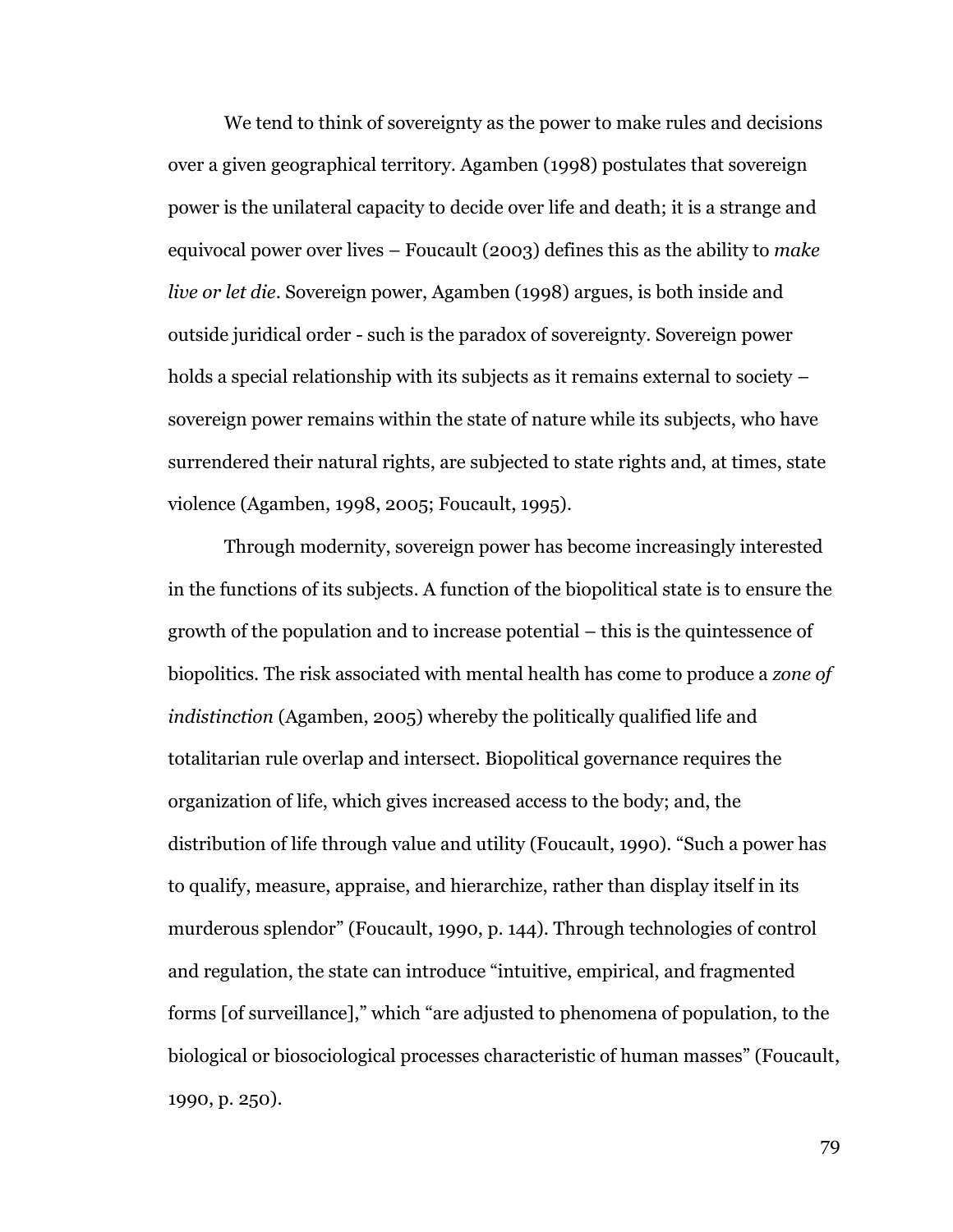#### **4.5 – Frameworks for Resistance**

Structures of resistance have shed light on the contentious issue of the disclosure of police records about mental health-related information to third-party, international jurisdictions and government agencies. There exist three key frameworks that may be used to garner resistance and improve the lives of those with mental health issues, whether they are known to the police or not. Instruments of resistance include former Ontario Information and Privacy Commissioner report titled, "Crossing the Line: The Indiscriminate Disclosure of Attempted Suicide Information to U.S. Border Officials via CPIC" (Cavoukian, 2014) and the recommendations therein; media coverage; and, academic research and policy framework development.

#### *4.5.1 – 'Crossing the Line'*

Former Ontario Information and Privacy Commissioner, Ann Cavoukian (2014), published a special investigation report identifying the disclosure of attempted suicide cases as the primary issue. Throughout the investigation, the following four categories were used to create a frame of reference for the analysis and interpretation, and ultimately recommendations brought forth within the report: "(1) Does the information at issue qualify as 'personal information'?; (2) What is the purpose for which the personal information at issue was obtained or compiled?; (3) Do the police have the authority under the [Ontario Police Services] Act to disclose the information [in dispute] to other law enforcement agencies within Canada, and to border officials in the United States?; and, (4)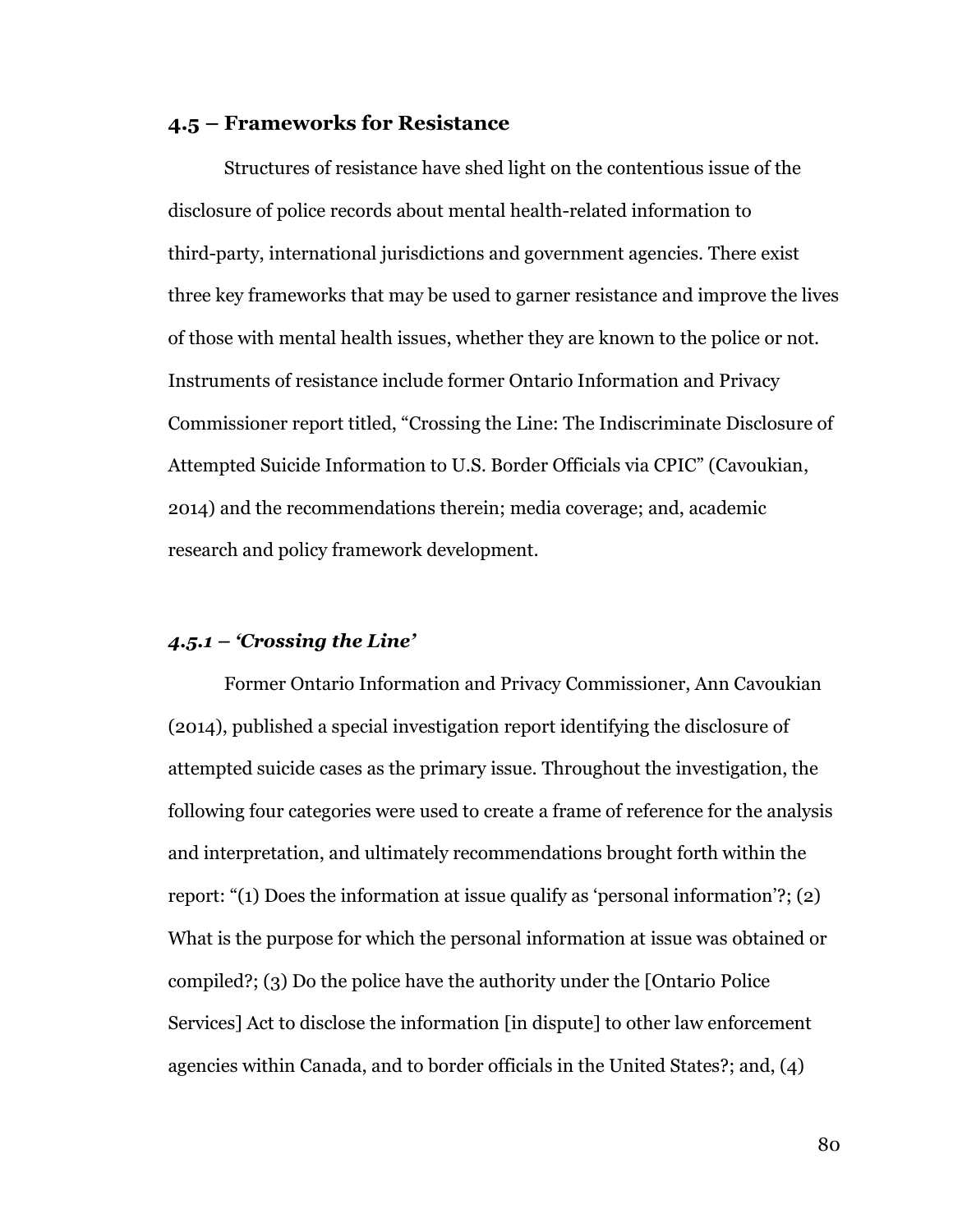How long do the police maintain the SIP record of a suicide attempt on CPIC? How, when, and on what basis should it be removed?" (Cavoukian, 2014, p. 15).

Cavoukian's (2014) analysis and interpretation of the definition of "personal information" contained within the Ontario *Police Services Act* determined that information recorded within the SIP repository of the CPIC relating to a person's suicide attempt qualifies as personal information pertaining to the subject in question. The purpose of this personal information, as Cavoukian (2014) explains, was determined in some circumstances to serve as a record of the incident. In other circumstances, police obtained and compiled personal information to inform officers of the appropriate response when responding to a 9-1-1 call, to determine a suitable response for persons in the custody of police, and to protect the safety of police and the public.

#### *4.5.2 – Media Coverage*

Communication media and public opinion play key roles in bolstering frameworks of resistance. Communication media (i.e., social networking, print and electronic reporting, and smartphone resistance) enable the traveller to 'document' their experiences in real time and gives users a whole new level of resistance through mass circulation of information and knowledge. Social networking enables users to become 'more engaged, trusting, have more close friends (subscribers), and become more politically active' (Hampton et al., 2011).

Through this medium of resistance, travellers and users alike are able to shed light on policies and procedures that contribute to authoritative regimes of power and domination. They provide an instantaneous channel for persons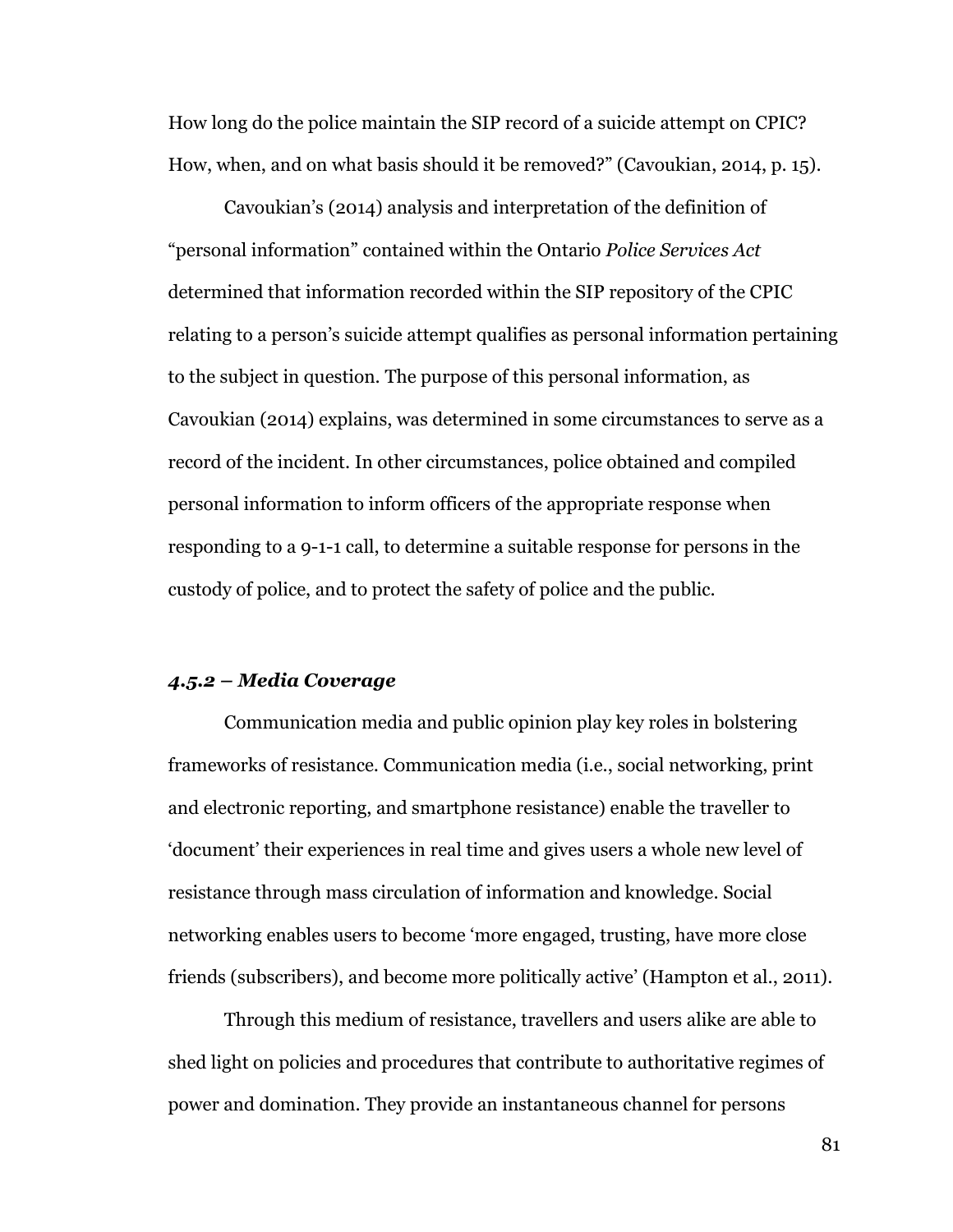experiencing discrimination, thereby prompting social dialogue and debate on issues which impact segments of the body politic. Through this channel of communication, academic researchers can 'deconstruct' the social dialogue, parceling the broader discussion into manageable areas of research and inquiry. We have seen this process unfold through the works of former Ontario Information and Privacy Commissioner, Ann Cavoukian, and through the academic pursuits of various professionals mentioned in this body of work, including but not limited to Pat O'Malley, Kevin Walby, Jeffrey Monaghan, Mark Neocleous, and Mark Salter.

#### *4.5.3 – Academic Research and Policy Framework Development*

There is a significant lack of clear guidelines for local, municipal, provincial and federal law enforcement agencies to record information in the CPIC. As mentioned in Ann Cavoukian's 2014 report, blanket policies used to guide CPIC entries are problematic in that they have the possibility of creating hegemonic practices that jeopardize *rights* and *freedoms* in exchange for law enforcement autonomy. As the story of Ellen Richardson illustrates, this autonomy has the effect of creating barriers, perpetuating stigmas, and denying persons' of their fundamental rights.

Academic literature on security studies, sovereignty, citizenship, the dynamics of power and control, and theories of the state of exception provide for a strong foundational basis upon which to ground future academic inquiry into the study of the control and regulation of mobility. As technologies for segmenting the body politic become increasingly sophisticated, it will become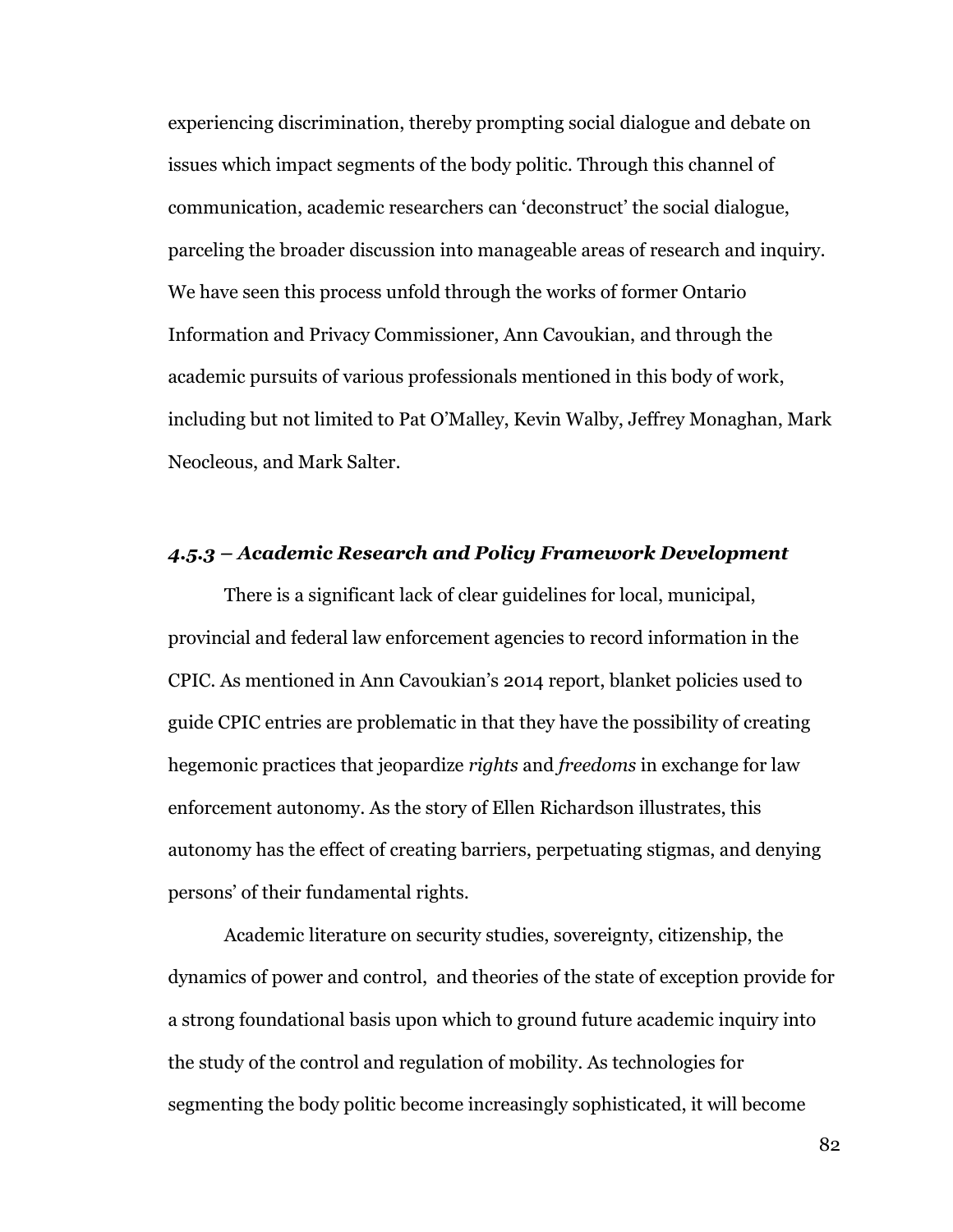ever more important for policy framework development to provide actionable program, policy, and process development considerations, guide direction, ensure consistency and effectiveness, and implement instruments for process/program evaluation and accountability. Through an academic pursuit, resistance is achieved by developing sufficient contextual logic so that sound policies and practices may be implemented. All with a view towards strengthening the social collective, removing barriers and restoring principles of equity and social justice.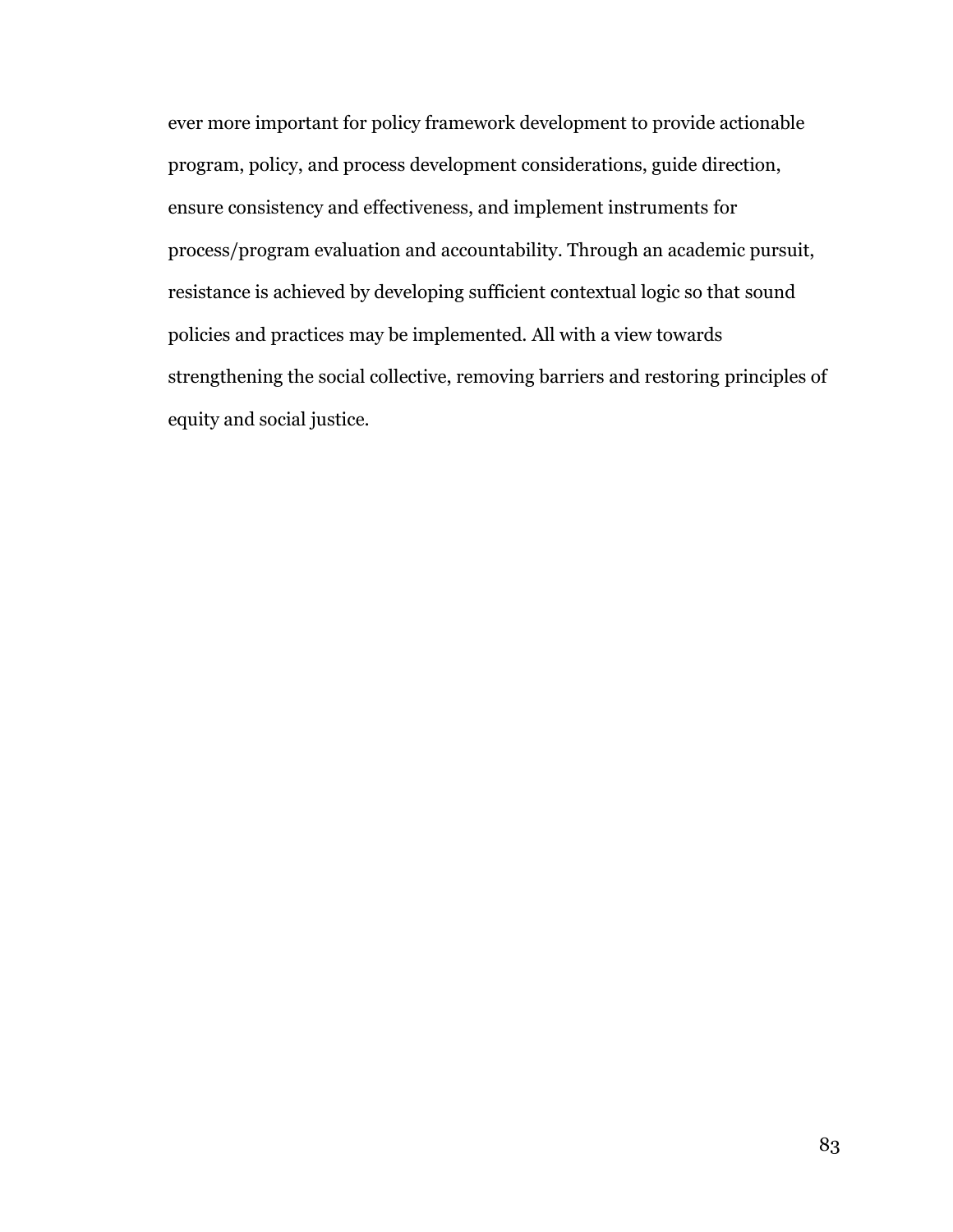## **5 Concluding Remarks**

*Power constantly asks questions and questions us; it constantly investigates and records; it institutionalizes the search for the truth, professionalizes it, and rewards it. We have to produce the truth in the same way, really, that we have to produce wealth, and we have to produce the truth in order to be able to produce wealth.*

—Foucault, Michel, François Ewald, David Macey, Mauro Bertani, and Alessandro Fontana. 2003. *Society Must Be Defended: Lectures at the Collège de France, 1975-76*. 1st ed. New York: Picador.

---

#### **5.1 – Summary**

This thesis identifies and explains the political ideology engaged in a biological racism of the body politic. Through a critical discourse analysis, I have identified practices and policies that contribute to a system of biopolitical indifference to identifiable groups of people. These practices and policies are seen as 'othering' or isolating entire segments of the population based on shared characteristics loosely defined as 'risky.' In framing the disclosure of sensitive mental health information as the subject of increased levels of security, this thesis has explored the dynamics of control and regulation of the body politic and suggests more precise forms of exclusion are being enacted upon the social body.

Through an analysis of human biology, including physiology (the normal functioning and processes of the human form), and politics, this thesis has explored the depths of *biopolitics* from the perspective of a single subject, Ellen Richardson. Upon further investigation into the Ellen Richardson narrative, it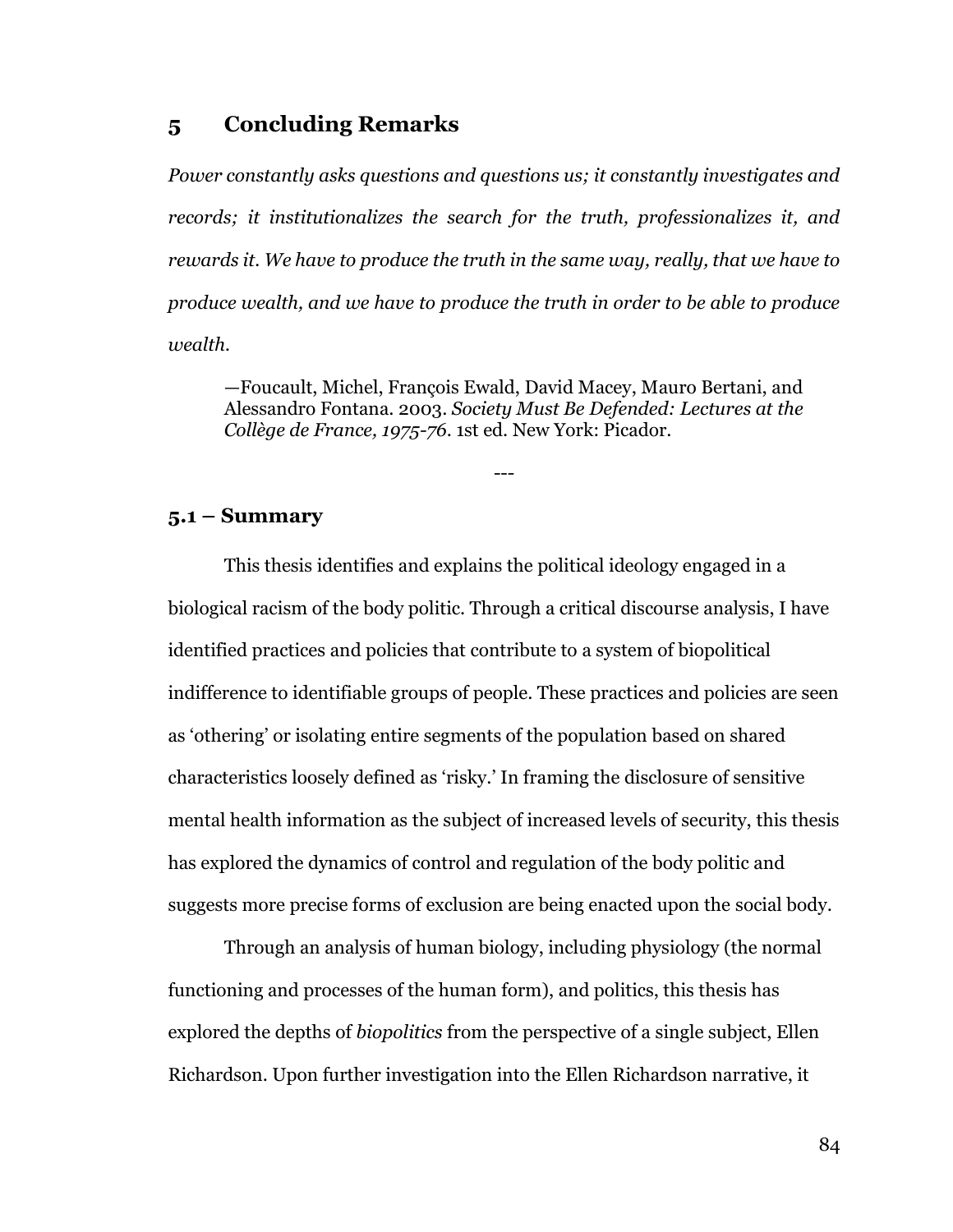has become apparent that there was a multitude of political forces affecting the outcome of Ellen Richardson's attempt to clear a U.S. preclearance location at Toronto Pearson International Airport. Foucault (1995, p. 184) writes that "the power of normalization imposes homogeneity; but it individualizes by making it possible to measure gaps, to determine levels, to fix specialities and to render the differences useful by fitting them one to another." Preclearance customs, immigration, and agricultural inspection checkpoints offer an analytic into the normalizing gaze of the sovereign, making it possible to 'classify, qualify, and punish' individual travellers (Foucault, 1995).

The production and performance of narratives of mental health as being a vehicle of risk offers an analytic to the friend-enemy distinction based on the phenomena of biological fragmentation of the body politic. This experience, as illustrated through Ellen Richardson's story, demonstrates a harsh reality: perceived risk is calculated not by probability or fact, but instead is guided by a complex web of presumption and speculation. H. George Frederickson and Todd LaPorte (2002) describe this web of conjecture as being plagued by false-positives. Security and risk (terrorism) are inherently un-probabilistic – that is, they are not guided by laws, principles, or probability. You can quantify and predict the trajectory of objects using the laws of physics, but you can not (in theory or practice) extrapolate the events of one security threat to all cases (Salter, 2007). False-positives are therefore produced through the prioritization of imagination at the level of political intervention into the management of risk (Salter, 2008).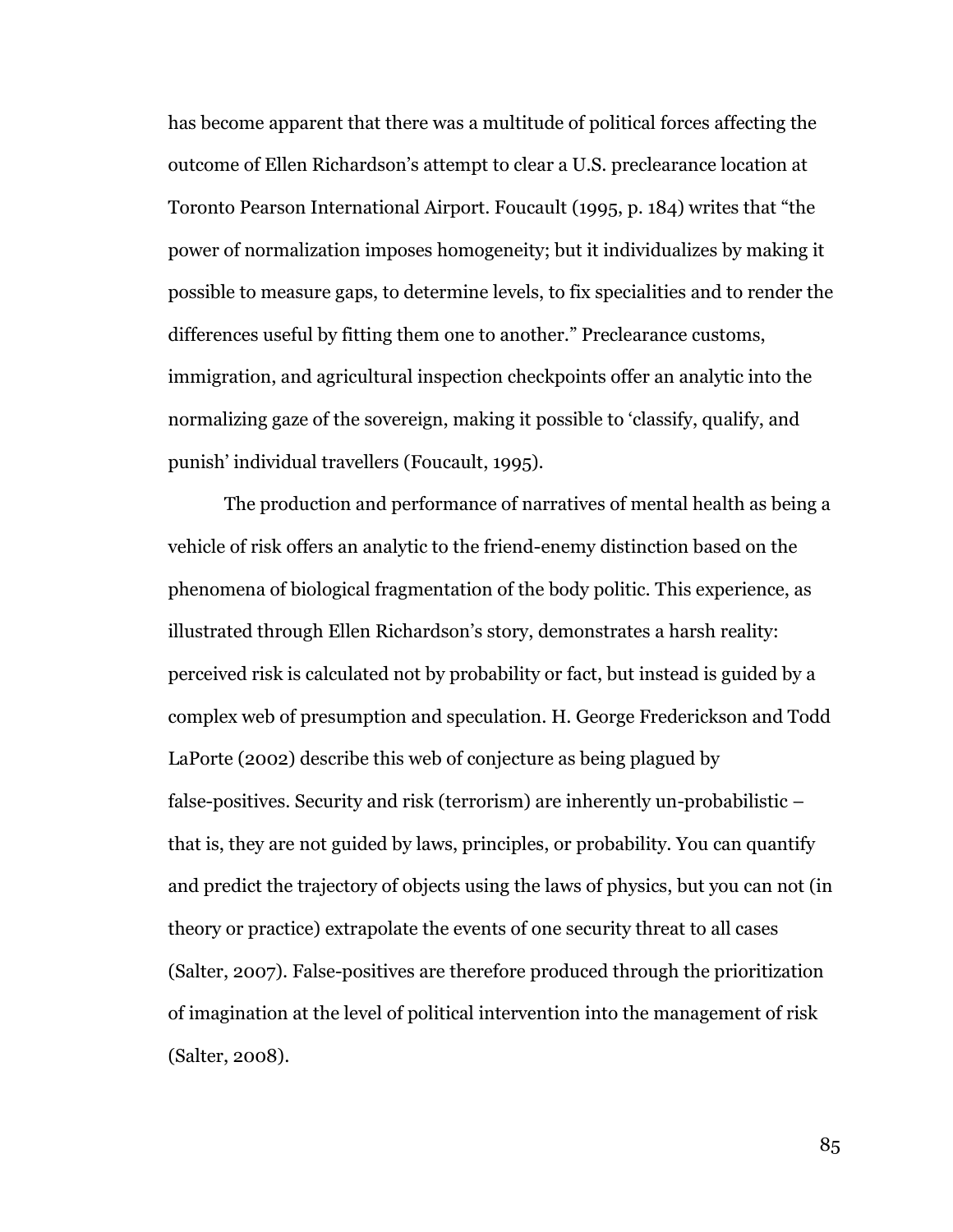Monaghan and Walby (2012) propose that governments are in the business of constructing terror identities – identities which are used to frame our understanding of the analytics of risk and terrorism. These risk profiles are not probabilistic, however, and there exists a significant lack of analytical data capturing the number of security breaches prevented due to the production and performance of the political imagination of risk (and risk profiles). Due to the enterprising nature of security threats, 'expanding security regimes have allowed for increased aspects of the mobile body to be securitized' (Salter, 2008).

The problem with increased aspects of the travelling individual subjected to increased levels of securitization, and the underlying purpose of this thesis, is to illustrate how these expanding security regimes have a tendency to ostracize entire groups of people. This thesis has focused on mental health as a single metric used to determine a person's inadmissibility to enter the U.S., based on SIP entries within the CPIC detailing a failed suicide attempt. I have tried to deliver an in-depth critical discourse analysis of the securitization of mental health, which has led me to identify three socio-political bearings this phenomenon facilitates:

- 1) The corporeal body is perpetually subjected to socio-political interventions through the careful application of biopolitical mechanisms;
- 2) 'Risk' narratives are being written and revised based on suspicion and stigma, not truth or statistical analysis; and
- 3) Society tends to focus on the inconveniences of modern-day air travel but rarely tend to concentrate their attention on the increasing ways in which security has penetrated the daily lives of the body politic (Salter, 2008).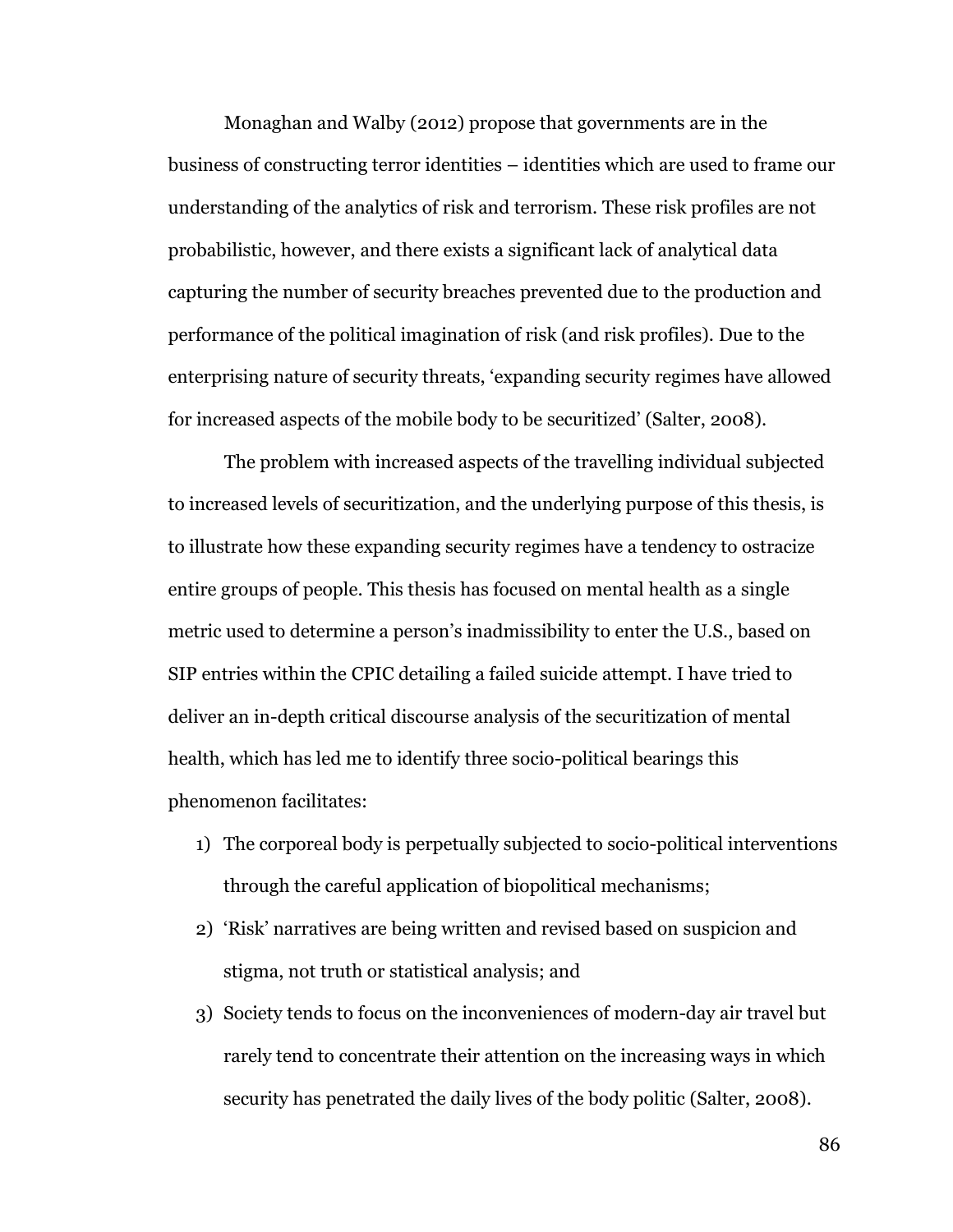These three socio-political elements offer a way to further analyze the challenging and complex domain of socio-political security studies. Throughout this thesis, I have argued that mobility has been identified as a source of risk in and of itself. When paired with another comportment, such as a failed suicide attempt, the level of risk becomes amplified. This amplification of risk metrics has permeated contemporary society generally, and air passenger screening procedures specifically, to the point where this has become the norm. Foucault's analysis of the significance of norms has a telling effect in that power/control and force/politics operate on the production and performance of systems of normalization. The normal-abnormal, friend-enemy distinction provides the sovereign with the latitude to engage in practices that indiscriminately and politically 'other,' ostracize, and isolate entire groups of people.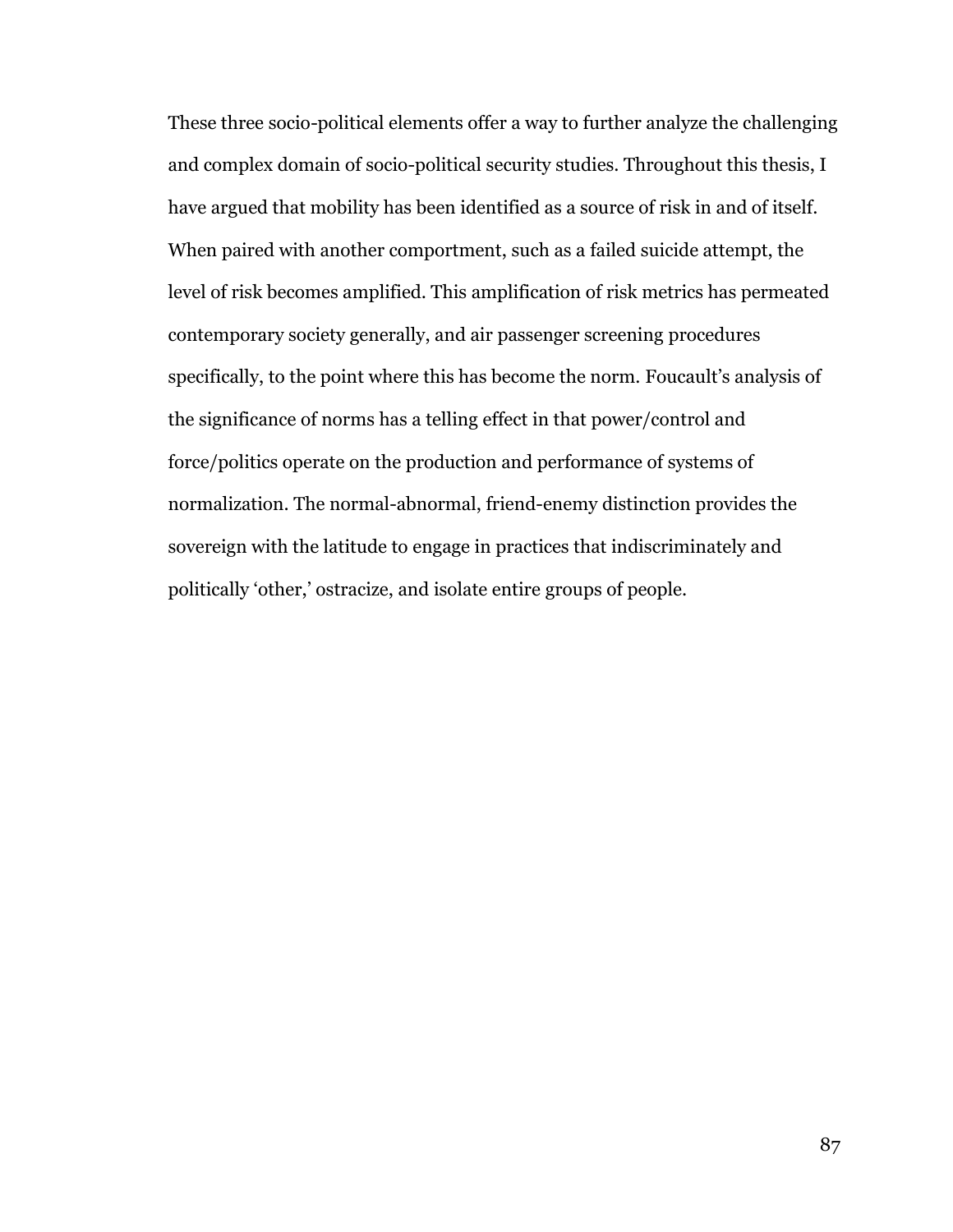## **Works Cited**

Acharya, Lalita, Tomasz Kasprzycki, and Canada. Parliamentary Information and Research Service. 2010. *Biometrics and government*. Vol. no. 06-30-E. Ottawa, Ontario: Library of Parliament.

Adam, David. 2013. Mental health: On the spectrum. *Nature* 496 (7446): 416.

Adey, Peter. 2004. Secured and Sorted Mobilities: Examples from the Airport. *Surveillance and Society* 1 (4).

Adey, Peter. 2009. Facing airport security: Affect, biopolitics, and the preemptive securitisation of the mobile body. *Environment and Planning D: Society and Space* 27 (2): 274-95.

Agamben, Giorgio. 1998. *Homo Sacer: Sovereign Power and Bare Life*. Stanford, Calif: Stanford University Press.

Agamben, Giorgio. 2005. *State of exception*. Chicago: University of Chicago Press.

American Psychiatric Association. DSM-5 Task Force, and American Psychiatric Association. 2013. Diagnostic and statistical manual of mental disorders: DSM-5. 5th ed. Washington, D.C: American Psychiatric Association.

Bartholomew, Amy. 2006. Empire's Law: The American Imperial Project and the 'War to Remake the World'. London; Ann Arbor, MI; Toronto;: Pluto.

Bell, Colleen. 2006. Surveillance strategies and populations at risk: Biopolitical governance in canada's national security policy. *Security Dialogue* 37 (2): 147-65.

Bigo, Didier. 2006. Global (in)security: the field of professionals of unease management and the Banipticon in J. Solomon and N. Sakai *Translation, Philosophy and Colonial Difference* (Hong Kong: University of Hong Kong Press): 109-157.

Boyle, Philip, "Knowledge Networks: Mega-Events and Security Expertise," in *Security Games: Surveillance and Control at Mega-Events*, ed. Haggarty, Kevin D. and Colin J. Bennett. 2011. Abingdon, Oxon; New York;: Routledge.

Braun, Bruce. 2007. Biopolitics and the molecularization of life. *Cultural Geographies* 14 (1): 6-28.

Bridge, Sarah. 2011. "Canadians with mental illness denied U.S. entry." CBC News, September 9. <http://www.cbc.ca/news/canada/canadians-with-mentalillnesses-denied-u-s-entry-1.1034903>.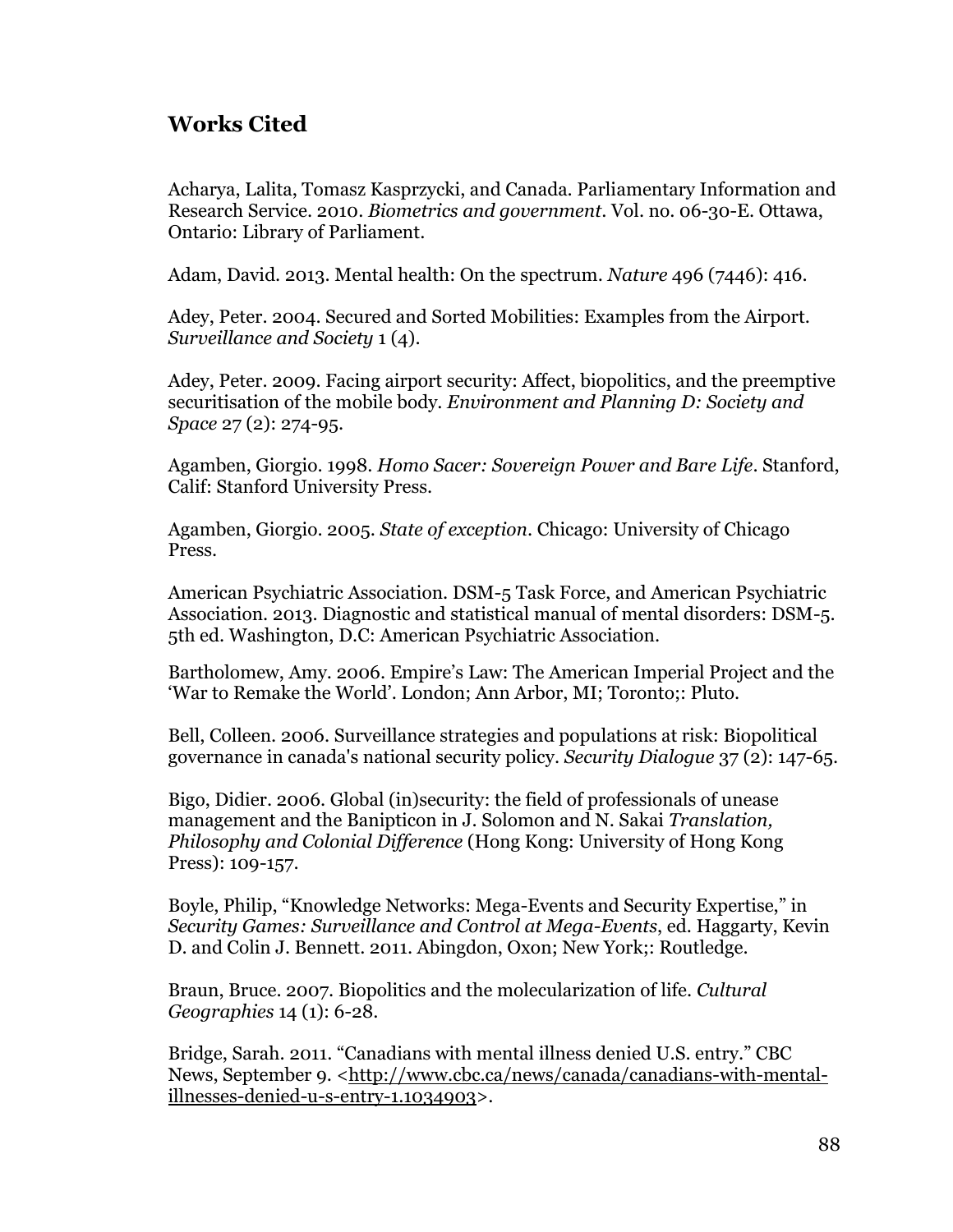Canada. Solicitor General of Canada. Research Division, Ministry of the Solicitor General of Canada. 1978. *Study of police management information systems. Volume III: police management information systems: The Canadian experience*. Ottawa, Ontario: Communication Division, Solicitor General of Canada, Hon. Bob Kaplan, P.C., M.P.

Canadian Electronic Library (Firm), and Privacy Commissioner of Canada. 2011. Audit of selected RCMP operational databases: Audit report of the privacy commissioner of Canada: Final report. Ottawa, Ontario: Office of the Privacy Commissioner of Canada.

Canadian Mental Health Association. Ontario Division, and Canadian Electronic Library (Firm). 2011. *Violence and mental health: Unpacking a complex issue : A discussion paper*. Toronto, Ont.: Canadian Mental Health Association, Ontario.

"Canadian woman refused U.S. entry because of depression." 2013. CBC News, November 29. <http://www.cbc.ca/news/canada/toronto/canadian-womanrefused-u-s-entry-because-of-depression-1.2444960>.

Centre for Addiction and Mental Health (2004), *Not just another call… police response to people with mental illness in Ontario*. Queen's Printer for Ontario for the Ontario Police College and Regional Health Care, London, <http://www.pmhl.ca/webpages/reports/Not\_Just\_Another\_Call.pdf>.

Centre for Addiction and Mental Health, and Canadian Electronic Library (Firm). 2014. *Mental health and criminal justice policy framework*. Beaconsfield, Quebec: Canadian Electronic Library.

Cavoukian, Ann, Information and Privacy Commissioner/Ontario, and Canadian Electronic Library (Firm). 2014. *Crossing the line: The indiscriminate disclosure of attempted suicide information to U.S. border officials via CPIC: A special investigation report*. Toronto, Ontario: Information and Privacy Commisioner of Ontario, Canada.

Cavoukian, Ann and Elizabeth Denham. 2014. "Not Everyone Needs to Know; Investigations in Ontario and B.C. Reveal that Police are Indiscriminately Sharing Information about Canadians' Private Mental-Health Issues." *National Post*, May 07.

<http://proxy.library.carleton.ca/login?url=http://search.proquest.com.proxy.li brary.carleton.ca/docview/1522553094?accountid=9894>.

de Boever, Arne. 2009. Agamben and Marx: Sovereignty, governmentality, economy. *Law and Critique* 20 (3): 259-70.

Deleuze, Gilles. 1992. Postscript on the societies of control. *October* 59 : 3-7.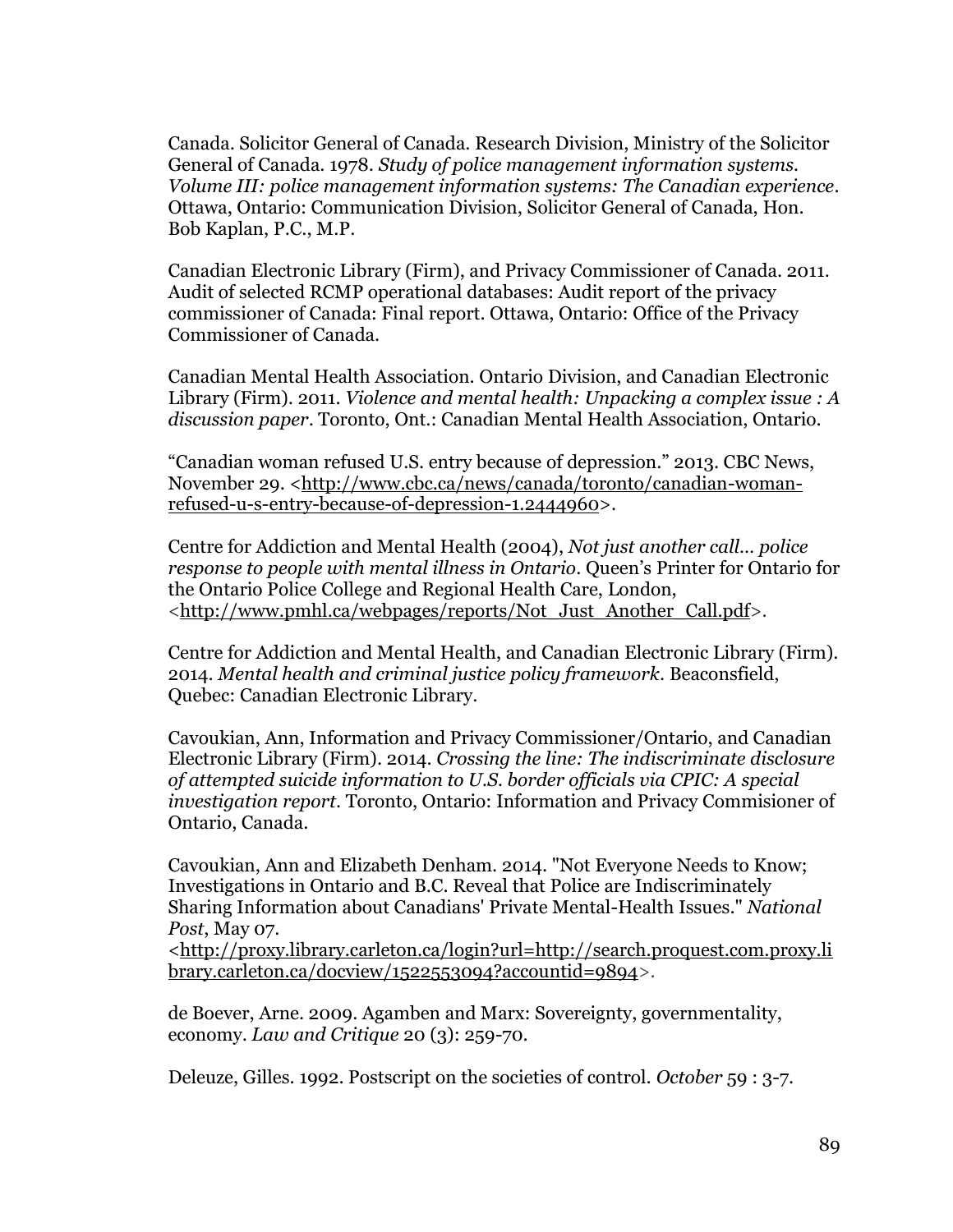Eggertson, Laura. 2014. "Privacy Commissioner Wants New Criteria for Entering Health Information in Police Database." *Canadian Medical Association Journal* 186 (2): E71-2.

<http://proxy.library.carleton.ca/login?url=http://search.proquest.com.proxy.li brary.carleton.ca/docview/1507563705?accountid=9894>.

Ericson, Richard, and Aaron Doyle. 2004. Catastrophe risk, insurance and terrorism. *Economy and Society* 33 (2): 135-73.

Fairclough, Normen. 1995. *Critical Discourse Analysis: The Critical Study of Language*. New York; London;: Longman.

Foucault, Michel. 1986. Of other Spaces. *Diacritics*, trans. by Jay Miskoweic  $16(1):22-27.$ 

Foucault, Michel. 1990. *The history of sexuality*. 1st Vintage Books ed. New York: Vintage Books.

Foucault, Michel. 1995. *Discipline and Punish: The Birth of the Prison*. 2nd Vintage Books ed. New York: Vintage Books.

Foucault, Michel. 1997. *Ethics: Subjectivity and Truth. Essential Works of Michel Foucault, 1954--1984*. *Vol*. 1. New York: New Press.

Foucault, Michel, François Ewald, David Macey, Mauro Bertani, and Alessandro Fontana. 2003. *Society Must Be Defended: Lectures at the Collège de France, 1975-76*. 1st ed. New York: Picador.

Foucault, Michel, Michel Senellart, and Collège de France. 2008. *The Birth of Biopolitics: Lectures at the Collège de France, 1978-79*. New York; Basingstoke [England];: Palgrave Macmillan.

Frederickson, H. George, and Todd R. LaPorte. 2002. Airport security, high reliability, and the problem of rationality. *Public Administration Review* 62 (s1): 33-43.

Garland, David. 1997. Governmentality' and the problem of crime: Foucault, criminology, sociology. *Theoretical Criminology* 1 (2): 173-214.

Hampton, Keith N., Lauren Sessions Goulet, Lee Rainie, and Kristen Purcell. 2011. Social networking sites and our lives. Pew Internet and American Life Project. Retrieved from <http://www.pewinternet.org/Reports/2011/Technology-and-socialnetworks/Summary.aspx>.

Lock, Margaret. 2001. The alienation of body tissue and the biopolitics of immortalized cell lines. *Body & Society* 7 (2-3): 63-91.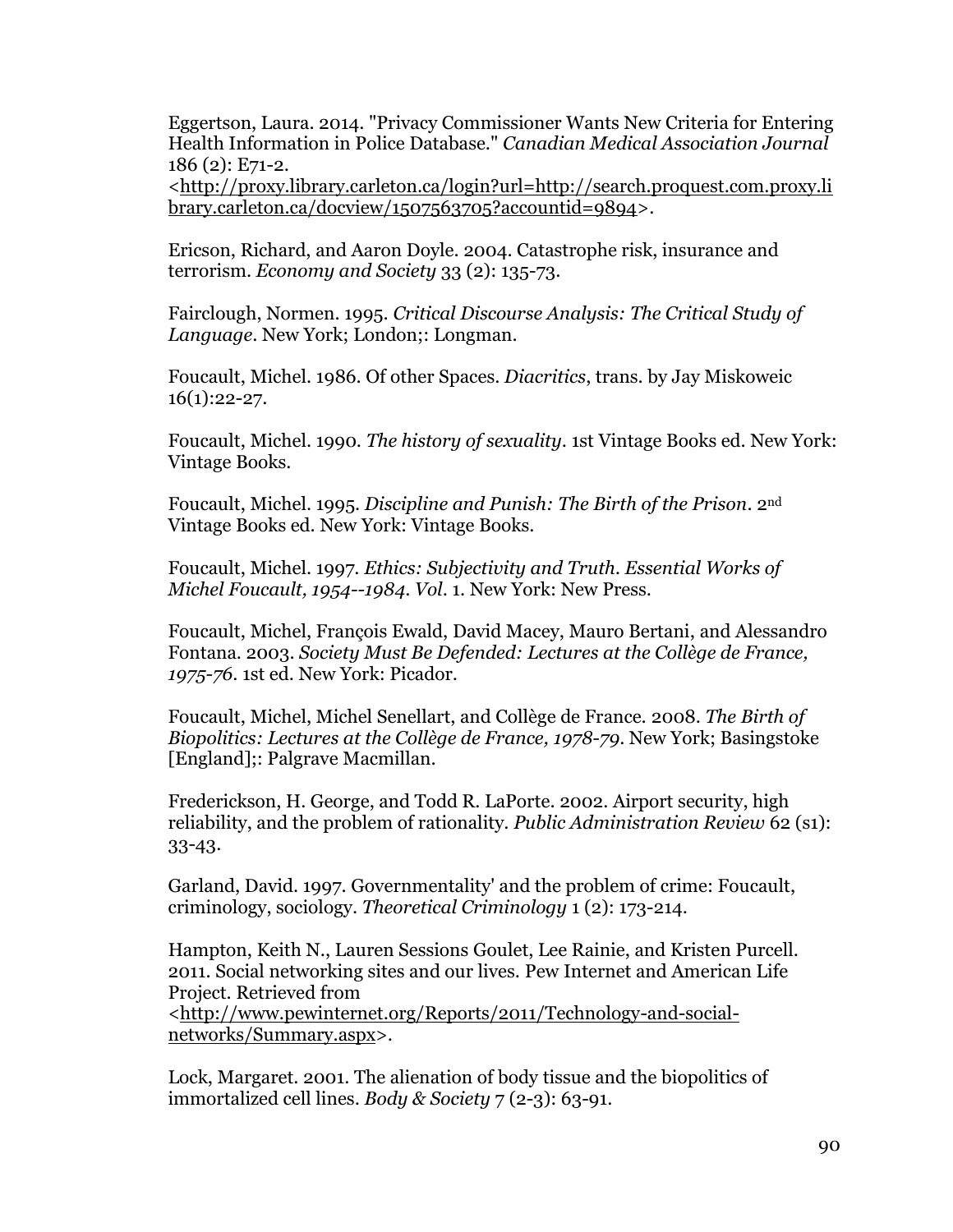Luscombe, Alex, and Kevin Walby. 2015. High policing and access to information. *Police Practice and Research* 16 (6): 485-98.

Mccarthy, J., L. Underwood, H. Hayward, E. Chaplin, A. Forrester, R. Mills, S. Young, P. Asherson, and D. Murphy. 2015. "Autism Spectrum Disorder & Mental Health Problems in Prisoners." *Journal of Intellectual Disability Research* 59: 109.

Monaghan, Jeffrey, and Kevin Walby. 2012; 2011; Making up 'terror identities': Security intelligence, Canada's integrated threat assessment centre and social movement suppression. *Policing and Society* 22 (2): 133-51.

Neocleous, Mark. 2007. Security, liberty and the myth of balance: Towards a critique of security politics. *Contemporary Political Theory* 6 (2): 131-49.

Neocleous, Mark. 2008. *Critique of security*. Montreal; Ithaca;: McGill-Queen's University Press.

Neocleous, Mark, and George Rigakos. 2011. *Anti-security*. Ottawa: Red Quill Books.

Newburn, Tim. 2001. The Commodification of Policing: Security Networks in the Late Modern City. Urban Studies 38, (5-6): 829-848.

O'Malley, Pat. 2004. *Risk, uncertainty and government*. London: GlassHouse.

O'Malley, Pat. 2006. Risks, ethics, and airport security. *Canadian Journal of Criminology and Criminal Justice* 48 (3): 413-21.

O'Malley, Pat. 2011. Security after risk: Security strategies for governing extreme uncertainty. *Current Issues in Criminal Justice* 23 (1): 5-15.

Pratt, Anna, and Sara K. Thompson. 2008. Chivalry, 'race' and discretion at the canadian border. *The British Journal of Criminology* 48 (5): 620-40.

Rigakos, George. 2009. *A general police system: Political economy and security in the age of enlightenment*. Ottawa: Red Quill Books.

Rose, Nikolas, Pat O'Malley, and Mariana Valverde. 2006. Governmentality. *Annual Review of Law and Social Science* 2 (1): 83-104.

Salter, Mark B. 2007. SeMS and sensibility: Security management systems and the management of risk in the canadian air transport security authority. *Journal of Air Transport Management* 13 (6): 389-98.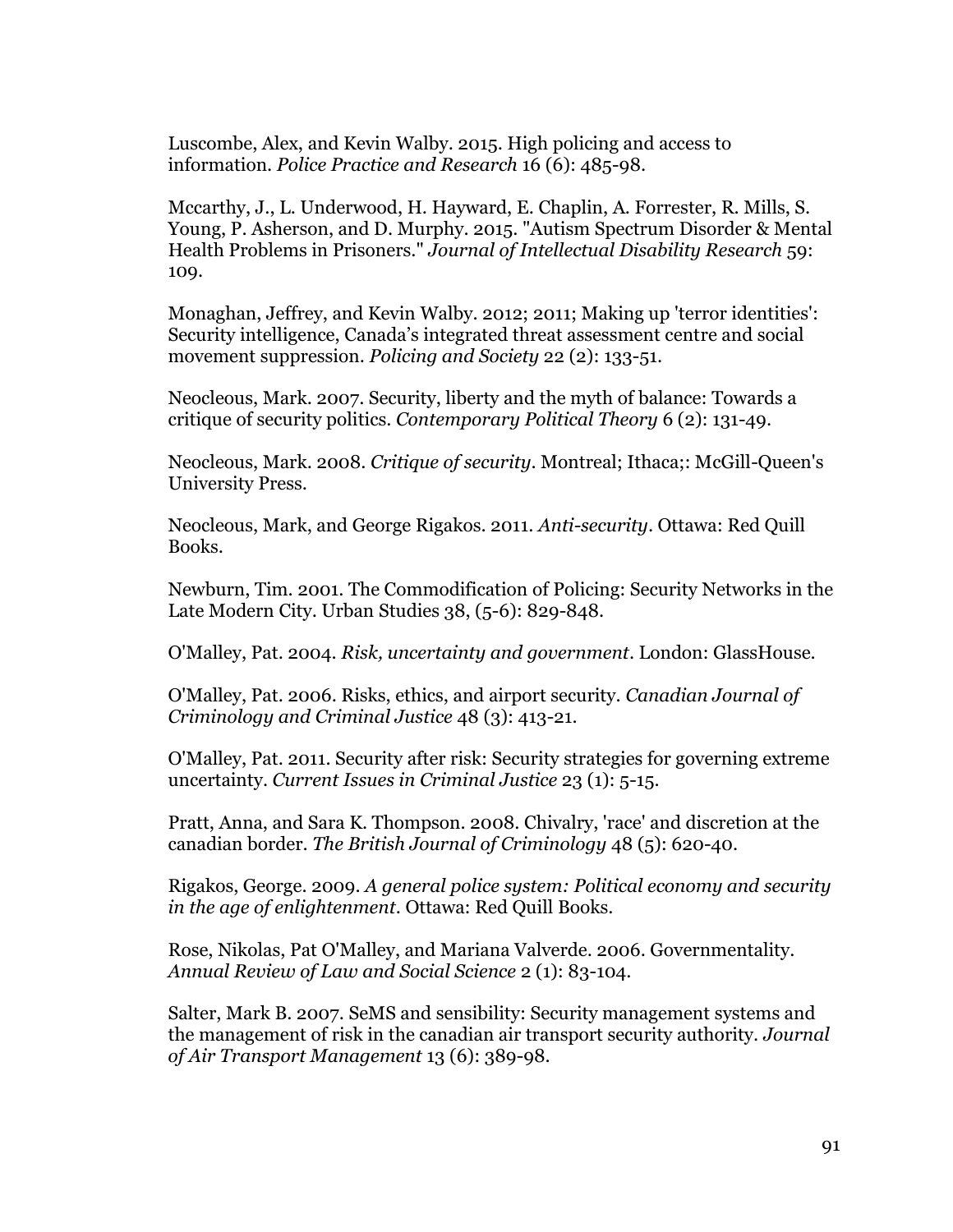Salter, Mark B. 2008. When the Exception Becomes the Rule: Borders, Sovereignty, and Citizenship. *Citizenship Studies* 12 (4), 365-380.

Salter, Mark B. 2008. Imagining numbers: Risk, quantification, and aviation security. *Security Dialogue* 39 (2-3): 243-66.

Seabourne, Gwen, and Alice Seabourne. 2000;2007;. The law on suicide in medieval england. *The Journal of Legal History* 21 (1): 21-48.

Schmitt, Carl. 2005. *Political theology: Four chapters on the concept of sovereignty*. University of Chicago Press ed. Chicago: University of Chicago Press.

Schneier, Bruce. "Security and Function Creep." *IEEE Security & Privacy Magazine* 8.1 (2010): 88. Web. 10 Sept. 2016.

Thoits, Peggy A. 2011. Resisting the stigma of mental illness. *Social Psychology Quarterly* 74 (1): 6-28.

Tierney, Thomas F. 2010. The governmentality of suicide: Peuchet, Marx, Durkheim, and Foucault. *Journal of Classical Sociology* 10 (4): 357-89.

U.S. Customs and Border Protection. Accessed July 7, 2016. Available: <https://www.cbp.gov/border-security/ports-entry/operations/preclearance>.

United States. Congress. House. Committee on Government Reform. Subcommittee on National Security, Emerging Threats, and International Relations, and United States. Congress.House.Committee on Government Reform.Subcommittee on National Security, Emerging Threats, and International Relations. 2005. *The 9/11 commission recommendations on public diplomacy: Defending ideals and defining the message: Hearing before the subcommittee on national security, emerging threats, and international relations of the committee on government reform, house of representatives, one hundred eighth congress, second session, August 23, 2004*. Washington: U.S. G.P.O. PDF available at: <https://www.gpo.gov/fdsys/pkg/CHRG-108hhrg98211/pdf/CHRG-108hhrg98211.pdf>.

United States. President (2001-: Bush). 2002. *The National Security Strategy of the United States of America*, September 2002. Washington, D.C.:. Available: <http://nssarchive.us/national-security-strategy-2002/>.

Wall, Jeffrey D. Stahl, Bernd Carsten; and Salam, A.F. 2015. "Critical Discourse Analysis as a Review Methodology: An Empirical Example." *Communications of the Association for Information Systems*: Vol. 37, Article 11.

Weiss, Gilbert, and Ruth Wodak. 2003. *Critical discourse analysis: Theory and interdisciplinarity*. New York;Houndmills [England];: Palgrave Macmillan.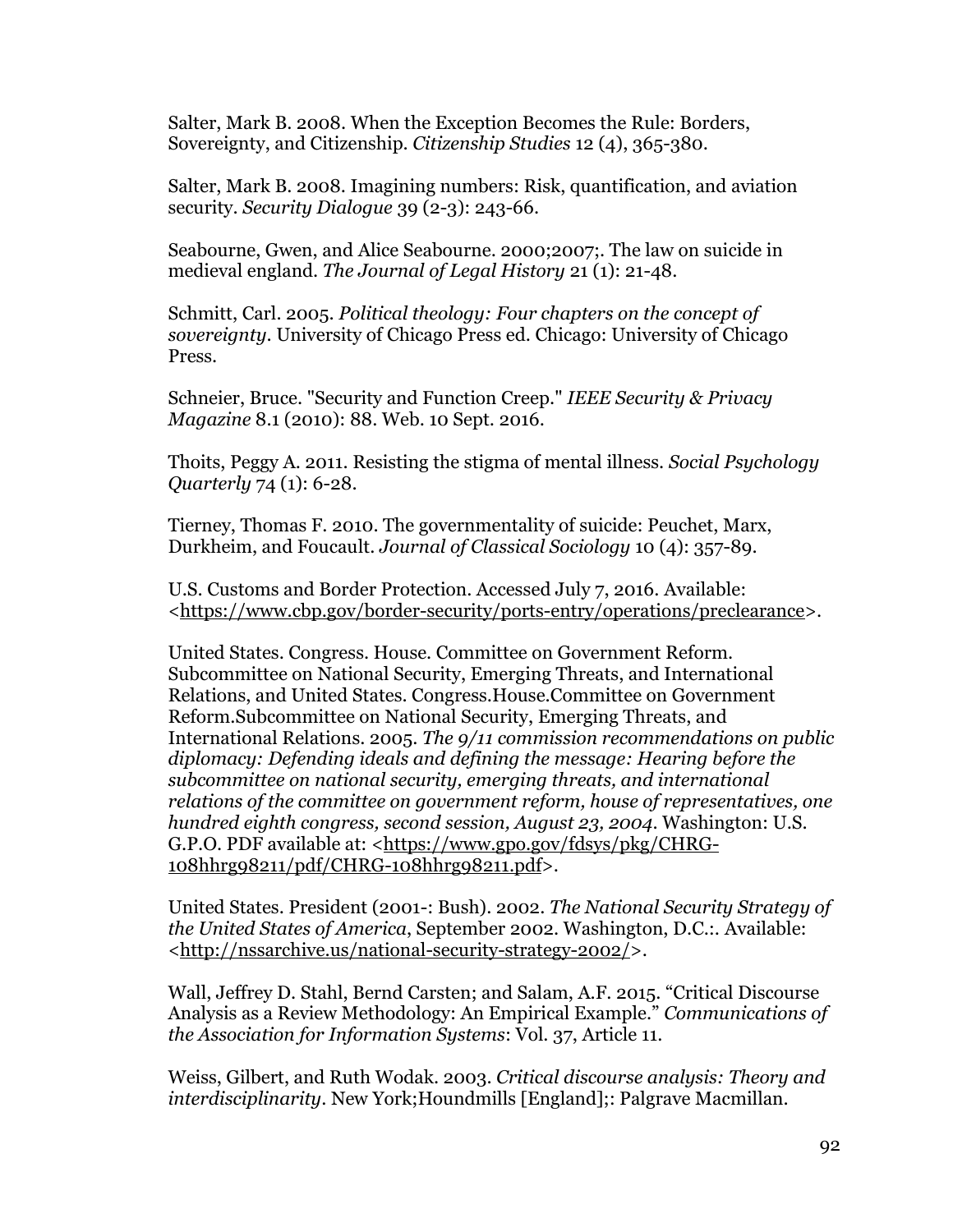Wodak, Ruth, and Michael Meyer. 2001. *Methods of critical discourse analysis*. Thousand Oaks, CA; London;: SAGE.

Zeng, Marcia Lei, and Jian Qin. 2016. *Metadata*. Second ed. Chicago: ALA Neal-Schuman, an imprint of the American Library Association.

LEGISLATION:

*Criminal Code (*R.S.C., 1985, c. C-46)

*Criminal Records Act* (R.S.C., 1985, c. C-47)

*Mental Health Act*, R.S.O. 1990, c. M.7

*Ontario Police Services Act*, R.S.O. 1990, c. P.15.

*The Constitution Act*, 1867, 30 & 31 Vict, c 3

*The Constitution Act*, 1982, Schedule B to the Canada Act 1982 (UK), 1982, c 11

UN General Assembly, *Universal Declaration of Human Rights*, 10 December 1948, 217 A (III), available at: <http://www.refworld.org/docid/3ae6b3712c.html> [accessed 18 August 2016]

*U.S. Immigration and Nationality Act* (USINA) [8 U.S.C. 1182].

*Uniting and Strengthening America by Providing Appropriate Tools Required to Intercept and Obstruct Terrorism Act* (USA PATRIOT ACT) [Public Law 107-56].